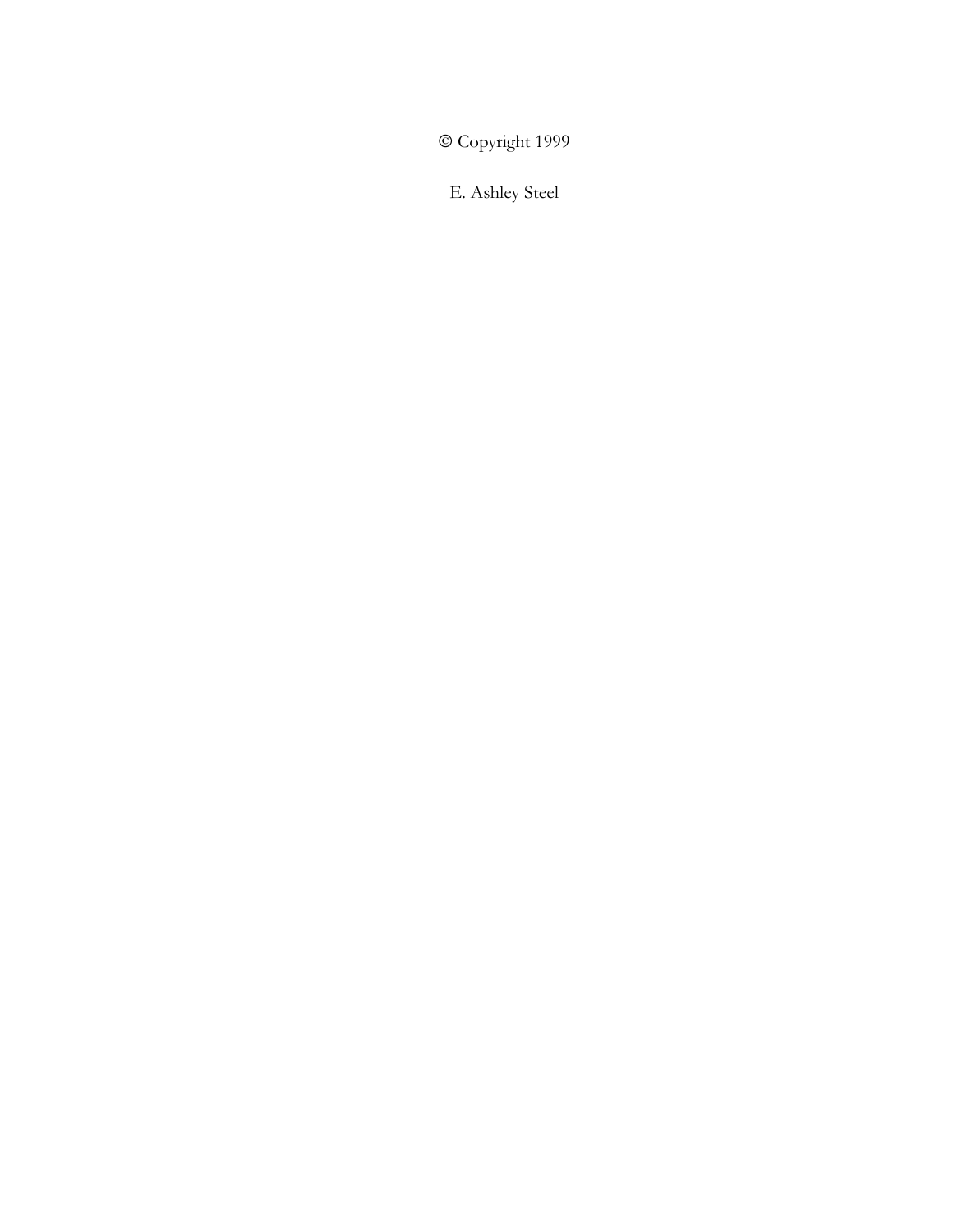## IN-STREAM FACTORS AFFECTING JUVENILE SALMONID MIGRATION

E. Ashley Steel

A dissertation submitted in partial fulfillment of the requirements for the degree of Doctor of Philosophy

> University of Washington 1999

Program Authorized to Offer Degree: Quantitative Ecology and Resource Management (QERM)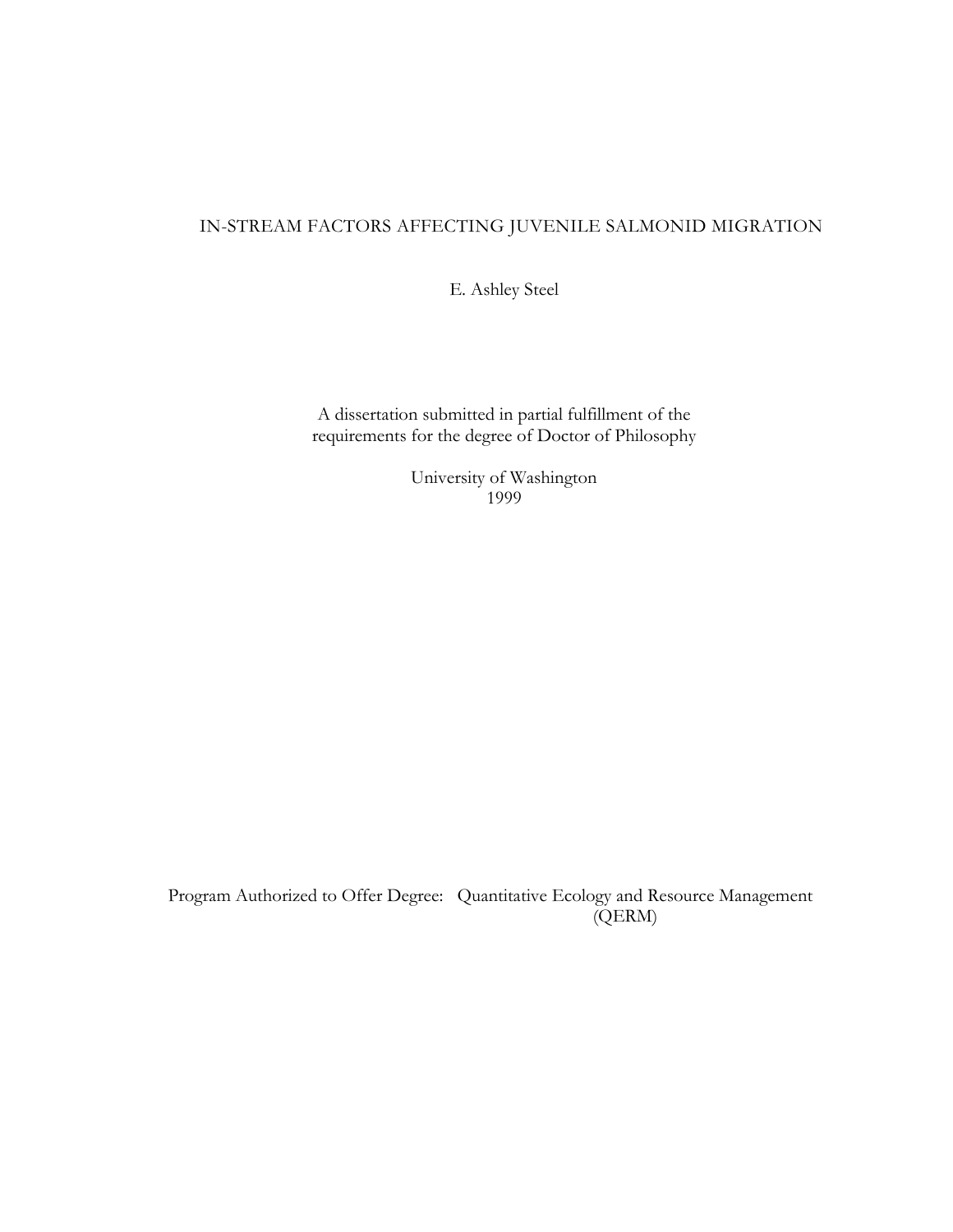University of Washington Graduate School

This is to certify that I have examined this copy of a doctoral dissertation by

E. Ashley Steel

and have found that it is complete and satisfactory in all respects, and that any and all revisions required by the final examining committee have been made.

Co-Chairs of Supervisory Committee:

\_\_\_\_\_\_\_\_\_\_\_\_\_\_\_\_\_\_\_\_\_\_\_\_\_\_\_\_\_\_\_\_\_\_\_\_\_\_\_\_\_\_\_\_\_\_\_\_\_\_ Dr. James J. Anderson

\_\_\_\_\_\_\_\_\_\_\_\_\_\_\_\_\_\_\_\_\_\_\_\_\_\_\_\_\_\_\_\_\_\_\_\_\_\_\_\_\_\_\_\_\_\_\_\_\_\_ Dr. Peter Guttorp

Reading Committee:

\_\_\_\_\_\_\_\_\_\_\_\_\_\_\_\_\_\_\_\_\_\_\_\_\_\_\_\_\_\_\_\_\_\_\_\_\_\_\_\_\_\_\_\_\_\_\_\_\_\_ Dr. John Williams

Date\_\_\_\_\_\_\_\_\_\_\_\_\_\_\_\_\_\_\_\_\_\_\_\_\_\_\_\_\_\_\_\_\_\_\_\_\_\_\_\_\_\_\_\_\_\_\_\_\_\_\_\_\_\_\_\_\_\_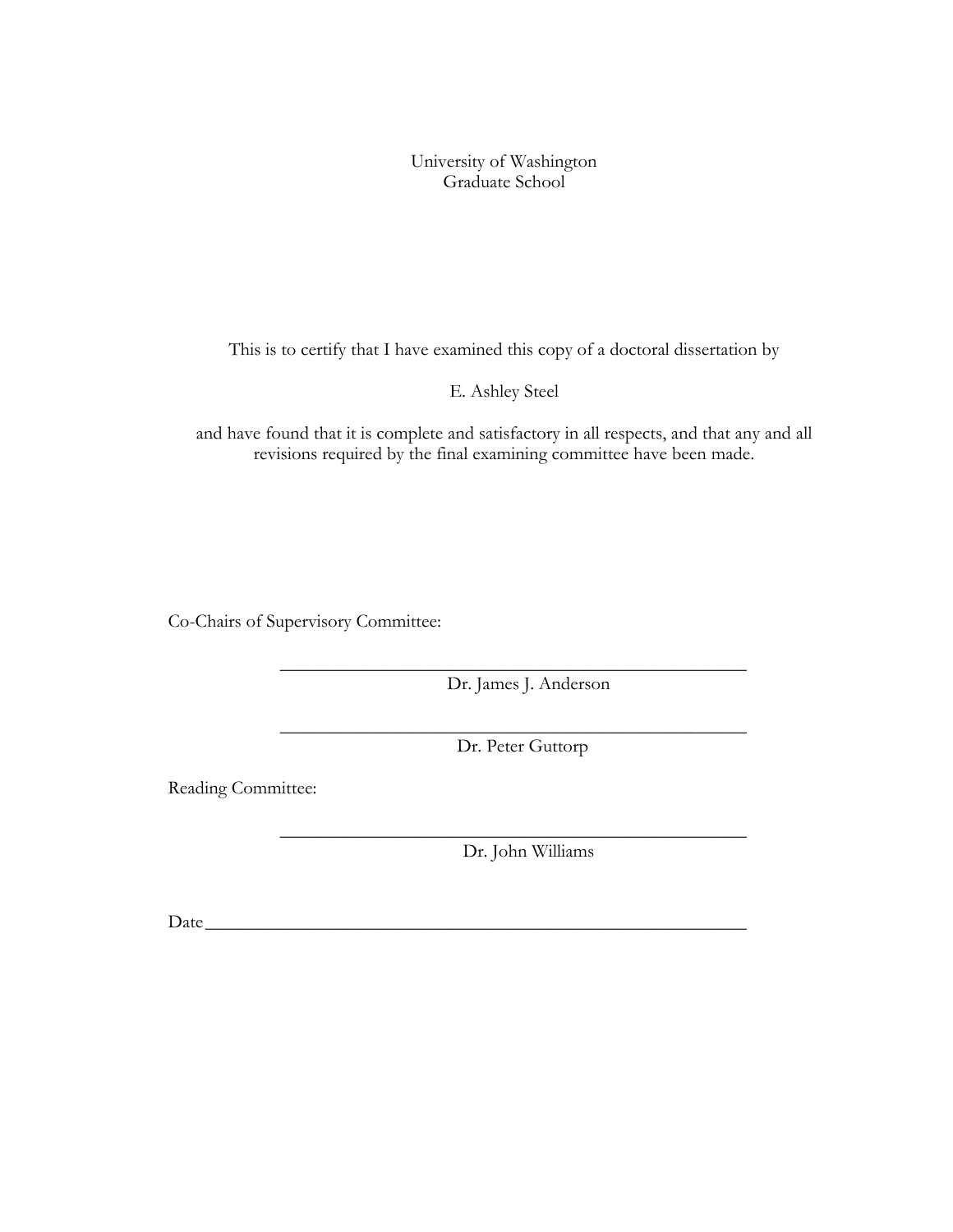In presenting this dissertation in partial fulfillment of the requirements for the Doctoral degree at the University of Washington, I agree that the Library shall make its copies freely available for inspection. I further agree that extensive copying of this dissertation is allowable only for scholarly purposes, consistent with "fair use" as prescribed in the U.S. Copyright Law. Requests for copying or reproduction of this dissertation may be referred to University Microfilms, 1490 Eisenhower Place, P.O. Box 975, Ann Arbor, MI 48106, to whom the author has granted "the right to reproduce and sell (a) copies of the manuscript in microform and/or (b) printed copies of the manuscript made from microform."

Signature \_\_\_\_\_\_\_\_\_\_\_\_\_\_\_\_\_\_\_\_\_\_

Date\_\_\_\_\_\_\_\_\_\_\_\_\_\_\_\_\_\_\_\_\_\_\_\_\_\_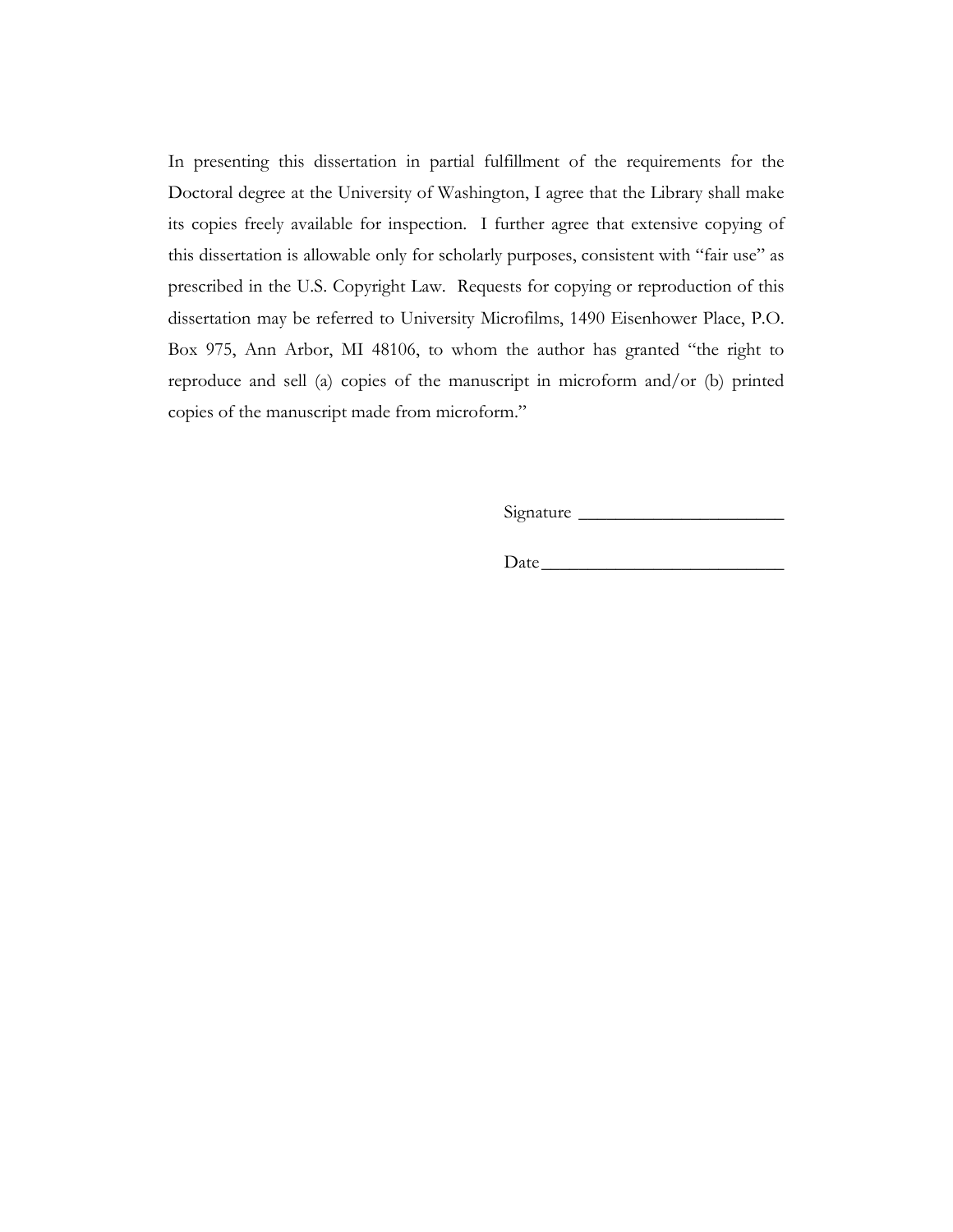### University of Washington

### Abstract

### IN-STREAM FACTORS AFFECTING JUVENILE SALMONID MIGRATION

### E. Ashley Steel

Co-Chairpersons of the Supervisory Committee:

Professor Peter Guttorp Department of Statistics

Associate Professor James A. Anderson School of Fisheries

Juvenile chinook salmon, *Oncorhynchus tshawytscha,* migration is regulated by a host of both physiological and environmental variables. This research used a combination of mathematical and statistical models to investigate two datasets on juvenile chinook salmon migration: radio telemetry data from the Grande Ronde and Snake Rivers and in-stream capture rate data from the Skagit River. Using the radio-telemetry data, a two-state Markov chain model was developed to estimate parameters that describe unobservable fish behavior. The model provides a method for comparing migratory behavior across species, watersheds, or seasons. The same fisheries data was then combined with data on water flow, temperature, and clarity to assess the impact of in-stream factors on fish travel speed and migration timing. Fish traveled faster in the clear, upstream waters than in the slowermoving, murky waters downstream. Most migration occurred at night; mid-day movements were much more common with reduced water clarity. Similar patterns were detected for wild, chinook salmon on the Skagit River. More fish were captured when visibility was low than when visibility was high. Water temperature was not a significant factor in explaining migration patterns for either analysis. Horizontal viewing discs for measuring water clarity were evaluated and found to be a good, inexpensive measure that can be used in a wide variety of situations.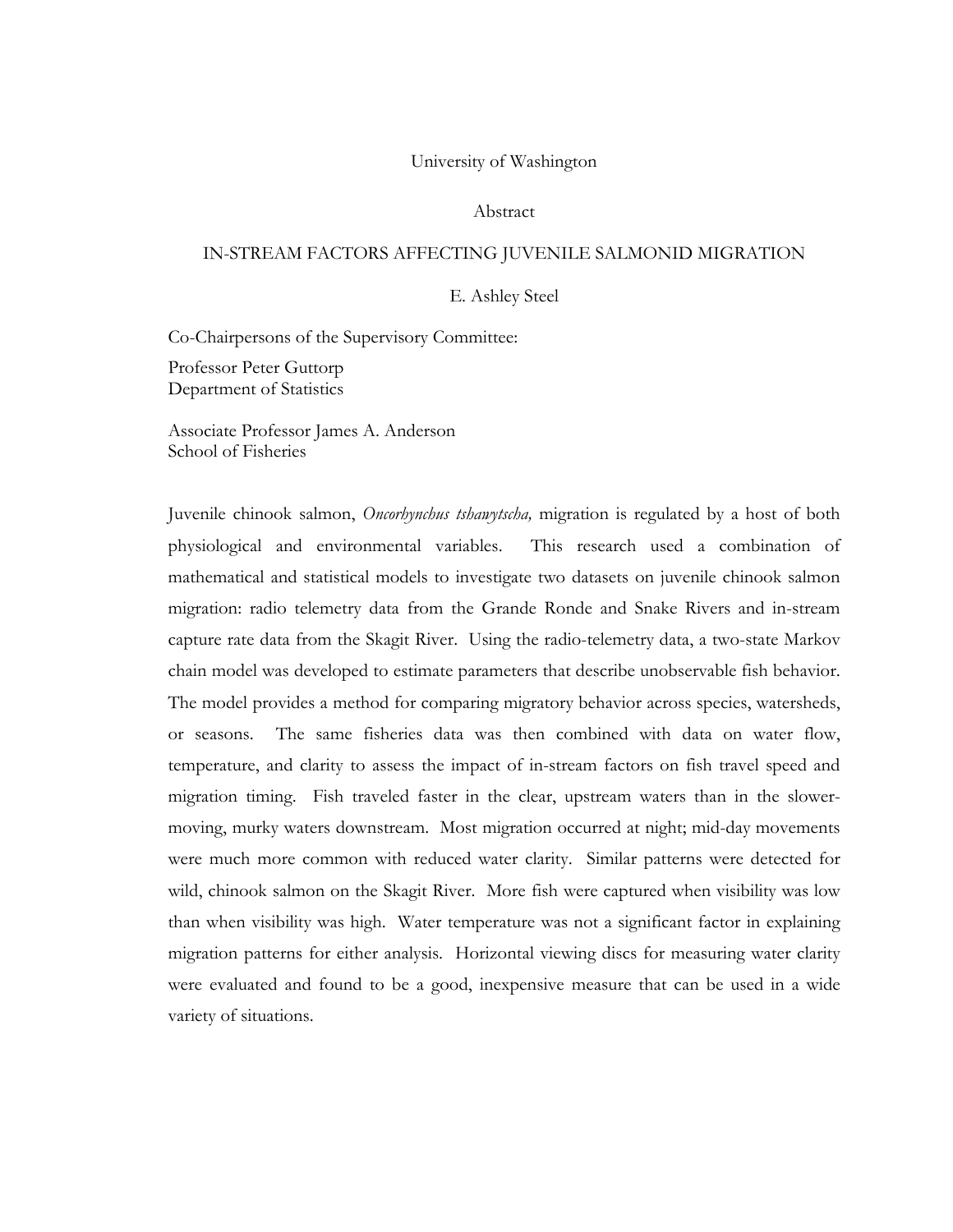# TABLE OF CONTENTS

| Chapter 2: Environmental Controls on Downstream Salmonid Migration: A literature    |
|-------------------------------------------------------------------------------------|
|                                                                                     |
|                                                                                     |
|                                                                                     |
|                                                                                     |
|                                                                                     |
|                                                                                     |
|                                                                                     |
|                                                                                     |
|                                                                                     |
|                                                                                     |
| Chapter 3: Modeling Juvenile chinook salmon migration using a simple markov chain24 |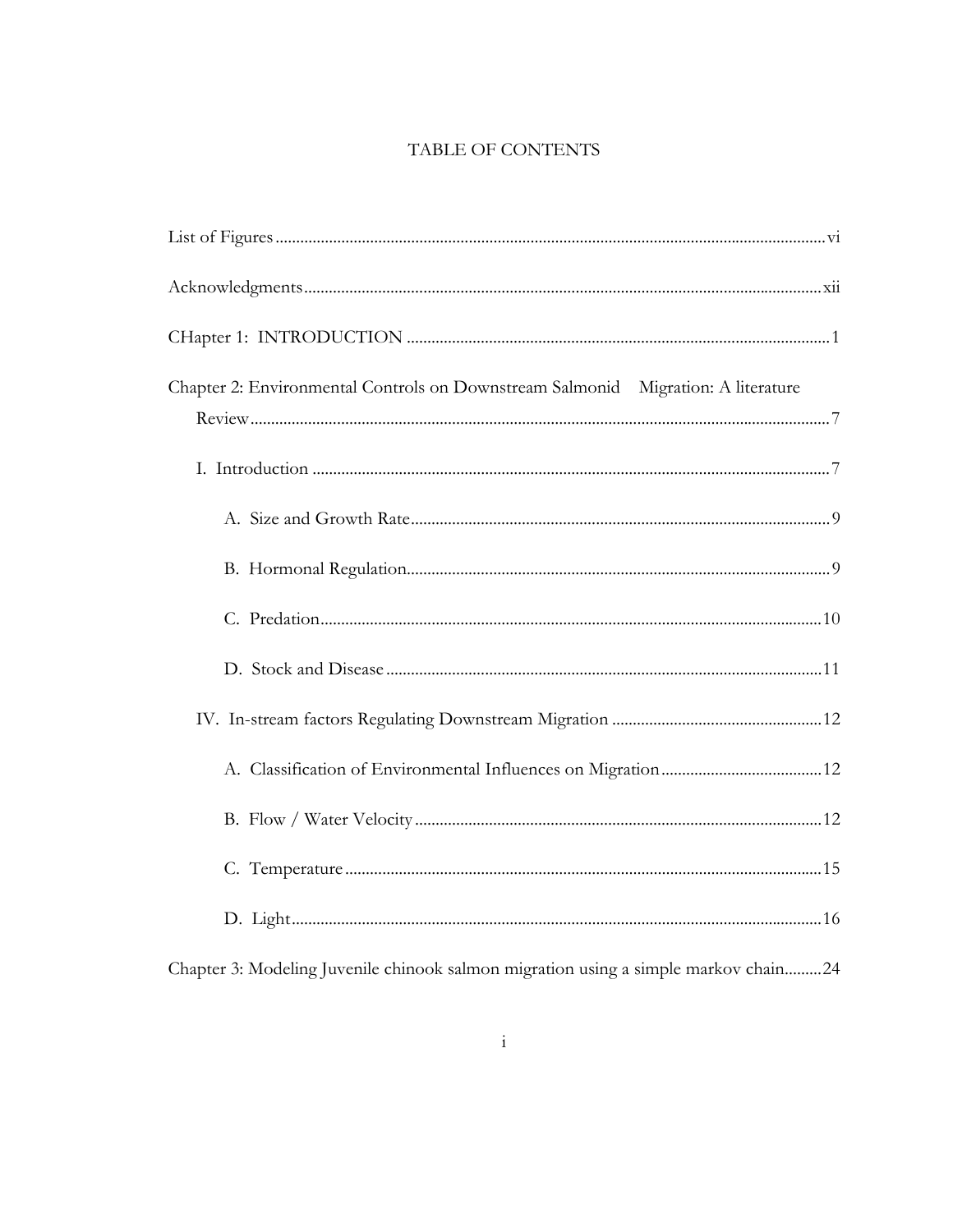| Chapter 4: Effects of Temperature and Water Clarity on Juvenile Hatchery Chinook |    |
|----------------------------------------------------------------------------------|----|
| Salmon Migration Patterns in the Grande Ronde and Snake Rivers37                 |    |
|                                                                                  |    |
|                                                                                  | 38 |
|                                                                                  |    |
|                                                                                  |    |
|                                                                                  |    |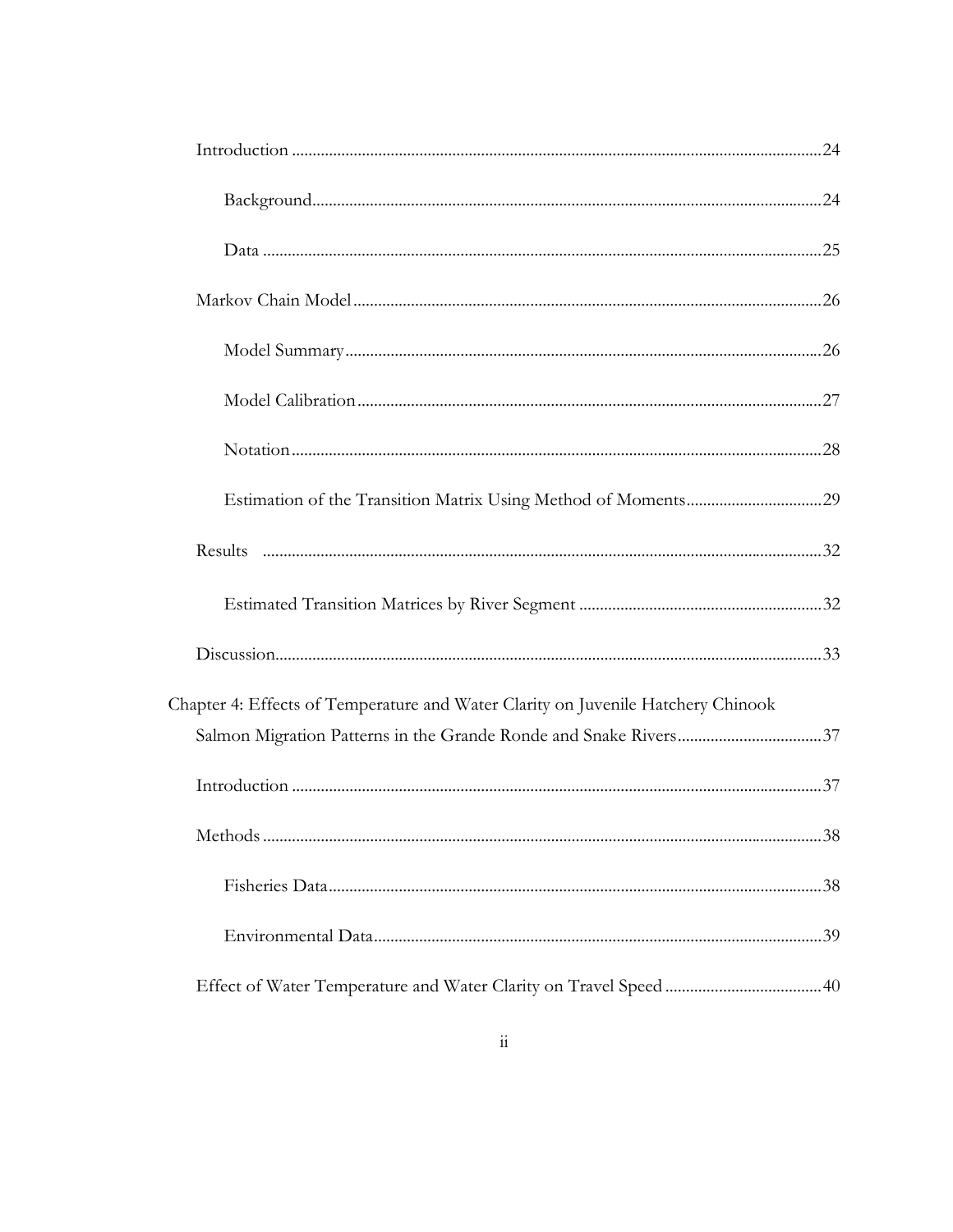| Effect of Water Temperature and Water Clarity on Migration Timing42                   |  |
|---------------------------------------------------------------------------------------|--|
|                                                                                       |  |
|                                                                                       |  |
|                                                                                       |  |
|                                                                                       |  |
| Chapter 5: The Effect of Temperature, Water clarity, Flow, and Time of Day on Capture |  |
|                                                                                       |  |
|                                                                                       |  |
|                                                                                       |  |
|                                                                                       |  |
|                                                                                       |  |
|                                                                                       |  |
| . 61                                                                                  |  |
|                                                                                       |  |
|                                                                                       |  |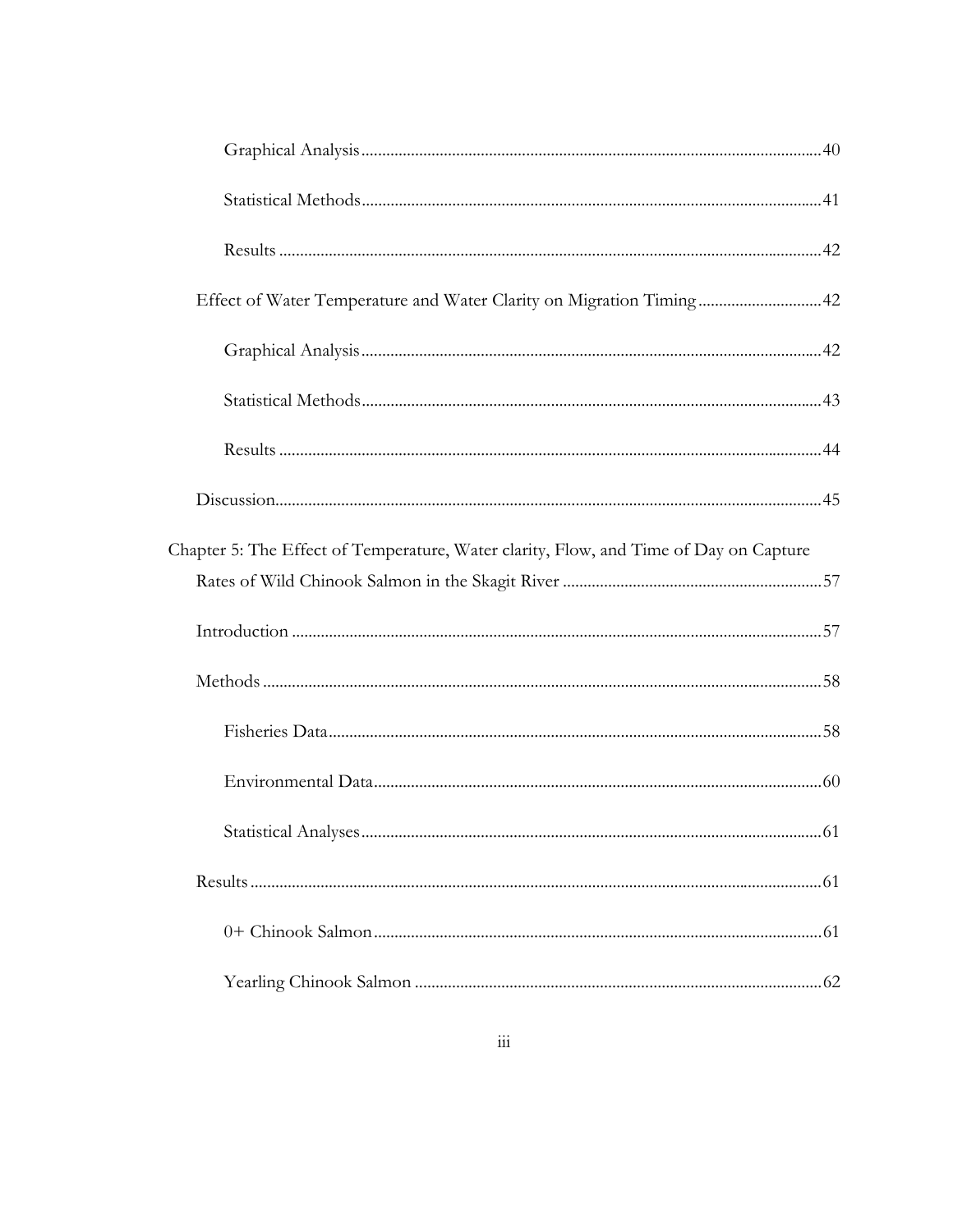| Comparisons between the four methods of measuring visual water clarity 97 |  |
|---------------------------------------------------------------------------|--|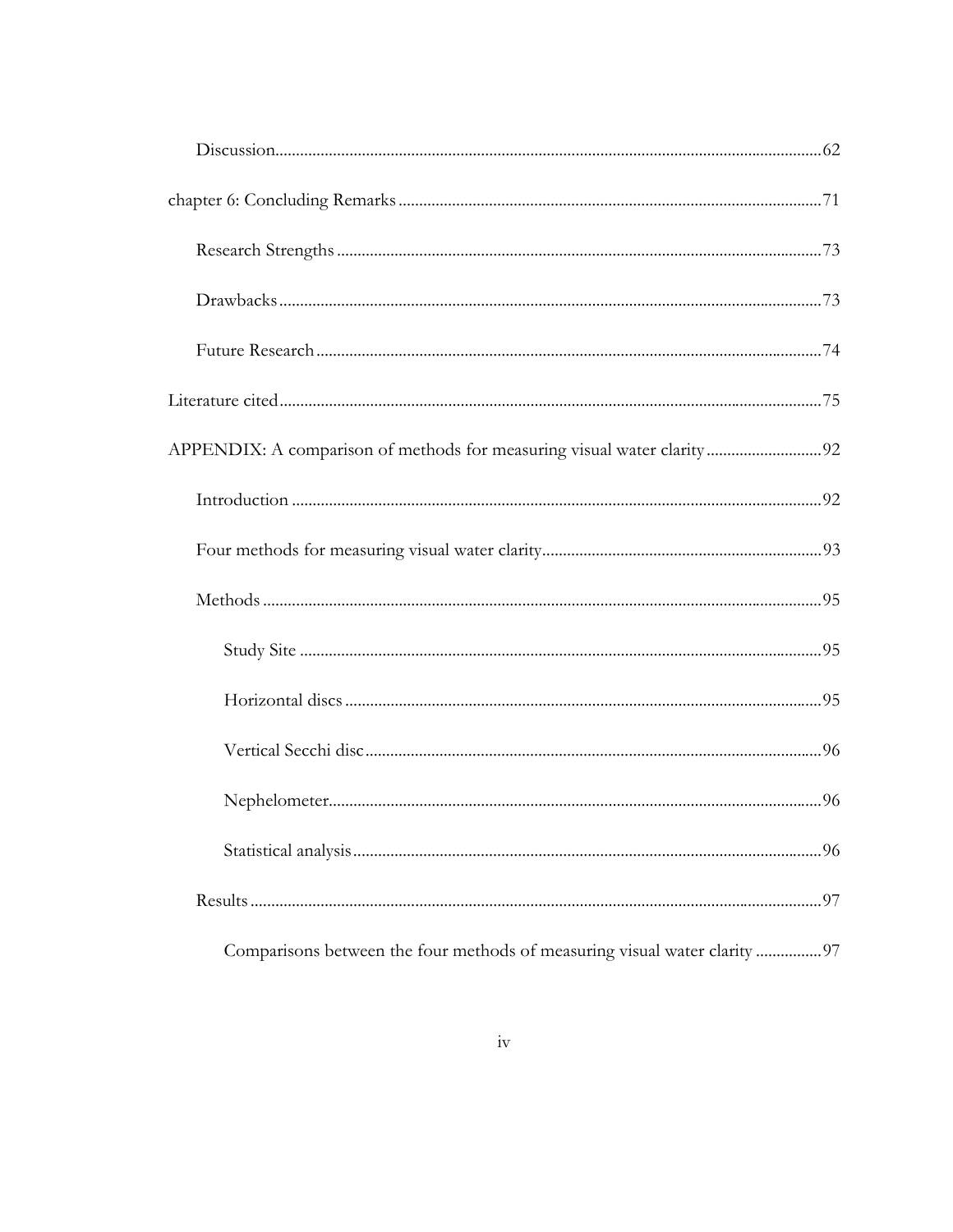| Weather and observer effect on the accuracy of the horizontal discs98 |  |
|-----------------------------------------------------------------------|--|
|                                                                       |  |
|                                                                       |  |
|                                                                       |  |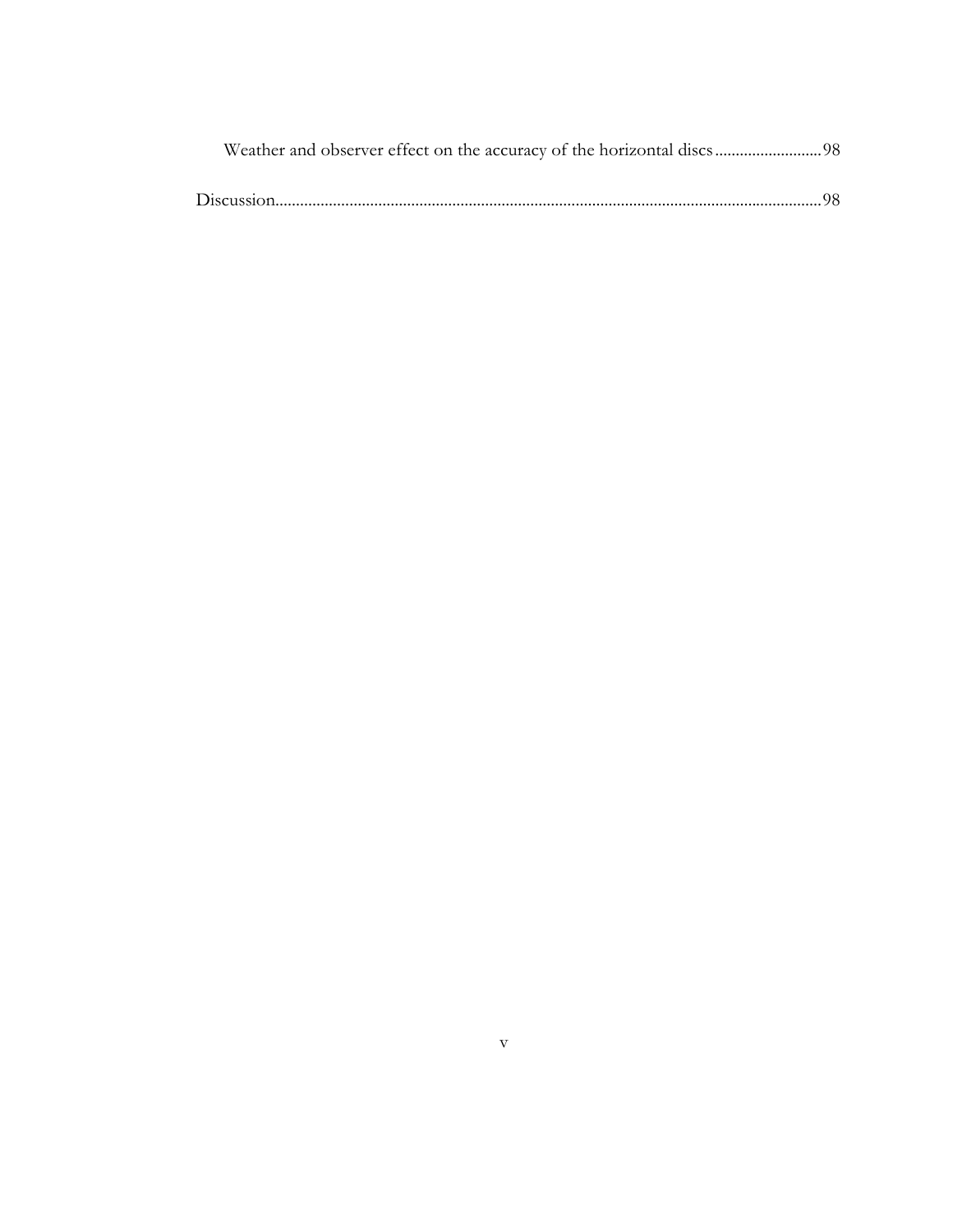## LIST OF FIGURES

| Number    | Page                                                                                   |
|-----------|----------------------------------------------------------------------------------------|
| Figure 1: | The Columbia River Basin. Modified from "Electric Power Plants in the                  |
|           | Pacific Northwest and adjacent areas", Bonneville Power Administration,                |
|           |                                                                                        |
|           | Figure 2: Survival of hatchery fish from the Snake River System to Lower Granite Dam.  |
|           |                                                                                        |
|           |                                                                                        |
|           | Figure 4: Study area. Map includes travel route of study fish from Lookingglass        |
|           | Hatchery (center) down the Grande Ronde River to the head of Lower                     |
|           | Granite Reservoir on the Snake River, at the confluence with the Clearwater            |
|           | River. Map by Brad Eppard, National Marine Fisheries Service50                         |
| Figure 5: | Fish speed $(km/day)$ as a function of (a) water clarity (cm), (b) water               |
|           | temperature (°C) and (c) distance from the Lookingglass Hatchery (km).                 |
|           | Significance of water clarity and distance from hatchery can not be detected           |
|           |                                                                                        |
|           | Figure 6: Regression lines describing the relationship between fish speed (km/day) and |
|           | (a) water clarity (cm), (b) water temperature $(^{\circ}C)$ and (c) distance from the  |
|           | Lookingglass Hatchery (km) for each of the 29 individual fish included in the          |
|           |                                                                                        |
|           | Figure 7: Number of fish detections as a function of time of day for (a) the Grande    |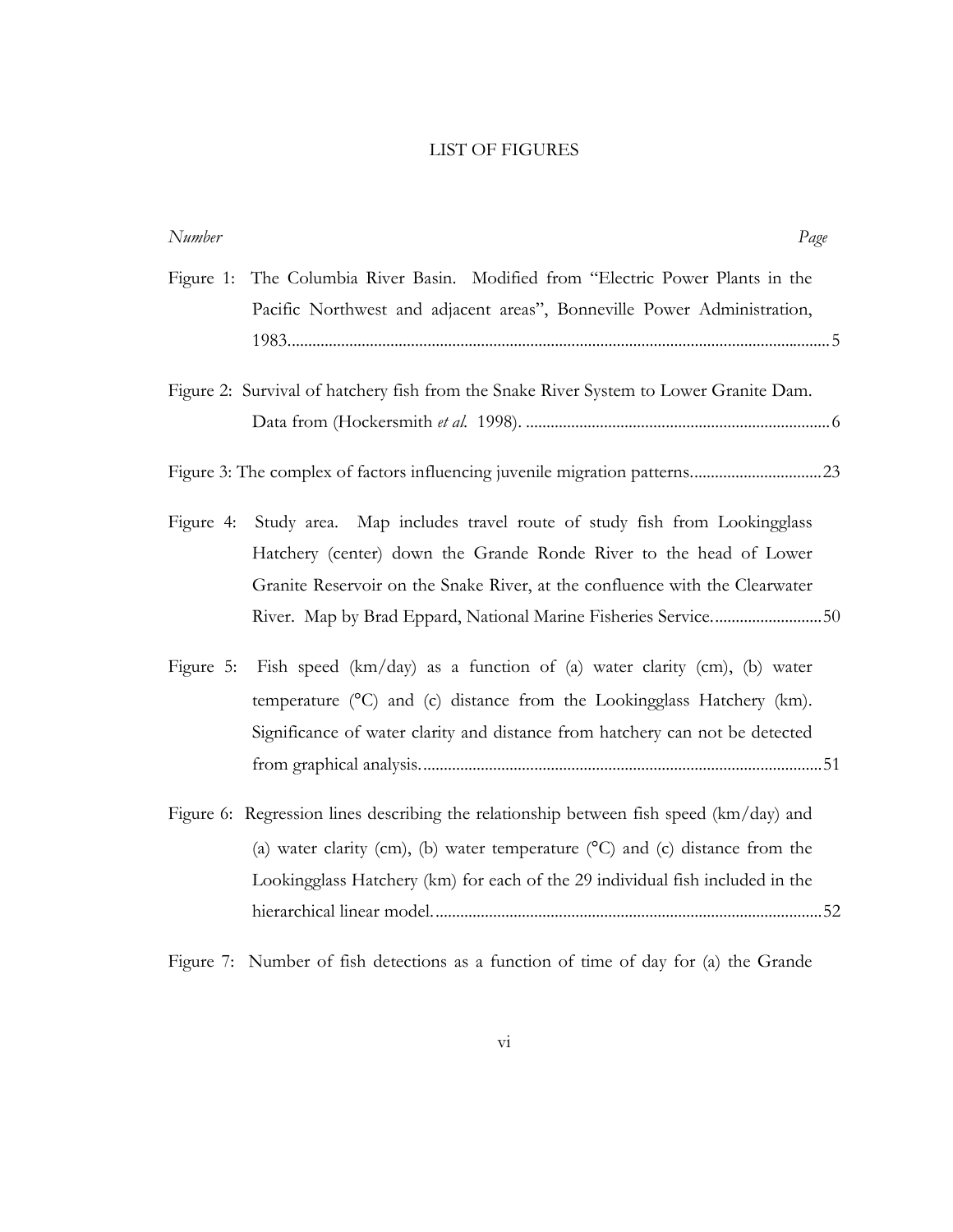| Mean water clarity (cm) for all observations (all dates and all locations)<br>Figure 8:                                                                                                                                                                                                                                                                                                                                                                                                                                                                                              |
|--------------------------------------------------------------------------------------------------------------------------------------------------------------------------------------------------------------------------------------------------------------------------------------------------------------------------------------------------------------------------------------------------------------------------------------------------------------------------------------------------------------------------------------------------------------------------------------|
| Figure 9: Mean daily water clarity (cm) for fish movements which occurred at mid-day<br>$(10:00 - 15:00)$ versus mean daily water clarity (cm) for fish movements                                                                                                                                                                                                                                                                                                                                                                                                                    |
| Figure 10: Water temperature (Celsius) for all observations (all dates and all locations)                                                                                                                                                                                                                                                                                                                                                                                                                                                                                            |
|                                                                                                                                                                                                                                                                                                                                                                                                                                                                                                                                                                                      |
| Figure 12: Catch per unit effort (CPUE) of $0+$ chinook salmon (a-b) and yearling<br>chinook salmon (c-d) for both the scoop trap $(a, c)$ and the screw trap $(b, d)$                                                                                                                                                                                                                                                                                                                                                                                                               |
| Figure 13: The relationship between each independent variable included in the statistical<br>model and catch per unit effort (CPUE) 0+ chinook salmon for the scoop<br>(a-c) and the screw (d-f) traps. Plots describing the relationship between<br>CPUE and flow (a and d) include distinctive plotting characters for day $(\triangle)$<br>versus night () trappings. Regression lines are included in these two plots to<br>describe the interaction between flow and day versus night captures. The<br>solid line represents night trappings and the dashed line represents day |
| Figure 14: The relationship between each independent variable included in the statistical                                                                                                                                                                                                                                                                                                                                                                                                                                                                                            |

model and catch per unit effort (CPUE) yearling chinook salmon for the scoop (a-c) and the screw (d -e) traps.........................................................................70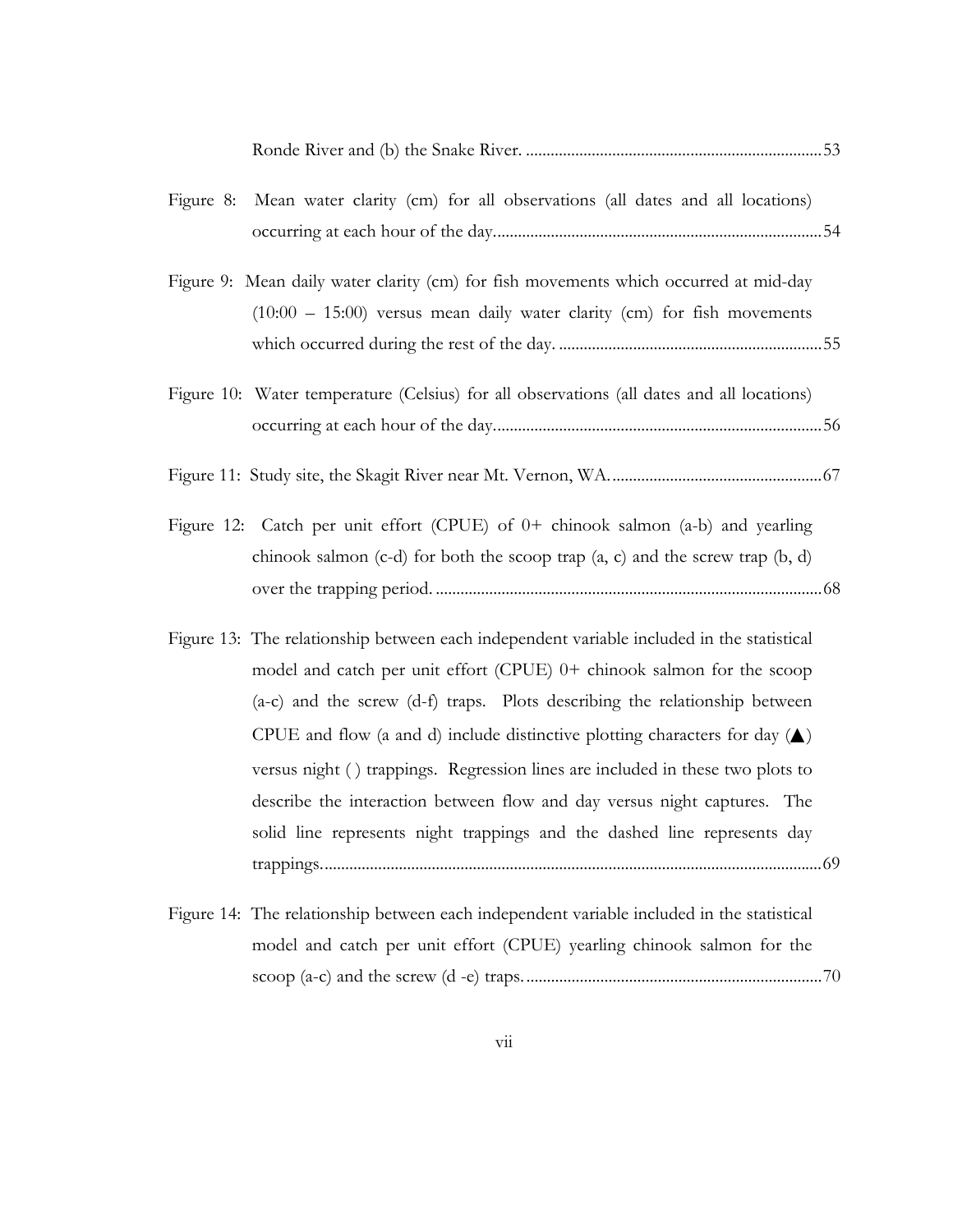Figure 15: Horizontal disc for measuring water clarity. ............................................................103

- Figure 16: The relationships of (a) the horizontal black disc distance (cm) and the horizontal Secchi disc depth (cm)  $(r=0.98)$  (b) the horizontal black disc distance (cm) and the vertical Secchi disc depth (cm)  $(r=0.96)$ , (c) the horizontal Secchi disc distance (cm) and the vertical Secchi disc depth  $(cm)(r=0.93)$ , (d) log horizontal black disc distance  $(cm)$  and log turbidity in NTU ( $r = -0.86$ ), (e) log horizontal Secchi disc distance (cm) and log turbidity in NTU  $(r= -0.85)$ , and  $(f)$  log vertical Secchi disc depth  $(cm)$  and log turbidity in NTU ( $r = -0.86$ ). The lines in panels (a)-(c) represent a 1:1 relationship....................................................................................................................104
- Figure 17: The relationship between (a) measurements of water clarity taken with the horizontal black disc and the vertical Secchi disc and between (b) measurements of water clarity taken with the horizontal Secchi disc and the vertical Secchi disc across three weather indicators. Plotting characters identify weather at each observation as  $s =$ sunny,  $c =$ cloudy or  $r =$ rainy. The dotted line describes the least squares regression for sunny days. The dashed line describes the least squares regression for cloudy days and the solid line represents the regression for rainy days...................................................105
- Figure 18: The relationship between (a) measurements of water clarity taken with the horizontal black disc and the vertical Secchi disc and between (b) measurements of water clarity taken with the horizontal Secchi disc and the vertical Secchi disc for six different pairs of observers. The dashed lines represent least squares regression relationships for each observer pair...............106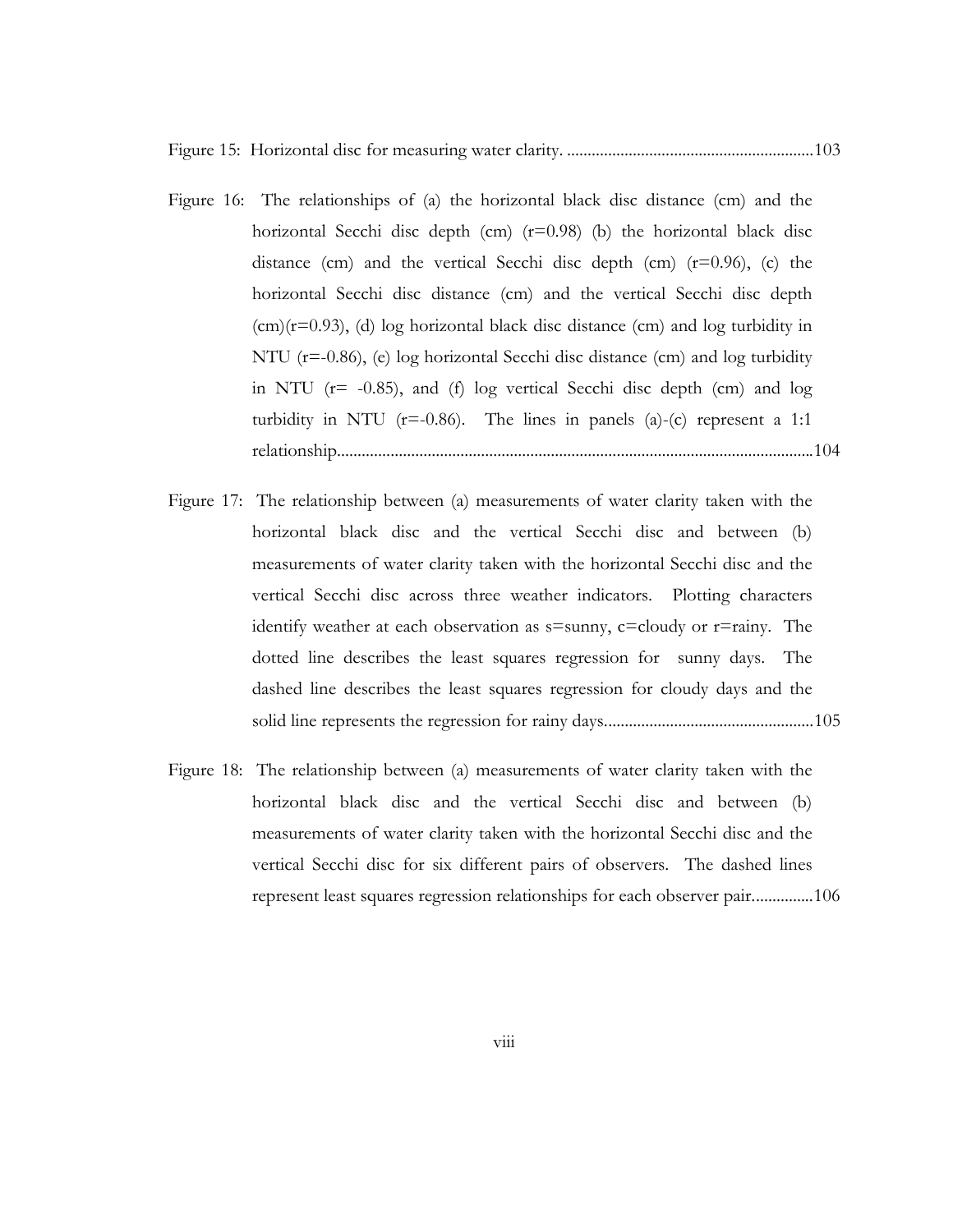## LIST OF TABLES

| Number<br>Page                                                                                                                                                                                                                                                                                                                                                                                        |
|-------------------------------------------------------------------------------------------------------------------------------------------------------------------------------------------------------------------------------------------------------------------------------------------------------------------------------------------------------------------------------------------------------|
|                                                                                                                                                                                                                                                                                                                                                                                                       |
| Estimates and Confidence Intervals for $p_{00}$ and $p_{11}$ from the basic model.<br>Table 2:                                                                                                                                                                                                                                                                                                        |
| Table 3: Estimates and Confidence Intervals for $p_{00}$ and $p_{11}$ incorporating river velocity.<br>GRR = Grande Ronde River, $SR = Snake$ River. Relative velocity is                                                                                                                                                                                                                             |
| Table 4: Coefficients, corrected standard errors, and odds-ratios for parameters included<br>in the model to predict the likelihood of movement observations occurring<br>during mid-day ( $p=0.000$ ). The model is a logistic regression using a logit<br>link.<br>Standard errors were corrected using an infinitesimal jackknife                                                                  |
| Table 5:<br>Regression parameters, standard errors, and significance for independent<br>variables in the models to predict the log of catch per unit effort (CPUE) of<br>0+ chinook salmon for the scoop and screw traps. The models were                                                                                                                                                             |
| Table 6:<br>Regression parameters, standard errors, and significance for independent<br>variables in the models to predict log of catch per unit effort (CPUE) of<br>yearling chinook salmon for the scoop and screw traps. The models were<br>weighted by time fished. The model for the scoop trap includes data from<br>April 24 - May 15 and the model for the screw tap includes data from April |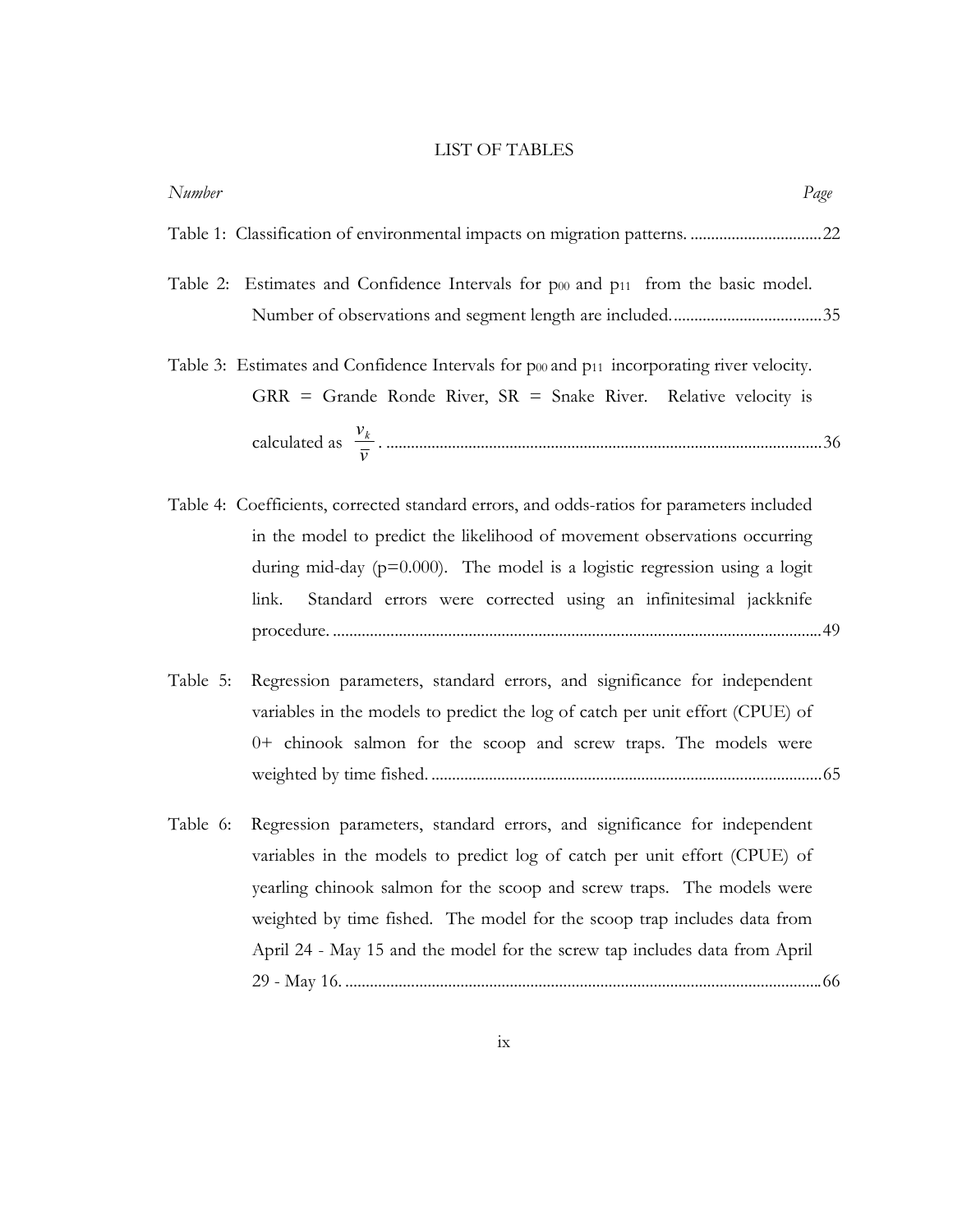Table 7: Coefficients of variation (CV) describing the relative variability of each method of measuring water clarity over various subsets of the data. Each row includes CV for one method of measuring water clarity; columns represent different subsets of days for which the CV was calculated. Diagonal elements of the matrix are the CVs calculated using all available data for that method. Comparisons are only appropriate using the off-diagonal elements in which two methods are compared across identical subsets of days. ...............102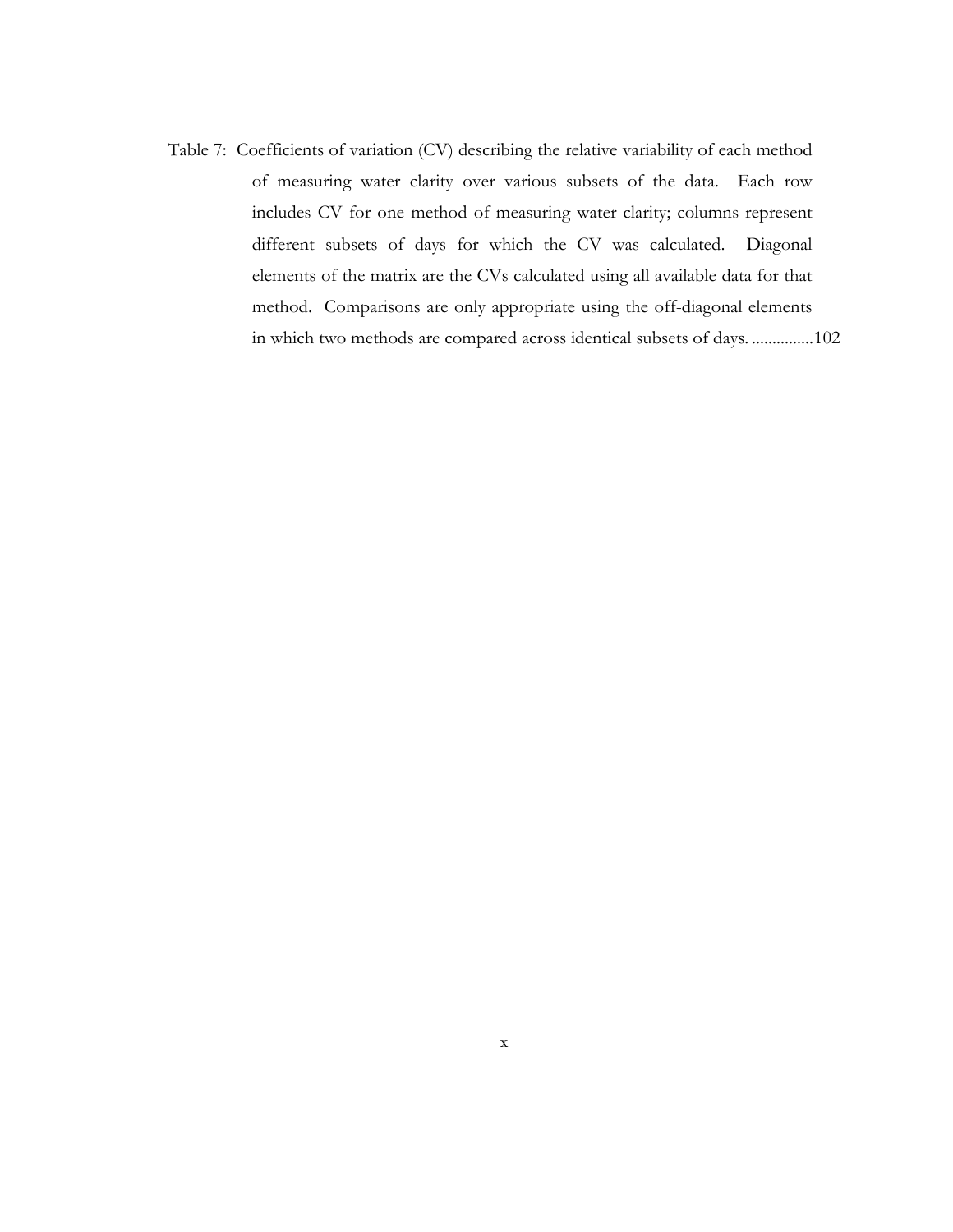# ACKNOWLEDGMENTS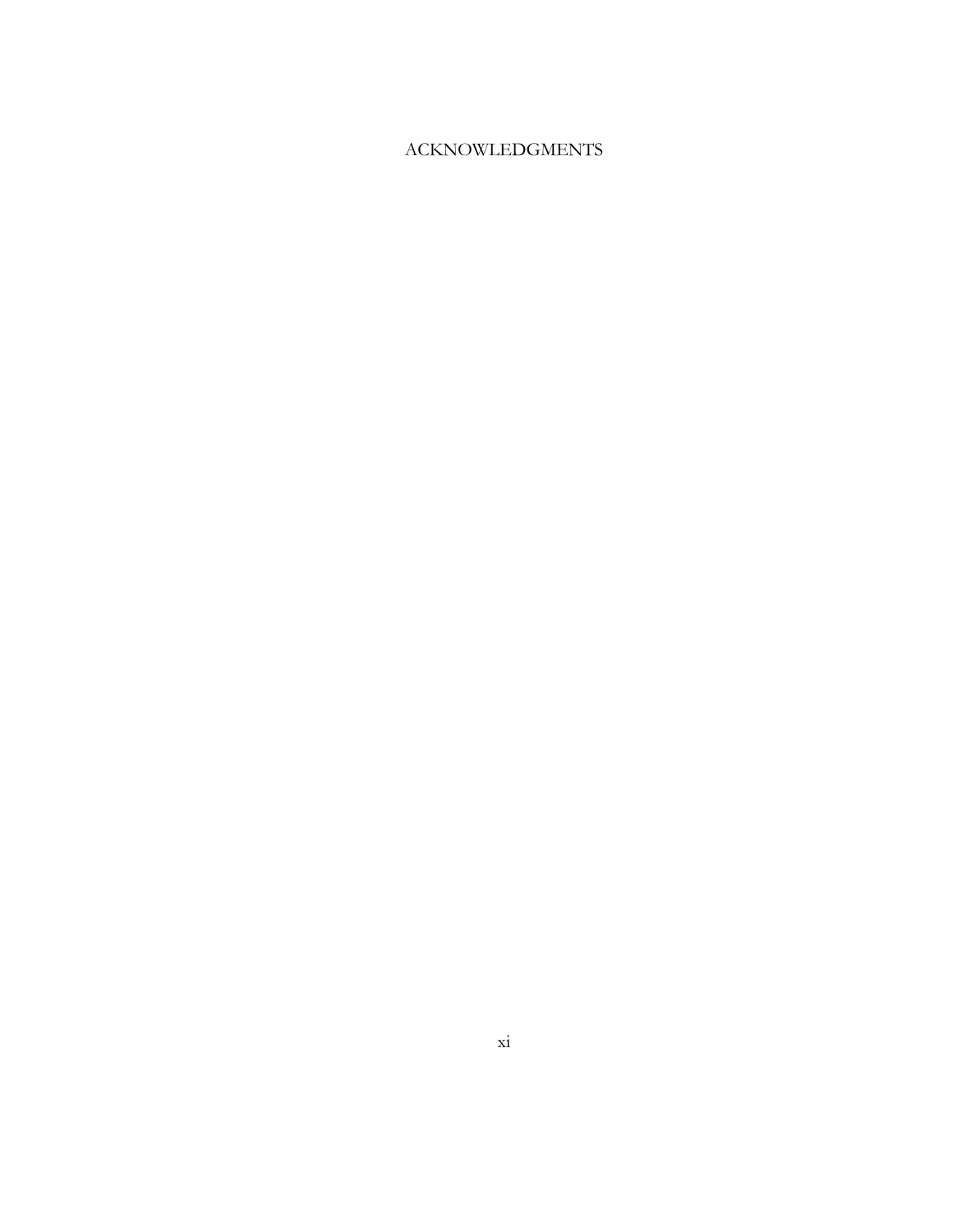### CHAPTER 1: INTRODUCTION

Migration is one of the distinguishing features of the salmonid life history strategy. Juvenile out-migration is a particularly critical process for survival and development. Juvenile salmon may migrate for 100s of kilometers from their natal streams to the ocean and, as adults, return along the same path. Juvenile migration can occur soon after emergence, after several years in freshwater or, for a few stocks, not at all. A full understanding of this process must combine knowledge about the rapid physiological changes occurring within each fish with an understanding of the influence of the riverine environment on fish behavior.

Juvenile migration is particularly critical for chinook salmon which tend to spawn in larger rivers, some distance from the ocean. Chinook salmon populations have been declining in recent years. Because of a reduction in quality inland habitat, increases in hydropower and ocean harvest, and prolific hatchery production, wild chinook salmon have been listed as threatened or endangered in many regions.

This research was initiated to answer questions about hatchery, chinook salmon passage through free-flowing reaches of the Snake River Basin. Current estimates indicate that juvenile chinook salmon incur substantial mortality as they travel downstream from a hatchery or rearing area toward Lower Granite (LGR) Dam, the first hydroelectric facility encountered (Figure 1) (Lower Granite Migration Study Steering Committee 1993). There is a dramatic reduction in survival rate as migration distance increases, with survival of stocks from the furthest hatcheries as low as 25 - 50% (Figure 2). These estimates describe fish observed at the dam and include survival data through both the free-flowing reaches of the river and through the reservoir upstream of LGR dam. Previous investigations of survival through the dams and reservoirs downstream of LGR dam have indicated that relatively little mortality occurs in the reservoirs (Smith *et al.* 1994). It follows that the majority of mortality described in Figure 2 must occur in the free-flowing reaches of the river above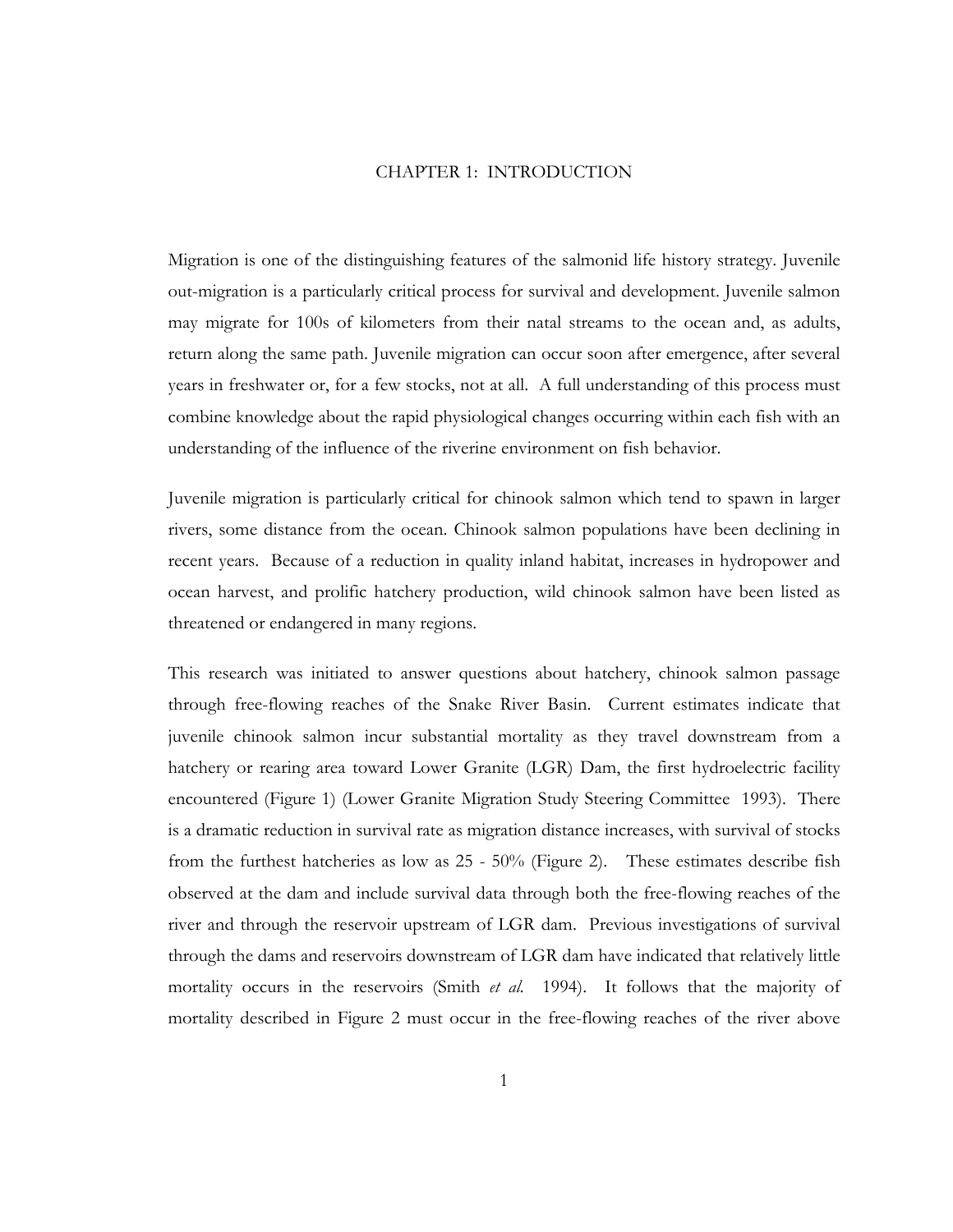LGR Reservoir. Detections of PIT-tagged, wild chinook salmon at LGR dam are also lower than expected, but there is uncertainty as to whether overwinter mortality or smolt loss during migration is the primary cause (Achord *et al.* 1994; Achord *et al.* 1995; Achord *et al.* 1995).

The low survival estimates for both wild and hatchery fish through the unmanaged river sections, together with the 1992 listing of wild spring/summer chinook salmon in the Snake River Basin as a threatened species under the Endangered Species Act, demand an improved understanding of juvenile migration in this region. Estimating the biological and physical attributes of outmigration patterns is key to our understanding of juvenile chinook salmon freshwater life history. This information is useful for flow management, habitat protection, and designing hatchery programs to minimize wild/hatchery interactions. The research presented here examines the effects of in-stream conditions on hatchery chinook salmon in the Snake River Basin and on wild chinook salmon in the Skagit River. The Skagit River was chosen as a second research site because it is a large river where access to wild chinook is possible.

A large body of research has focused on the physiological changes associated with migration readiness (Dickhoff and Sullivan 1987; Groot *et al.* 1995). And, another body of research has focused on juvenile survival through managed river corridors (Raymond 1988; The Independent Scientific Group 1996; Smith *et al.* 1998). Less emphasis has been placed on the study of how the riverine environment influences juvenile migration. A summary of research on environmental controls of juvenile salmon migration is presented in *Chapter 1: Environmental Controls on Downstream Salmonid Migration: A literature Review*. The chapter provides an extensive literature review of studies on the effects of in-stream conditions (flow, water temperature, and light) on juvenile migration. The review emphasizes research on chinook salmon and on the Columbia River system.

The research presented in Chapters 2, 3, and 4 examines the question of how in-stream conditions affect juvenile, chinook salmon migration using both mathematical modeling and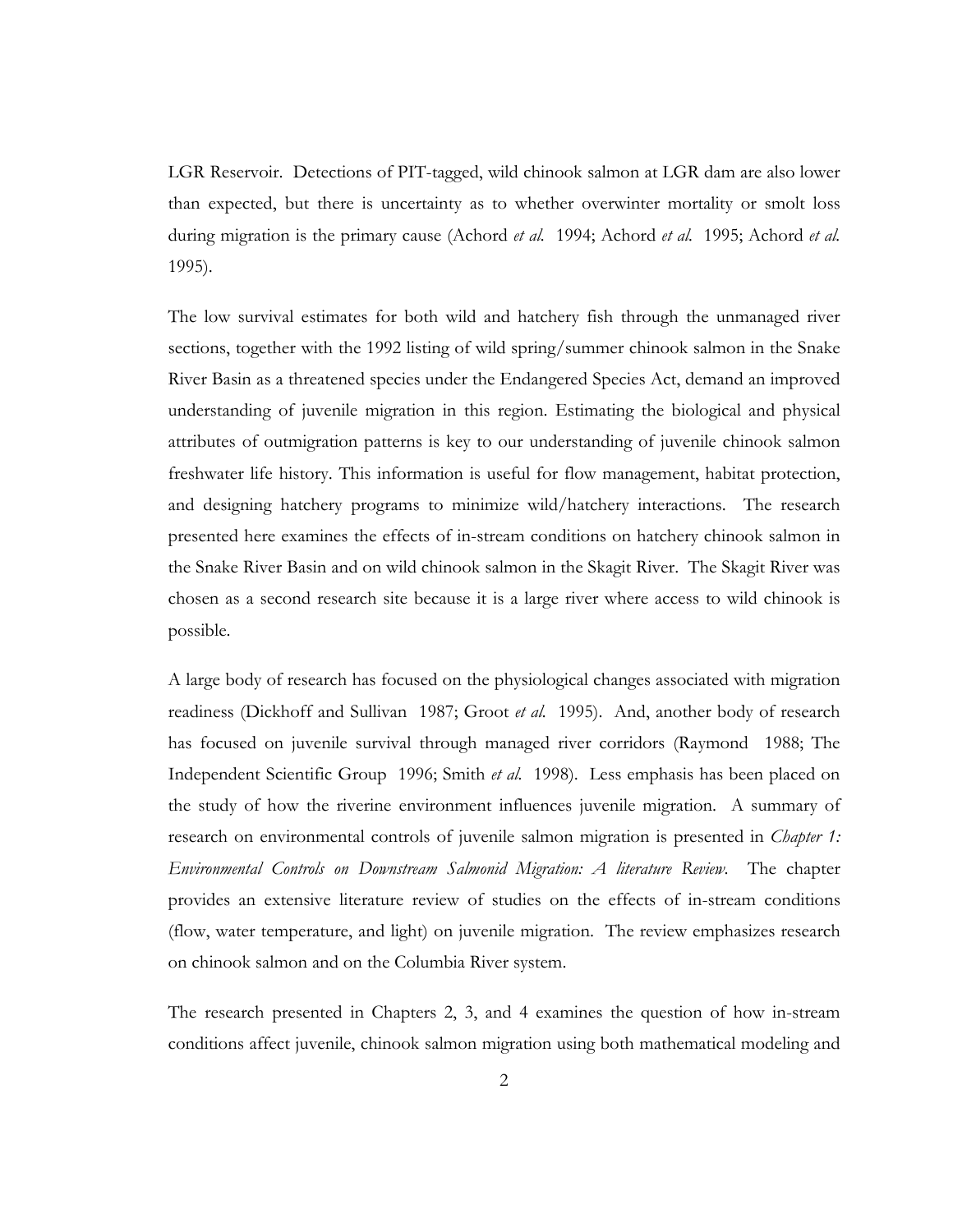statistical approaches. There are substantial obstacles to gathering data on juvenile salmonids: federal regulations prohibit activities that may harm individual fish from listed stocks, radio-telemetry can provide detailed data on fish movement but only for fish that have undergone invasive surgery, and in-stream capture programs in large rivers target only a small percentage of the population. Because of these difficulties, a variety of mathematical techniques are often required to see patterns in the data and multiple sources of data must be pieced together to answer ecological questions of interest.

Chapters 2 and 3 examine data for radio-tagged, hatchery chinook salmon migrating through the Grande Ronde River and the free-flowing reaches of the Snake River. Chapter 2 uses a simple Markov chain to describe juvenile migration patterns. This approach is unique in that it provides a model for small-scale movement patterns and a framework for understanding unobservable, juvenile migration processes.

The same fisheries data is combined with data on flow, water temperature, and water clarity in Chapter 3. In this chapter, the importance of water temperature and water clarity in regulating travel speed and migration timing is investigated with statistical tools. Two different dependent variables were calculated from the fisheries data: travel speed and migration timing. The unique structure of the data required the development and adaptation of unusual statistical tools for each of the two analyses. Results from these analyses quantify the effects of changes in water clarity on travel speed and on the likelihood of moving at mid-day versus at other times of the day.

Data on wild, chinook salmon capture rates from the Skagit River are analyzed in Chapter 4. Although capture rates are only an indication of the number of in-river migrants, these are the best available data on wild fish. Wild chinook salmon cannot be handled or manipulated in the same ways as hatchery fish because of their status as threatened or endangered in many regions; therefore, direct measurements of migratory behavior of wild chinook salmon are rarely possible. The capture data are analyzed to detect relationships between number of fish captured and water clarity and water temperature. The results from these analyses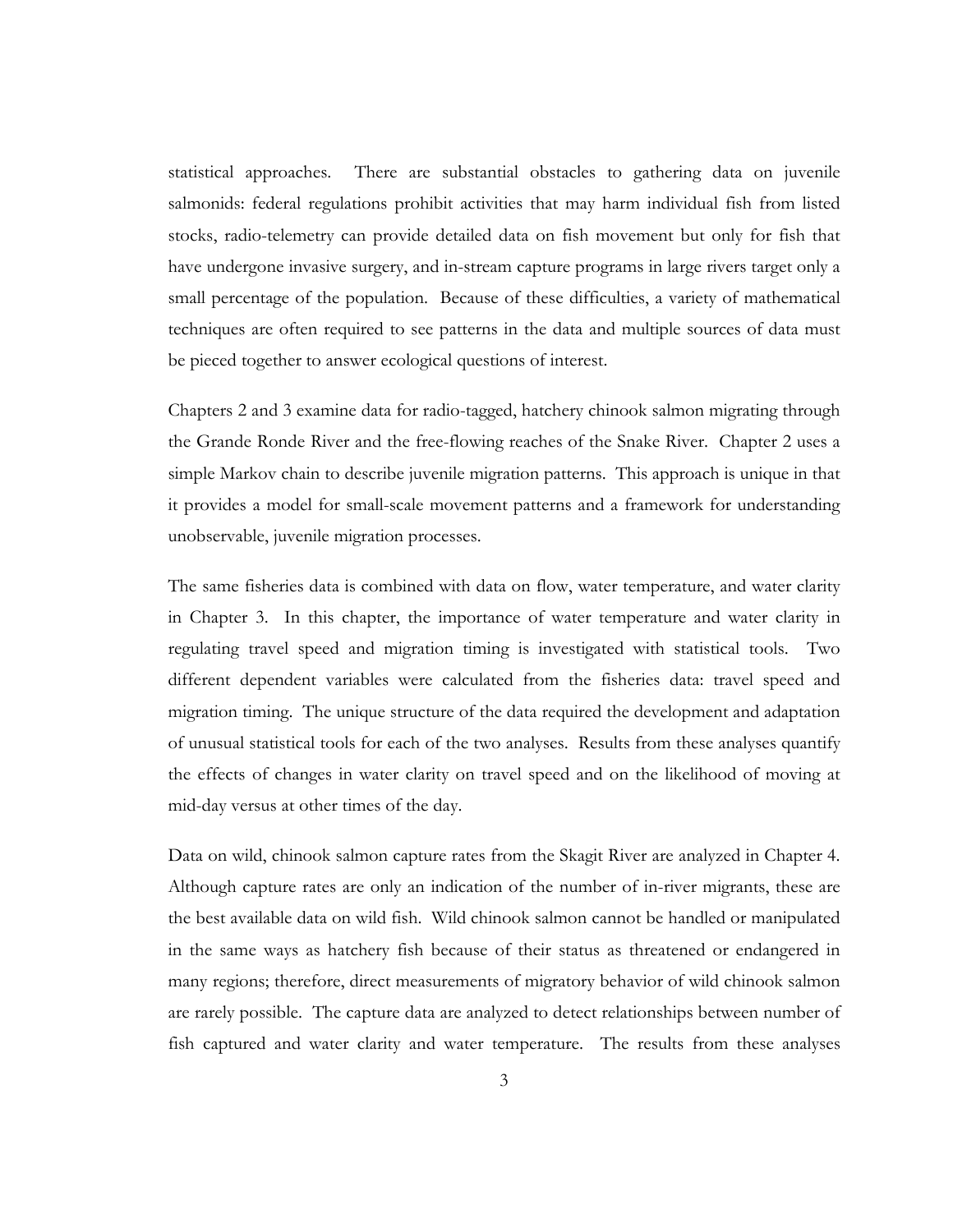corroborate the patterns observed in earlier chapters. The correspondence between results of analyses of both wild and hatchery fish in two different river systems suggests that there are common ways in which in-stream conditions affect juvenile, chinook salmon behavior *en route*.

On the Grande Ronde and Snake Rivers, water clarity was measured with a horizontal Secchi disc, a modification of the horizontal, black disc, developed in New Zealand for measuring water clarity in shallow water or fast-moving currents (Davies-Colley 1988). The original device has not been used extensively in the United States despite its simplicity. The appendix provides a comparison between the horizontal Secchi disc, the horizontal black disc, a traditional Secchi disc, and an electronic nephelometer. The appendix also evaluates the effects of weather and observer pair on the accuracy of these techniques.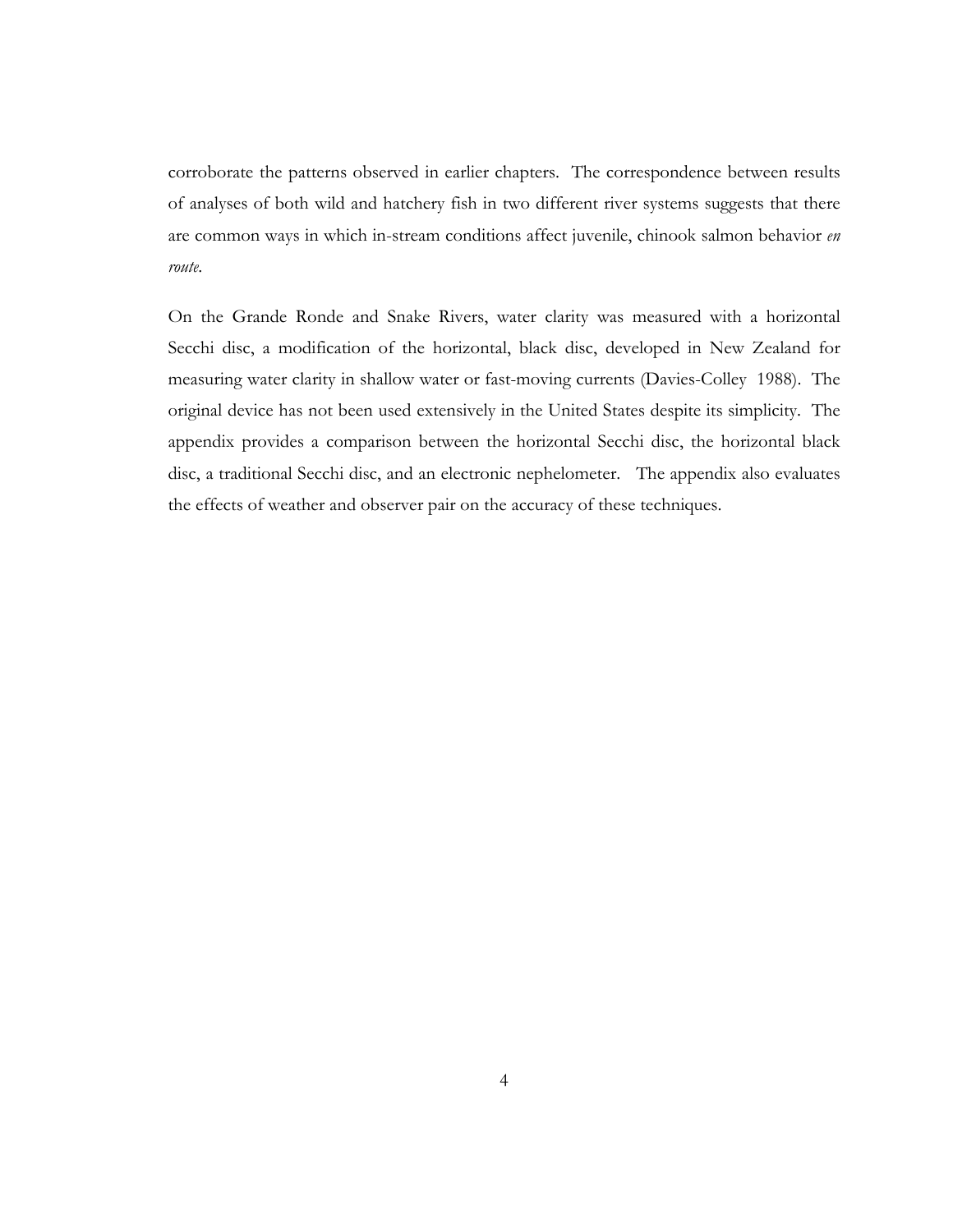Figure 1: The Columbia River Basin. Modified from "Electric Power Plants in the Pacific Northwest and adjacent areas", Bonneville Power Administration, 1983.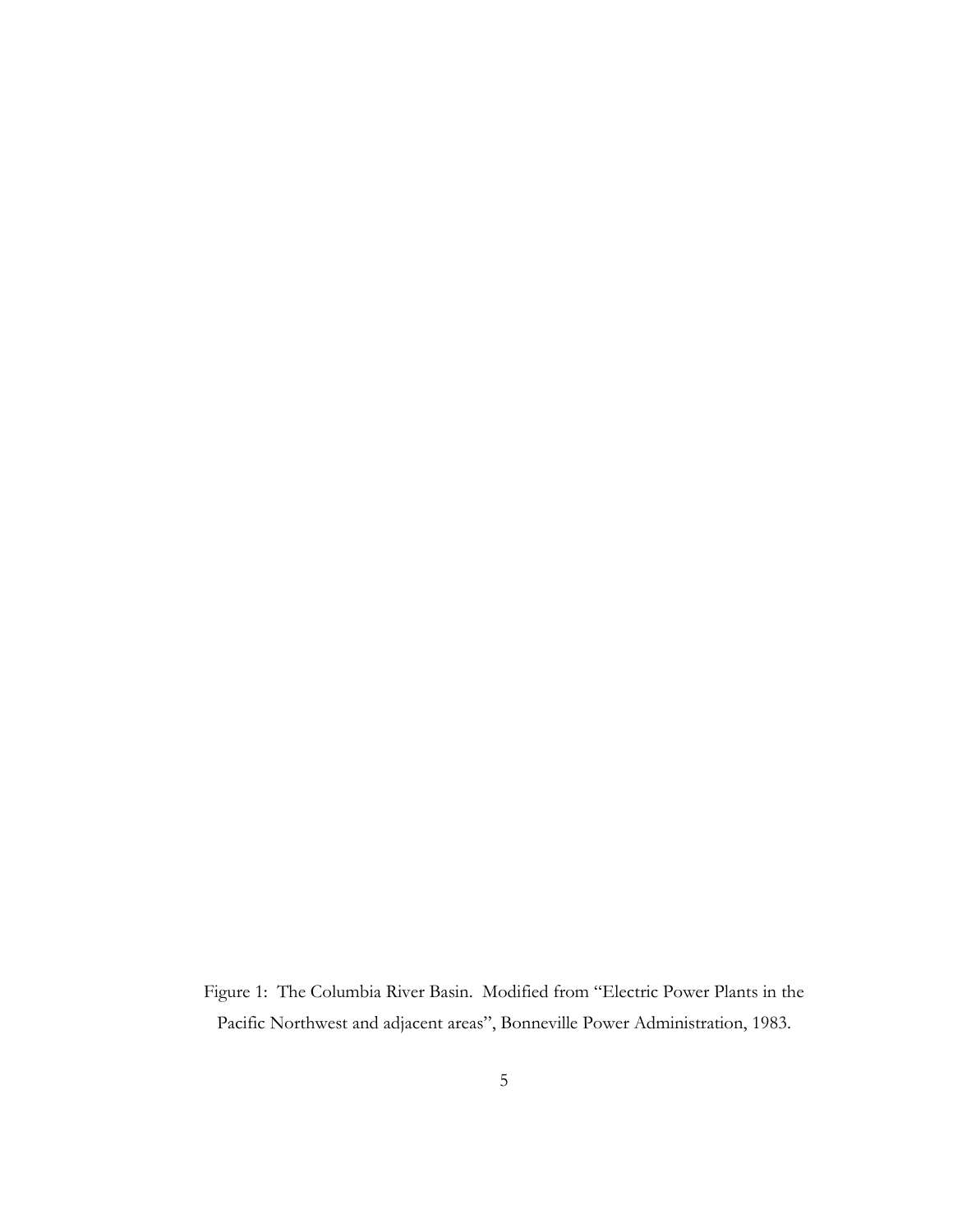

Figure 2: Survival of hatchery fish from the Snake River System to Lower Granite Dam. Data from (Hockersmith *et al.* 1998).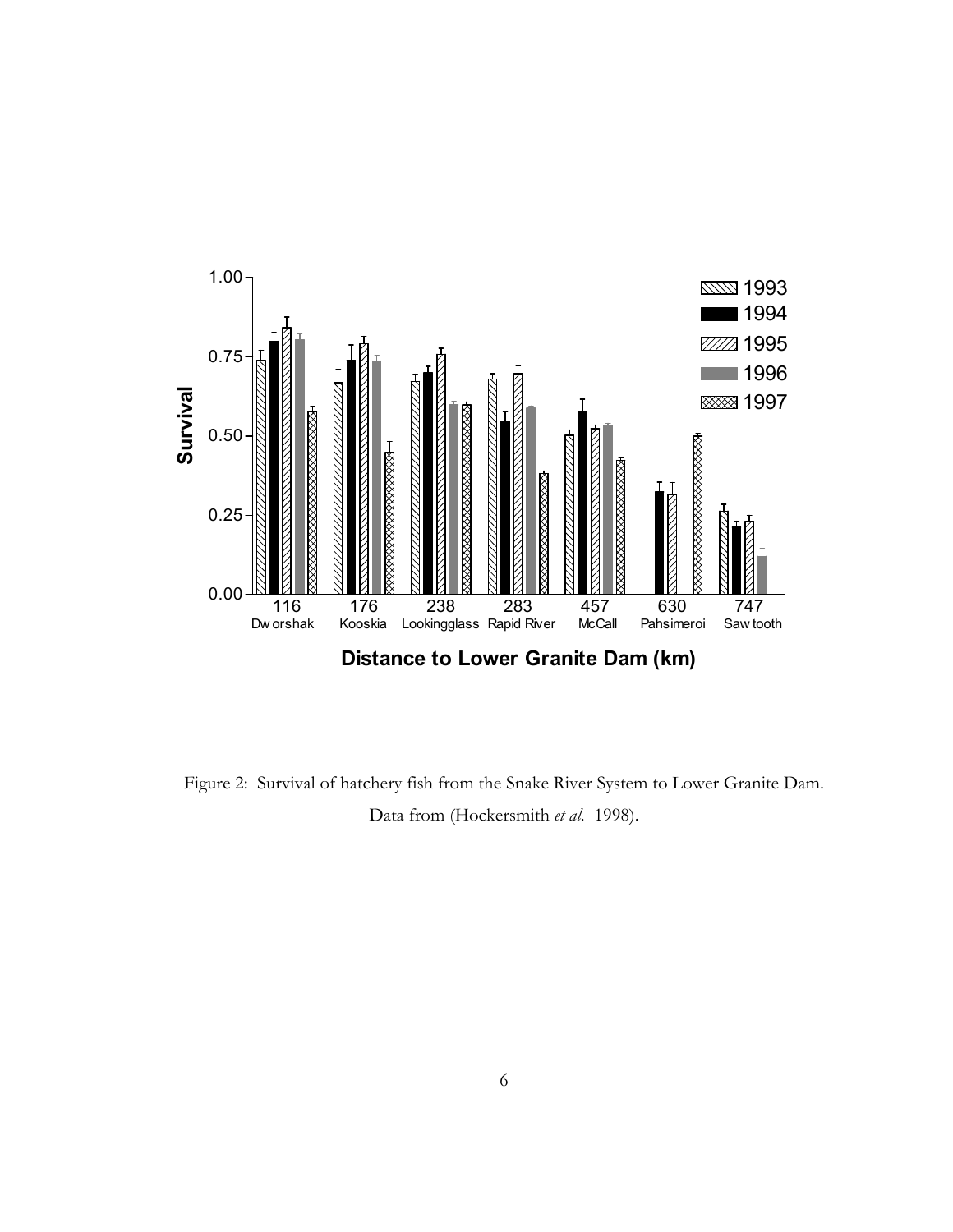# CHAPTER 2: ENVIRONMENTAL CONTROLS ON DOWNSTREAM SALMONID MIGRATION: A LITERATURE REVIEW

### I. INTRODUCTION

Migration allows fish to exploit food resources, to avoid predation, and to maximize growth and reproduction. The goal of this chapter is to synthesize the existing information on downstream migration, particularly on environmental controls of downstream migration. This chapter provides an in-depth discussion of juvenile out-migration, and an overview of the known roles of environmental factors in migration initiation and regulation, with an emphasis on chinook salmon in the Columbia River Basin. This summarizes the current state of knowledge on the role of flow, temperature, and light in both initiating and regulating downstream migration; brief summaries of the role of non-environmental factors are also included. .

Downstream migration occurs during the initiation of smoltification, the suite of physiological changes that prepare a fish for seawater, and takes place against a backdrop of changing environmental conditions. Multiple internal and external controls regulate this process which can be divided into biological and physical parameters describing the riverine environment, and behavioral and physiological parameters describing the fish itself (Figure 3). There are also three meteorological and global variables (precipitation, lunar phase, and day length) which influence both the riverine environment and fish behavior and physiology. While the exact mechanisms regulating downstream migration are not well understood, it is clear that multiple factors are involved. And, in many cases, several redundant cues may exist (Groot 1981).

Downstream migration has been postulated to be both an active and a passive process. Thorpe and Morgan (1978) proposed that Atlantic salmon become unable or unwilling to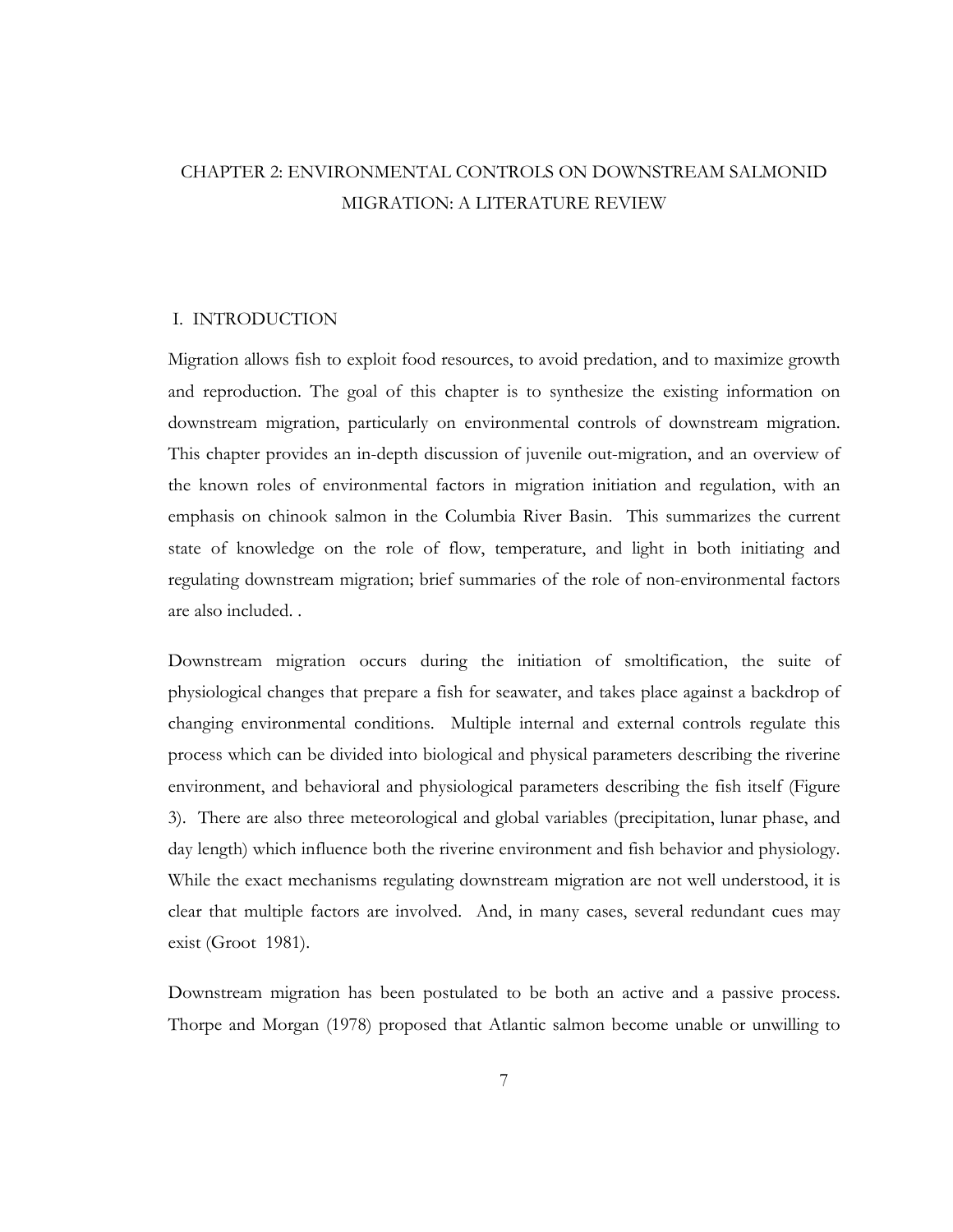swim during smoltification, a proposition that has been supported by research on other species and in other areas (Thorpe *et al.* 1981; Flagg and Smith 1982). Evidence to the contrary was found by Solomen (1978) who described the downstream migration of Atlantic smolts in a chalkstream as an active process. Results suggesting that chinook salmon are able to swim or hold against the current are provided by Snelling *et al.* (1993). In Snelling's report, juvenile chinook salmon on the Willamette River were observed to travel downstream at rates considerably slower than the ambient water velocity. More recently, Peake and McKinley (1998), have demonstrated that wild Atlantic salmon parr can use their pectoral fins to anchor indefinitely in water speeds up to  $0.86 \text{m} \cdot \text{s}^{-1}$  and that smolts are able to swim indefinitely against currents of up to  $1.26 \text{ m} \cdot \text{s}^{-1}$  with burst speeds up to  $1.95 \text{ m} \cdot \text{s}^{-1}$ . They conclude that it is unlikely that smolts are carried involuntarily to sea by the force of the river currents.

A model of downstream migration processes that combines both active and passive behavior was proposed by The Independent Scientific Group in their review of the Columbia Basin Fish and Wildlife Program (1996). The model, termed migratory spiraling, describes downstream travel as a process by which fish intersperse periods of flushing or linear downstream movement with periods of holding. In this model, fish use areas of the channel other than the main current for functions such as feeding and resting. Radio-telemetry data from coho salmon (*Oncorhynchus kisutch*) studies has documented extended periods of holding, intermixed with rapid downstream movement (Moser *et al.* 1991).

Whether the downstream migratory process is active, passive, or a combination of both, it is clear that there are several fundamental factors affecting migration patterns: initiation, timing, and survival. In this section, the important attributes of  $(A)$  size and growth rate,  $(B)$ hormonal regulation, (C) predation, and (D) disease as they affect downstream migration are summarized. The following section, *In-stream factors Regulating Downstream Migration*, will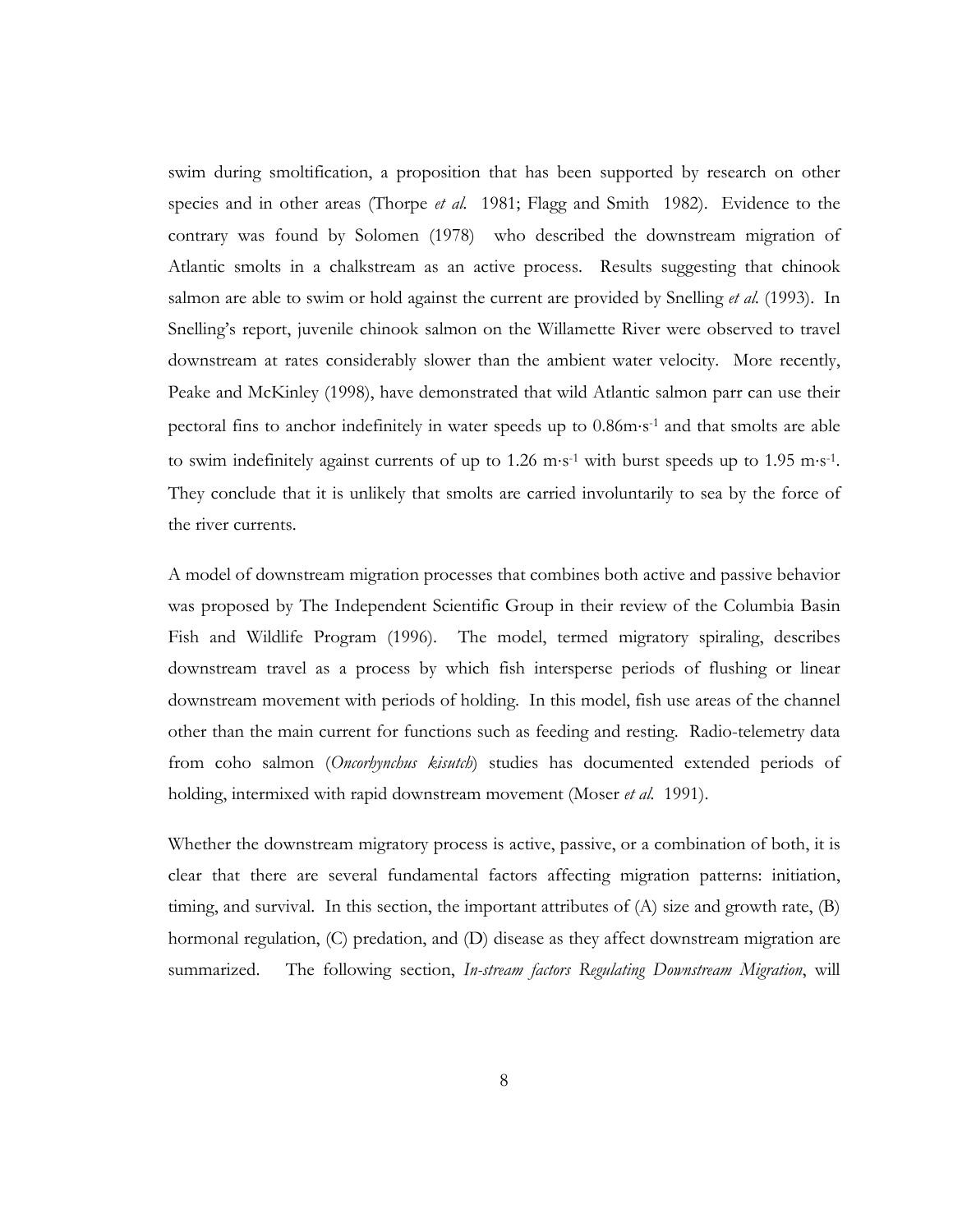provide an in-depth summary of environmental controls on downstream migration and of interactions between the factors described in this chapter and environmental conditions.

### A. SIZE AND GROWTH RATE

Larger fish tend to migrate faster. This result has been shown by many researchers (Beckman *et al.* 1998). Recently, Giorgi *et al.* (1997) found a strong positive relationship between length at time of tagging and migration rate for ocean-type chinook salmon.

Size can be determined by stock, rearing conditions, and age. Hatcheries tend to produce fish that are larger than naturally spawning fish in the same river. Fish in more productive systems are larger for their age than fish in less productive systems. In turn, size is a key determinant of smoltification timing and therefore migration timing. The smoltification process begins only after a critical size is achieved (Hoar 1976; Wedemeyer and R.L. Saunders 1980). Therefore, fish in less productive regions may migrate later than fish in productive regions. Size is also a key factor in determining predation rates and survival, with smaller fish more easily taken by predators than larger fish.

Growth rate itself may be an important regulator of migration initiation. Beckman *et al.* (1998) found that chinook salmon with higher spring growth rates migrated downstream sooner than those with lower growth rates.

### B. HORMONAL REGULATION

Migration occurs at the onset of smoltification. Thyroid hormones, growth hormones, and cortisol regulate smoltification and play an important role in determining patterns of behavior which may favor downstream migration (Dickhoff and Sullivan 1987; Iwata 1995). Behaviors that have been linked to hormonal regulation are aggression, preference for open versus shaded areas, and swimming orientation. Some contradictory evidence for the effect of thyroid hormones at particular times has been reported (Birks *et al.* 1985).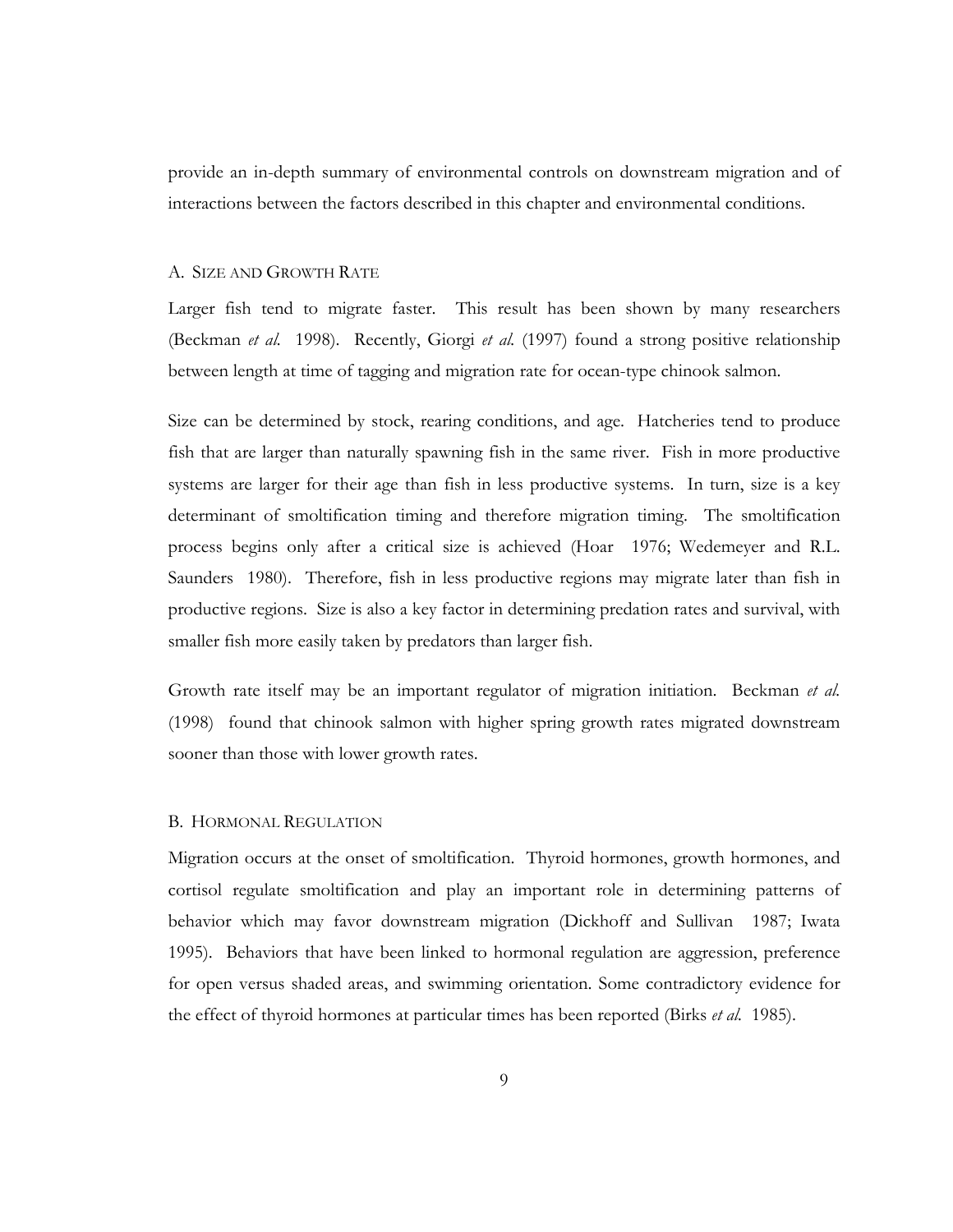Evidence for hormonal regulation of migration timing can also be found in seasonal patterns. Smith *et al.* (1998) found that travel time decreased throughout the season. Such patterns were suspected to be due to changes in fish physiology related to smoltification.

The effect of environmental variables in regulating the production of migration-related hormones is presented in the following section. Other abiotic and biotic factors may also be important. Heavy metal ions (Lorz and McPherson 1976), herbicides (Lorz *et al.* 1978), parasites (Smith 1973), and bacterial and viral pathogens (Hoar 1976; Wedemeyer and R.L. Saunders 1980) have all been shown to inhibit smoltification.

### C. PREDATION

Salmonid predators include both piscivorous birds and fish. Risks from specific predators vary between impounded and free-flowing river reaches and along the downstream gradient. Primary avian predators include common mergansers, herons, gulls, and belted kingfishers. Northern squawfish (*Ptychocheilus oregonensis*) and smallmouth bass are likely the greatest source of in-river mortality (Poe and Reiman 1988; Cada *et al.* 1997; Vander-Haegen *et al.* 1998). Other common predators include walleye (*Stizostedion vitreum*) and channel catfish (*Ictalurus punctatus*). Hatchery steelhead may prey on other migrating salmonids, particularly smaller chinook salmon smolts.

Research in Lower Granite (LGR) Reservoir has suggested that predators may feed differentially on hatchery versus wild fish (Buettner and Nelson 1990). Hatchery smolts may be weaker, diseased, and less experienced when compared to wild fish and so may represent an easier target. However, large influxes of hatchery fish may ultimately increase the predator population and thereby increase the threat of predation on wild fish. Investigations into preferred prey of northern squawfish below Bonneville Dam indicate that they may feed differentially on dead and injured salmonids (Peterson *et al.* 1993). Peterson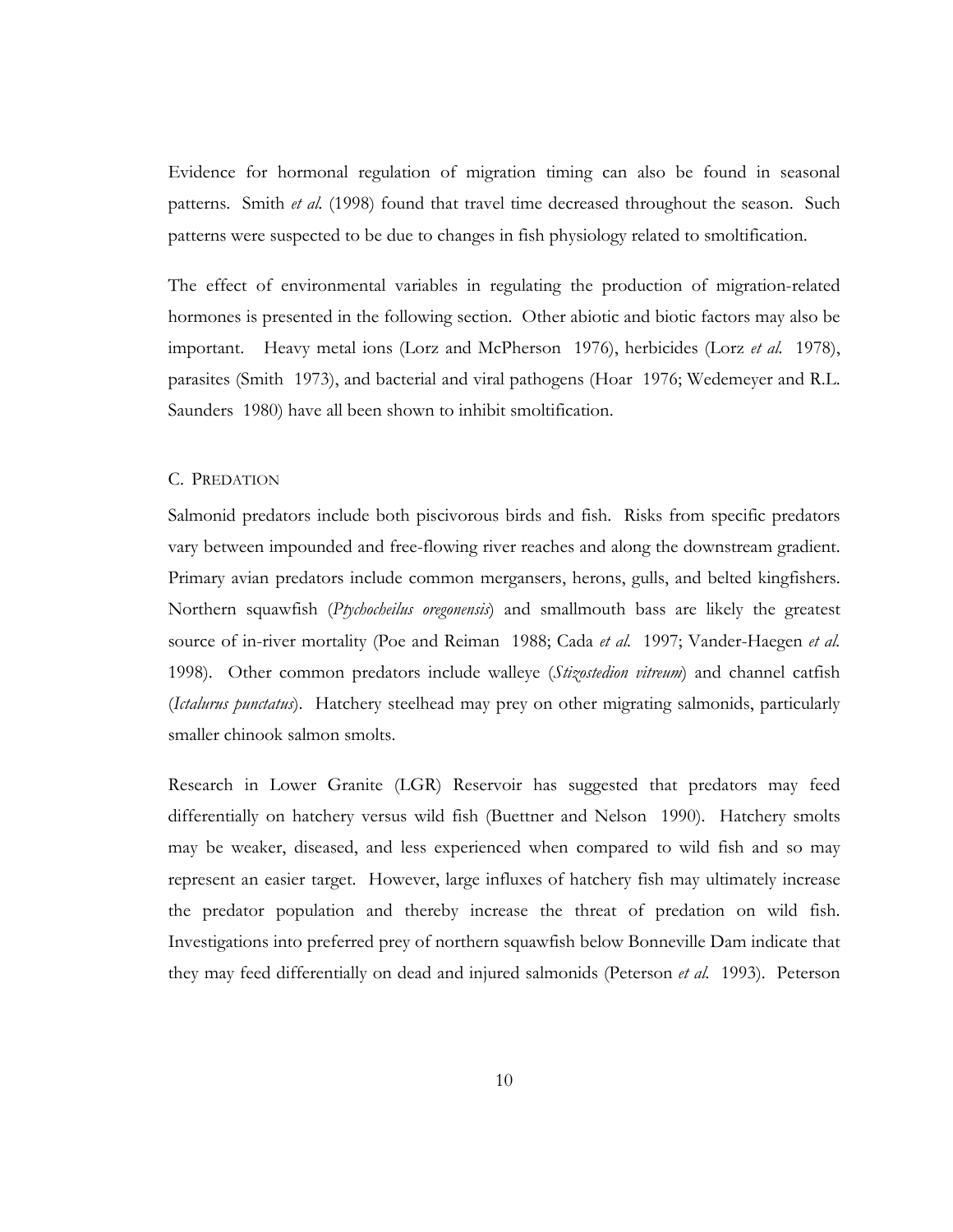*et al*. suggest that estimates of predation from gut content analyses may overestimate the actual effect of predation on salmonid populations.

Predation rates on salmonids may be affected by water velocity, temperature, and available light as described in Section IV: In-stream Factors Regulating Downstream Migration.

### D. STOCK AND DISEASE

Hatchery and wild fish seem to have different migration patterns in many river systems. Using multiple models of juvenile migration survival, Newman (1997) found a significant difference between survival of wild versus hatchery juvenile spring chinook salmon and steelhead. Disease affects both wild and hatchery fish but is a major concern in hatchery stocks. Disease rates may be higher in hatchery fish due to genetic inferiority, reduced resistance to disease, or density of rearing conditions (Giorgi 1992).

The disease of major concern is bacterial kidney disease (BKD), produced from infection by *Renibacterium salmoninarium*. Estimates of the percent of hatchery fish infected with BKD are not available. The effects of BKD on survival during downstream migration are dramatic (Pascho *et al.* 1993). Pascho *et al.* found that differences between progeny of parents with low or no *R. salmoninarum* infection levels and progeny of female parents with high infection levels were significant at each detection point and increased as the fish moved downstream. Researchers did not detect a significant difference in migration timing between the two groups of fish. While incidence of BKD and/or the effects of BKD may be modified by environmental factors, no research on the subject has been reported.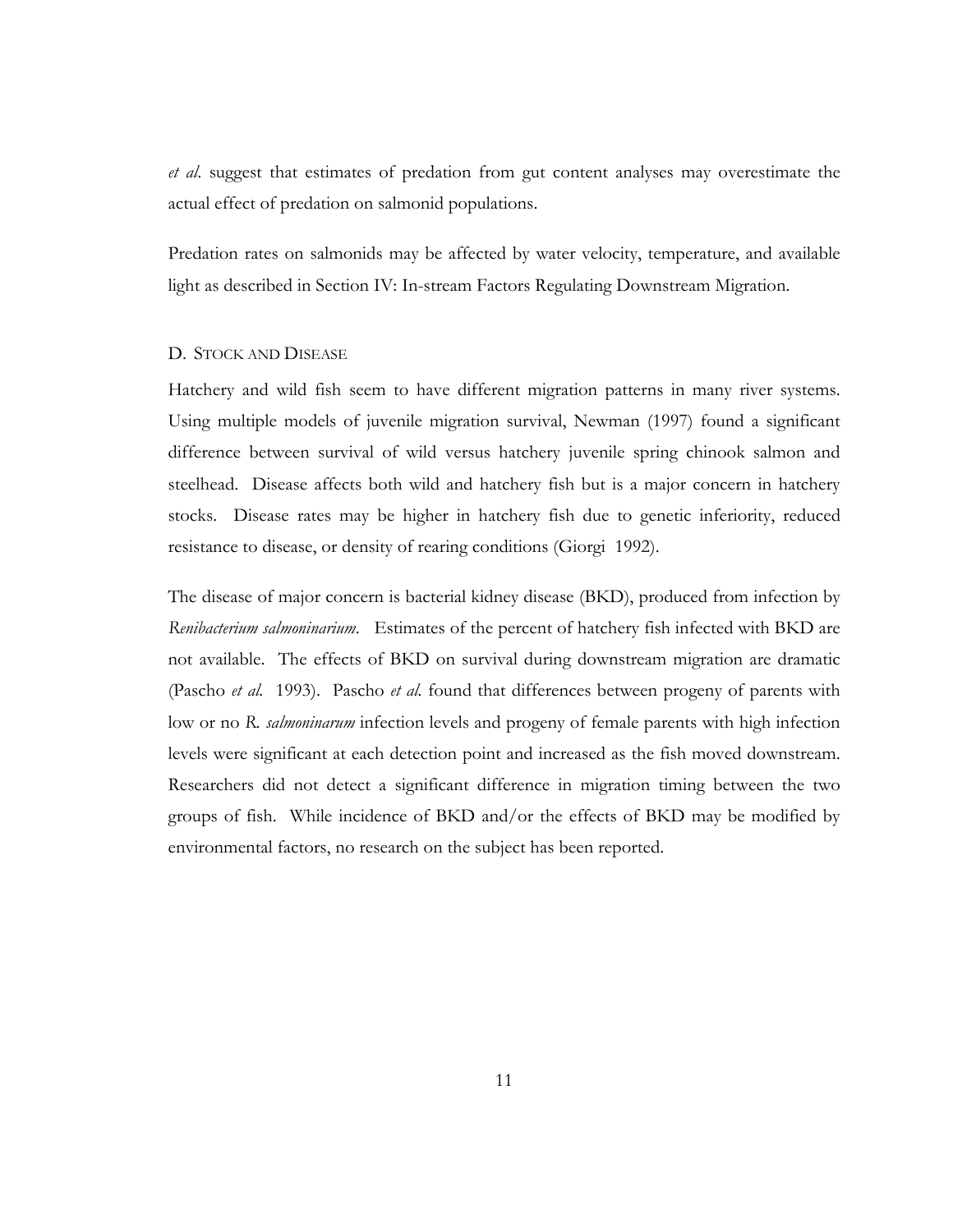### IV. IN-STREAM FACTORS REGULATING DOWNSTREAM MIGRATION

### A. CLASSIFICATION OF ENVIRONMENTAL INFLUENCES ON MIGRATION

In-stream factors such as flow (both volume and speed), temperature, and the availability of light (water clarity, photoperiod, lunar phase) are critical factors in determining migration patterns. A classification of the manner and timing of their potential effects on the migration process is provided in this sub-section.

Northcote (1984) distinguishes between environmental stimuli which act as directors of migration and regulators of migration. Directors of migration act by altering fish orientation. Regulators of migration act by triggering migration initiation or by moderating the intensity of movement. A revised classification scheme is presented here. In this system, Northcote's regulators of migration are divided according to the timing of their impact. Environmental stimuli may act by triggering the onset of migration or by regulating migrational volition *en route*. Within these two categories, environmental stimuli are further divided according to the mode of impact, direct or indirect (Table 1). Northcote's directors of migration refer to one manner of direct impact.. The division of environmental stimuli by the timing of the impact is relatively clear. Some factors, such as temperature, may be involved in regulating both the onset and the duration of migration.

The distinction between direct and indirect impacts is more subtle. Direct impacts affect fish physiology or behavior while indirect impacts affect the riverine environment. In many cases, feedback loops exist and it may be difficult to consider the direct and indirect effects in isolation. For example, increasing light levels have both a direct and an indirect effect on migration patterns. Increased light levels affect the biological parameters of the riverine environment by making predators more efficient (an indirect effect). Increased light levels also directly affect predator avoidance behavior.

### B. FLOW / WATER VELOCITY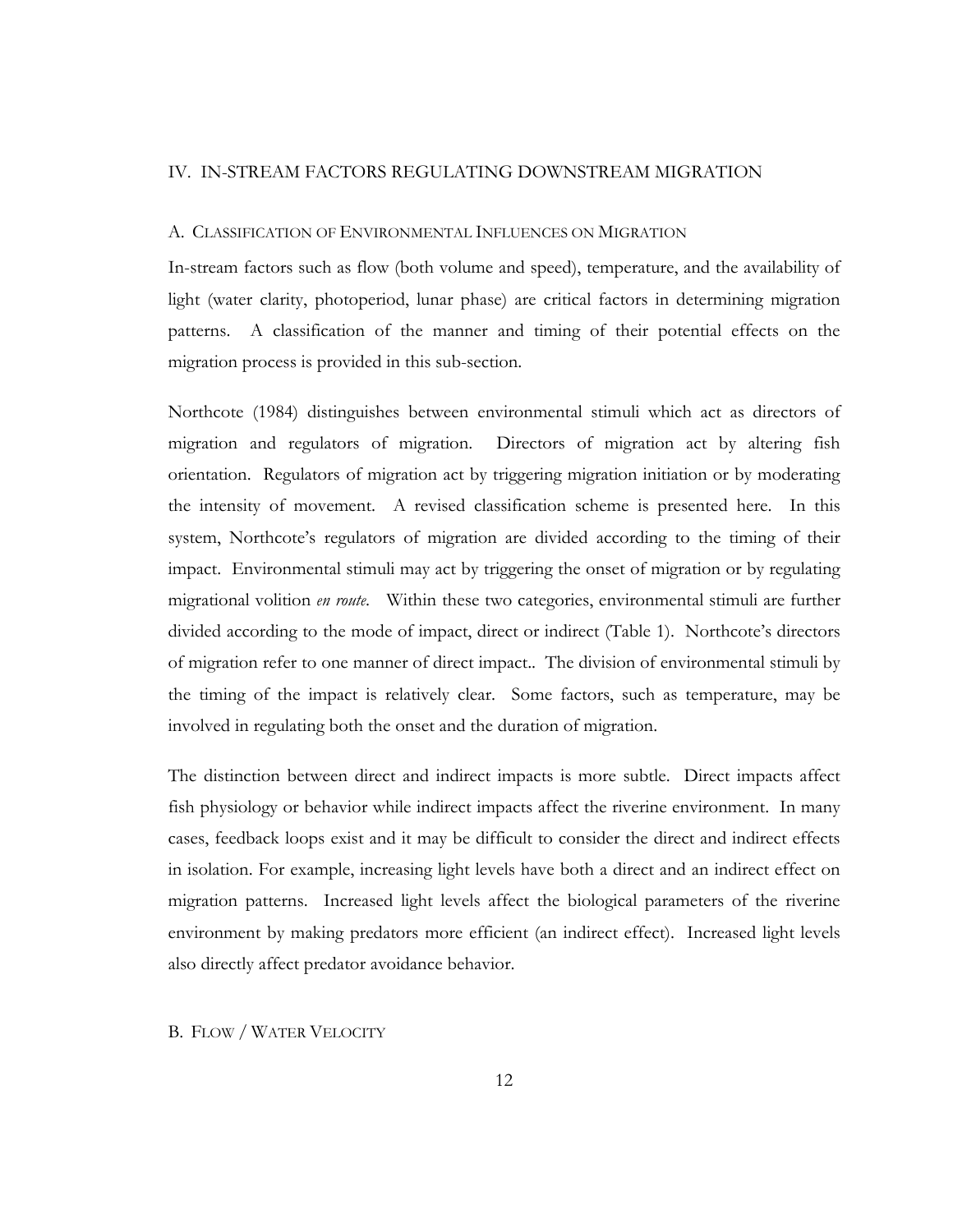The effect of flow on juvenile outmigration is well-debated. Flow and water velocity may impact multiple migration patterns: travel time, survival, and initiation of migration. Some disagreement and confusion about the exact effects of flow on migration exist. This ambiguity may reflect the relatively narrow time frame within which there is data. While many data sets have been analyzed, they describe the relationship between flow and migration over a narrow range of the variability in flows that has historically occurred during the outmigration period (Raymond 1988).

Researchers have documented increased migration speeds with increased flow for both juvenile chinook salmon (Buettner and Nelson 1990; Beeman *et al.* 1991) and for other salmonids (Fujioka *et al.* 1990). In separate studies, flow has been identified as an important explanatory variable in models to explain travel time (Berggren and Filardo 1993; Anderson *et al.* 1996). The effect can be dramatic. Buettner and Nelson (1990) found that travel time and migration rate through LGR Reservoir doubled with a two-fold increase in flow. Most recently, Giorgi *et al.* (1997) analyzed the effect of environmental variables on migration timing of many species through the mid-Columbia River Basin and concluded that flow was a primary predictor of spring-migrating sockeye salmon, hatchery steelhead, and wild steelhead migration rates. They found no relationship between flow and chinook salmon migration rate for either spring-migrating yearlings or summer-migrating ocean-type fish.

In studies that describe a positive relationship between flow and travel time, the relationship is often linear on a logarithmic scale (Sims *et al.* 1981; Beeman *et al.* 1991; Schreck *et al.* 1994). The logarithmic relationship suggests that the effect of flow on travel time is much greater at low flows than at high flows.

Flow has also been postulated to affect survival of juvenile salmonids. In an extensive review of the effects of water velocity on survival of downstream migrants, Cada *et al.* (1997) describe biases, errors, and missing covariates in many of the early studies linking flow and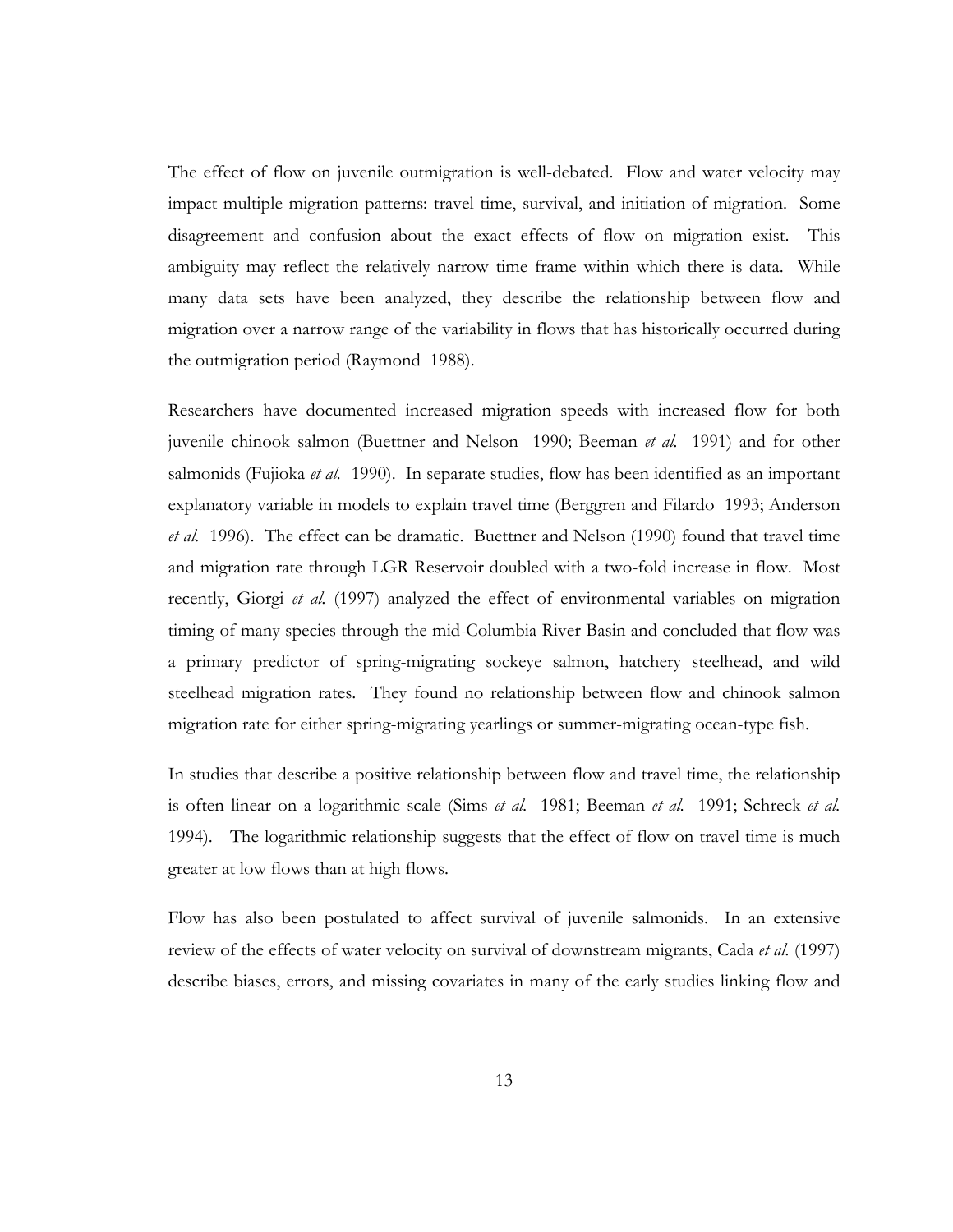survival. However, they conclude that "the general relationship of increasing survival with increasing flow in the Columbia River Basin still appears to be reasonable."

Despite the large amount of evidence in favor of both a flow - travel time and a flow survival relationship, a synthesis of four years of PIT-tag data from the National Marine Fisheries Service did not uncover significant relationships within years (Smith *et al.* 1998); however, relationships between flow exposure and travel time were relatively strong and consistent between years for both chinook salmon and steelhead. Smith postulated two possible explanations for the discrepancies. First, there may have been differences in annual mean survival that were not directly related to the measured environmental variables. Second, the within-year analyses may not have been powerful enough to detect relationships that were apparent in multiple-year analyses.

Changes in flow have been clearly linked with initiation of migration (Jonsson 1991). The combined results of several years of PIT-tagging wild chinook salmon suggest a temporal shift in migration between wet/warm years and cold/dry years (Achord *et al.* 1994; Achord *et al.* 1995; Achord *et al.* 1995). Fish arrived at downstream dams earlier in the wetter, warmer years and later in the colder, dryer years. Achord *et al.* concluded that migration began earlier in higher flow years. On a smaller scale, Giannico and Healey (1998) found that winter water flow increases caused juvenile coho salmon to migrate out of experimental channels and that the magnitude of out-migration was higher at higher flows.

Migration initiation has been tied to sudden increases in flow. Because increased flows often coincide with changes in temperature (Buettner and Nelson 1990) and decreased water clarity, many researchers have combined these measurements into the concept of a pulse or freshet. Downstream movement is clearly associated with these pulses of flow and turbidity (Ewing *et al.* 1980; Northcote 1984; Fujioka *et al.* 1990; Demko and Cramer), but whether migration is due to a sudden increase in migrational volition or to disorientation is not known. Demko and Cramer (1995) found that fish responded to the first pulse of flow by increased migrational activity, but sustained high flows did not continue to flush fish out of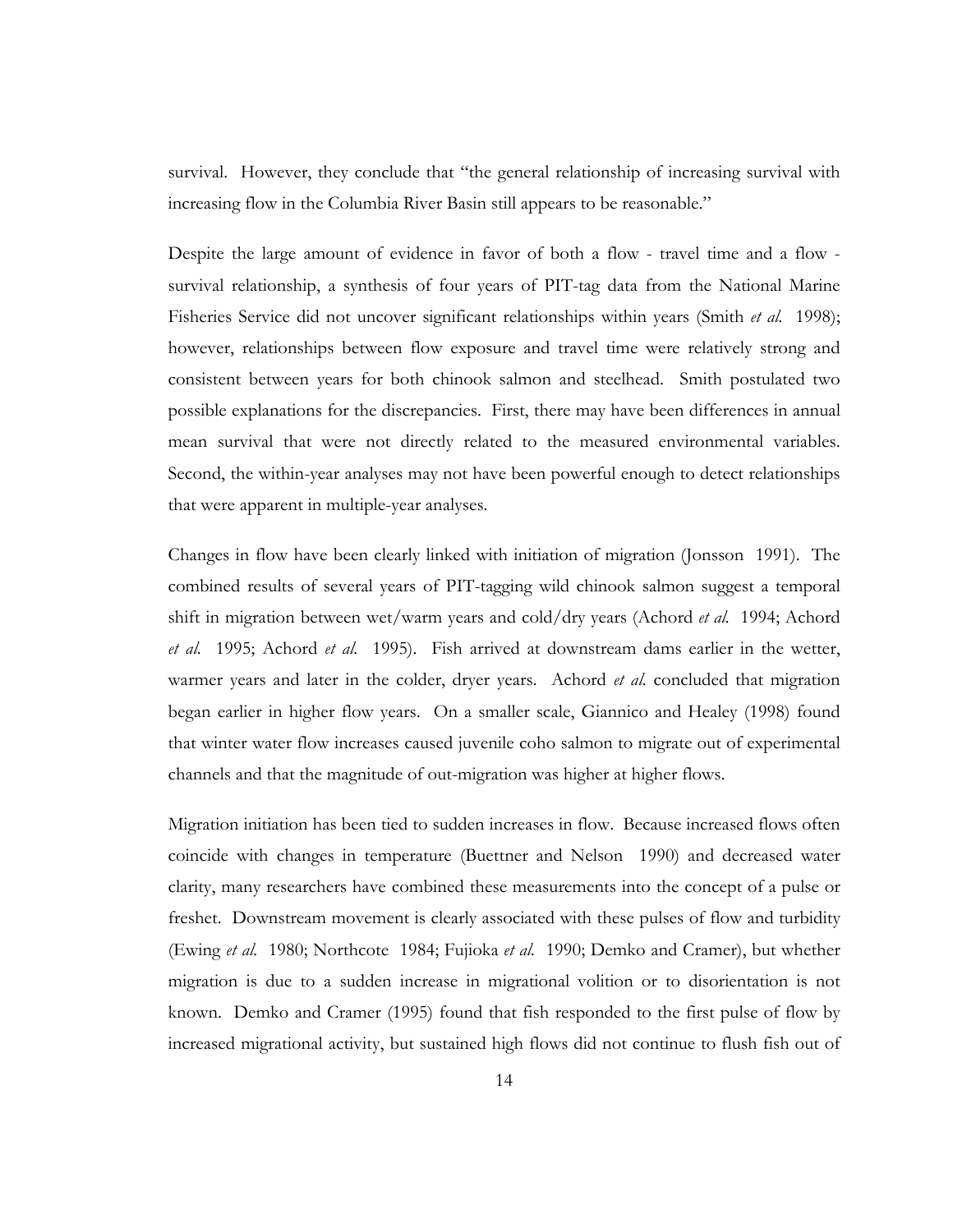the system. Later pulses did not produce a second increase in activity. The strength of the migrational response to freshets or pulses of flow may depend on the developmental stage of the fish (Ottaway and Clarke 1981).

Low flows and reductions in flow can also influence migration patterns. Capture rates of juvenile chinook salmon in the Klamath River estuary were higher in low flow than high flow years (Wallace and Collins 1997). Wallace and Collins suggest that juveniles are forced downstream by rising water temperatures in low flow years and therefore spend more time rearing in the estuary before entering seawater. Dramatic reductions in flow may trigger increased downstream migrations (Finnigan 1978; Johnson and Muller 1978). Fish reaction to sudden flow reductions is thought to be a panic adaptation in areas prone to drought.

Water velocity impacts migration patterns indirectly through effects on predation rates. Predators appear to be more efficient at capturing migrating juvenile fish in areas of reduced flow. Squawfish are able to prey extensively on releases of hatchery salmonids in areas where the river slows, such as where the Clearwater River flows into the Snake River or at the top of reservoirs (Shively *et al.* 1996). In the long term, cycles of flow may be one of the important forces in moderating the balance between the many predators and prey in riverine food webs (Wooten *et al.* 1996).

### C. TEMPERATURE

Temperature can act as a direct trigger to initiate migration and to regulate migration *en route*. It is well-documented that increases in temperature initiate migration in juveniles (Claridge and Gardner 1978; Fried *et al.* 1978; Raymond 1979; Jonsson 1991; Wallace and Collins 1997). In some cases, a threshold temperature is required before fish began to move (Solomon 1978; Jensen *et al.* 1989). Cool temperatures may delay migration. Emigration rates from an experimental channel were shown to decrease as temperature decreased (Giannico and Healey 1998).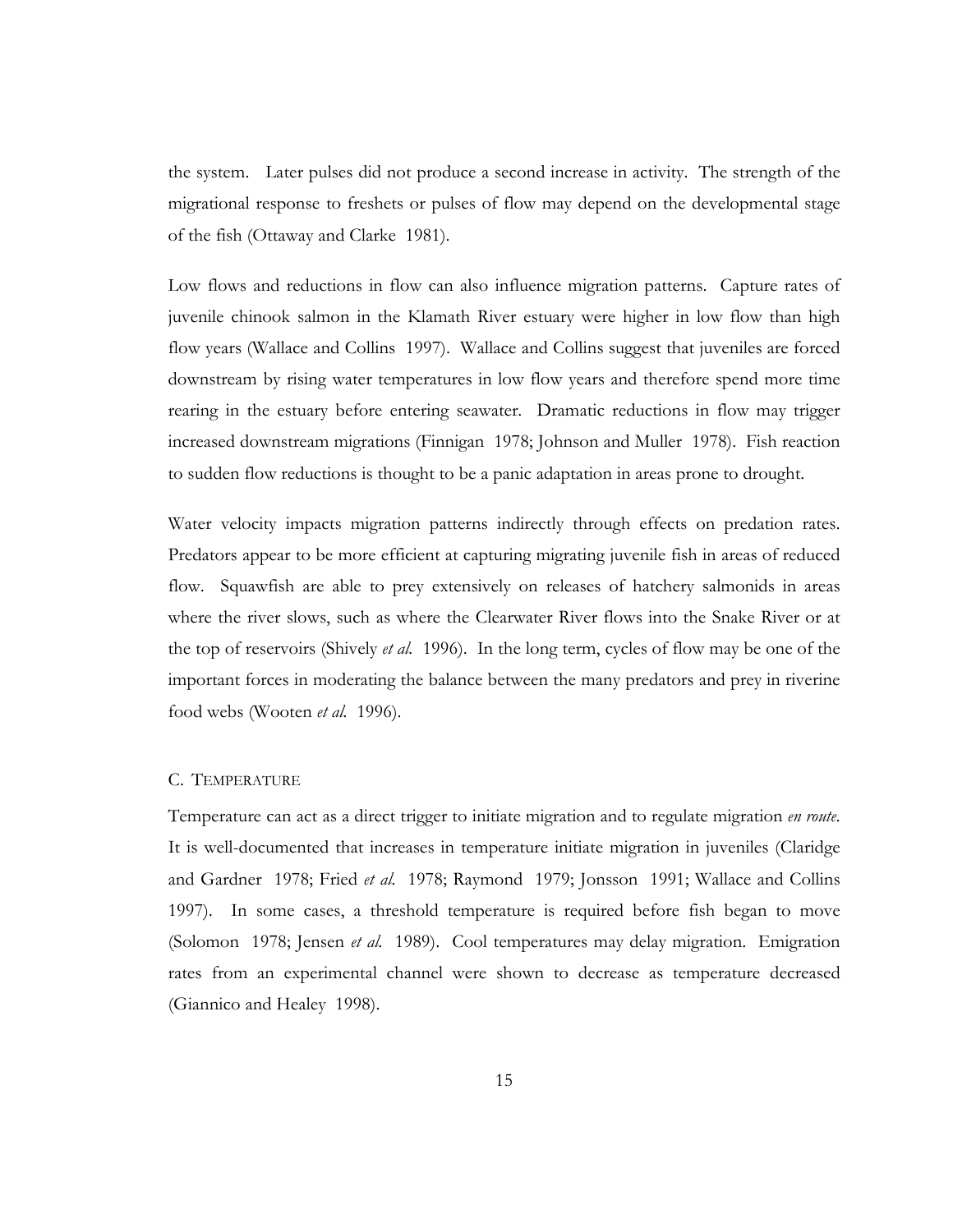Once moving, temperature may continue to regulate downstream travel speed through direct changes in metabolic rate and/or behavior. As temperature increases, metabolic rate also increases, providing potential for improved swimming speeds but also increasing dietary requirements. These metabolic changes may be followed by behavioral changes as juveniles are better able to escape predation but more dependent on quality of foraging habitat. Such subtle shifts in behavior have not been documented but more dramatic temperature-related behavioral changes have been well-described. For example, low temperatures can stop migration. Juvenile Atlantic salmon already *en route* to seawater no longer moved below a certain threshold temperature (Solomon 1978).

The indirect regulatory effects of temperature include effects on growth rate and smoltification. Temperature preceeding the period of migration is a key determinant of growth rate and of the eventual size of a fish during migration (Beckman *et al.* 1998). As described in the previous section, larger fish tend to travel downstream faster. Through increased growth rates and other physiological processes, temperature is also one of the main factors regulating the onset of smoltification. Muir *et al*. (1992) demonstrated that high water temperatures accelerate the smoltification process and decrease travel times of yearling, hatchery chinook salmon. Interactions between temperature and photoperiod in regulating the onset of smoltification have also been documented (Clarke *et al.* 1981; Iwamoto 1982).

Temperature affects migration survival through effects on predators (Cada *et al.* 1997). Increasing temperature increases the metabolism and efficiency of aquatic predators. These effects can be dramatic. In one experiment, the maximum daily consumption of juvenile salmonids by northern squawfish increased exponentially as a function of temperature (Vigg and Burley 1991). Beamesderfer *et al.* (1990) estimate that in the John Day Reservoir on the Columbia River 150,000 fish are lost to predation for every 1  $^{\circ}$ C rise in temperature.

D. LIGHT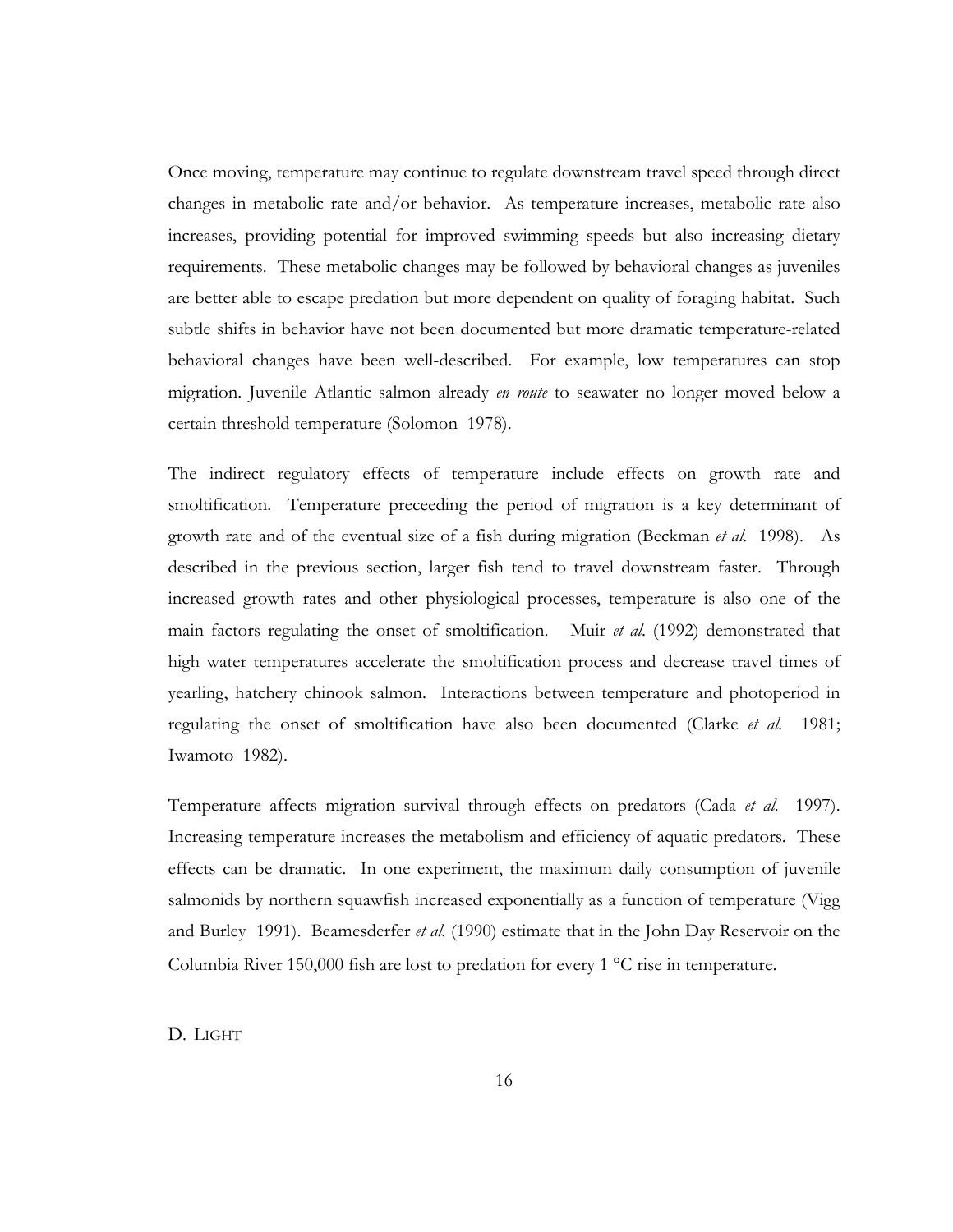Light has a tremendous impact on the movement patterns of most fish species. Light availability can be described at several scales. Daily rhythms between light and dark dictate short diel migration cycles. Photoperiod and lunar phase change more slowly and may be the predominant external cues for triggering or even regulating breeding migration cycles. In-river variables also determine available light. Water clarity or visibility varies on a large scale according to basin geomorphology and land use. For example, rivers draining glacial terrain often have a large amount of glacial silt in the water, leading to reduced visibility. Within each basin, seasonal cycles of precipitation and snowmelt provide added variability.

The primary biological significance of light patterns is the regulation of predator/prey dynamics. Visibility affects a fish's ability to hunt for food. At the same time, visibility is a key determinant of susceptibility to predation. Because of this relationship, behavioral reactions to light are most often species-specific (Hoar *et al.* 1957; McIninch and Hocutt 1987), depending in part on life-history phase (Pavlov *et al.* 1977; Godin 1981).

In this section, the three cycles of light availability (diel, photoperiod, and lunar phase) and water clarity are examined individually.

*Diel Rhythms*: Multiple studies have reported that downstream migrations occur primarily in darkness (Northcote 1962; Mason 1975; Thorpe and Morgan 1978; Hansen and Jonsson 1985; Jonsson 1991). To test this phenomenon, researchers have examined the effect of bright lights on migrational volition. They found that, within a single night, a decrease in intensity of downstream migration could be affected through artificial illumination (Northcote 1962; Northcote 1984). Migration during the dark may be an adaptation to avoid predation. It has also been suggested that nighttime movement occurs in juvenile salmonids because of the inability of the fish to maintain a visual position fix during the dark hours (Thorpe and Morgan 1978). Similar patterns have been shown for adult salmon. The initial adult Atlantic salmon migration from the Aberdeenshire Dee estuary into the river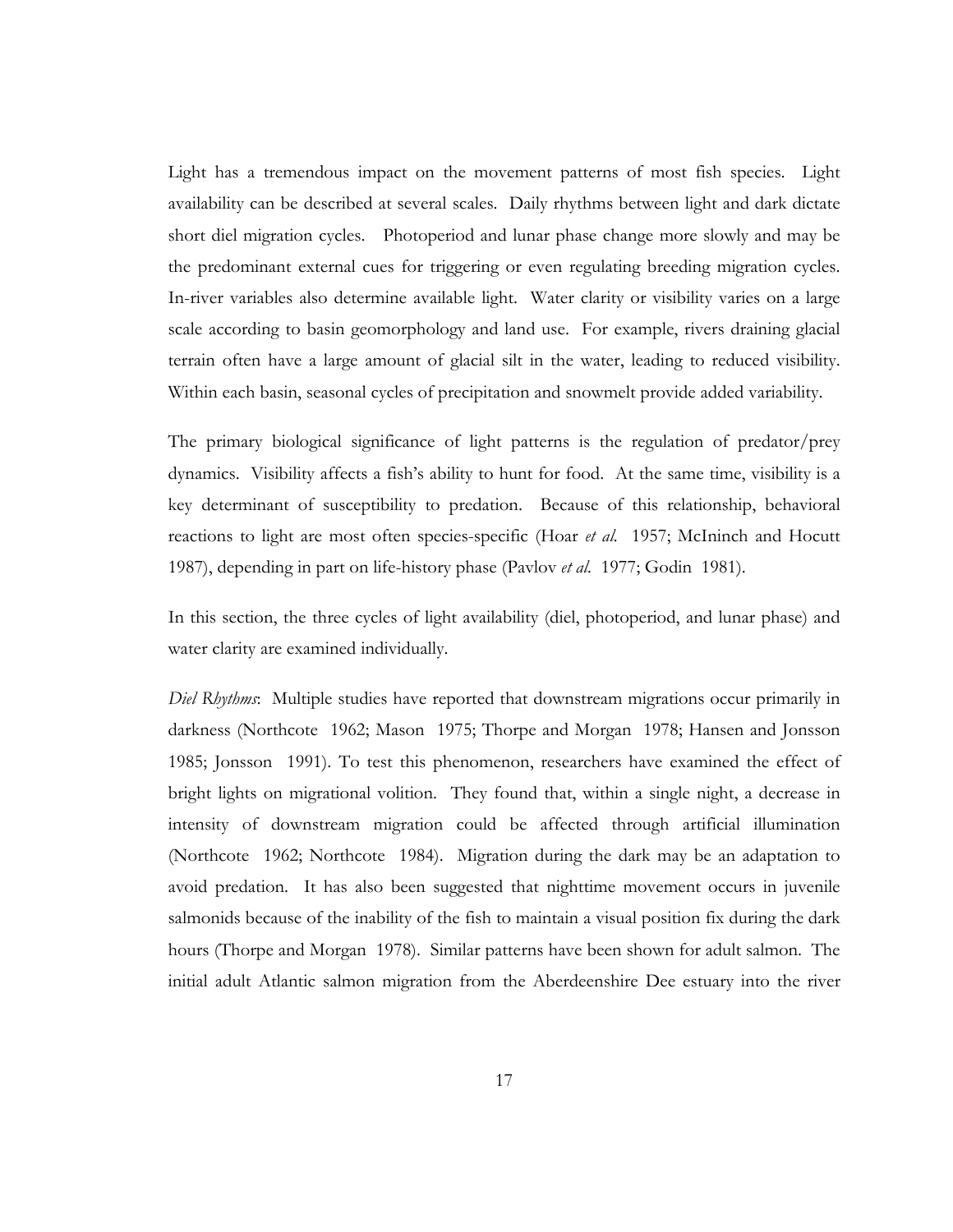occurred primarily at night though later upriver movements were less correlated with darkness (Smith *et al.* 1997).

The simple pattern can be confounded by stock. For example, wild Atlantic salmon smolts released in the evening traveled faster than smolts released in the morning; yet, hatchery fish released during the same study schooled downstream during the daytime (Hansen and Jonsson 1985). During hatchery releases, wild smolts often reversed their nocturnal pattern and migrated downstream in the light with the hatchery fish.

Species-specific reports show varied patterns. A radio-tracking study of coho salmon smolts found that most activity occurs during the daylight hours (Moser *et al.* 1991). Other research has shown that most migration in sockeye salmon occurs at dusk (Johnson and Groot 1963).

Life history stage is a further determinant of diel migratory patterns. While chinook salmon appear to migrate predominantly at dark in the upstream reaches of the Columbia River system, patterns were reversed in the estuary. Chinook salmon migrating through the Columbia River estuary were sampled by beach seines every hour for four days. The highest capture rates occurred between 800 and 1100 hrs with a smaller peak from 1800 to 2000 hrs (Dawley *et al.* 1986). Although it might be that fish are slowing down and holding near the shore during these hours and then moving into the faster current at night, purse seine fishing in the ship canal adjacent to Jones Beach in 1968 and 1969 corroborated the findings of daytime movement.

Information about fish movement patterns is collected regularly at hydroelectric facilities. The majority of dam passage occurs after dark, though the exact pattern differs by species (Johnson *et al.* 1987; Johnson *et al.* 1990; Hawkes *et al.* 1991; Hawkes *et al.* 1992; Hawkes *et al.* 1993; Achord *et al.* 1994; Wood *et al.* 1994; Achord *et al.* 1995; Achord *et al.* 1995; Martinson *et al.* 1995). Data collected at hydroelectric facilities is confounded by the potential for fish holding. Migrating fish may stop above dams and wait before passing.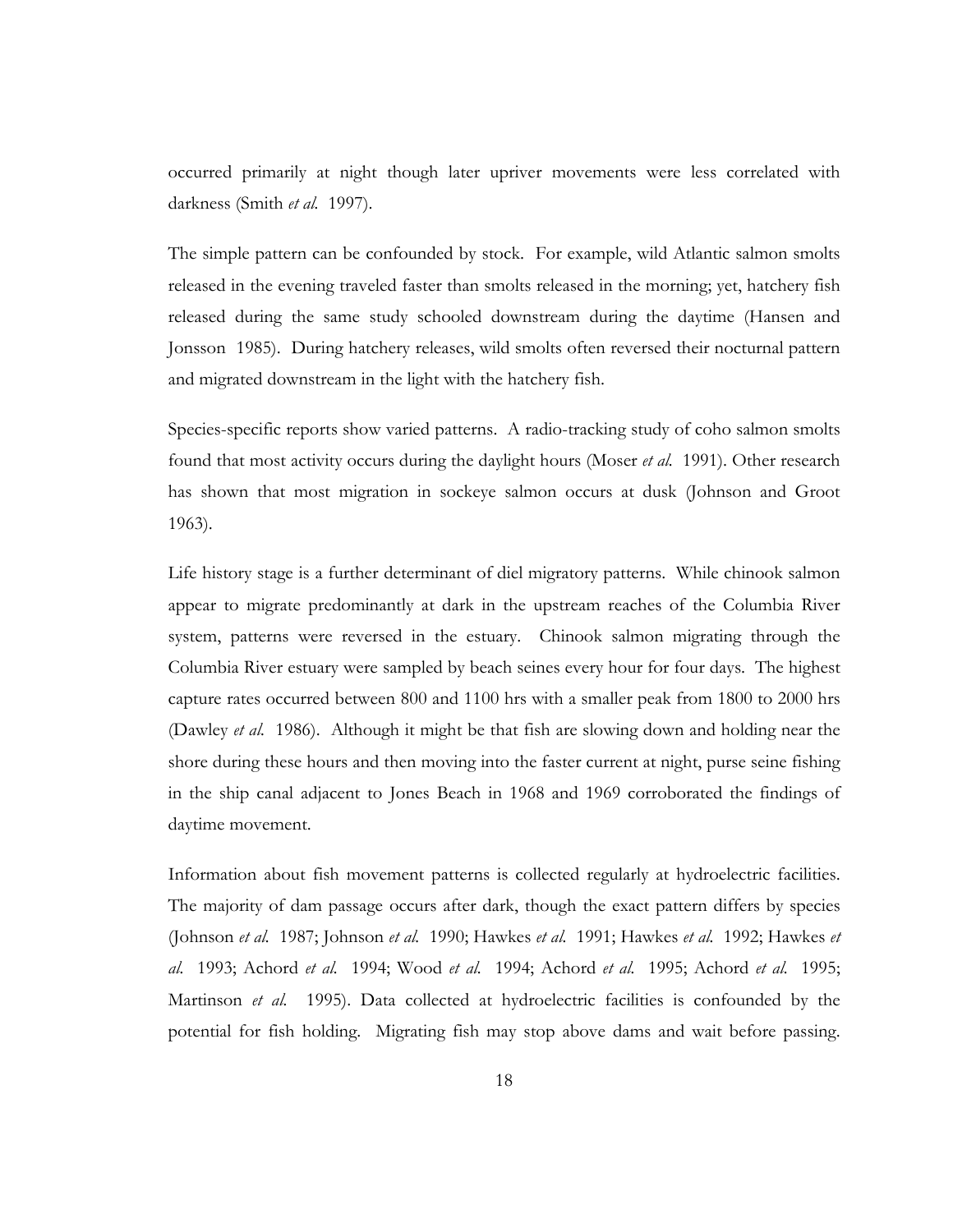From dam passage data, it is impossible to extrapolate patterns of migration through freeflowing water or even reservoirs.

Photoperiod: Photoperiod, or day-length, is one trigger for the onset of migration. Advancing photoperiod stimulates smoltification hormones. Researchers are unsure exactly how photoperiod might trigger these physiological reactions but the specific cues may be direction and rate of photoperiod change rather than day length (Wagner 1974; Clarke *et al.* 1981)

Photoperiod has been identified as a major controlling factor in smolt transformation of Atlantic salmon, steelhead, coho, and sockeye (Wedemeyer and R.L. Saunders 1980; Clarke *et al.* 1981; Groot 1981; Zaugg 1981). The relationship has been more difficult to establish for chinook salmon. Zaugg (1981) was able to correlate photoperiod and smoltification status in coho salmon; yet, he did not establish a clear relationship for chinook salmon. Clarke *et al.* (1981) also found that photoperiod treatments had little or no effect on the smoltification of chinook salmon. However, more recent experiments have documented increases in production of gill NA+-K+ ATPase in chinook salmon with artificially advanced photoperiod. A three-month advanced photoperiod schedule was applied to treatment groups of fish at Dworshak National Fish Hatchery and at Leavenworth National Fish Hatchery. These treatment groups had significantly higher levels of gill NA+-K+ ATPase and significantly shorter travel times than control fish (Muir *et al.* 1994).

Lunar Phase: During the new moon phase of the lunar cycle, available nocturnal light is significantly reduced. Because of the decrease in predation risk, the reduction in light may encourage migratory behavior. In a study of downstream migration in coho salmon (*Oncorhynchus kisutch*), the peak of migrational activity was observed to coincide with the new moon (Mason 1975).

The lunar cycle has also been to shown to have a direct physiological effect by stimulating production of migration-regulating hormones. Grau et al. (1981) reported that the peak in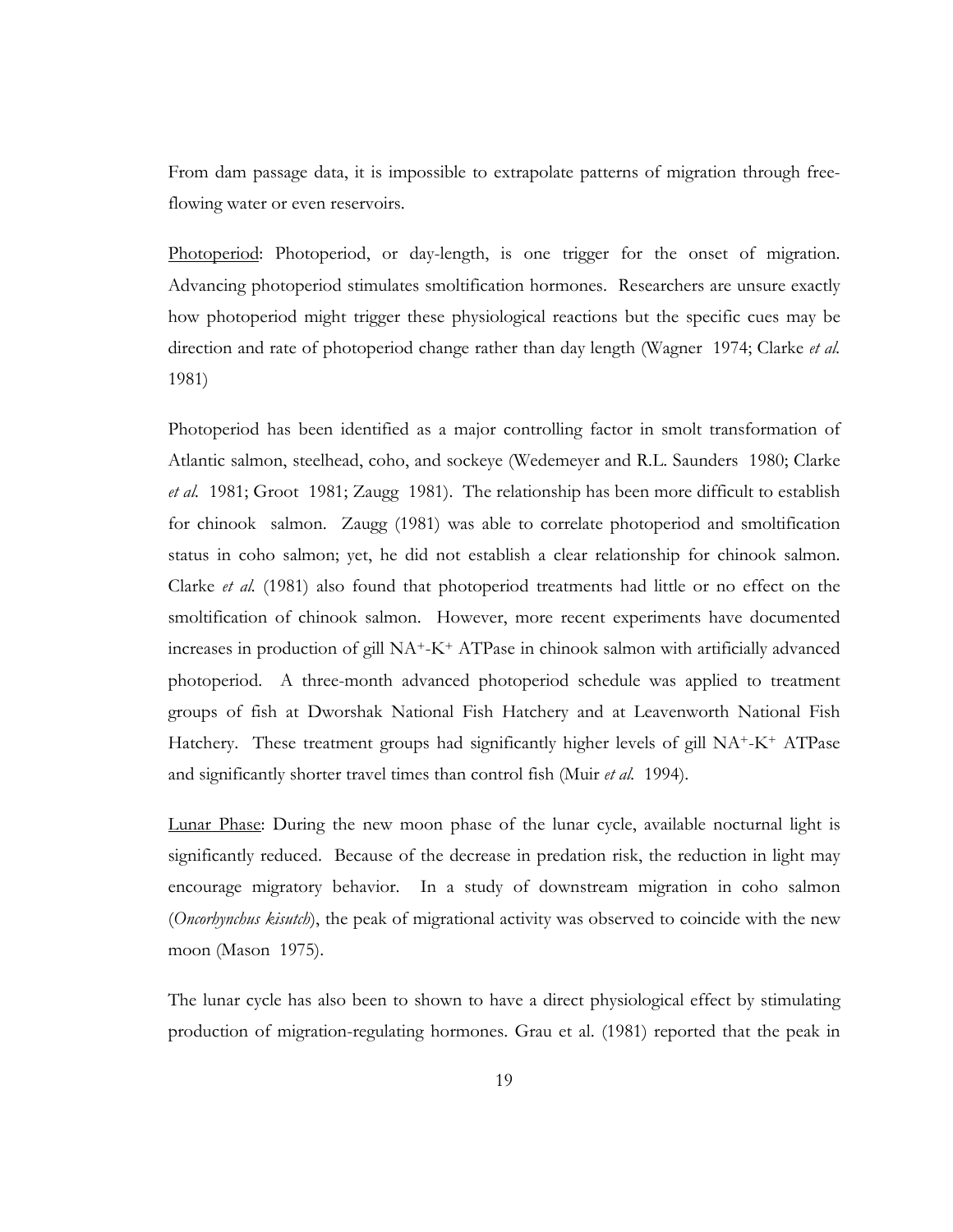plasma thyroxine, a smoltification-related hormone, is coincident with the new moon phase of the lunar cycle.

Water Clarity: Reduced water clarity may provide protective cover similar to that of nighttime darkness. Juvenile salmonids may increase migrational activity during pulses of turbidity because the decrease in available light provides refuge from predation (Abrahams and Kattenfeld 1997). Researchers have documented increased downstream movement during the daytime hours during periods of reduced water clarity (Hoar *et al.* 1957; Jonsson 1991).

Changes in water clarity can be a natural result of glacial melt or storm runoff. Reduced water clarity can also result from land management activities or pollutants. Often water clarity follows gradual seasonal cycles but large storms may produce natural bursts of extreme sedimentation. Man-made disturbances or improper land management may produce chronic sedimentation and water clarity problems or unnaturally high frequencies of large disturbance events.

Predator/prey dynamics are clearly influenced by water clarity and sedimentation (Abrahams and Kattenfeld 1997). Salmonids may reduce their predator avoidance behavior under conditions of reduced visibility. In laboratory experiments, the response of juvenile chinook salmon to predator models was significantly reduced under turbid conditions (Gregory 1993). Turbidity reduces the reactive distance of other species as well (Vinyard and O'Brien 1976; Breitburg 1988; Barrett *et al.* 1992). Gregory and Levings (1998) demonstrated that age-0 Pacific salmonids were less likely to be consumed by predators in turbid than in clear waters by combination of predator stomach content analysis and experiments with tethered juvenile chinook salmon in the Fraser and Harrison Rivers. In contrast, research has demonstrated that northern squawfish are most successful at capturing salmonids under low light conditions rather than bright light conditions (Peterson and Gadomski 1994).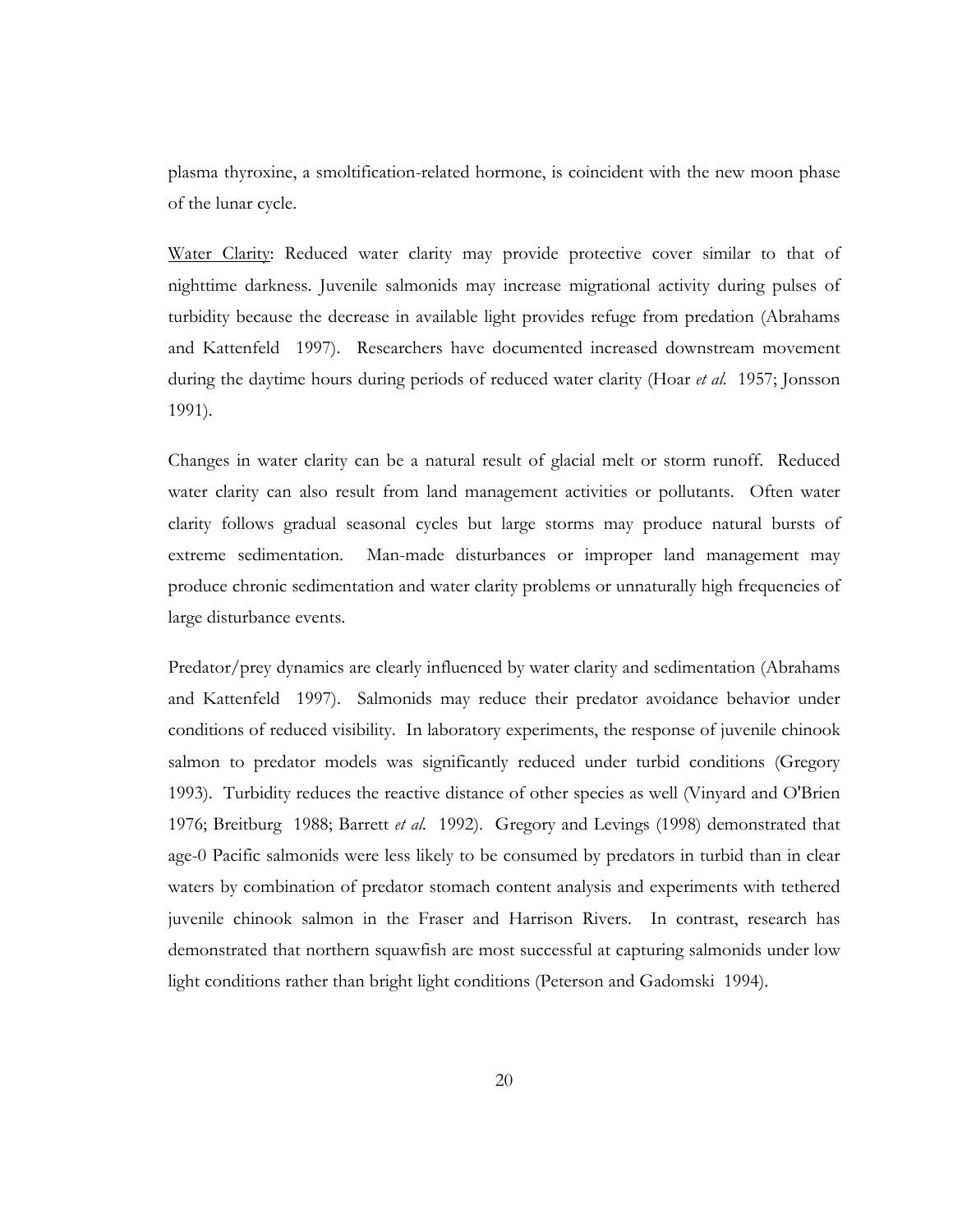The effects of turbidity vary according to the severity of the disturbance event. Extremely high levels of turbidity may cause physical damage to gills, behavioral disturbances, or even death of salmonids and other aquatic fauna (Newcombe and MacDonald 1991).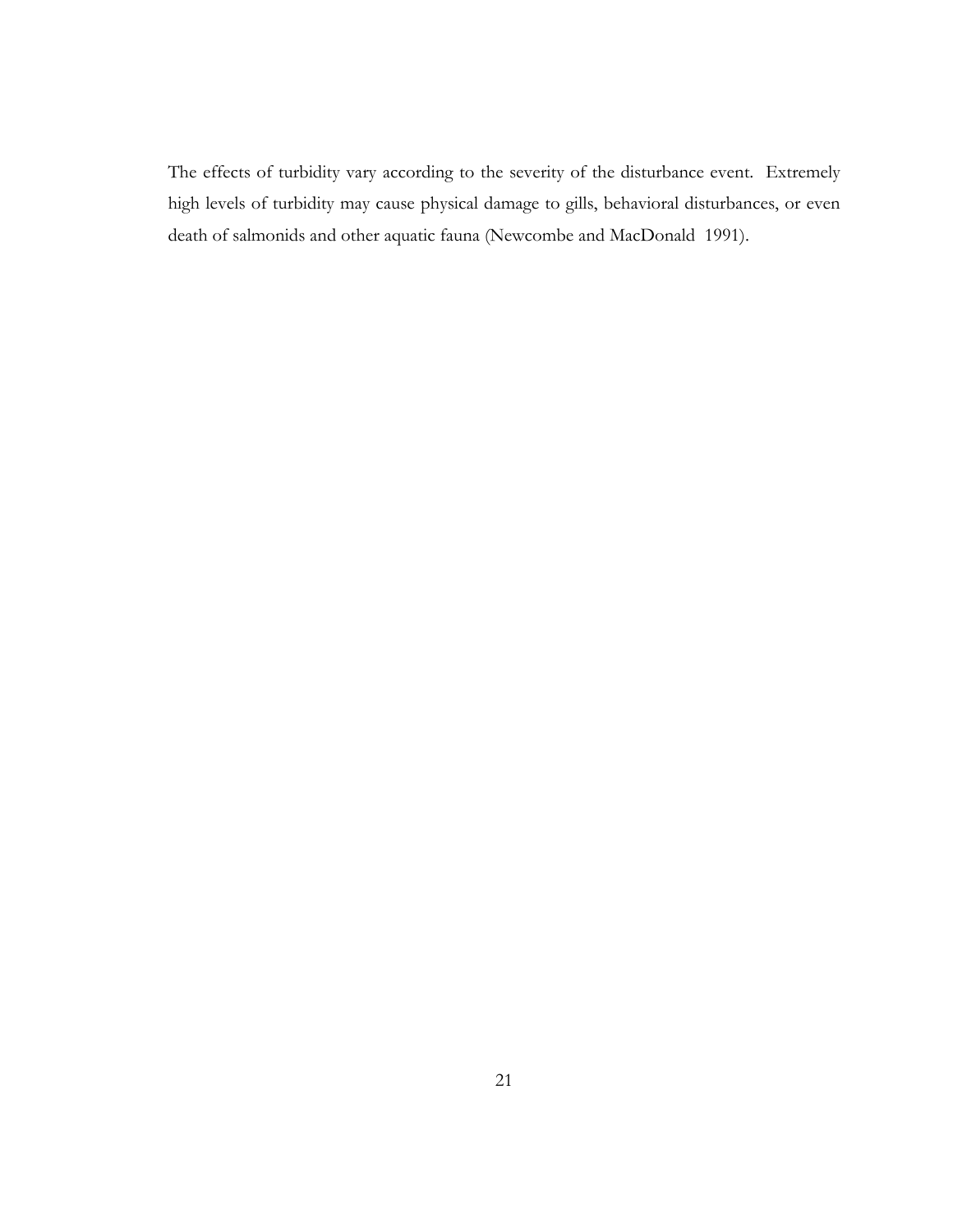|               |               | <b>Timing of Impact</b> |           |  |
|---------------|---------------|-------------------------|-----------|--|
|               |               | Onset of                | During    |  |
|               |               | Migration               | Migration |  |
| Mode of       | <b>Direct</b> |                         |           |  |
| <i>Impact</i> | Indirect      |                         |           |  |

Table 1: Classification of environmental impacts on migration patterns.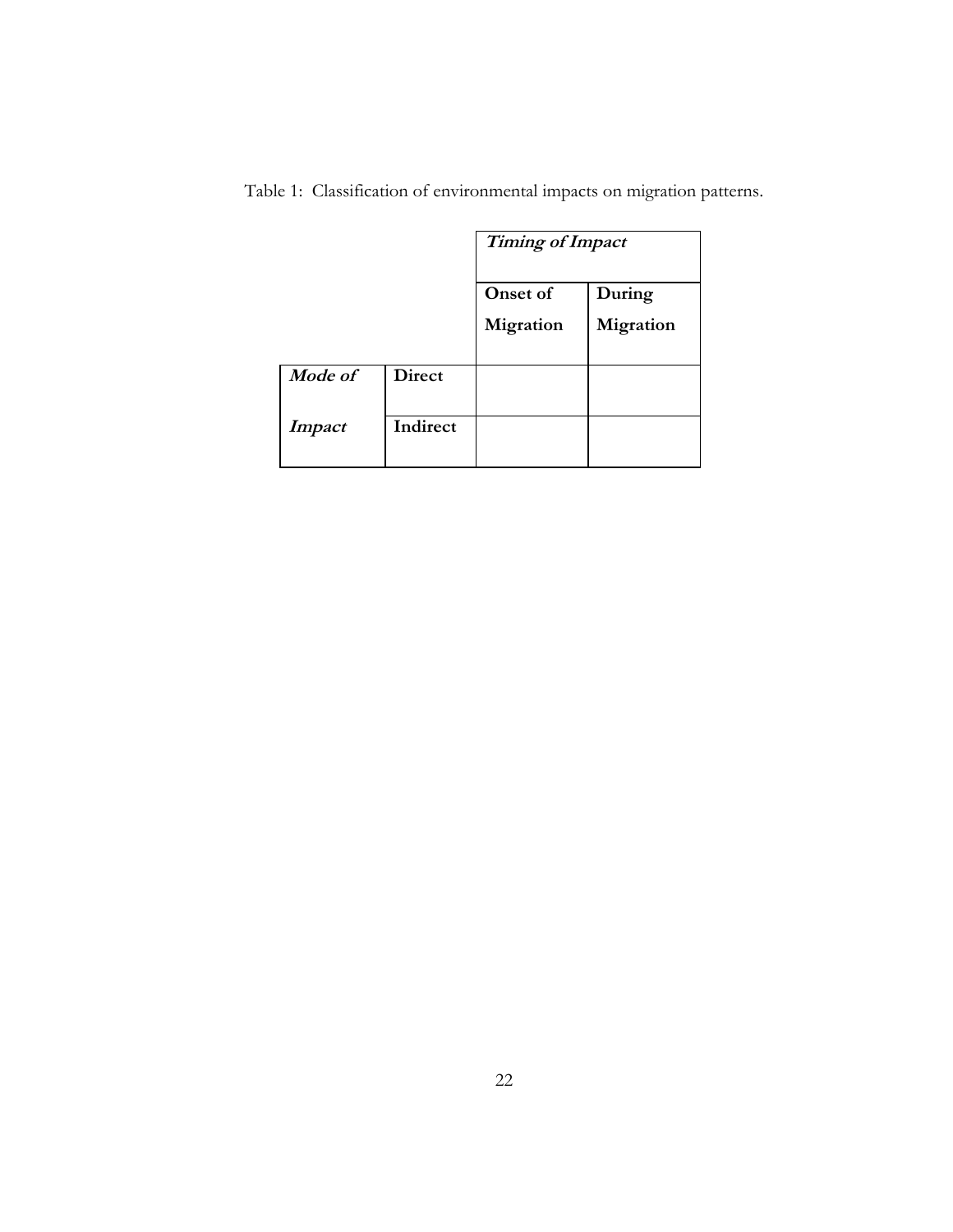Figure 3: The complex of factors influencing juvenile migration patterns.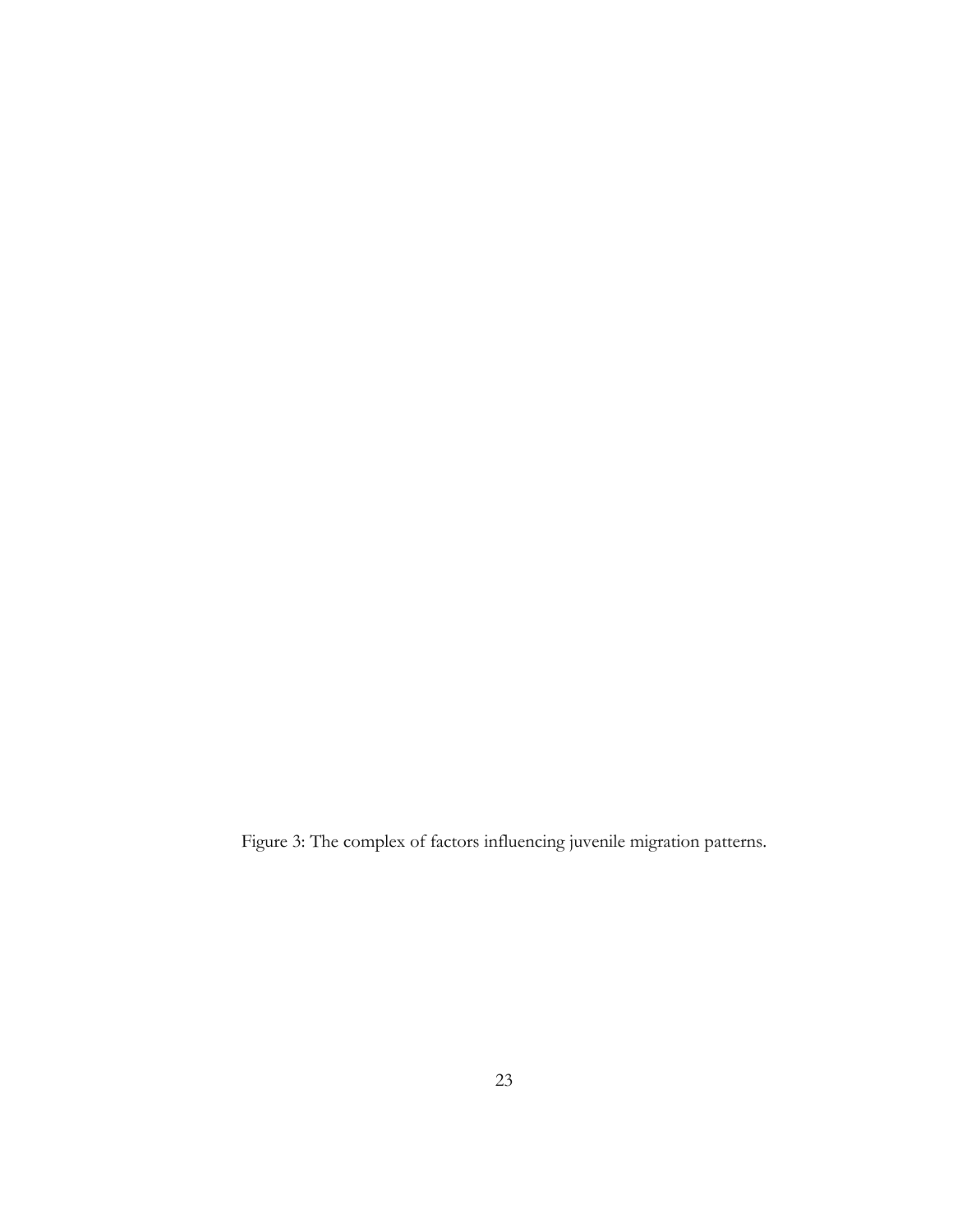# CHAPTER 3: MODELING JUVENILE CHINOOK SALMON MIGRATION USING A SIMPLE MARKOV CHAIN

## INTRODUCTION

## **BACKGROUND**

Recent evidence indicates that substantial mortality of yearling hatchery chinook salmon, *Oncorhynchus tshawytscha*, from the Snake River system occurs in the free-flowing segments of the river above Lower Granite Dam (LGR); yet, there is little information about fish behavior in this area. Current estimates for survival of hatchery-produced yearling chinook salmon to LGR, the first dam encountered during seaward migration, have been as low as 15-80%, decreasing with distance traveled (Smith *et al.* 1998) (Figure 2). These data suggest that an improved understanding of behavior during migration through the free-flowing segments of the river might enable improved management strategies (Independent Scientific Group 1996). The data presented in this chapter provide detailed information on fish behavior and velocity in the free-flowing segments of the river above LGR reservoir.

In this chapter, a basic model to describe observed patterns of fish movement is developed. The model is not intended to describe actual fish movements but to provide a framework for describing small-scale migratory behavior and for comparing this behavior between locations or over time. Mean river velocity is incorporated into the basic model to approximate actual river conditions, and its effect on estimated parameter values and on the precision of parameter estimates is examined. The aim of this work is to develop a stochastic model which provides insights into small-scale fish behavior within the constraints of well-described, larger-scale models of migration processes.

Extensions of the model introduced here might have applications to a wide range of research efforts. Advances in radio telemetry technology have induced a proliferation of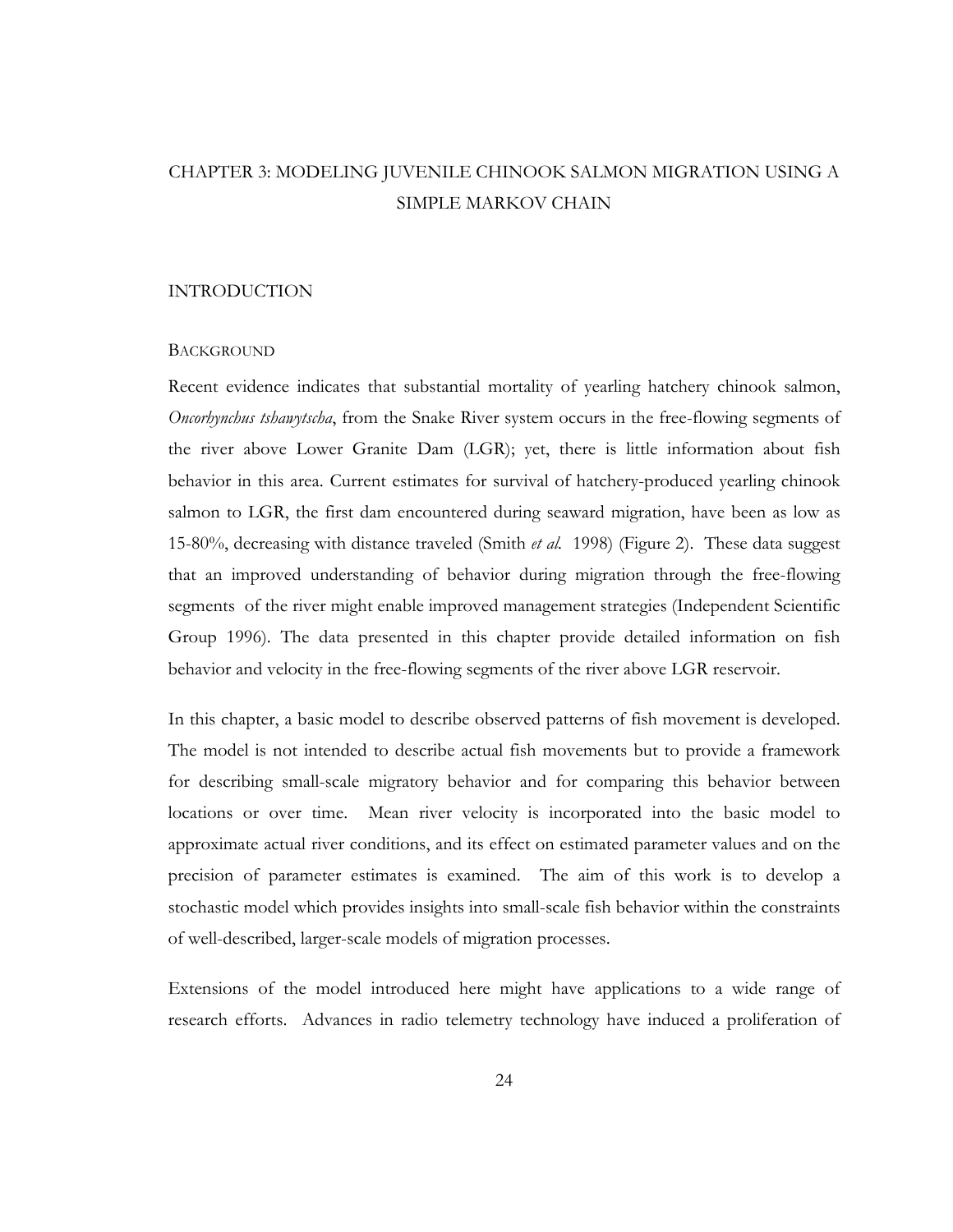radio telemetry data; however, methods for analyzing such information are not readily available in the fisheries literature. The model presented here provides a simple framework for analyzing radio telemetry data, usable by statisticians and non-statisticians alike.

#### DATA

The fisheries data for this analysis are from a large radio telemetry study carried out by the National Marine Fisheries Service [Hockersmith, 1998 #6]. Combination radio transmitter/passive integrated transponder (PIT) tags were surgically implanted into 129 yearling chinook salmon at Lookingglass Hatchery in March 1997. The fish were allowed to recover in the hatchery for approximately two weeks after which time they were released into Lookingglass Creek. Their migration path included 132 km of the Grande Ronde River and 52 km of the Snake River. Fish behavior at the confluence of these two rivers was of particular interest.

Sample size was reduced by mortality both at the hatchery and during migration. During their migration from Lookingglass Creek to the LGR Reservoir, the fish migrated past 12 fixed-site telemetry receiving stations. Due to signal strength, antenna orientation, tag failures, and other difficulties with the electronic equipment, most fish were detected at only a subset of the 12 stations. For further details on the radio telemetry experiment, see Hockersmith et al. (1998).

Travel time was calculated between each pair of contiguous stations (not including the initial release point) for each fish observed at both endpoints. There are between 7 and 31 observations for each of the 11 segments.

River velocity data was collected at 8 of the 12 observation stations during the period of outmigration. Velocity (m/sec) is defined as the maximum observable surface velocity. Velocity was estimated from the travel time of floating objects over a fixed distance and, where possible, from a boat using a Global Positioning System (GPS). Velocity for a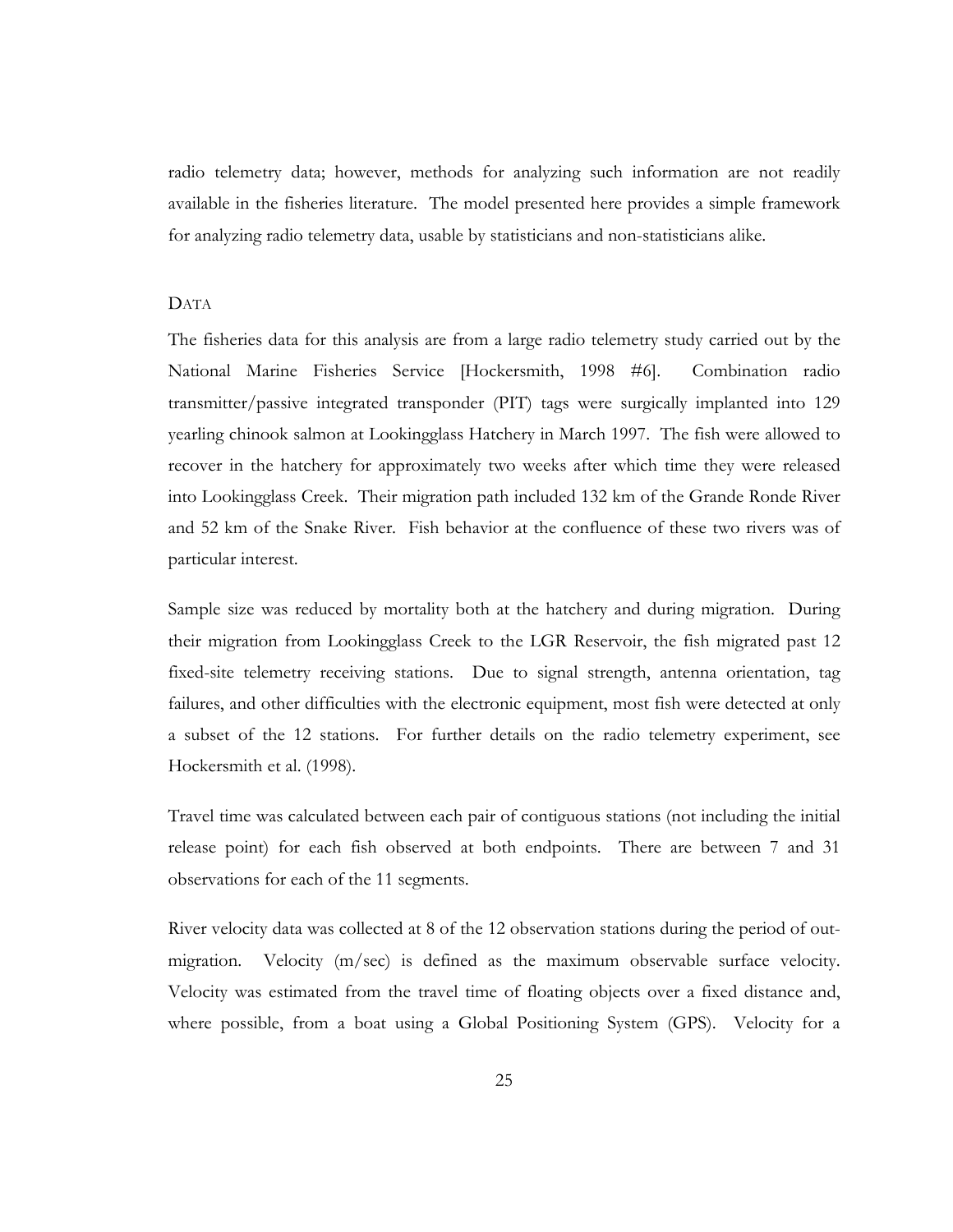particular river segment was indexed by the average of 2 to 10 measurements taken over the course of the study (April 5 - May 6, 1997) at an accessible location near the telemetry receiving station. In most river systems, velocity increases as one moves downstream; however, the final stations on the Snake River were just upstream of LGR Reservoir and velocity decreases significantly in this area.

## MARKOV CHAIN MODEL

#### MODEL SUMMARY

A two-state Markov chain model is used to describe fish behavior between observation opportunities (Guttorp 1995). The model describes a dependent unidirectional random walk. The parameters of interest are the elements of the transition probability matrix. The transition probability matrix describes the odds of a fish being in a particular state during the next time interval given its behavior in the previous time interval. The two states included in the model are staying and moving. In each time interval, a fish either holds in the same place or moves one unit of distance downstream. The parameters of interest,  $p_{00}$ , the probability of staying given that the fish stayed in the previous time interval, and  $p_{11}$ , the probability of moving given that the fish moved in the previous time interval, define the transition probability matrix.

A two-state Markov chain model was selected to meet two criteria. First, the selected model should converge to the inverse Gaussian distribution in the limit. Previous research on migrations of large cohorts of fish between dams has shown that the distribution of travel times follows the inverse Gaussian distribution extremely well (Zabel and Anderson 1997; Zabel *et al.* 1998). Second, the model should describe migration patterns observed in the field. During the study, mobile tracking was used to pinpoint fish locations between the fixed-site monitoring stations. Fish were often observed to stay in the same location for several days at a time before re-initiating downstream movement. Similar patterns of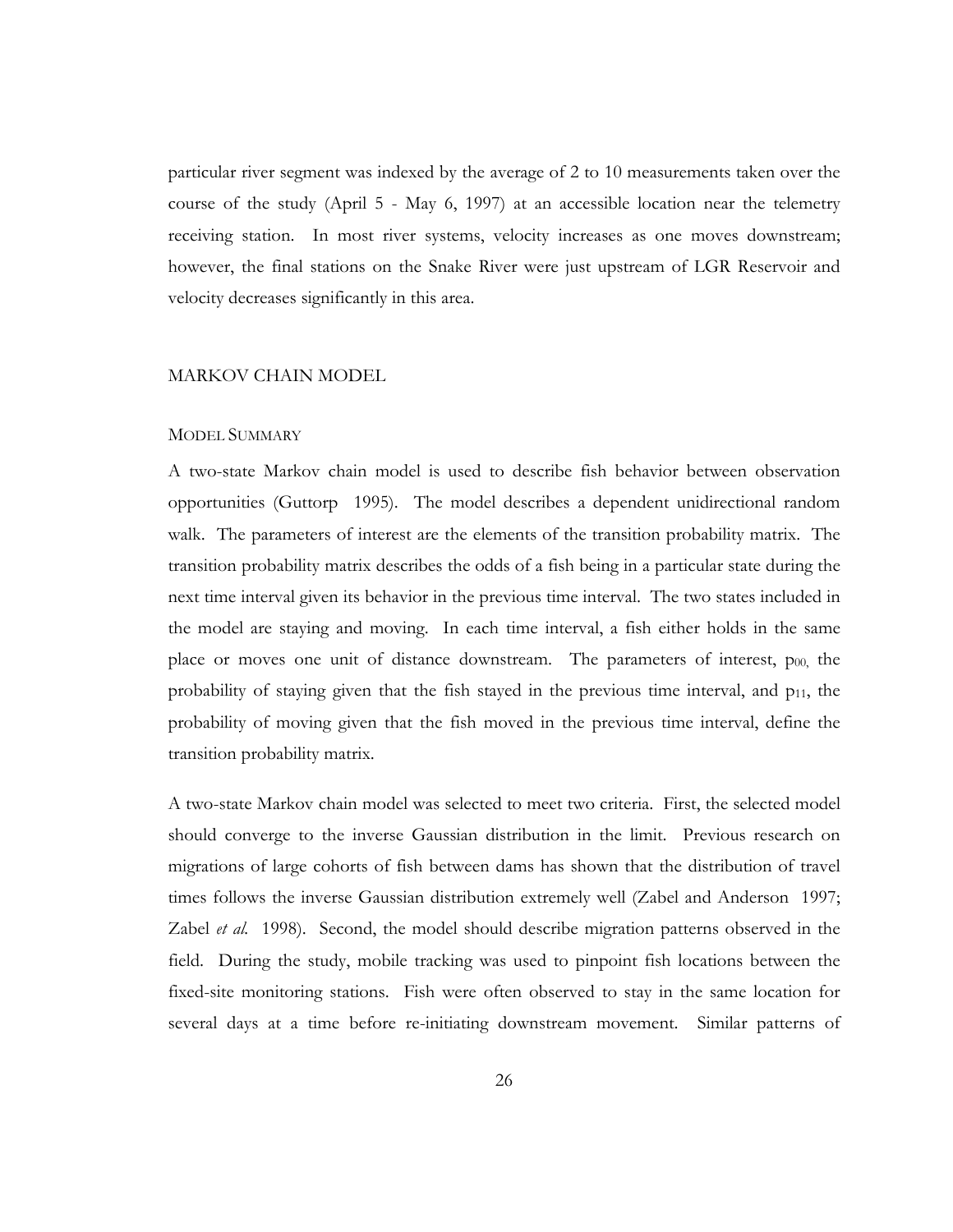holding and staying have been found in other studies (Moser *et al.* 1991). A two-state Markov process is a simple model that both converges to the inverse Gaussian distribution and includes a parameter to describe periods of staying.

At regular time intervals, one assumes that the fish makes a "decision" to move. If the fish makes a positive movement decision then it travels some unit of distance downstream. If it makes a negative decision then it stays in the same location. Travel time is the summation of the time, or number of decisions, a fish must wait in order to move one unit of distance downstream. Travel time for an entire segment is estimated from the model as the time, or number of decisions, required to make enough positive decisions to travel the length of the river segment. In the first model, distance traveled per movement decision is independent of river segment. In the second model, velocity is incorporated by allowing fish to move a distance that is dependent on the relative mean velocity in each river segment.

## MODEL CALIBRATION

The model must be calibrated with two values: the number of movement decisions per hour and the distance traveled with one positive movement decision. The number of movement decisions per hour translates the expected number of decisions required to make one positive decision into the expected wait time to move one unit of distance. The distance traveled with one positive movement decision defines the number of positive movement decisions required to move a given distance downstream. The combination of these two parameters defines the maximum travel speed that the model will allow. This maximum would occur if the fish were to travel at every movement opportunity. A fish may never actually travel at the maximum speed, but the value should be set so as not to constrain model output. The maximum travel speed, 50 km per hour, was set at twice the maximum observed surface velocity of the river to allow for pockets of high velocity water and bursts of directional swimming while maintaining model flexibility.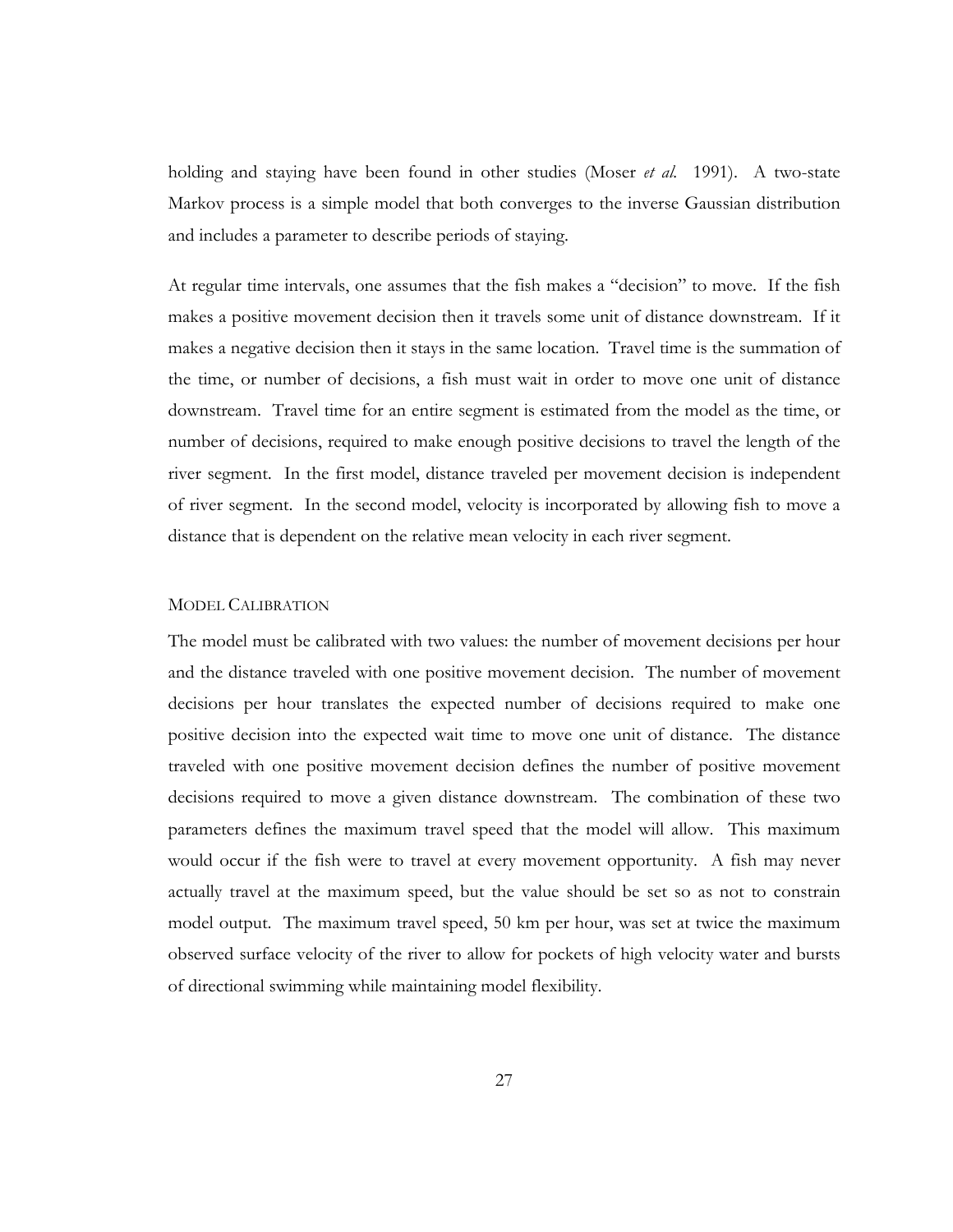There are a range of parameterizations by which one can achieve the appropriate maximum travel speed. For example, a fish can make one movement decision every hour and travel 50 km with a decision to move or a fish can make 1,000 decisions every hour and travel only 0.05 km with every positive movement decision. Each possible scale defines a potential model which could be used to describe fish behavior. The best scale for a particular data set is the one which provides the most information with the greatest precision. Within these constraints, it should also make biological sense.

A simulation study was conducted to assess the effect of scale on both parameter values and the width of the 95% confidence interval around that parameter. As the number of decisions per hour increased, the width of the confidence interval around  $\vec{p}_{00}$  decreased while the width of the confidence interval around  $\vec{p}_{11}$  increased. At 40 movement decisions per hour, confidence intervals around both estimates were small enough to provide information in both the basic and the velocity models. As well, the most information from the data, the greatest differentiation between parameter estimates in different segments of the river, was achieved at 40 movement decisions per hour for both models. This scale implies that a fish travels 1.25 km with every positive decision to move.

## **NOTATION**

The following notation will be necessary for the calculations in the next section. Let

- $p_{i,j}$  = probability of movement decision *i* during the current time interval given movement decision *j* at the previous time interval,
- $w =$  wait time, or number of decisions, to move one unit of distance,
- $t_k$  = fish travel time (days) through river segment  $k$ ,
- $v_k$  = mean water velocity (km/day) in river segment *k*,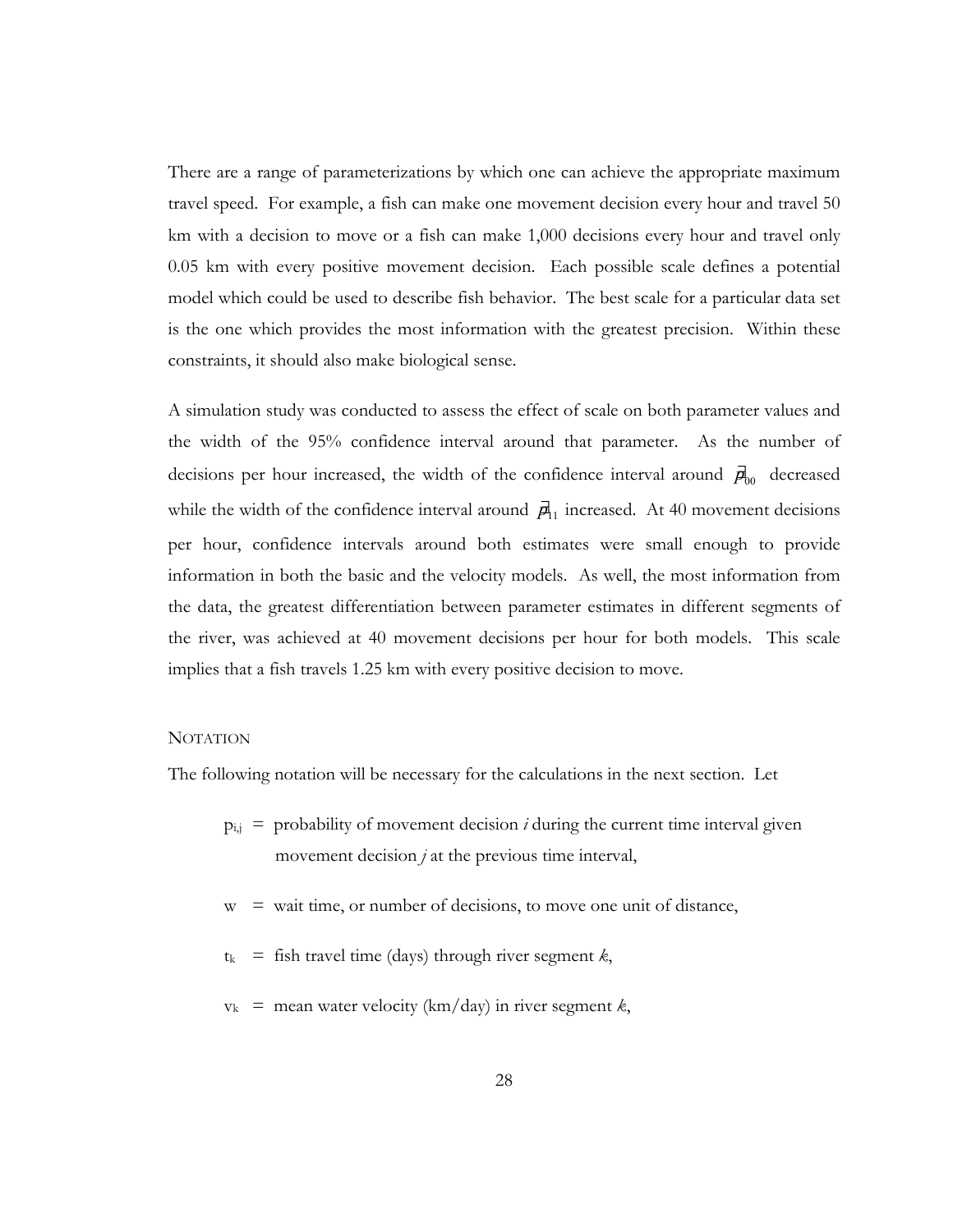$\bar{v}$  = mean of the water velocities,  $v_k$ , over all *k* segments,

 $L_k$  = length (km) of river segment  $k$ ,

$$
m_k = 1.25 \cdot L_k \left(\frac{v_k}{\bar{v}}\right)
$$
 = number of movements required to complete river segment *k*,

 $n_k$  = number of fish for which travel time through segment  $k$  was observed,

i, j = 0, 1 (0 = stay, 1 = move), and

$$
k = 1, 2, 3, \ldots, 11.
$$

The parameter  $v_k$  is equal to one for all  $k$  river segments in the basic model.

## ESTIMATION OF THE TRANSITION MATRIX USING METHOD OF MOMENTS

The first step in applying the method of moments is to calculate the expected value and the variance of  $t_k$  using the Markov model. To begin, the expectation and variance of  $w$  are calculated. It is assumed that each fish is initially in the move state, a reasonable assumption given that the fish must be moving to enter each study segment.

$$
E(w) = \sum_{w=1}^{\infty} wp(w)
$$
  
= 1p<sub>11</sub> + 2(1-p<sub>11</sub>)(1-p<sub>00</sub>) + 3(1-p<sub>11</sub>)(1-p<sub>00</sub>)p<sub>00</sub> + 4(1-p<sub>11</sub>)(1-p<sub>00</sub>)p<sub>00</sub><sup>2</sup>...

$$
= p_{11} + (1 - p_{11})(1 - p_{00}) \sum_{x=0}^{\infty} (2 + x) p_{00}^{x}
$$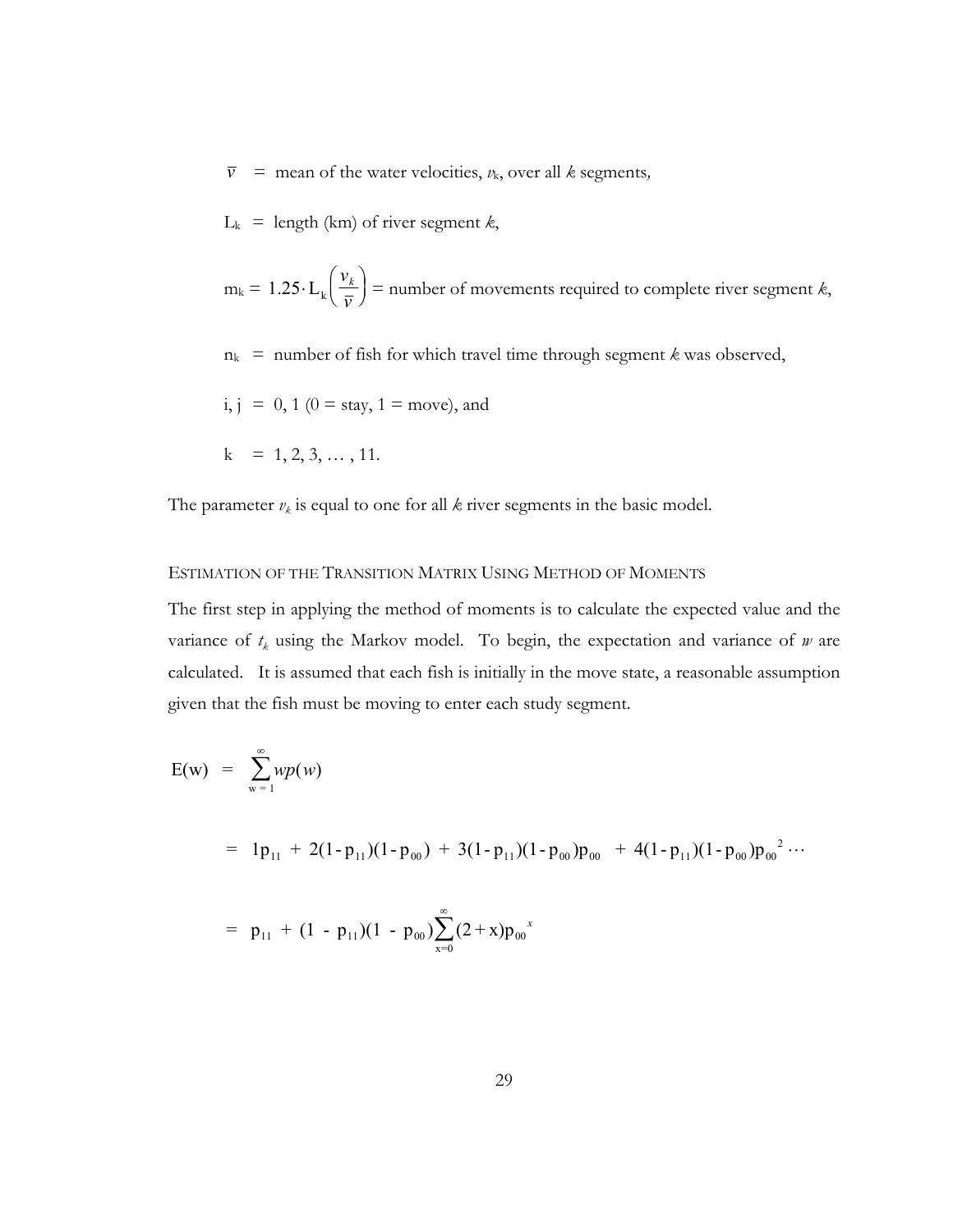$$
= p_{11} + (1 - p_{11}) \left( 2 + \frac{p_{00}}{1 - p_{00}} \right).
$$

Furthermore,

Var(w) = 
$$
\sum_{w=1}^{\infty} w^2 p(w) - E(w)^2
$$
,

where

$$
\sum_{w=1}^{\infty} w^{2} p(w) = 1^{2} p_{11} + 2^{2} (1-p_{11})(1-p_{00}) + 3^{2} (1-p_{11})(1-p_{00}) p_{00} + 4^{2} (1-p_{11})(1-p_{00}) p_{00}^{2} \cdots
$$
  
\n
$$
= p_{11} + (1-p_{11})(1-p_{00}) \sum_{x=0}^{\infty} (2+x)^{2} p_{00}^{x}
$$
  
\n
$$
= p_{11} + (1-p_{11})(1-p_{00}) \left[ \frac{2}{(1-p_{00})^{3}} - \frac{1}{p_{00}} + \frac{1}{p_{00}(1-p_{00})^{2}} \right].
$$

Therefore,

Var (w) = p<sub>11</sub> + (1 - p<sub>11</sub>)(1 - p<sub>00</sub>)
$$
\left[\frac{2}{(1 - p_{00})^3} - \frac{1}{p_{00}} + \frac{1}{p_{00}(1 - p_{00})^2}\right]
$$
  
- $\left[p_{11} + (1 - p_{11})\left(2 + \frac{p_{00}}{1 - p_{00}}\right)\right]^2$ .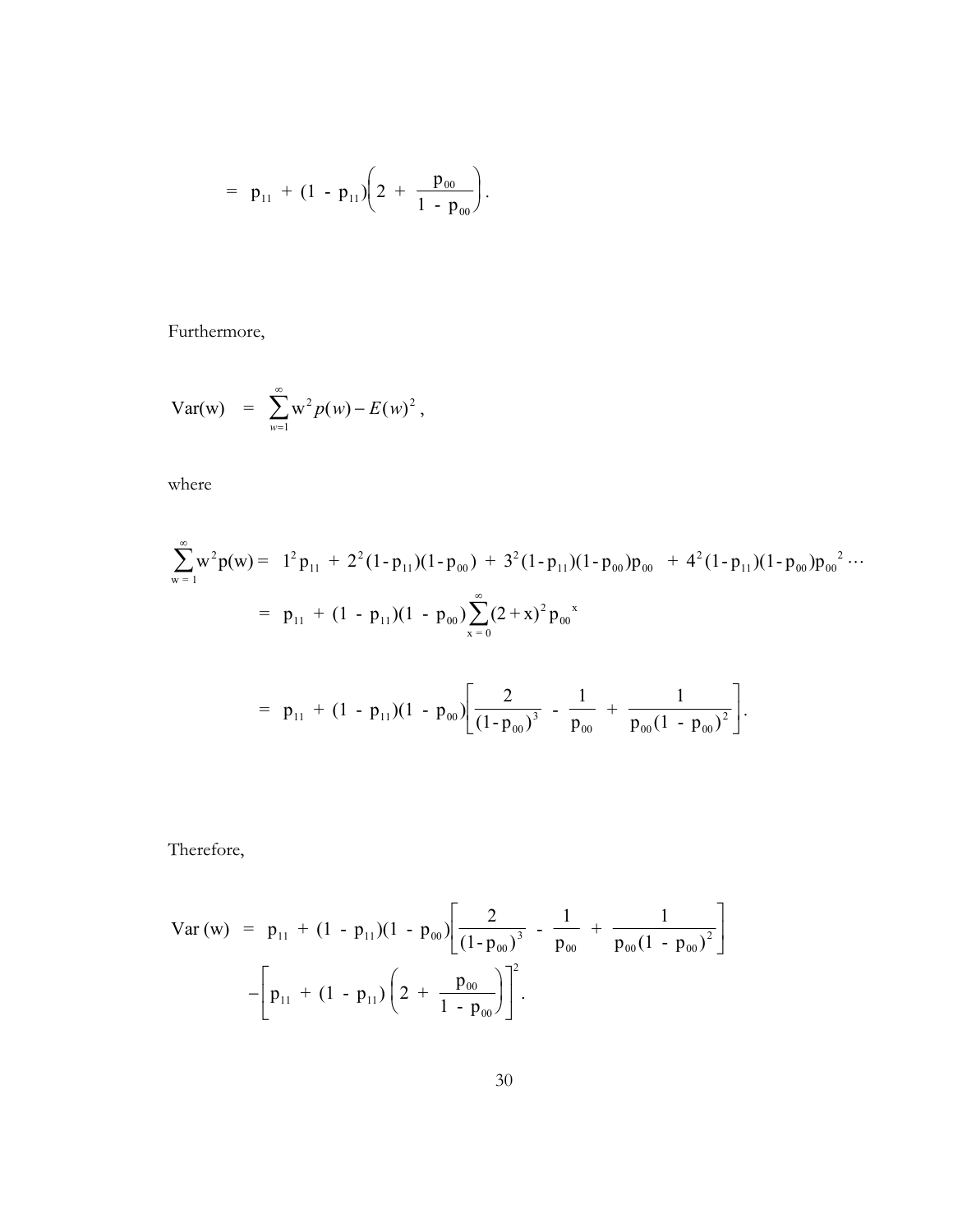The aim of these calculations is to estimate the moments of  $t_k$ , fish travel time through segment *k*. Fish travel time can be calculated as the sum of the individual wait times, *w*. These *w* are independent given that the initial state for each interval must be 1; therefore,  $E(t_k) = m_k E(w)$  and Var  $(t_k) = m_k Var(w)$ .

Because the Markov chain converges to the inverse Gaussian distribution, the inverse Gaussian distribution can be used to calculate the mean and variance of the data. The probability density function of a random variable, X, distributed as inverse Gaussian with parameters  $\mu$  and  $\lambda$  is given by

$$
f(x; \mu, \lambda) = (\lambda / 2\pi x^3)^{1/2} \exp(-\lambda (x - \mu)^2 / 2\mu^2 x), x > 0,
$$

## $= 0$ , otherwise,

where  $\mu$  and  $\lambda$  are positive (Folks and Chhikara 1978). The mean and variance of  $x$  are given by  $E(X) = \mu$  and  $Var(X) = \mu^3/\lambda$ . Uniform minimum variance unbiased estimates (UMVUE's) for  $\mu$  and  $\lambda$  are  $\bar{x}$  and  $(n-3)$  $\sum_{i=1}^{j} \binom{x_i}{x_i}$   $\bar{x}$  $-3) \left/ \sum_{n=1}^{n} \left( \frac{1}{n} \right)$  $\setminus$  $\left(\frac{1}{2},\frac{1}{2}\right)$ J  $\overline{\phantom{a}}$  $3\bigg\langle\sum_{i=1}^n\bigg(\frac{1}{x_i}-\frac{1}{\overline{x}}\bigg)$ 1 respectively. The mean and variance of the data can then be estimated by  $\bar{t}_k$  and a natural combination of the UMVUE's for  $\mu$  and  $\lambda$ ,  $\frac{1}{\lambda}$   $\cdot$   $(\bar{t}_k)$ 3  $3 \n\sqrt{1}$  1  $(n_k - 3)$ *t*  $\left( \frac{1}{k} - 3 \right)$ <sup>(kk)</sup>  $\frac{1}{n_k}$   $\left( t_k - \bar{t}_k \right)$  $\cdot (\bar{t}_k)^3 \cdot \sum \left( \frac{1}{1 - \bar{t}_k} \right)$  $\setminus$  $\sum_{k} \left( \frac{1}{t_k} - \frac{1}{\bar{t}_k} \right)$ , where  $\bar{t}_k$  is the mean travel time for all fish observed in segment *k*.

The method of moments estimator of the transition probability matrix is calculated by setting the expected value and variance equal to their observed values and solving for  $\vec{p}_{00}$ and  $\vec{p}_{11}$ . The estimates  $\vec{p}_{01}$  and  $\vec{p}_{10}$  can be calculated simply as  $1-\vec{p}_{00}$  and  $1-\vec{p}_{11}$ , respectively. Although method of moments estimators are not necessarily efficient or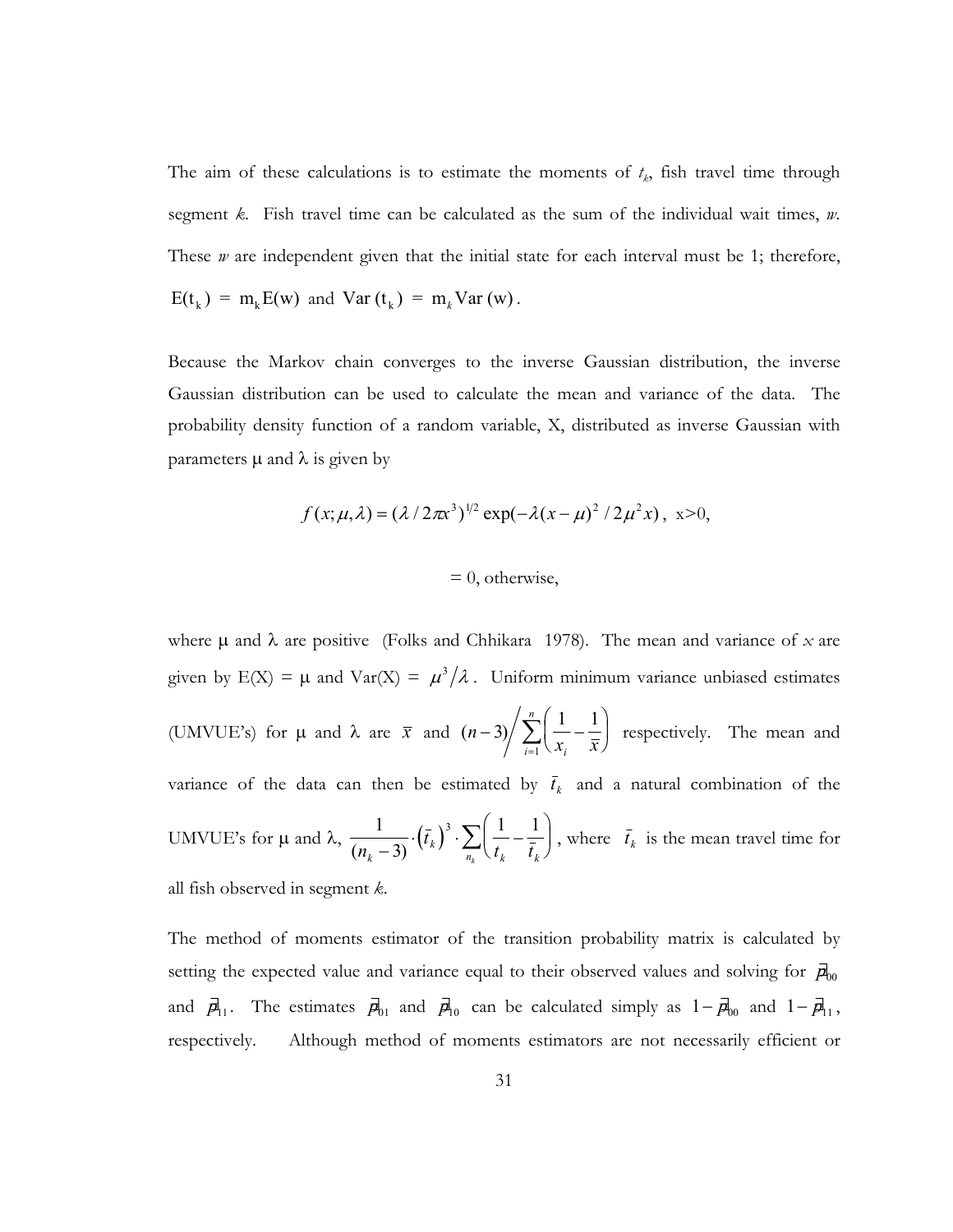unbiased, they are reasonable and can be obtained with a minimum of mathematical difficulty (Larsen and Marx 1986).

Confidence intervals for  $\vec{p}_{00}$  and  $\vec{p}_{11}$  were calculated using a non-parametric bootstrap. For each river segment, arrival times were randomly sampled with replacement. To calculate a 95% confidence interval, the estimates  $\vec{p}_{00}$  and  $\vec{p}_{11}$  were recalculated for each of 1000 random samples .

## RESULTS

### ESTIMATED TRANSITION MATRICES BY RIVER SEGMENT

Tables 2 and 3 display the estimates and bootstrapped 95% confidence intervals for both  $p_{00}$ and  $p_{11}$  by river segment for the basic model (Table 2) and for the model incorporating relative velocity (Table 3). Confidence intervals were constrained to [0,1]. A lack of significant digits in the estimate identifies occasions where the simulated estimates were outside this range. Table 2 also includes the number of observations in each river segment and the length of that segment (km).

Velocity is incorporated into the model by multiplying the reach length, Lk, by the relative mean velocity, *v*  $\frac{v_k}{\overline{v}}$ . The effect of incorporating velocity in the model is to reduce or increase the number of movements required to complete a given river segment. It is assumed that, where the river is faster, a moving fish travels farther with each decision to move and vice versa. Table 3 includes the relative velocity in each segment. It contains only nine of the original segments because velocity data were not available for two of the segments.

In both models, estimates of  $p_{00}$  and  $p_{11}$  are substantially smaller for the river segments just upstream of the confluence of the Grande Ronde and Snake Rivers (segments 6 and 7) than estimates for any other river segments. In both the basic model and the velocity model,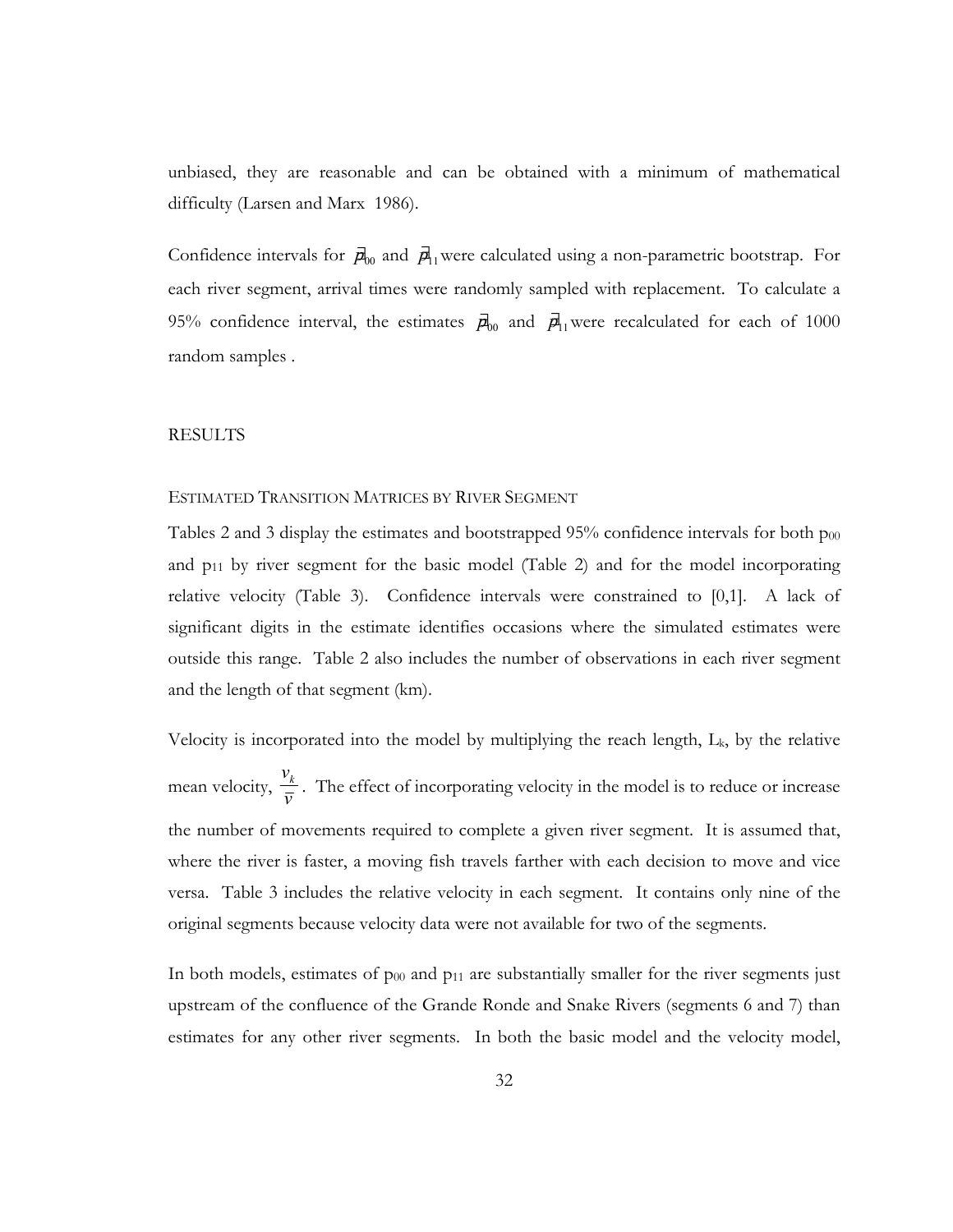estimates for  $p_{00}$  in the Snake River were higher than estimated for the Grande Ronde River. Estimates of  $p_{11}$  were more variable than estimates of  $p_{00}$  and did not suggest consistent differences in fish behavior between the two rivers.

## DISCUSSION

The two-state Markov model is a simple model to describe the process of migration in juvenile salmonids within the constraints of well-studied models of fish migration at larger scales. The method described here is successful at estimating parameters of the transition probability matrix that yield information about behavior which would be difficult to observe directly. Using this method of moments approach, estimates of the transition probability matrix can be calculated from arrival time distributions, frequently observed in both radio telemetry studies and in the large PIT tag studies carried out by the National Marine Fisheries Service.

The two-state Markov model is a probabilistic model to produce estimates of unobservable yet biologically meaningful parameters. For example,  $p_{00}$ , the probability of staying given that the fish stayed in the previous time interval, gives managers and biologists an index of how long a fish might hold in a particular area. The stationary probability of staying, independent of the fish action in the previous time interval, can be calculated as  $(1-p_{11})/(2-p_{11}-p_{00})$  and provides an index of the likelihood that a fish will hold in a particular region. Because the estimates of exact parameter values can be influenced by model scale and are not intended to describe the actual physical behavior of the fish, the model will be most useful for comparing fish behavior across situations, for example, comparing fish behavior between river segments, across years, between species, or between environments with differing conditions. Differences in fish behavior between high and low flow years or between rivers with high and low juvenile survival rates are of particular interest to fisheries managers and might be estimated using this approach.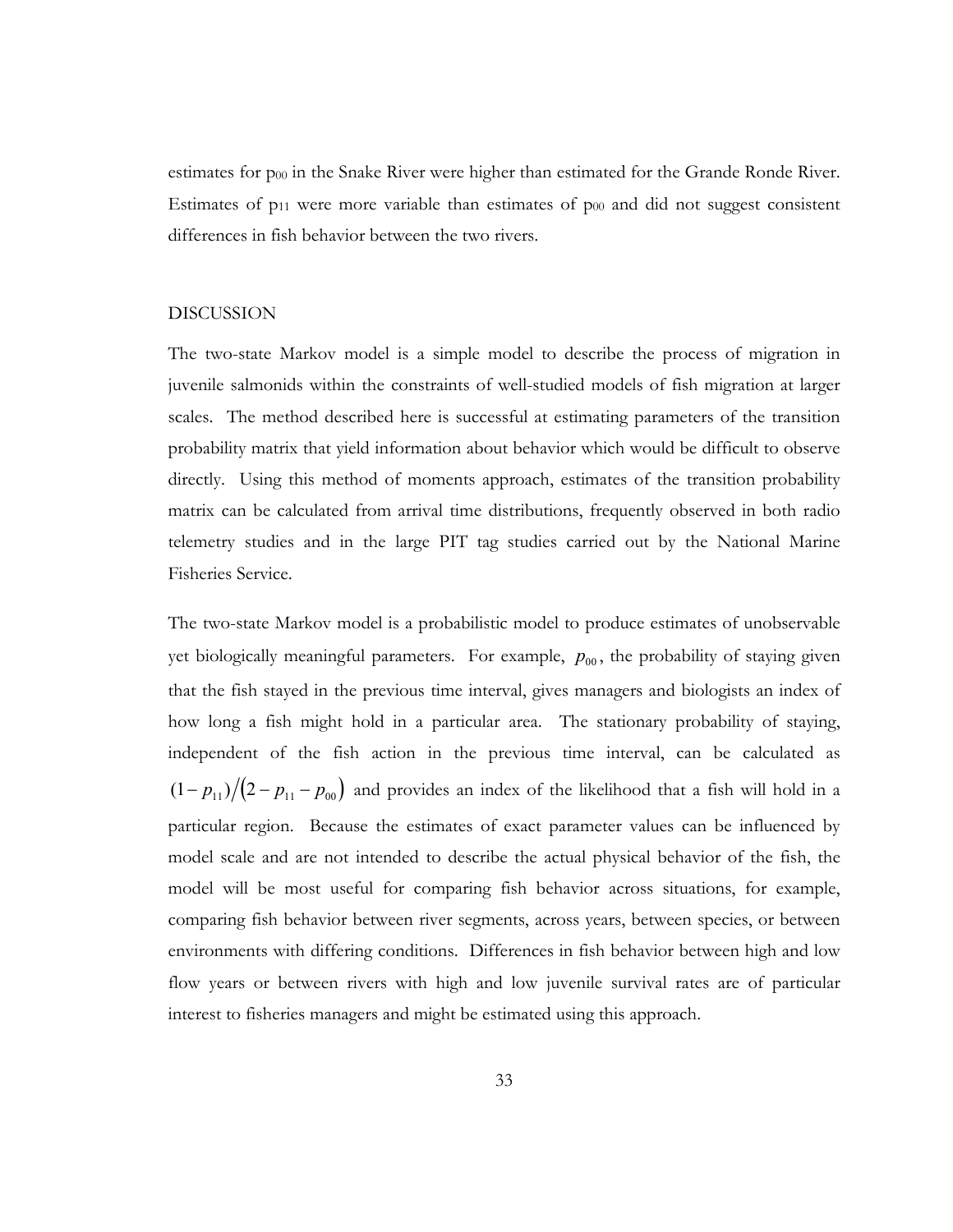Model results suggest that fish behavior differs across different segments of the river. Smaller values of both parameters in the region just above the confluence of the Grande Ronde and Snake Rivers for both models indicate that fish behavior may be more erratic in this area, perhaps having shorter runs of staying and holding. The very high values of  $\vec{p}_{00}$ in the Snake River indicate that there may be longer runs of staying in these segments, even after adjusting for mean river velocity. Mobile-tracking of radio-tagged fish during the study period also documented long periods of delay for fish migrating through the Snake River (Hockersmith *et al*. 1998).

In this case, the use of mean river velocity to adjust the distance traveled in a given movement did not alter the interpretation of the parameters. Further refinements of this approach might better accommodate changes in flow by using velocity during the exact time interval in which a fish passes through a particular river segment rather than mean velocity. The methodology described here also provides a framework for estimating the effect of other environmental conditions, for example temperature and available light, on small-scale fish behavior during migration.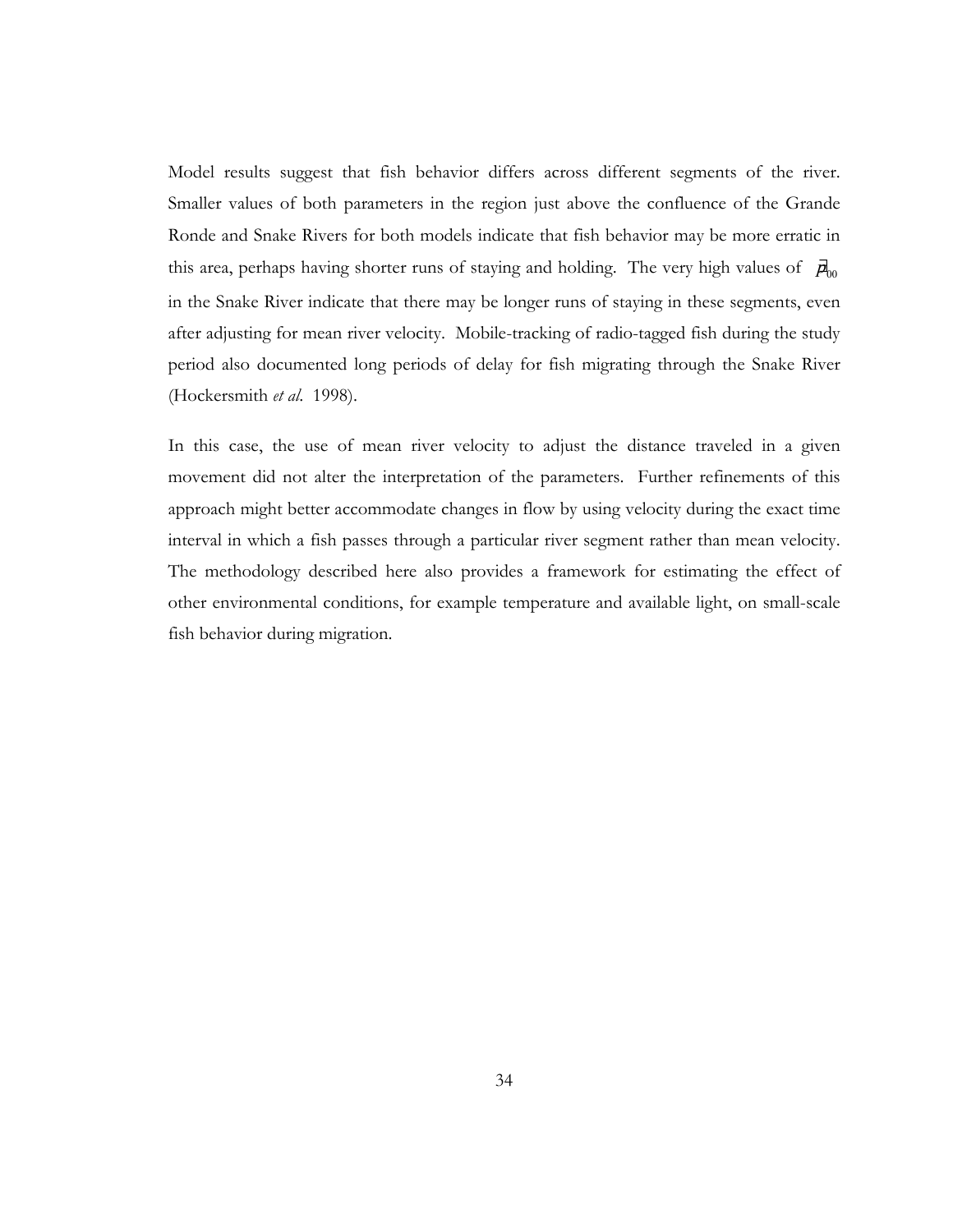| $p_{00}$ |          |        | River Data     |       |                | $p_{11}$ |          |        |
|----------|----------|--------|----------------|-------|----------------|----------|----------|--------|
| 95% CI   | estimate | 95% CI | Segment #      | $n_k$ | $L_k$          | 95% CI   | estimate | 95% CI |
| 0.9773   | 0.9954   | 0.9983 | GRR(2)         | 31    | 41             | 0.9281   | 0.9722   | 0.9834 |
| 0.7813   | 0.9878   | 0.9967 | GRR(3)         | 11    | 19             | $\theta$ | 0.8636   | 0.9382 |
| 0.5501   | 0.9970   | 0.9988 | GRR(4)         | 7     | 11             | $\theta$ | 0.9576   | 0.9701 |
| 0.8602   | 0.9775   | 0.9900 | GRR(5)         | 16    | 25             | 0.5166   | 0.8792   | 0.9270 |
| 0.6266   | 0.9183   | 0.9714 | GRR(6)         | 25    | 15             | $\theta$ | 0.6204   | 0.8260 |
| 0.6608   | 0.9343   | 0.9705 | <b>GRR</b> (7) | 25    | 23             | $\theta$ | 0.7253   | 0.8426 |
| 0.9777   | 0.9920   | 0.9955 | $GRR + SR(8)$  | 21    | 6              | 0.7969   | 0.8756   | 0.9030 |
| 0.9697   | 0.9937   | 0.9973 | SR(9)          | 23    | 13             | 0.7750   | 0.9117   | 0.9424 |
| 0.9991   | 0.9998   | 0.9999 | SR (10)        | 20    | 25             | 0.9757   | 0.9893   | 0.9930 |
| 0.9894   | 0.9999   | 1.0000 | SR(11)         | 20    | $\mathbf{1}$   | 0.3638   | 0.9451   | 0.9714 |
| 0.9990   | 1.0000   | 1.0000 | SR (12)        | 20    | $\overline{7}$ | 0.9461   | 0.9914   | 0.9956 |

Table 2: Estimates and Confidence Intervals for  $p_{00}$  and  $p_{11}$  from the basic model.

Number of observations and segment length are included.

GRR = Grande Ronde River, SR = Snake River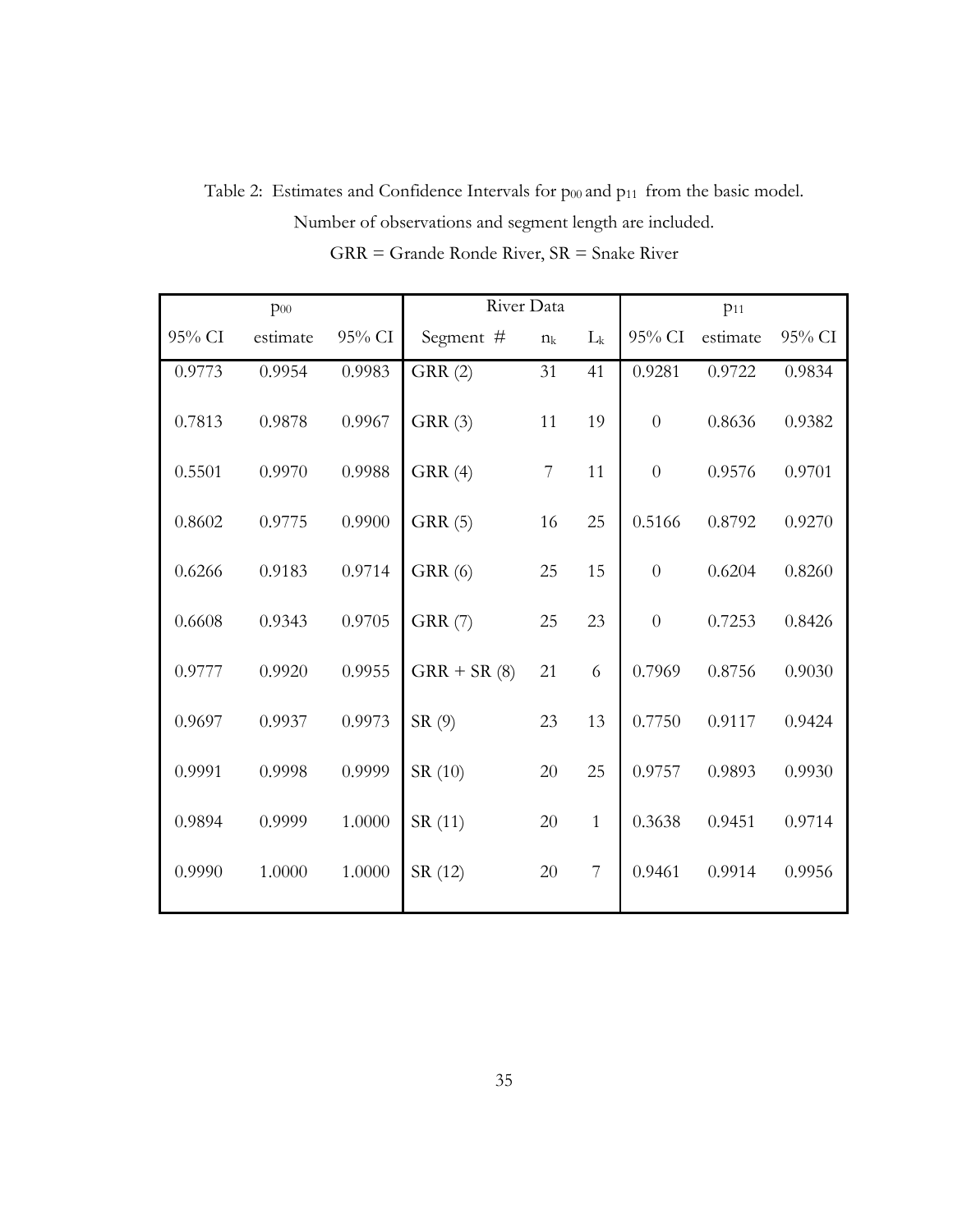Table 3: Estimates and Confidence Intervals for  $p_{00}$  and  $p_{11}$  incorporating river velocity.

| GRR = Grande Ronde River, SR = Snake River. Relative velocity is calculated as $\frac{v_k}{r}$ . |  |  |
|--------------------------------------------------------------------------------------------------|--|--|
|--------------------------------------------------------------------------------------------------|--|--|

| $p_{00}$ |        |          | River Data |                    | $p_{11}$ |                |          |           |
|----------|--------|----------|------------|--------------------|----------|----------------|----------|-----------|
|          | 95% CI | estimate | $95\%$ CI  | Segment #          | Relative | $95\%$ CI      | estimate | $95\%$ CI |
|          |        |          |            |                    | Velocity |                |          |           |
|          | 0.9768 | 0.9952   | 0.9982     | GRR(2)             | 1.10     | 0.8803         | 0.9556   | 0.9735    |
|          | 0.8700 | 0.9880   | 0.9967     | $\text{GRR}$ $(3)$ | 0.90     | $\overline{0}$ | 0.7524   | 0.8876    |
|          | 0.6145 | 0.9970   | 0.9988     | GRR(4)             | 1.36     | $\overline{0}$ | 0.9490   | 0.9628    |
|          | 0.8733 | 0.9770   | 0.9898     | GRR(5)             | 1.08     | 0.2814         | 0.8056   | 0.8841    |
|          | 0.6862 | 0.9342   | 0.9707     | <b>GRR (7)</b>     | 1.44     | $\overline{0}$ | 0.6859   | 0.8240    |
|          | 0.9784 | 0.9922   | 0.9956     | $GRR + SR(8)$      | 0.92     | 0.6471         | 0.7822   | 0.8293    |
|          | 0.9990 | 0.9938   | 0.9999     | SR (10)            | 0.80     | 0.9510         | 0.9783   | 0.9863    |
|          | 0.9935 | 1.0000   | 1.0000     | SR (11)            | 0.69     | 0.0350         | 0.8770   | 0.9355    |
|          | 0.9991 | 1.0000   | 1.0000     | SR (12)            | 0.57     | 0.8625         | 0.9758   | 0.9882    |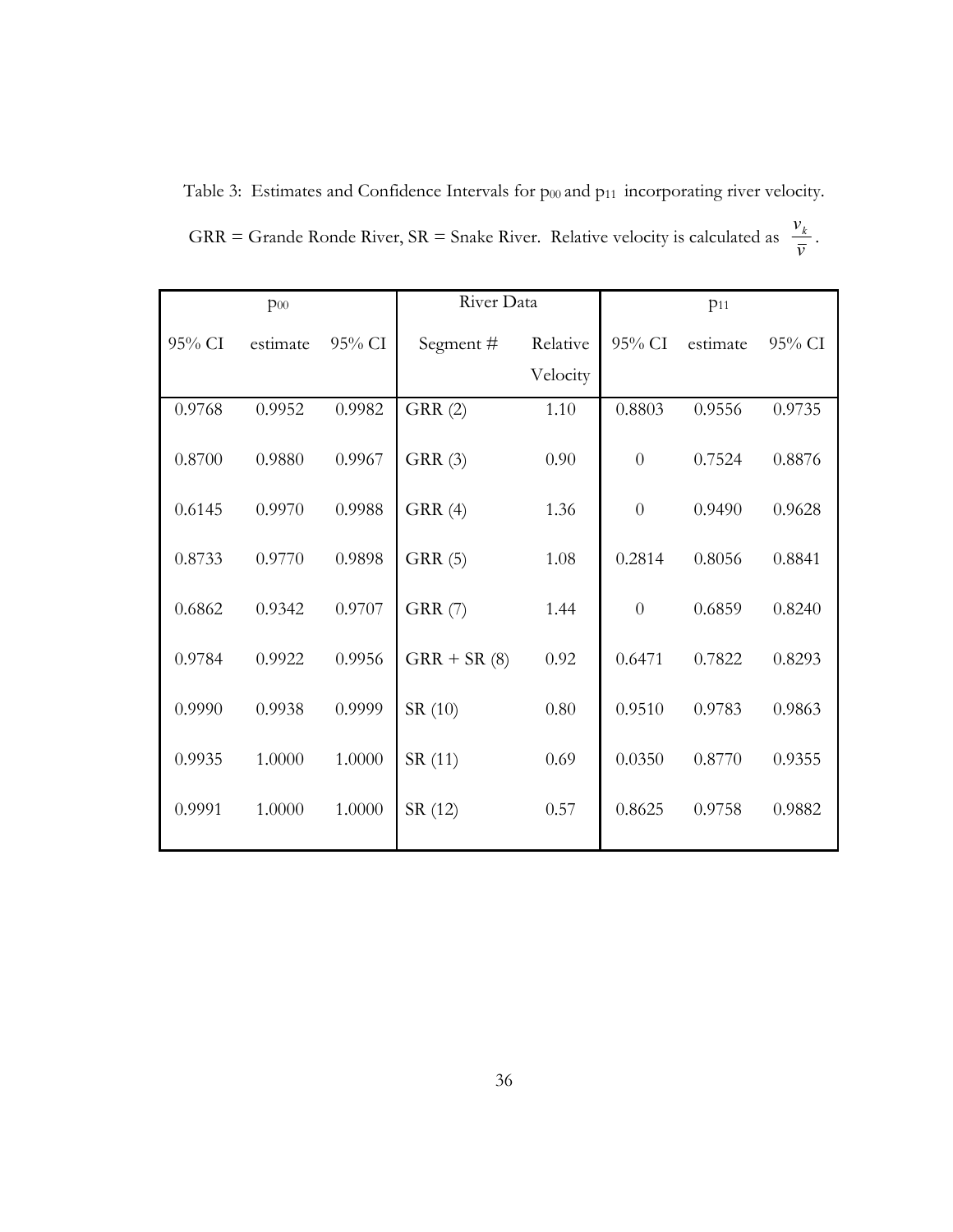# CHAPTER 4: EFFECTS OF TEMPERATURE AND WATER CLARITY ON JUVENILE HATCHERY CHINOOK SALMON MIGRATION PATTERNS IN THE GRANDE RONDE AND SNAKE RIVERS

## INTRODUCTION

Juvenile chinook salmon, *Oncorhynchus tshawytscha,* migration is regulated by a host of physiological and environmental variables. As described in Chapter 2, research on controls of migratory behavior in other species or in other regions provides evidence that environmental variables such as water clarity and water temperature may have an important role in regulating fish movements (Jonsson 1991; Berggren and Filardo 1993; The Independent Scientific Group 1996). Most studies examining the relationship between these in-stream conditions and migratory patterns have relied on between-year comparisons of large groups of fish; however, relationships that appear very strong when comparing migratory patterns between years do not necessarily hold up to within-year analyses (Smith *et al.* 1998). Between-year analyses are limited by their large scale, analyses are usually carried out for large cohorts of fish over long stretches of river, and by the inability to control factors such as genetic differences and flow-timing between years. These inter-annual comparisons can easily miss small-scale phenomena. The data presented here describe movements of individual fish through free-flowing reaches of the Snake River Basin in 1997. These data enable comparisons of the behavior of individual fish across differing conditions within the same year.

In this chapter, statistical techniques are used to examine the impact of water temperature and water clarity on both travel speed and migration timing of yearling hatchery chinook salmon. In the methods section, the fisheries and environmental data are described in detail.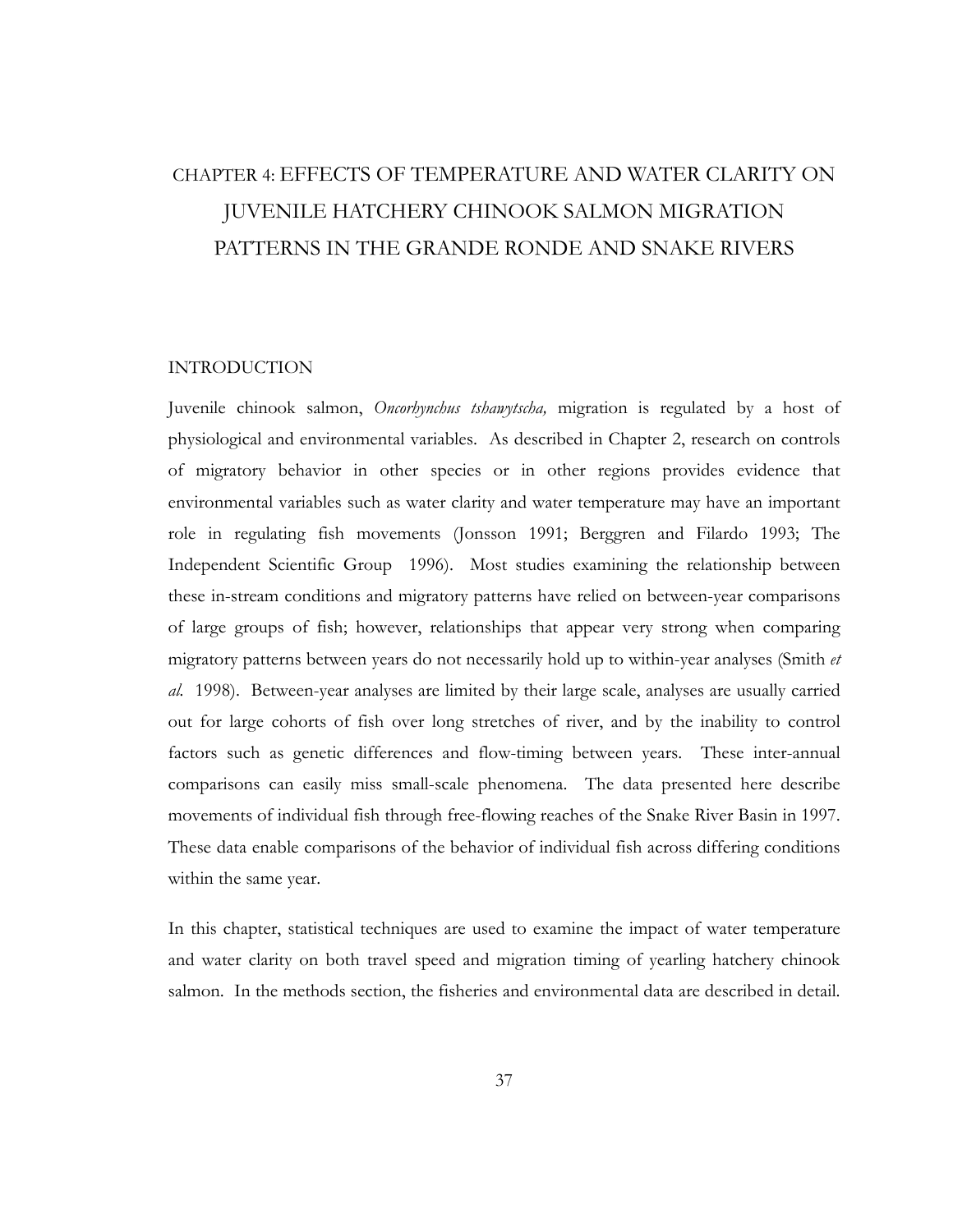The next two sections, one on migration speed and one on migration timing, present the statistical techniques necessary for each of the two analyses and the results of those analyses.

## **METHODS**

The data set describes in-stream conditions and migratory behavior for the Grande Ronde River and the free-flowing segments of the Snake River above Lower Granite reservoir during 1997 (Figure 1). These data are unique in that they combine detailed information on fish behavior with frequent measurements of environmental variables.

## FISHERIES DATA

The fisheries data for this analysis result from a large radio telemetry study carried out by the National Marine Fisheries Service to evaluate delay and mortality of yearling chinook salmon migrating through the free-flowing reaches of the Snake River system. Combined radio transmitter/passive integrated transponder (PIT) tags were surgically implanted into 129 yearling chinook salmon at Lookingglass Hatchery in March 1997 (Figure 4). The fish were allowed to recover in the hatchery for approximately two weeks and were then released into Lookingglass Creek . Sample size was reduced by mortality both at the hatchery and during migration. During migration from Lookingglass Creek to the head of Lower Granite Reservoir (189 km), the fish migrated past 12 fixed-site telemetry receiving stations. Due to signal strength, antenna orientation, tag failures, or other difficulties with the electronic equipment, most fish were detected at only a subset of the 12 stations. Comparisons between fish with combination radio transmitter / PIT tags and fish with only PIT tags suggest that implantation of the radio-tag may have had some effect on migration behavior; therefore, results of this analysis primarily provide direction for future research rather generalized conclusions about the behavior of hatchery fish. For further details on the radio telemetry experiments, see (Hockersmith *et al.* 1998).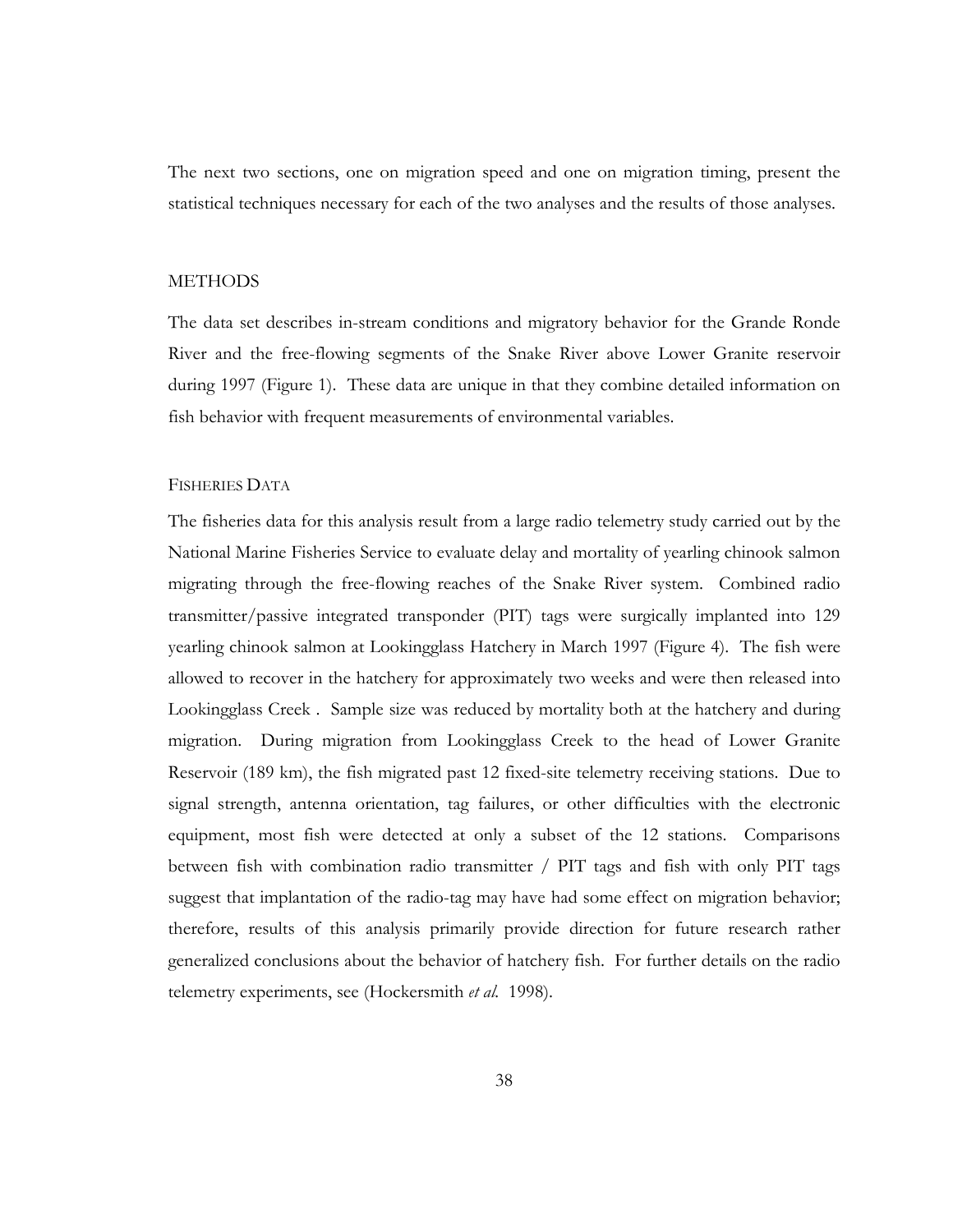For the analyses in this chapter, two variables were calculated from the fisheries data: travel speed and migration timing. Travel speed was calculated for each fish between each pair of observations at a fixed-site telemetry receiving station. Because fish were usually detected at only a subset of the fixed-site stations, data on travel speed had a slightly different structure for each fish. To utilize all of the information on travel speed, the data were defined so that individual fish had differing numbers of observations, calculated over combinations of river segments. Travel speeds were not calculated between the hatchery and the first telemetry station because fish tended to hold for long periods before initiating migration.

Data on migration timing were investigated in a second set of analyses. Data on migration timing describe the time of day at which individual fish passed the fixed-site telemetry receiving stations. These data provide an indication of which parts of the day fish are actually migrating downstream. In cases where a fish was recorded at one site for a long period of time, only the timing of the first observation, at which point the fish must have been moving into the vicinity of the receiving station, was considered in the analysis. Unlike observations of migration timing at dams or weirs, data are not confounded by holding or disorientation above or below obstructions. Data on migration timing provide a picture of what time of day fish are most active and how daily patterns change with changing environmental conditions.

## ENVIRONMENTAL DATA

Environmental covariates were measured at 9 of the 12 fisheries monitoring stations. Discharge data are from the U.S. Geological Survey (USGS) gauging stations at Troy, OR and Anatone, WA. Water temperature was measured using in-stream, recording thermometers. Water temperature data used in these analyses are the average of the water temperature every 30 minutes throughout the day. Water clarity was measured approximately every other day with a horizontal Secchi disc. The horizontal Secchi disc is a modification of the horizontal black disc, introduced by Davies-Colley (1988) for applications in shallow water or fast current where traditional Secchi discs are not feasible.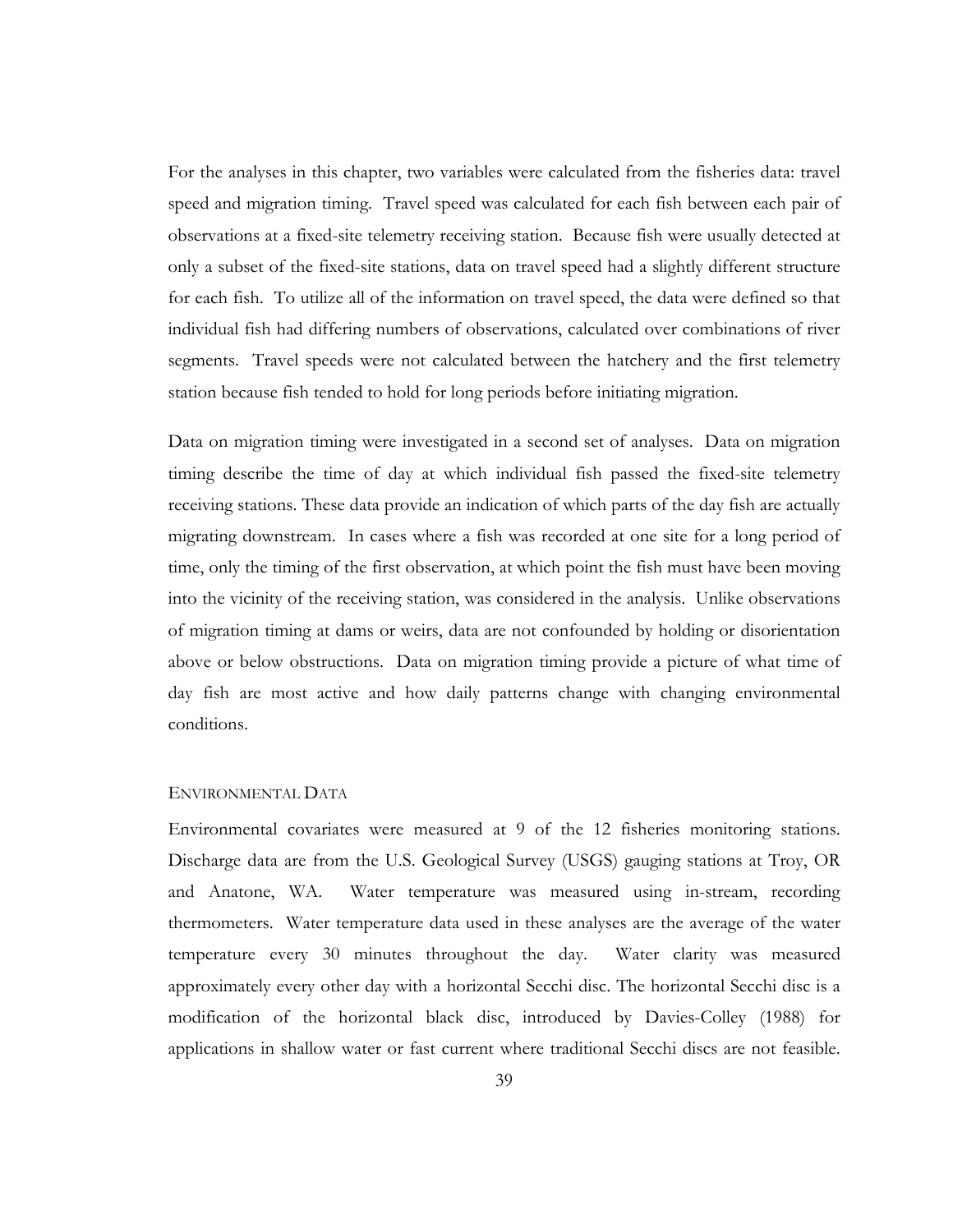The horizontal Secchi disc consists of a Secchi disc on a stick, and a periscope, sealed with thick, clear, plastic on one end. The disc and the covered end of the periscope are placed close together underwater, then pulled apart until the disc is no longer visible through the periscope. The disc and the periscope are then slowly brought back together until the disc is once again visible through the periscope. The average of the distance at which the disc disappears and at which it reappears is recorded as the measure of water clarity (Appendix).

Because water clarity measurements for any one site were made every other day, it was necessary to estimate water clarity for the days when in-field measurements were not possible. Using the existing data, statistical models for the Grande Ronde (multiple  $R^2=0.88$ ) and Snake Rivers (multiple  $R^2=0.86$ ) were developed to predict water clarity from flow at the nearest USGS gauge. Using these models, water clarity was estimated from USGS flow data for the missing dates.

The fisheries and environmental data are combined in the following two sections. The first section investigates the effect of water temperature and water clarity on fish travel speed. The second section investigates the effect of water temperature and water clarity on migration timing. Following the results of these two separate analyses, the discussion section evaluates their joint implications.

# EFFECT OF WATER TEMPERATURE AND WATER CLARITY ON TRAVEL SPEED

## GRAPHICAL ANALYSIS

Relationships between travel speed and water clarity, water temperature, and distance from the hatchery are difficult to detect graphically (Figure 5). When the data for all fish are combined, no relationship appears evident; however, relationships may exist between travel speed and the environmental covariates which are only detectable by analyzing the data separately for each individual fish. The regression line describing the relationship between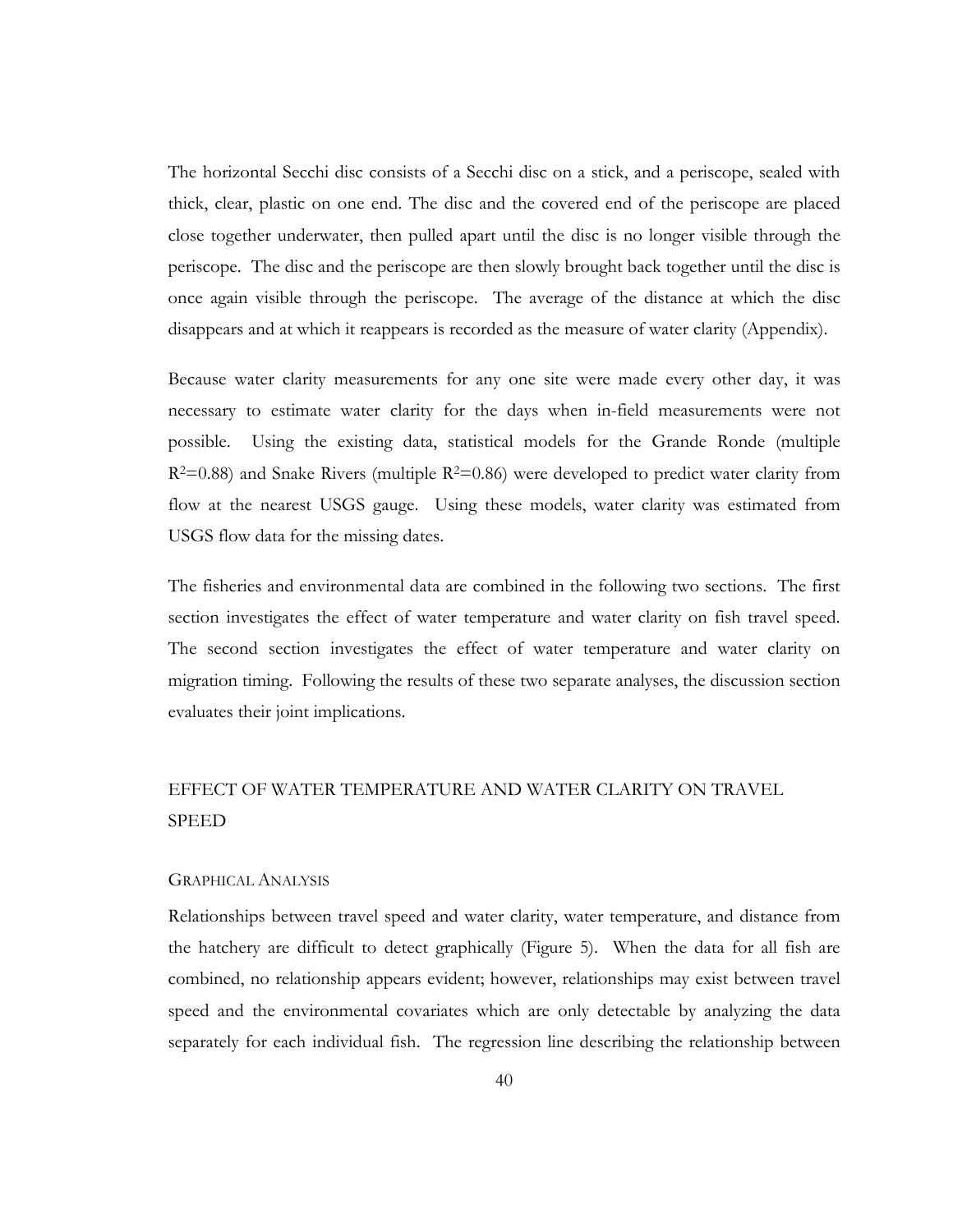each environmental variable and the speed of each fish is presented in Figure 6. From Figure 6, it is evident that there may be significant patterns when the data are examined in a way that identifies which observations belong to each individual fish.

#### STATISTICAL METHODS

The travel speed data contain multiple observations of travel speed for the same fish. Due to censoring (missing observations) there are different numbers of observations for each fish; these observations represent differing combinations of river segments. Because of this unusual data structure, standard analysis techniques to assess the effect of environmental conditions on travel speed were not possible. Instead, the data were analyzed using a randomization test for a hierarchical linear model (Bryk and Raudenbush 1992; Lee and Nelder 1996). This technique utilizes as much information from the data as possible while accounting for the correlation between observations of the same fish.

The hierarchical approach had two steps. In the first step, a standard linear model was fit separately to the observations for each individual fish. Potential independent variables for the linear model were observation location (downstream distance from the hatchery), water temperature, and water clarity. The number of fish used in the first step was dependent on the number of independent variables in the model; only fish with 4 or more observations could be used in a model with three independent variables. The number of fish used in the analysis ranged from 29 to 32, depending on model size. In the second step, the 29 to 32 parameter estimates for individual fish were used to estimate the mean and variance of the parameter estimate for all fish. A t-test was conducted on the set of parameter estimates for each potential independent variable to determine significance.

The asymptotic properties of both the linear models and the final t-test were not reliable. First, results of the hierarchical modeling approach depend on linear models that were fit to only a few data points and, second, there was a high correlation between independent variables. To derive an exact p-value for tests of significance of the environmental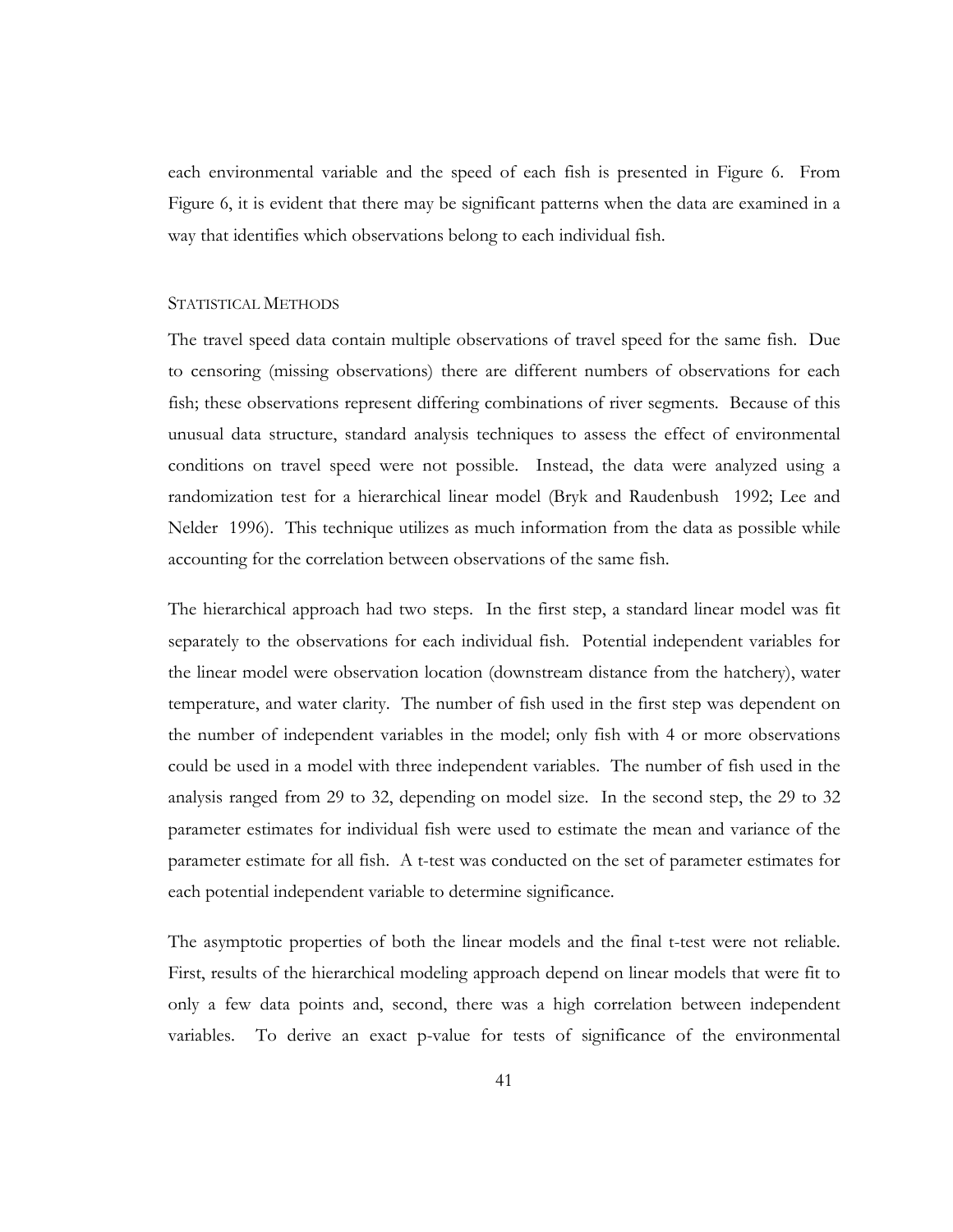covariates, a randomization test was used (Good 1994). The reported p-value is based on a comparison of the t-statistic, calculated for the observed data, with the distribution of 1,000 t-statistics, calculated on randomly permuted versions of the data. Permutations of the data set were achieved by independently permuting observed travel speeds with respect to the environmental conditions for each fish.

## **RESULTS**

Fish traveled faster when the water was less turbid ( $p=0.014$ ). Fish also traveled more slowly as they moved farther downstream  $(p<0.001)$ . Water clarity was significant when entered alone in the model to predict travel speed. The parameter estimate for water clarity was 0.70 (std. dev.  $= 1.87$ ). The parameter describing the effect of fish location, downstream distance from the hatchery, was also significant when entered alone in the model. The parameter estimate for fish location was  $-0.45$  (std. dev.  $= 0.80$ ). When modeled together, neither water clarity nor fish location was significant. The lack of significance when both variables are included in the model is due to the high correlation between these measures  $(r=-0.88)$ . If there is a high degree of co-linearity, variance of parameter estimates increases when more than one independent variable is included in the model (Neter *et al.* 1990). Temperature was not significant when entered alone or in combination with the other variables.

# EFFECT OF WATER TEMPERATURE AND WATER CLARITY ON MIGRATION TIMING

## GRAPHICAL ANALYSIS

A strong diel pattern in the number of actively migrating fish was detected on both the Grande Ronde and the Snake Rivers (Figure 7). Most fish passed the fixed-site telemetry stations in the evening, night, and early morning hours; few fish were observed at mid-day. This pattern of migration timing is similar between the Grande Ronde and the Snake Rivers.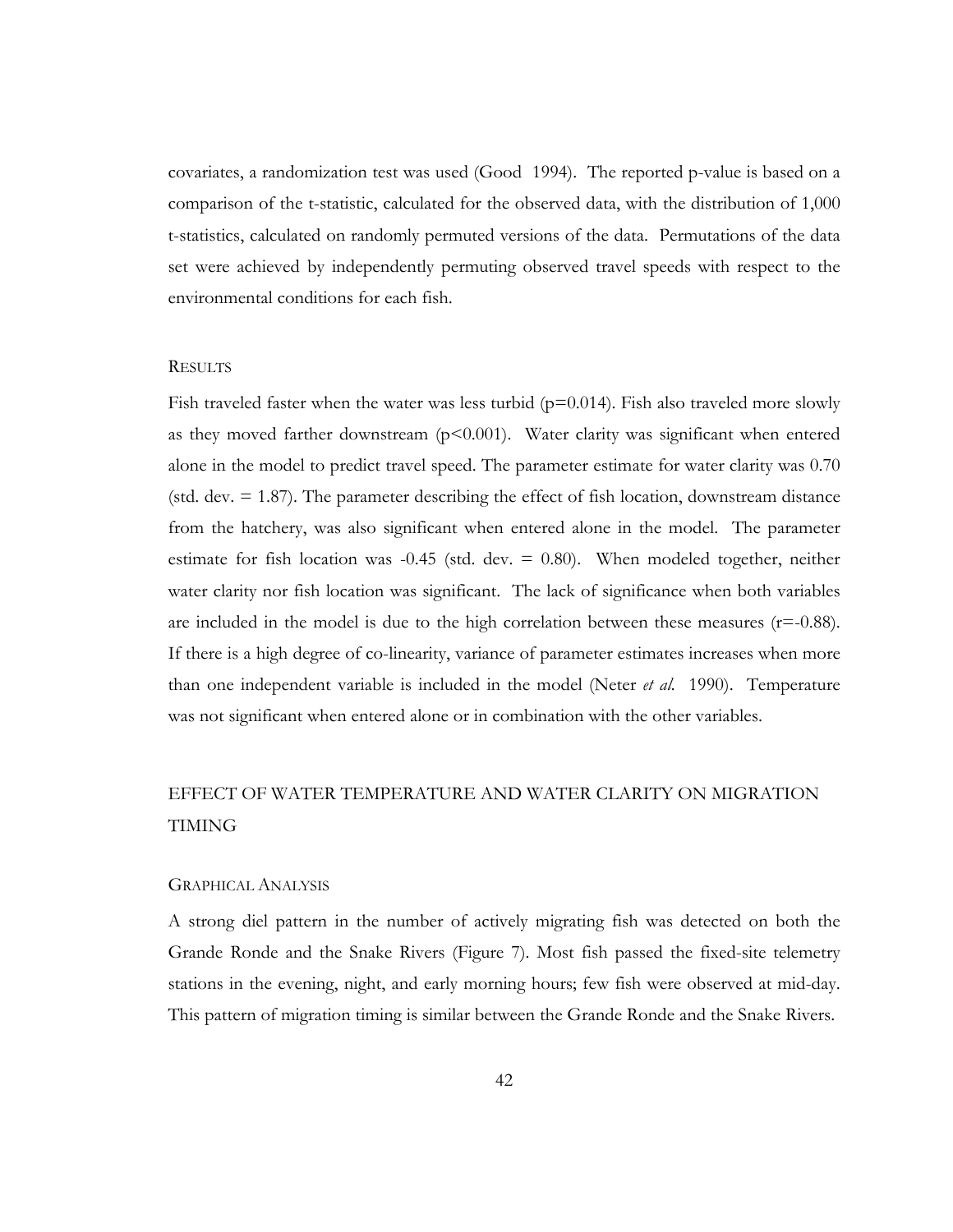Fish were more likely to move at mid-day  $(10:00 - 15:00)$  when water clarity was particularly low (Figure 8). The distribution of daily water clarity measurements is different between observations of fish movement at mid-day and at other times of the day (Figure 9). Mid-day movements occurred when the water was particularly murky; few mid-day movements occurred when the water was clear. Related patterns have been found in laboratory settings by other researchers and have been explained with respect to predator/prey dynamics (Jonsson 1991); therefore, this pattern was investigated using statistical methods.

No relationship between mean daily temperature and the time of day of fish movements was detected graphically (Figure 10). Because temperature generally increased throughout the season and from upstream to downstream sites, relationships between fish movements and temperature also reflect relationships between fish movement and both date and location. The pattern in Figure 10 suggests that movement from midnight to 10:00 may be more likely when and where the water is warmer. There is no clear ecological basis for this pattern and it was not investigated further with statistical models.

## STATISTICAL METHODS

The primary goal for analyzing data on movement timing was to identify the degree to which water clarity and temperature affect the likelihood of mid-day migrations. A logistic regression model, using a logit link, was developed to estimate the likelihood of migrating during mid-day  $(10:00 - 15:00)$  versus the rest of the day (McCullagh and Nelder 1989). The outcome variable was a binary indicator variable, identifying whether a particular observation of fish movement occurred at mid-day. Potential independent variable transformations for the logistic model were identified using a standard generalized additive model (GAM) analysis. To account for potential correlation between several observations of the same fish, an infinitesimal jackknife procedure was used to correct the estimated standard errors of the model coefficients (Zeger and Liang 1986). Statistical significance of potential independent variables and of the overall explanatory power of the model was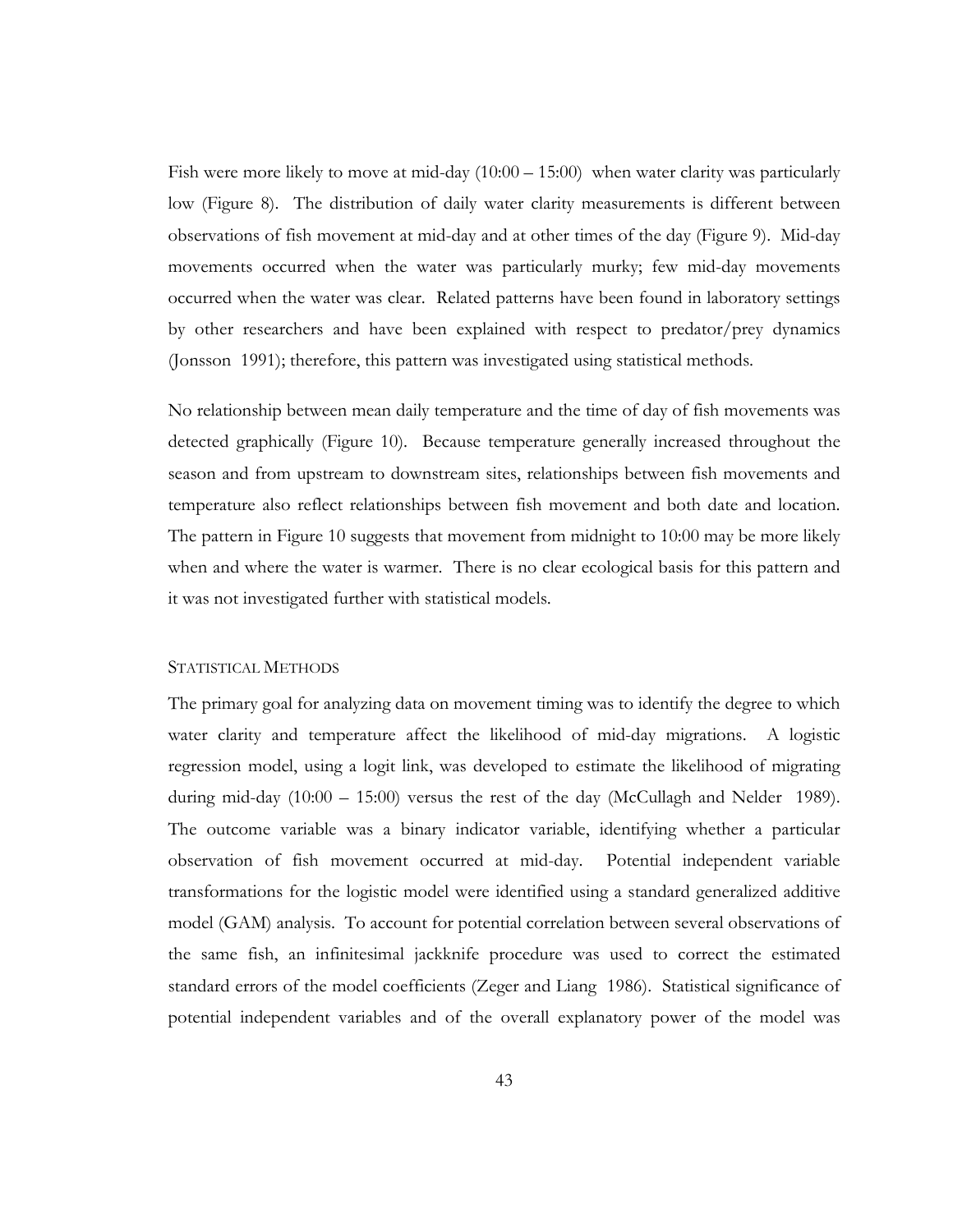assessed using Wald statistics on the corrected variance / covariance matrix (Hosmer and Lemeshow 1989).

Parameter estimates and standard errors are presented for the coefficients in the final model. These have also been converted to odds ratios. Odds ratios compare probabilities of the two potential outcomes in a logistic regression under differing values of the independent variables. For the logistic model presented here, odds ratios compare the chances of a fish movement occurring at mid-day versus at another time of day for different values of the environmental variables (McCullagh and Nelder 1989).

## **RESULTS**

The probability of a fish migrating during mid-day depended on water clarity and fish location but not on water temperature; the relationship between water clarity and migration timing did not differ between the Grande Ronde and Snake Rivers. The best model to describe the likelihood of fish movements occurring at mid-day included two independent variables: the log of water clarity and an indicator variable identifying the Grande Ronde versus the Snake River (Table 4); overall model significance was very high ( $p \le 0.001$ ). Temperature did not make a significant contribution to the model, nor did an interaction term between water clarity and the river indicator.

Water clarity is included in the model on a log scale ( $p \le 0.001$ ). The odds ratio of 0.592 for the log of water clarity suggests that for every unit increase in the log of water clarity, the odds of migrating during mid-day are decreased by a factor of 0.592. Because water clarity is included in the model on a log scale, a larger and larger change in water clarity on the original scale is required to reduce the odds of moving at mid-day by a factor of 0.592.

Whether a fish was in the Grande Ronde River or in the Snake River was a significant predictor of the likelihood of mid-day migrations ( $p= 0.017$ ). The odds of an observation occurring at mid-day on the Grande Ronde River are smaller than on the Snake River by a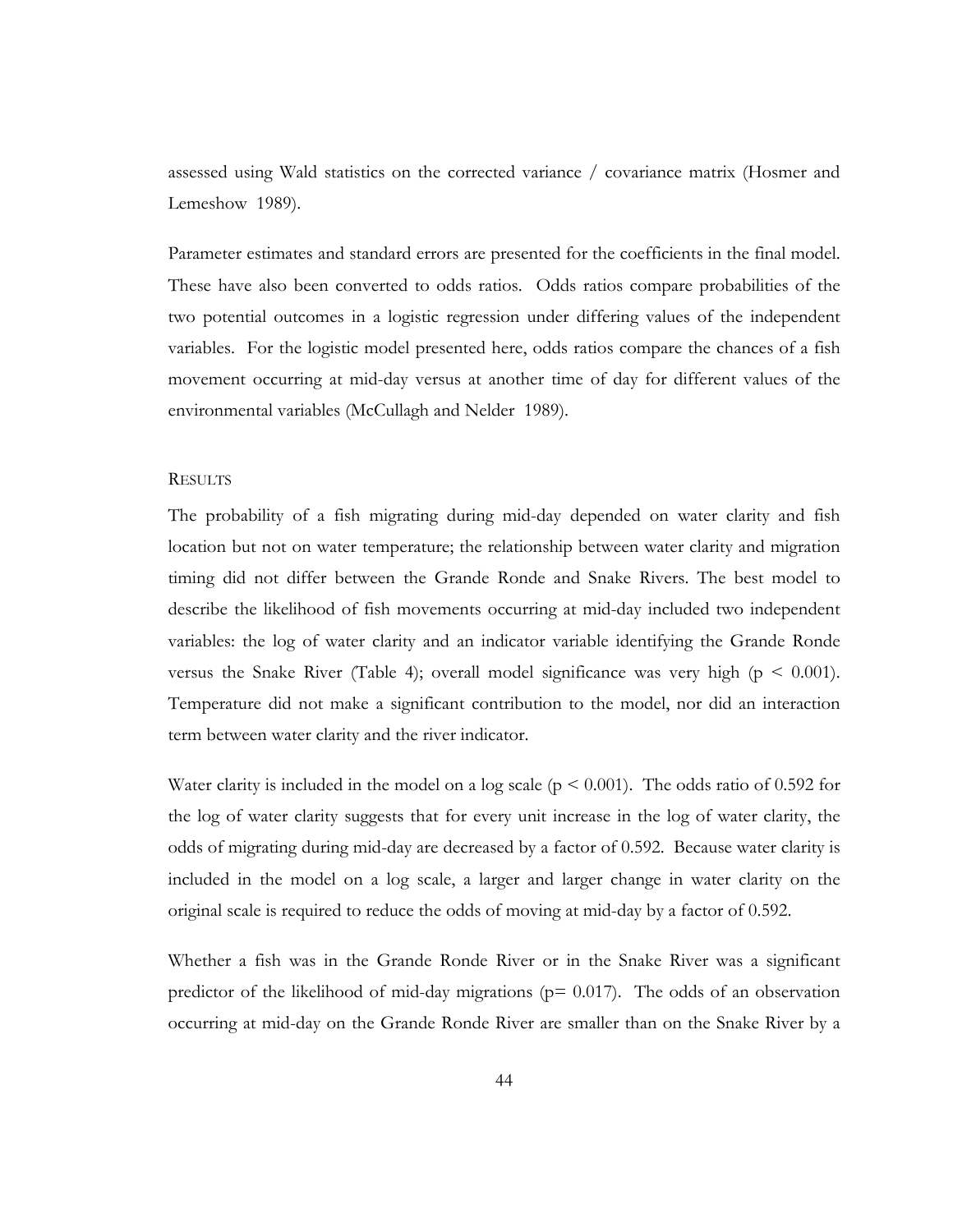factor of 0.449. Although there are fewer mid-day observations on the Snake River, these represent a greater proportion of all observations than do the mid-day migrations on the Grande Ronde River (Figure 7).

## DISCUSSION

Water clarity and fish location, either distance downstream from the hatchery or the Grande Ronde versus the Snake River, were significant predictors of the speed and timing of juvenile chinook salmon migration. When visibility was low, fish were more likely to move during mid-day than when water was clear. Once moving, fish appeared to travel more rapidly where water clarity was high. Overall, fish were less likely to migrate at mid-day on the Snake River than on the Grande Ronde River and they traveled more slowly as they moved downstream. Downstream changes in travel speed may have been related to the decreased water velocity in the Snake River above Lower Granite Reservoir, decreased water clarity in this region, or a combination of both. Correlation between water clarity and location was so high that their effects on travel speed were impossible to distinguish.

Changes in juvenile salmonid behavior resulting from changes in water clarity have been well-documented in other studies; these changes in behavior have predominantly been related to predator/prey dynamics (Abrahams and Kattenfeld 1997). In laboratory situations, predator avoidance decreases as turbidity increases (Gregory 1993; Peterson *et al.* 1993; Peterson and Gadomski 1994). Changes in predator avoidance behavior may also explain the results of this study; fish are more likely to move during mid-day when visibility is decreased enough to reduce the risk of predation. In other settings, increased downstream movement during the daytime hours has been documented *in situ* during periods of high turbidity (Hoar *et al.* 1957; Jonsson 1991).

The results presented here are the first to quantify changes in the likelihood of migration at mid-day due to changes in water clarity. The log transformation indicates that during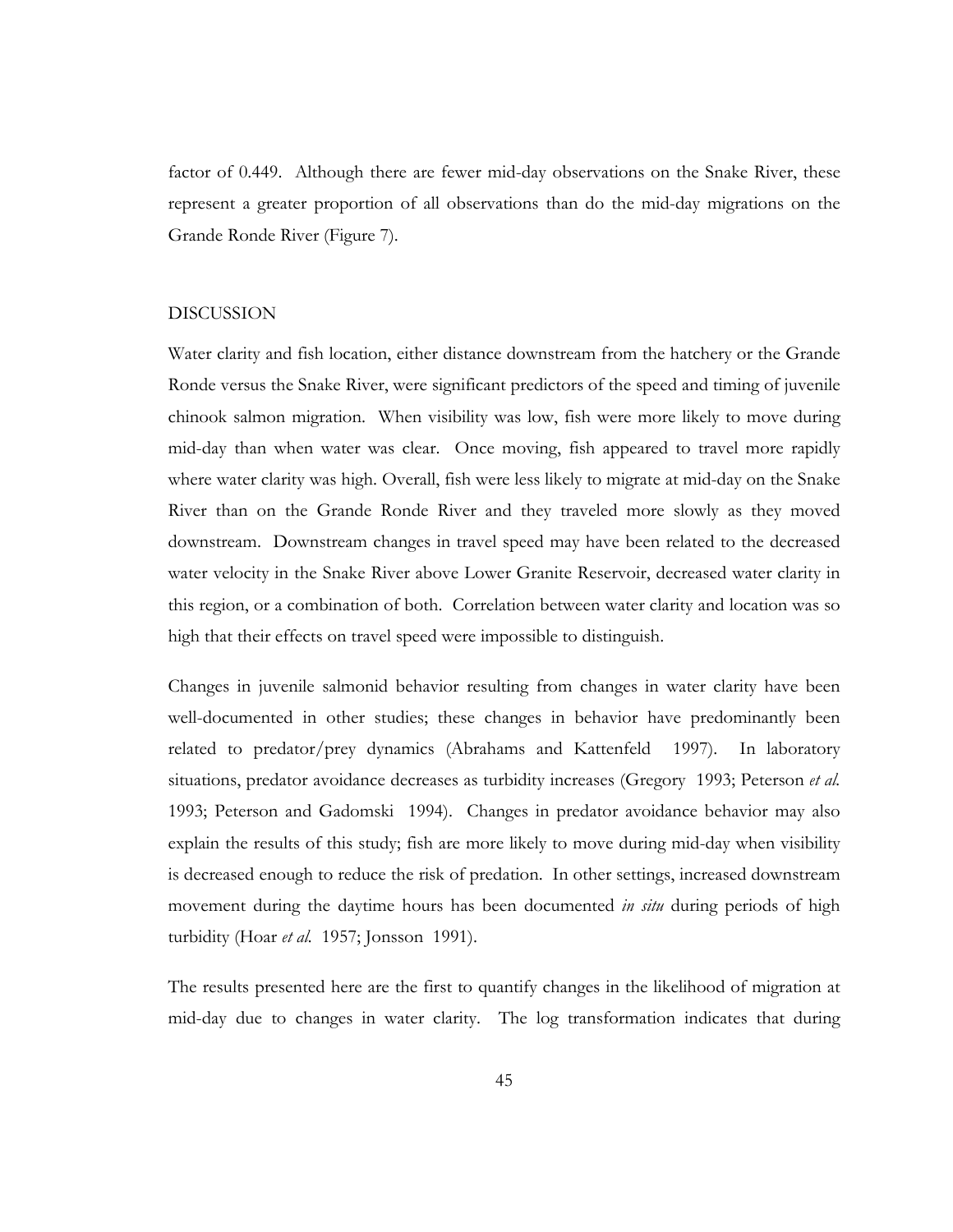periods of very low visibility, small changes in water clarity can have a large impact on the likelihood of mid-day migrations. When the water is fairly clear, small changes in water clarity have little or no effect on the likelihood of mid-day migrations. Because reductions in water clarity during normal conditions may not elicit changes in migrational behavior, there may be differential impacts of large storms versus small rain events on migratory behavior. These results suggest that large events such as storms, which dramatically reduce visibility, may have more of an effect on fish behavior than small rain showers or small localized disturbances. These results correlate well with other research which has suggested that large storm events or pulses of turbid storm water may be key regulators of downstream migration (Demko and Cramer 1995).

There is some confounding between the effects of environmental conditions on migration timing and on travel speed; the more likely fish are to move during mid-day, the faster they will get down the river. One might expect that the impacts of environmental factors on migration timing would be artificially observed as effects on travel speed. However, this type of confounding is only relevant for those observations which occur over long periods. The majority of observations, 137 of 163, occurred over less than a  $\frac{1}{2}$  day. Over a  $\frac{1}{2}$  day period in which fish are known to be actively migrating, the effects of migration timing on travel speed are negligible.

Travel speed increased as water clarity increased. These results cannot be explained by predator/prey dynamics. It may be that during periods of reduced water clarity, there are more mid-day movements and these tend to be slower. It is also possible that migration requires some degree of visual orientation and, therefore, that fish proceed faster where the water is more clear. However, when visibility is high, fish are more likely to move during the night when visual orientation is already difficult. Further research on methods of juvenile salmonid navigation will be required to identify potential effects of reduced water clarity versus night-time darkness on travel speed. Correlation between water clarity and water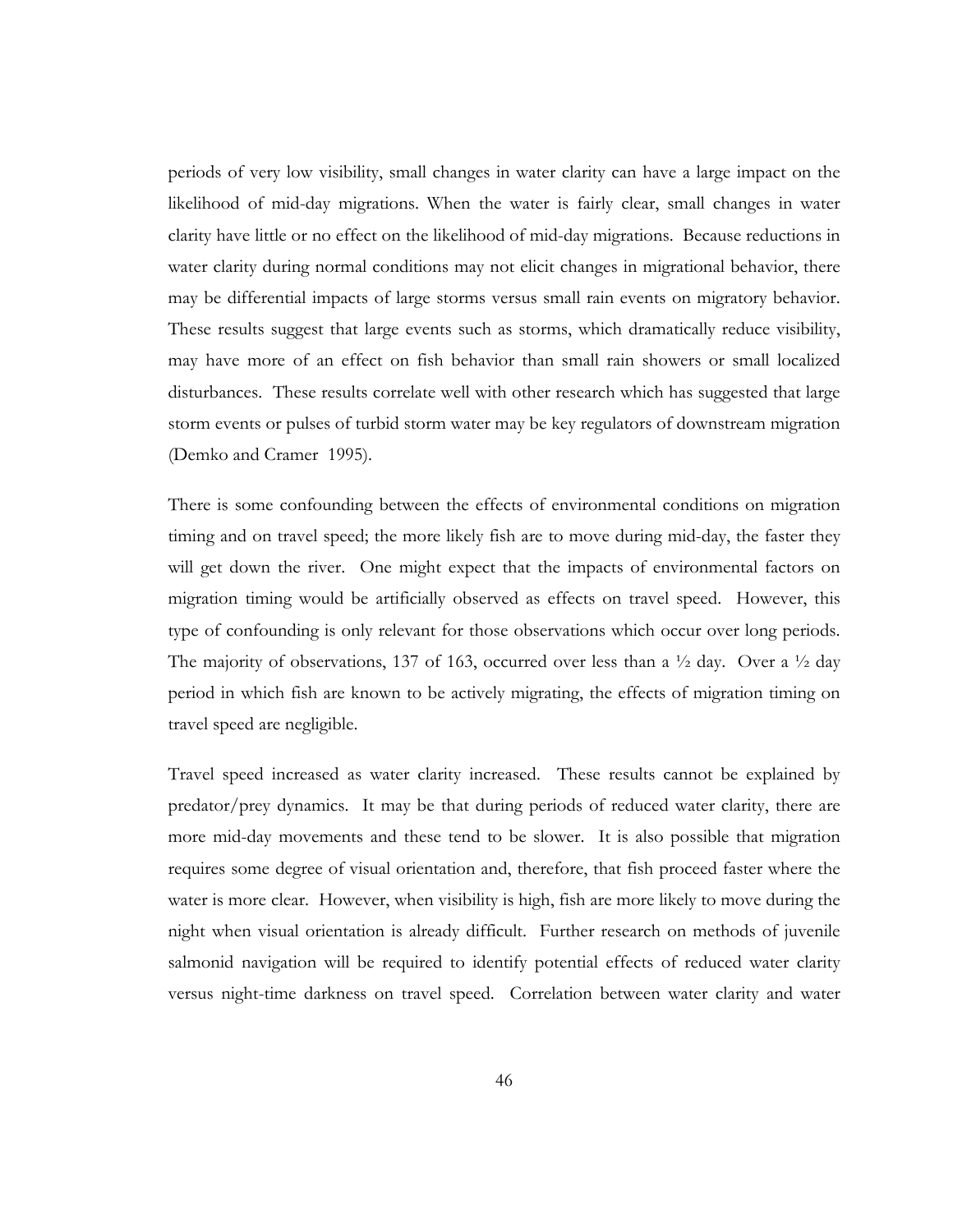speed may partially explain these results. Fish traveled more slowly in the downstream reaches of the river where the water was both slower and more turbid.

Temperature was not a significant factor in either analysis. Temperature might have affected travel speed *en route* through changes in metabolic rate. Fish are able to swim faster at higher temperatures (Brett 1995). The lack of correspondence between increased temperatures and increased travel speed suggests that swimming speed alone cannot explain changes in travel speed. Water temperature was also related to location and date. As with water clarity, temperature was highly correlated with river location  $(r=0.92)$ ; warmer water temperatures occurred downstream. Water temperature also increased gradually over the migration season in all areas of the river. That temperature was not an important factor in predicting travel speed or timing suggests that season and downstream location were not key factors either. By comparison, the temperature results provide some evidence that water clarity, and not simply the correlation of water clarity with location, affects travel speed.

One potential factor influencing travel speed which cannot be evaluated with this data set is physiological status. Smoltification, the suite of physiological changes that prepares a fish for seawater, is occurring from before the fish are released from the hatchery until they are nearing the estuary. The hormones involved increase migrational volition during migration initiation (Iwata 1995), but the effect of these hormonal changes on fish *en route* or on fish which are artificially delayed above dams and reservoirs is not clear. Smith *et al*. (1998) found that travel time decreased throughout the season; they suggested that this pattern may be due to changes in fish physiology related to smoltification. In this study, the decreased swimming speed of fish in the Snake River may be partially related to increased readiness for seawater.

Because of the correlation between observations of the same fish and between potential predictor variables, advanced statistical tools were required to uncover underlying behavioral patters and correctly test for their significance. In the case of travel speed, these patterns were not detectable with graphical analysis alone. Even with careful statistical analyses, it is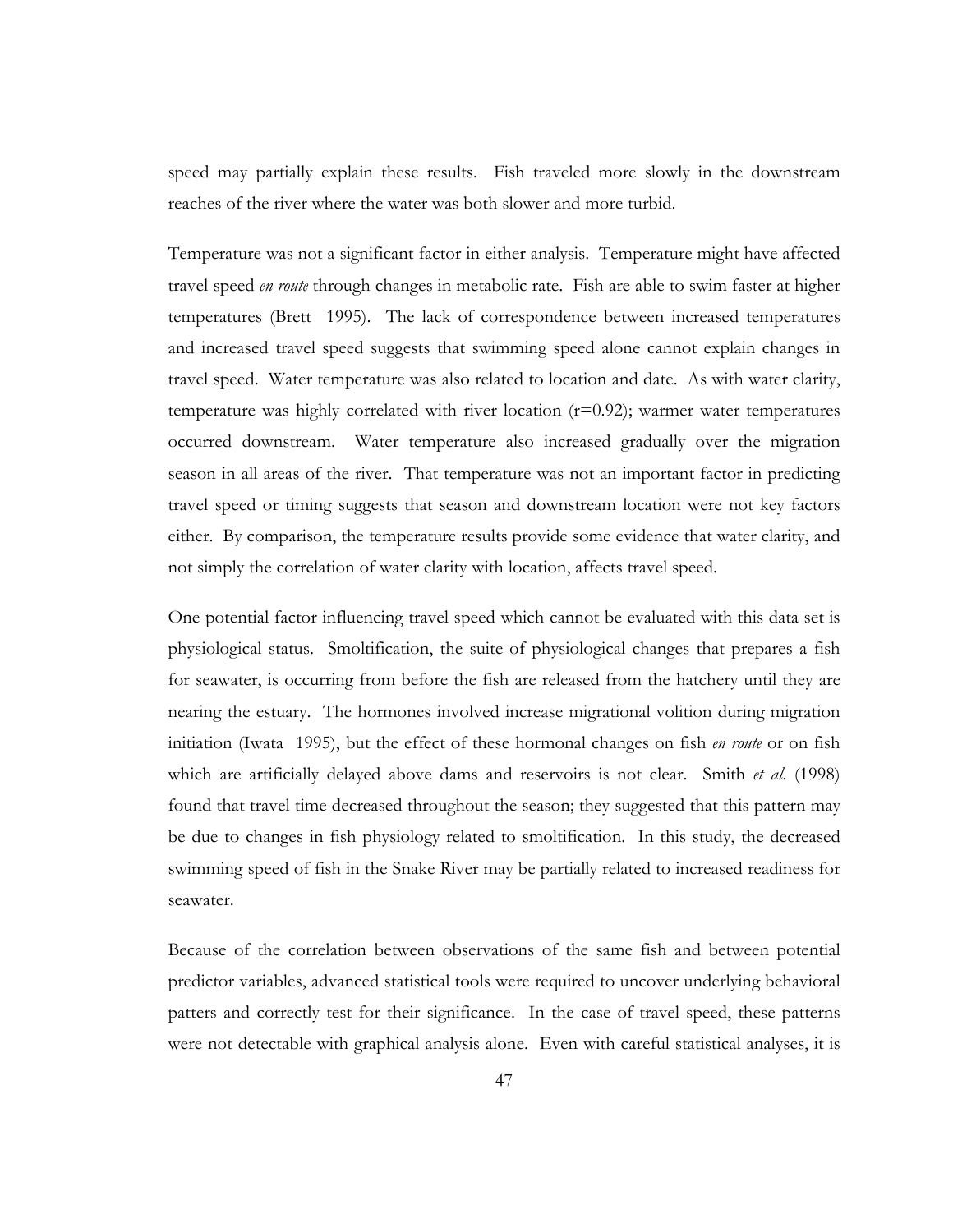difficult or impossible to isolate changes in environmental conditions, such as water clarity and location, because of the structure of natural river systems. Isolating these effects will require data on individual fish behaviors over multiple rivers and multiple years. Unfortunately, such studies are expensive and the resultant data may be plagued by confounding from yearly or local conditions that could also obscure behavior patterns.

Combining the results of analyses on both travel speed and timing, there are two strong conclusions: (1) fast-moving fish tend to be in the clear, fast-moving, upstream water and (2) fish are more likely to move at mid-day during periods of reduced visibility. The results from this study suggest that water clarity and location within the migratory corridor are critical factors in explaining migratory behavior. Management of fisheries resources might take advantage of this information by timing hatchery releases to coincide with pulses of reduced visibility, by monitoring areas such as river confluences and the heads of reservoirs where in-stream conditions change dramatically, and by investigating the impacts of changes in environmental conditions resulting from diversions or impoundments.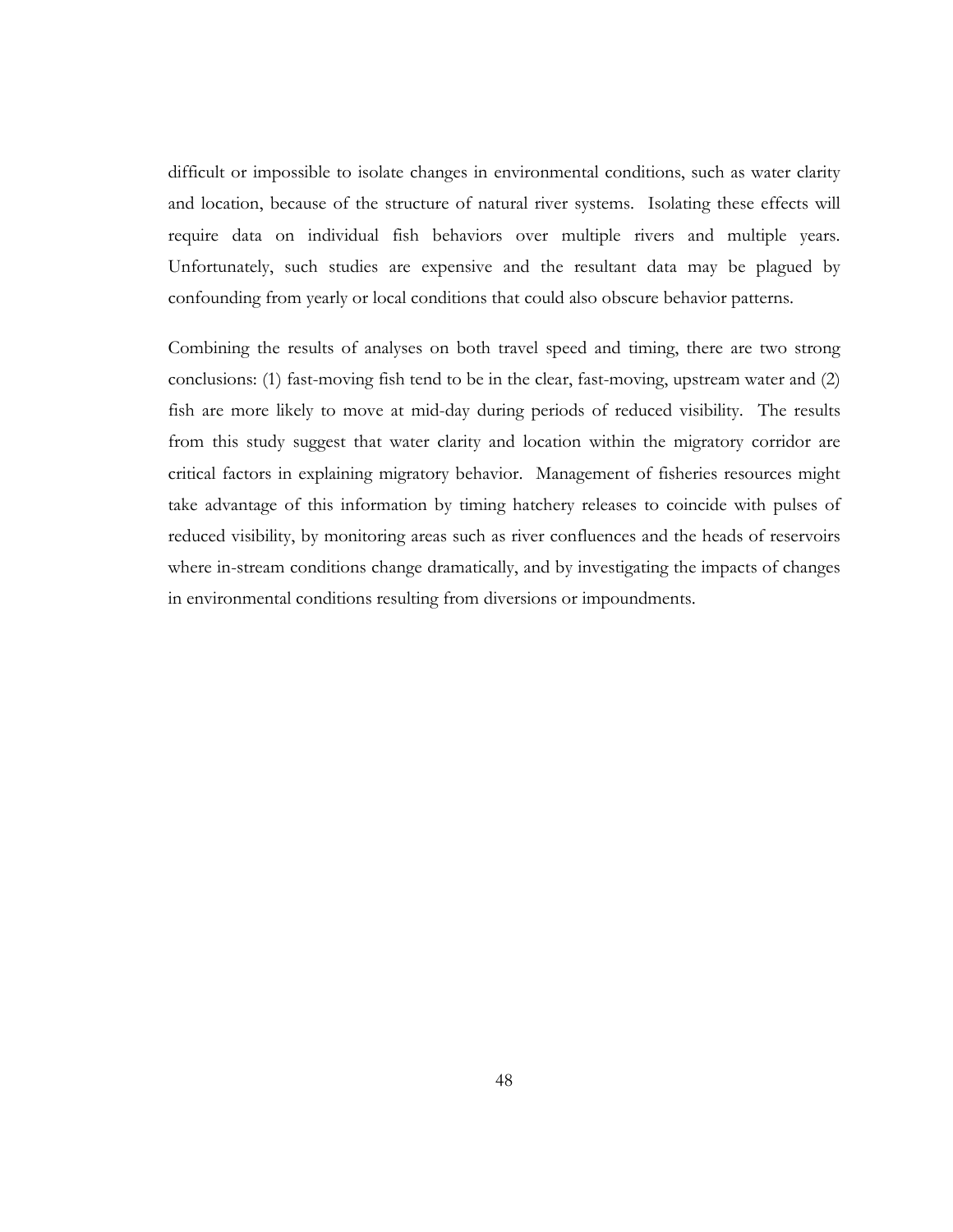Table 4: Coefficients, corrected standard errors, and odds-ratios for parameters included in the model to predict the likelihood of movement observations occurring during mid-day (p=0.000). The model is a logistic regression using a logit link. Standard errors were corrected using an infinitesimal jackknife procedure.

| Parameter                                                | Value    | Corrected Standard<br>Error | Odds - Ratio |  |
|----------------------------------------------------------|----------|-----------------------------|--------------|--|
| Intercept                                                | 6.252    | 2.205                       |              |  |
| log (Water Clarity)                                      | $-2.099$ | 0.595                       | 0.592        |  |
| River Indicator<br>1=Grande Ronde River<br>2=Snake River | $-0.801$ | 0.336                       | 0.449        |  |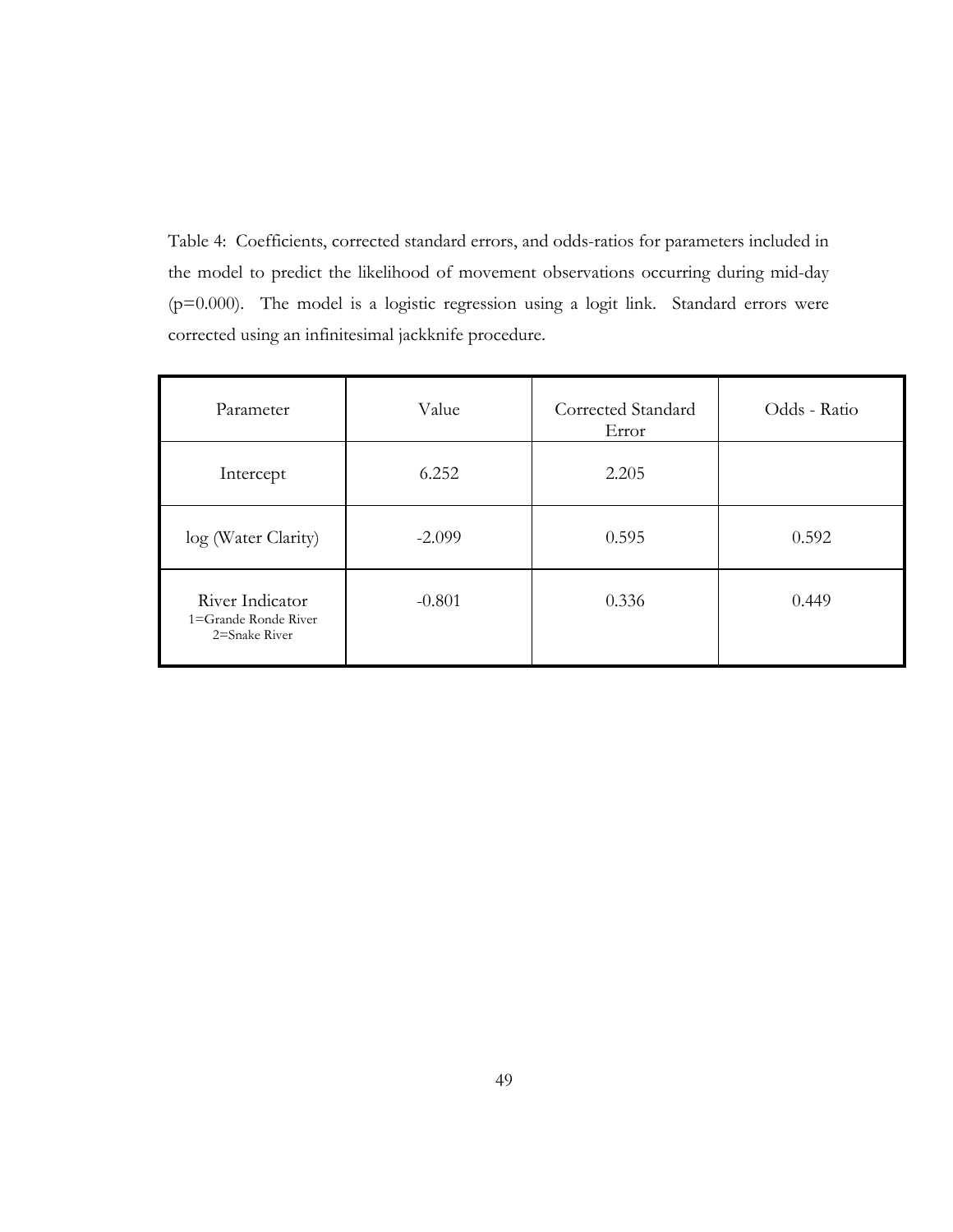

Figure 4: Study area. Map includes travel route of study fish from Lookingglass Hatchery (center) down the Grande Ronde River to the head of Lower Granite Reservoir on the Snake River, at the confluence with the Clearwater River. Map by Brad Eppard, National Marine Fisheries Service.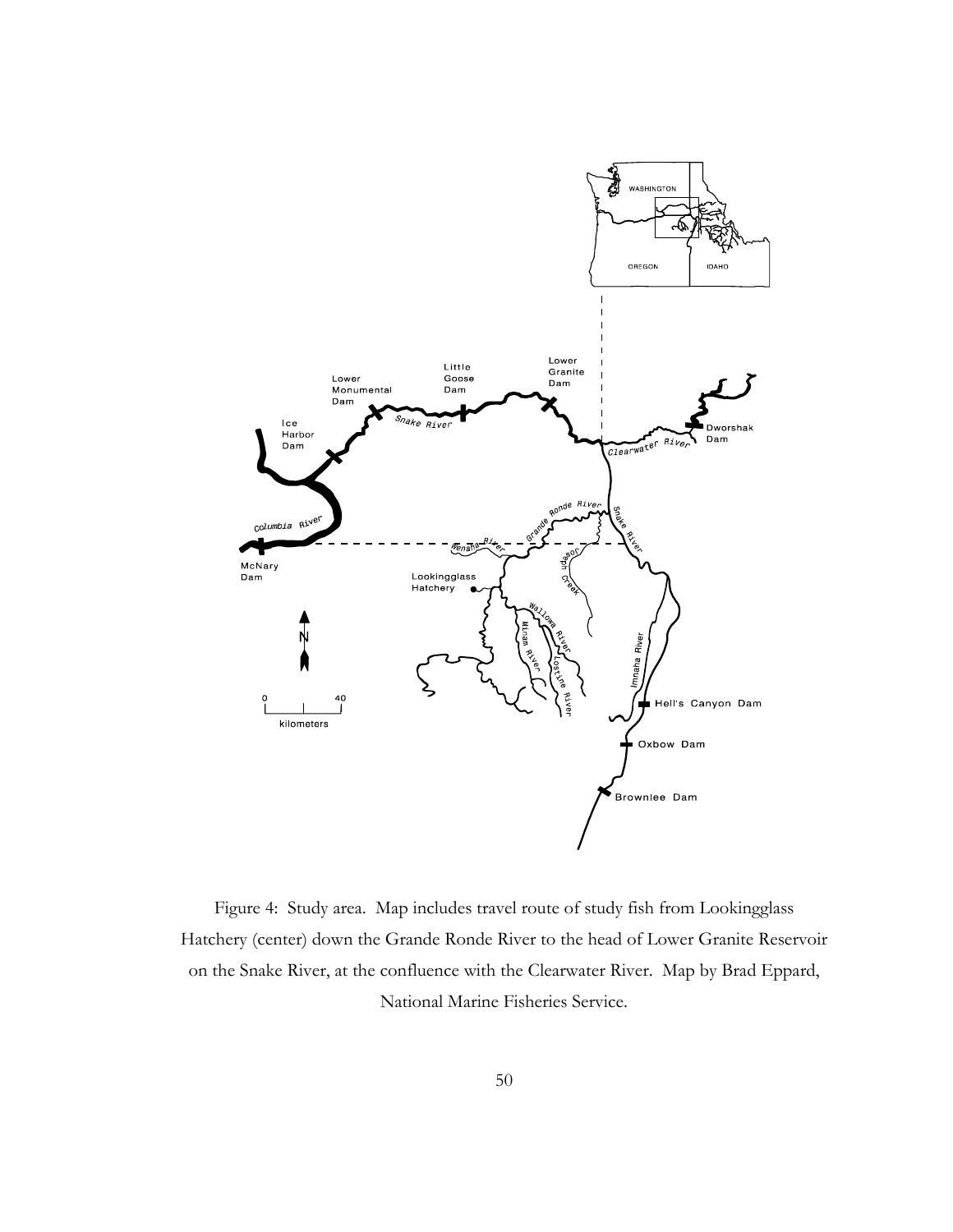

Figure 5: Fish speed (km/day) as a function of (a) water clarity (cm), (b) water temperature (°C) and (c) distance from the Lookingglass Hatchery (km). Significance of water clarity and distance from hatchery can not be detected from graphical analysis.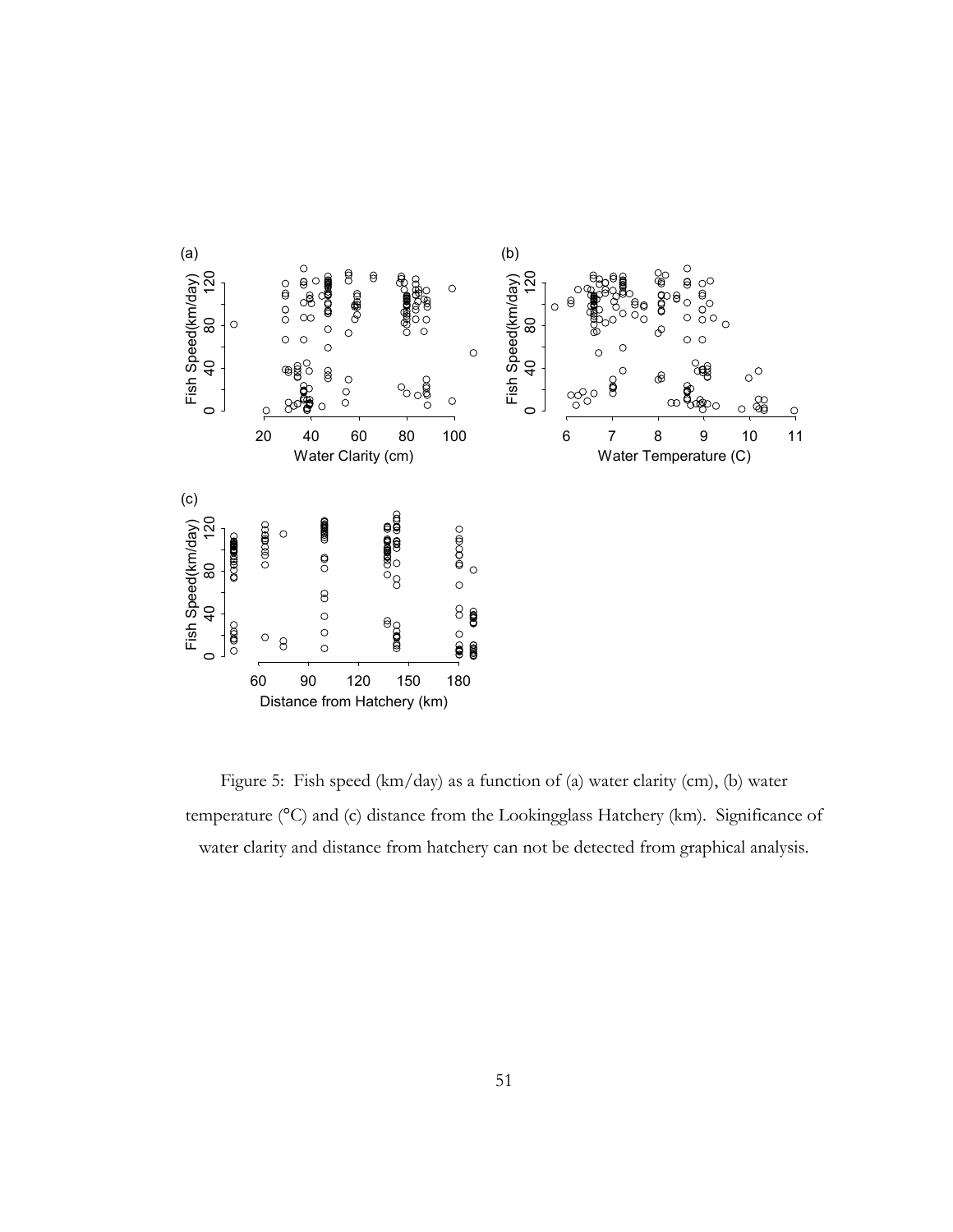

Figure 6: Regression lines describing the relationship between fish speed (km/day) and (a) water clarity (cm), (b) water temperature  $(°C)$  and (c) distance from the Lookingglass Hatchery (km) for each of the 29 individual fish included in the hierarchical linear model.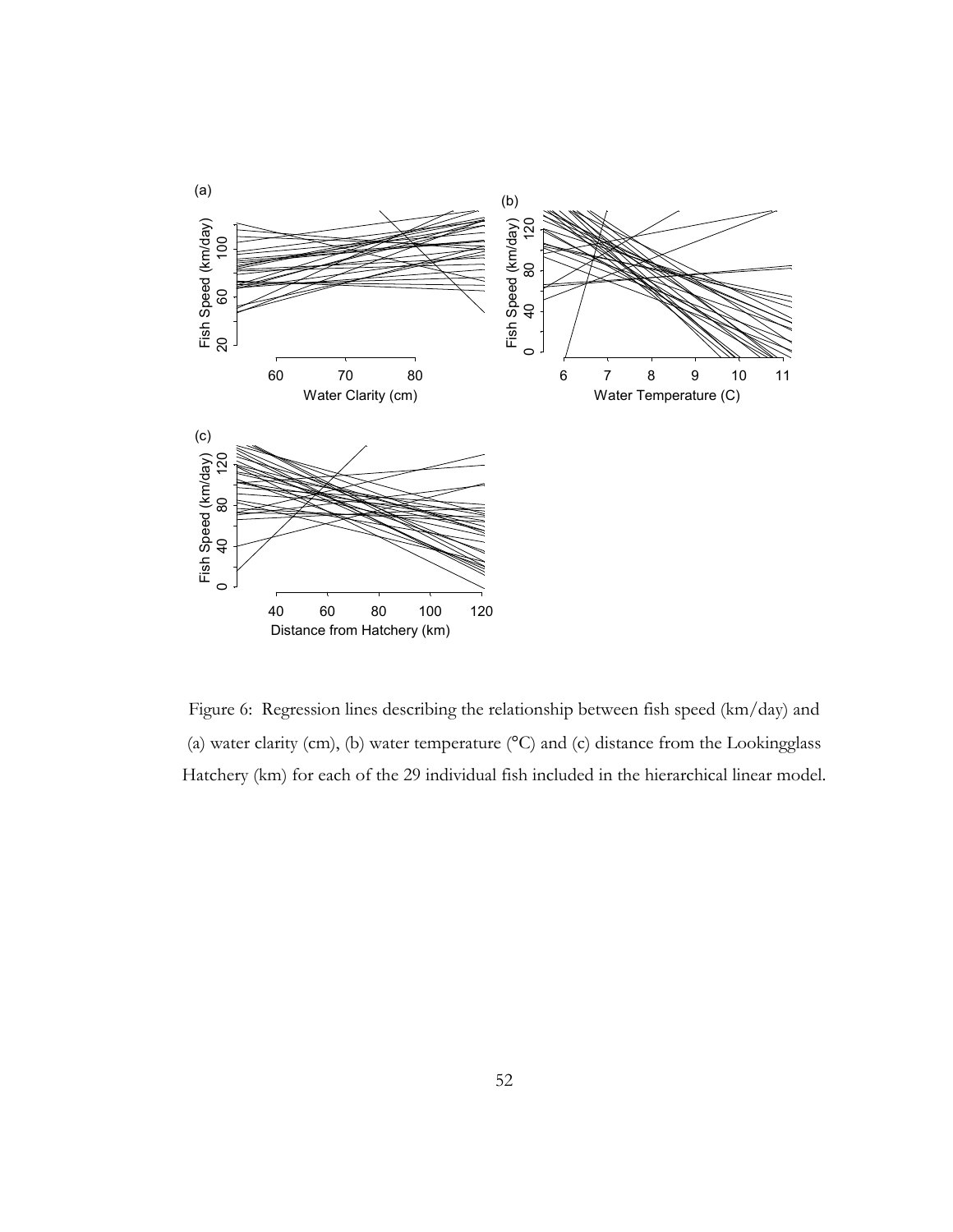

Figure 7: Number of fish detections as a function of time of day for (a) the Grande Ronde River and (b) the Snake River.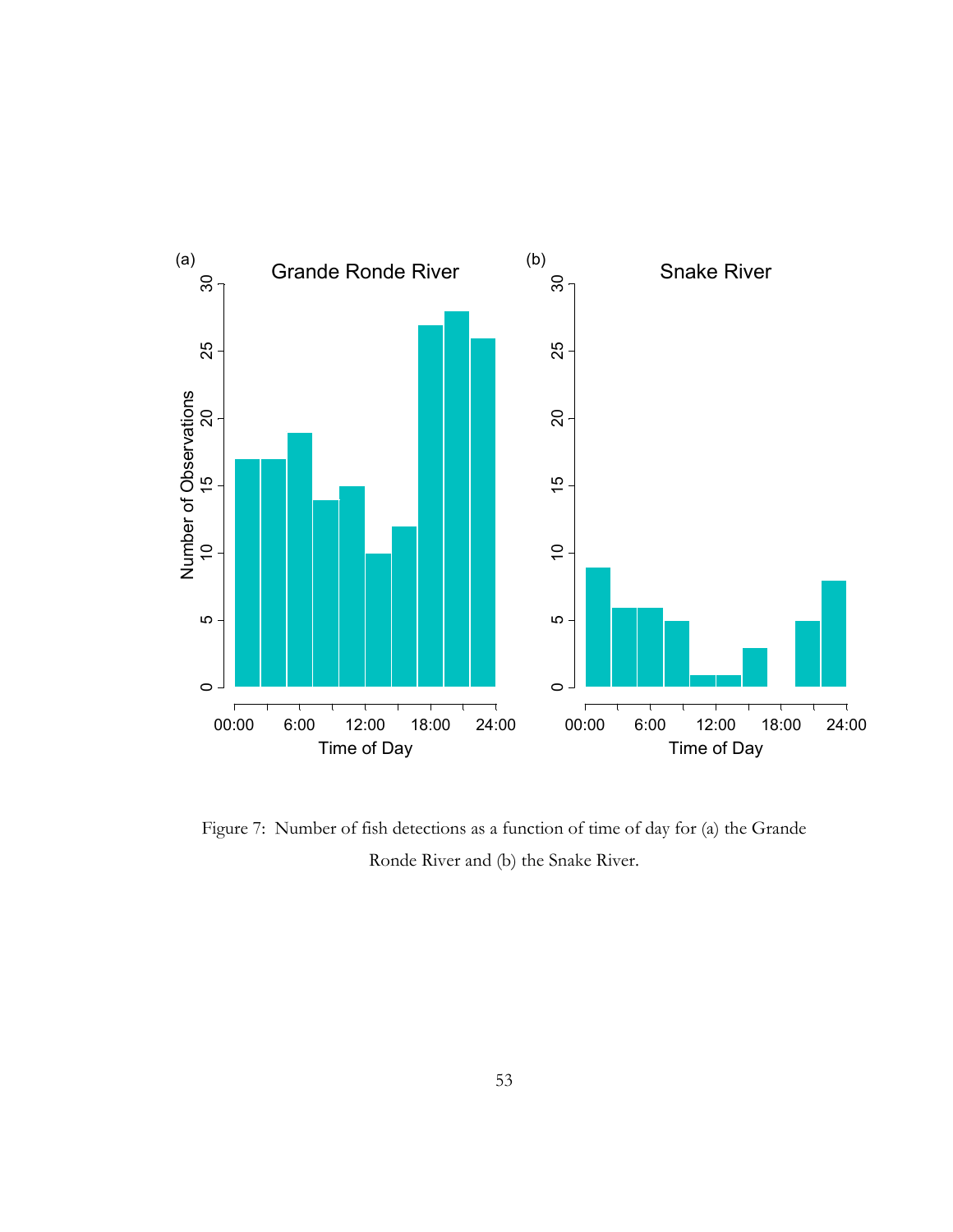

Figure 8: Mean water clarity (cm) for all observations (all dates and all locations) occurring at each hour of the day.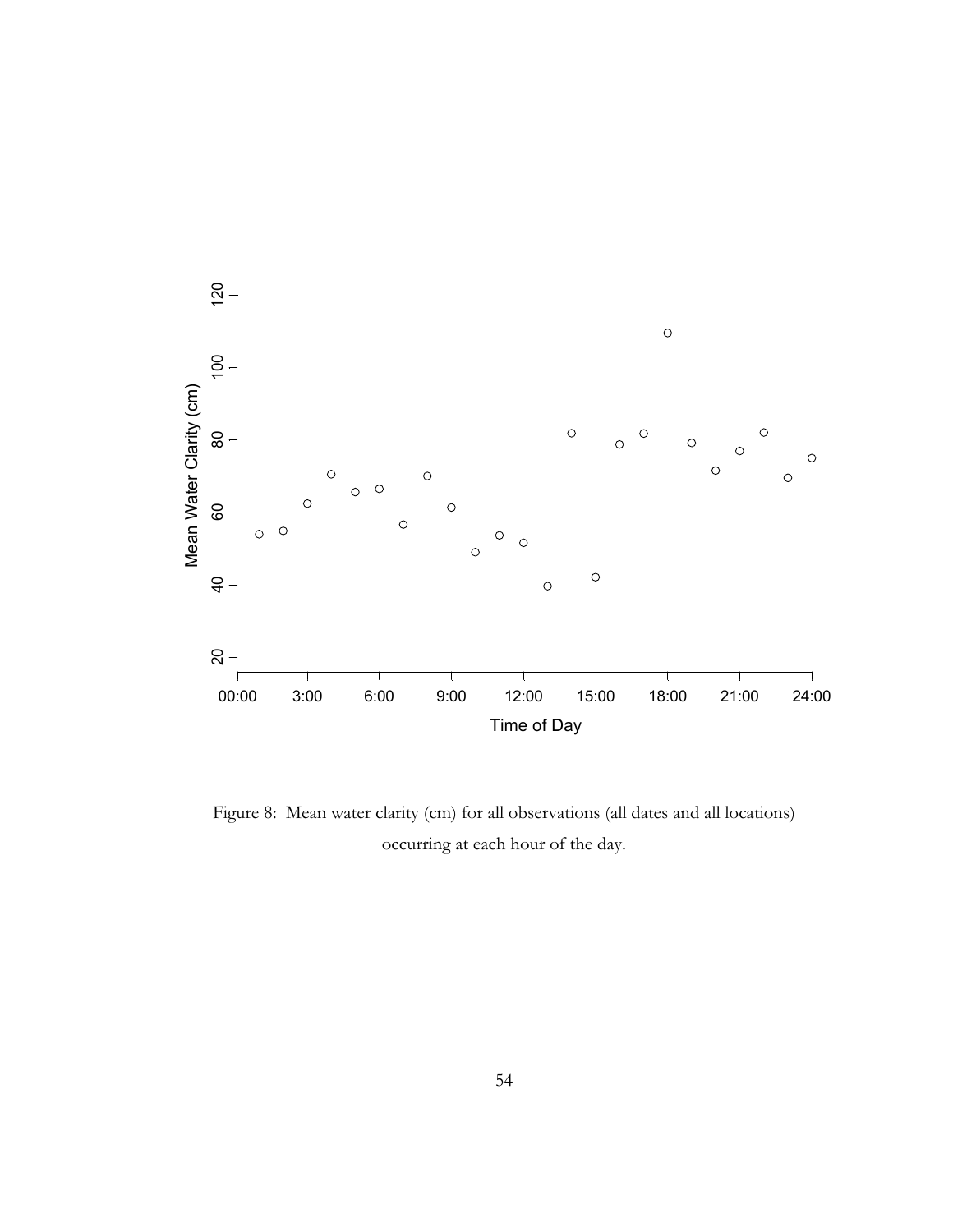

Figure 9: Mean daily water clarity (cm) for fish movements which occurred at mid-day (10:00 – 15:00) versus mean daily water clarity (cm) for fish movements which occurred during the rest of the day.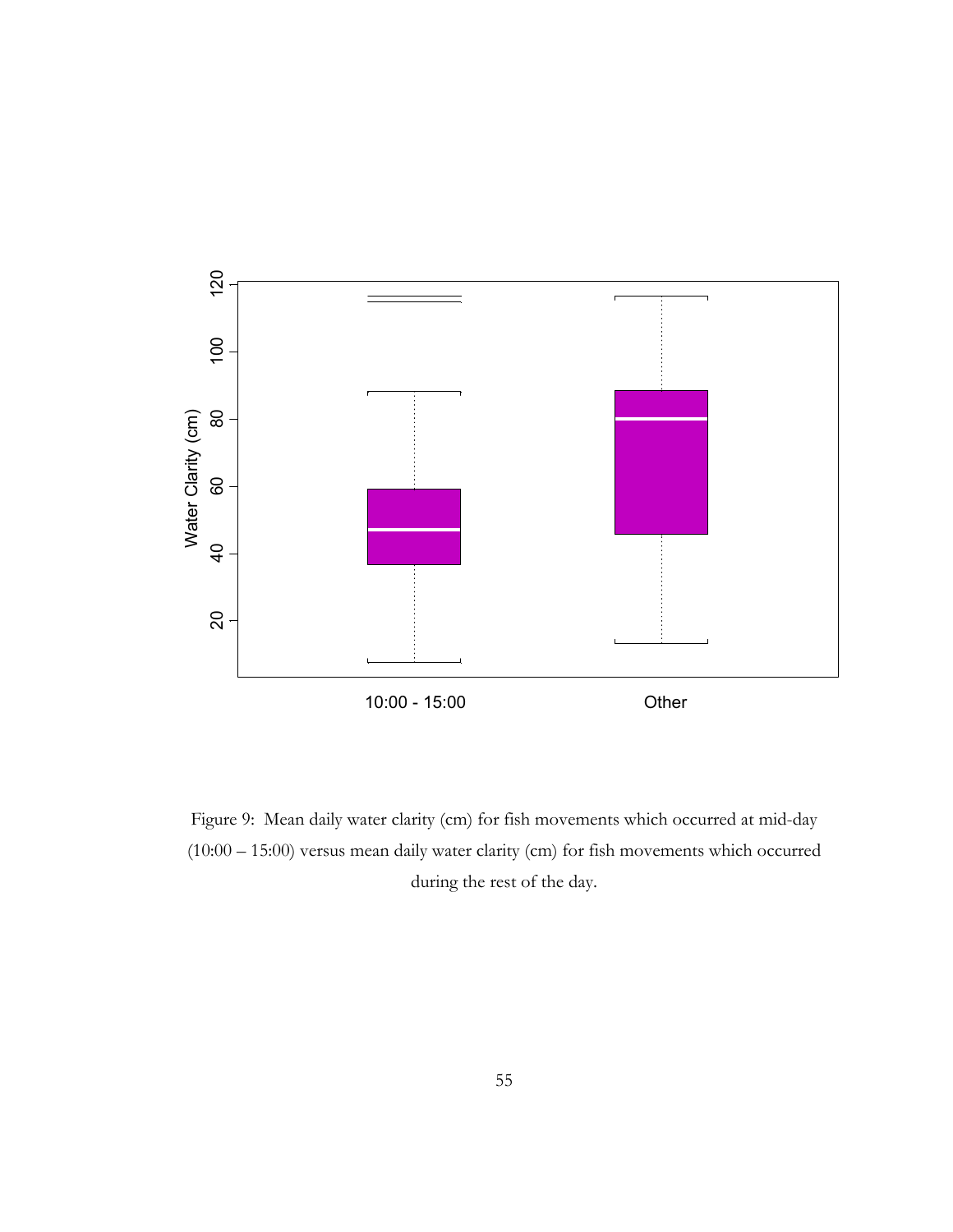

Figure 10: Water temperature (Celsius) for all observations (all dates and all locations) occurring at each hour of the day.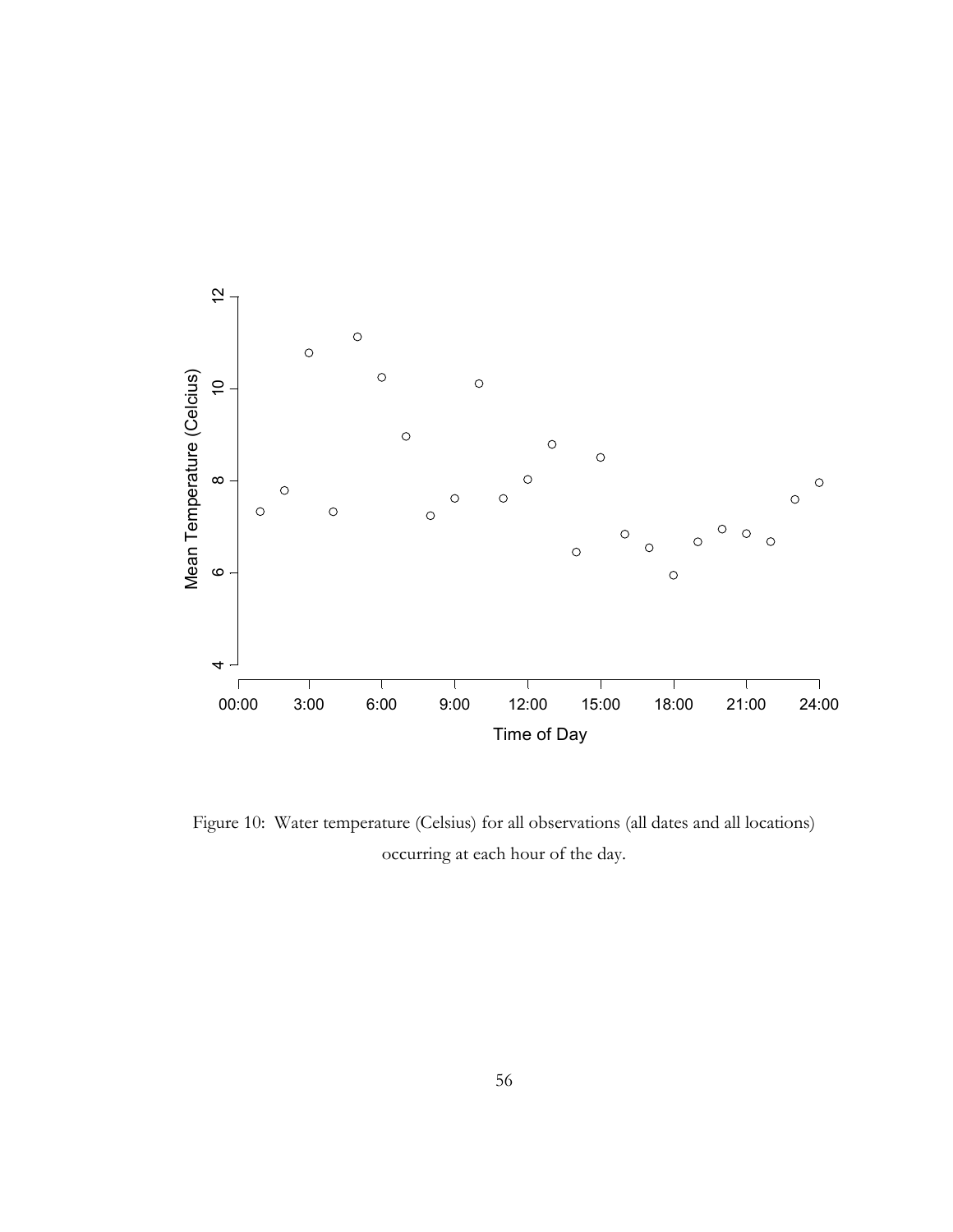# CHAPTER 5: THE EFFECT OF TEMPERATURE, WATER CLARITY, FLOW, AND TIME OF DAY ON CAPTURE RATES OF WILD CHINOOK SALMON IN THE SKAGIT RIVER

## INTRODUCTION

Much of the research into the importance of environmental conditions to downstream migration of chinook salmon has been conducted on hatchery fish because of the low numbers and conservation status of wild chinook salmon. Chapters 2 and 3 showed two approaches to understanding chinook salmon migration patterns using data from radiotagged hatchery yearling chinook salmon in the Snake River system. This chapter uses instream capture rates of wild chinook salmon on the Skagit River to further investigate the effects of water temperature and water clarity on migration patterns.

The Washington Department of Fish and Wildlife (WDFW) operates a set of in-river traps on the Skagit River. These traps have been in operation since 1990. The original purpose of the trapping program was to quantify coho salmon production in the Skagit River watershed. In 1997, in response to declining run sizes, the emphasis was adjusted to include chinook salmon and the trapping effort was expanded to include the entire wild chinook salmon migration season. Major goals of the expanded trapping program are estimation of regional juvenile production, a careful description of the migration timing, and an understanding of inter-annual variation in production and timing (Seiler *et al.* 1999).

In-stream capture rates provide an indirect measure of migrational activity. The number of captured fish is an indication of the number of in-river migrants and/or the number of migrants actively moving downstream; however, changes in capture rates may also reflect changes in the instantaneous capture efficiency of the trap. For example, decreased water clarity may increase the number of in-stream migrants, increase their propensity to actively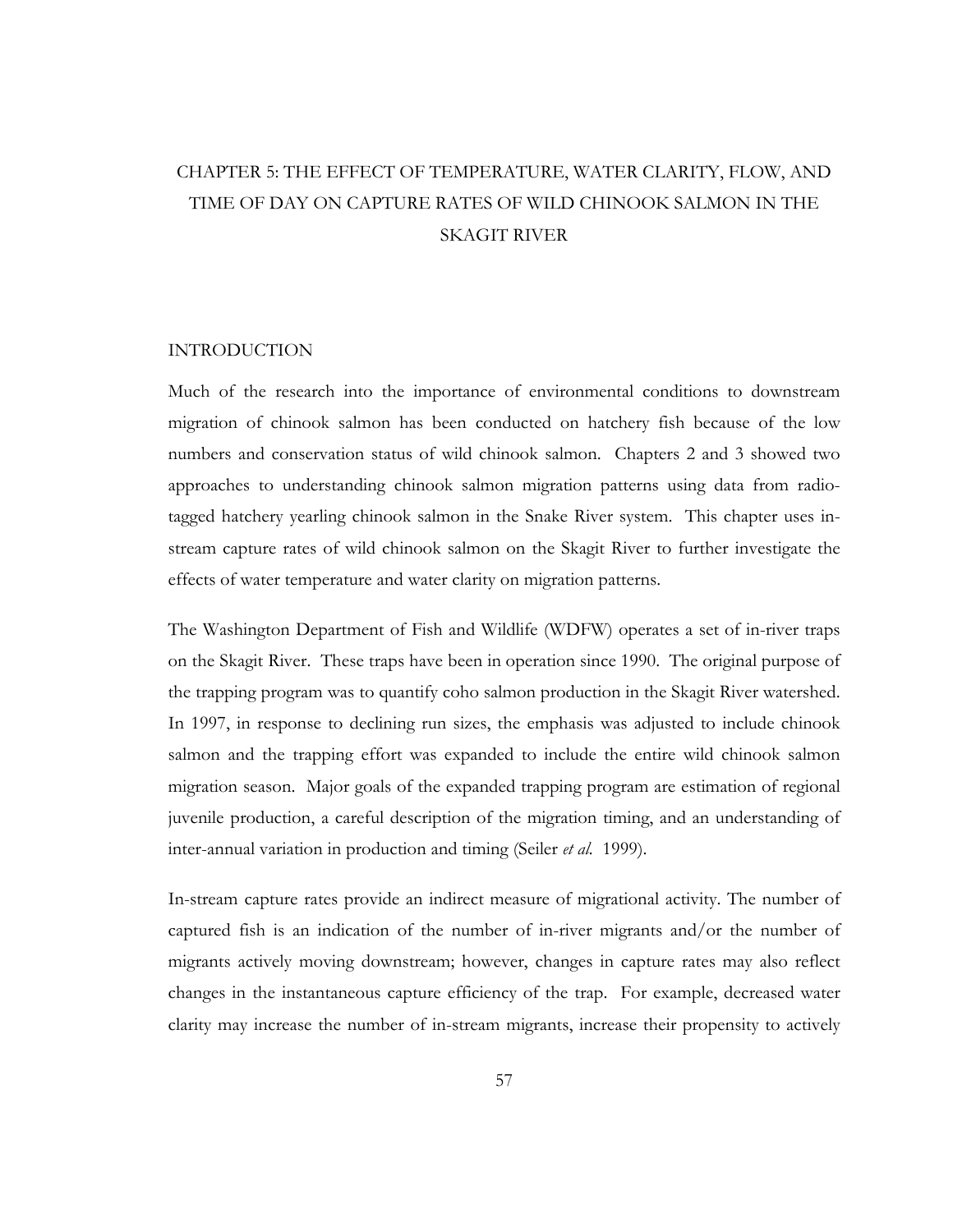migrate downstream, or alter their migration timing. At the same time, decreased water clarity may decrease a fish's ability to detect the trap and, therefore, increase its effectiveness. Migration patterns estimated from the analysis of capture data must be corroborated with evidence from other studies.

These analyses examine zero plus (0+) chinook salmon along with the yearling fish. Zero plus chinook salmon are fish that out-migrate without having over-wintered in freshwater. These are small fish, typically ranging from 30 to 50 mm at the beginning of the migration season; they are thought to be the progeny of fall chinook salmon. Yearling chinook salmon, typically the offspring of spring chinook salmon, have spent one full year in freshwater before migrating to the ocean. Yearlings range from 90 to 120 mm in length and out-migrate during the spring run-off.

This chapter will use data from the WDFW Skagit River trap, in combination with environmental data on water clarity, water temperature, and flow, to describe capture rate patterns in 1998. The question of interest is whether relationships between environmental variables and capture rates of wild fish are similar to the relationships between these same environmental variables and movement patterns of radio-tagged, hatchery fish on the Grande Ronde and Snake Rivers.

#### METHODS

#### FISHERIES DATA

Fisheries data were collected by the WDFW using in-stream fish traps on the Skagit River near Mount Vernon, in western Washington State (Figure 11). The mean annual flow of the Skagit River at Mt. Vernon is  $475 \text{ m}^3/\text{s}$  (Crumley and Stober 1984), resulting from a combination of managed releases and natural flow. Unlike the Grande Ronde and Snake Rivers, the Skagit River drains a glacial landscape and carries considerable glacial silt in its water. As a result, water clarity and flow are not as strongly correlated as in other rivers.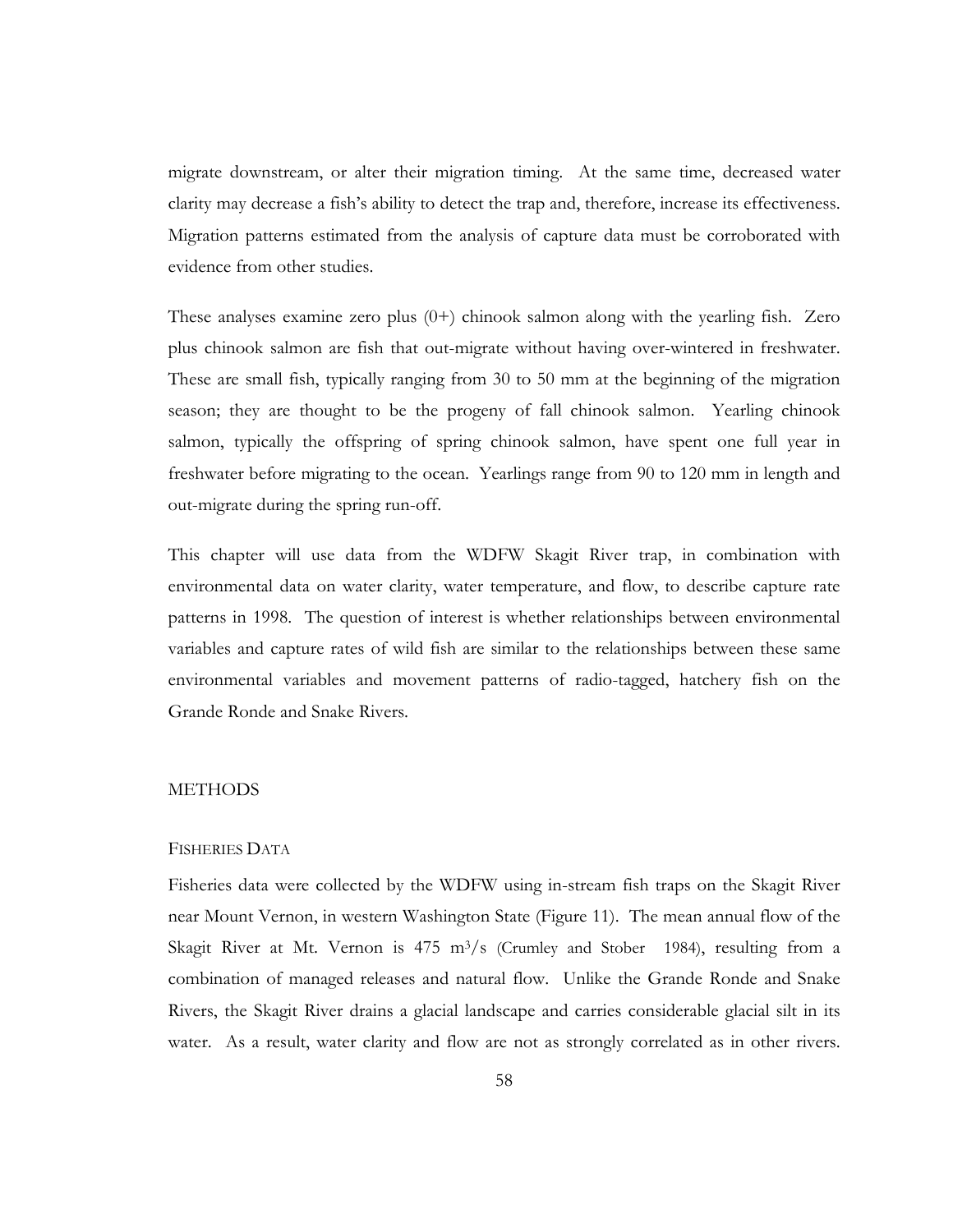Sedimentation increases during flood events, reducing water clarity; glacial silt increases during warm summer low flows, also reducing water clarity. Data for these analyses were collected from February 24 through August 18, 1998. Flow during the study period ranged from 270  $\rm m^3/s$  to 678  $\rm m^3/s$  (USGS).

Two types of fish trap were used during the study period: a floating inclined-plane screen trap or scoop trap (Seiler *et al.* 1981) and a screw trap (Busack *et al.* 1991). The two traps were attached side by side in the zone of highest water velocity. The scoop trap was fished to 1.1 m deep to preclude the impingement of small migrants. At this depth, the scoop trap fished an area of 1.95 m<sup>2</sup>. The screw trap fished an area of 2.3 m<sup>2</sup>. Both traps fished from the surface of the water column. River depth at the site ranged from 5 to 10 m depending on discharge.

The traps were fished every night and every third day unless high flows, debris, or other equipment problems prevented their safe use. The screw trap was not operational from April 24 – April 29 nor from July 31 – August 18. All captured fish were identified to species and counted. The counts of  $0+$  and yearling chinook salmon are analyzed in this chapter.

The younger fish trickled out over the entire migration period (Figure 12); therefore, models describing 0+ chinook salmon included all available observations. Yearling chinook salmon migrated out of the river during a concentrated time interval (Figure 12); models describing yearling chinook salmon used only data from the period of active out-migration. The period of active out-migration was defined as the period within which there were no zero counts. The model for the scoop trap includes data from April 24 - May 15 and the model for the screw tap includes data from April 29 - May 16. There was one zero count during this period but it occurred toward the peak of the out-migration and was ignored for purposes of data selection.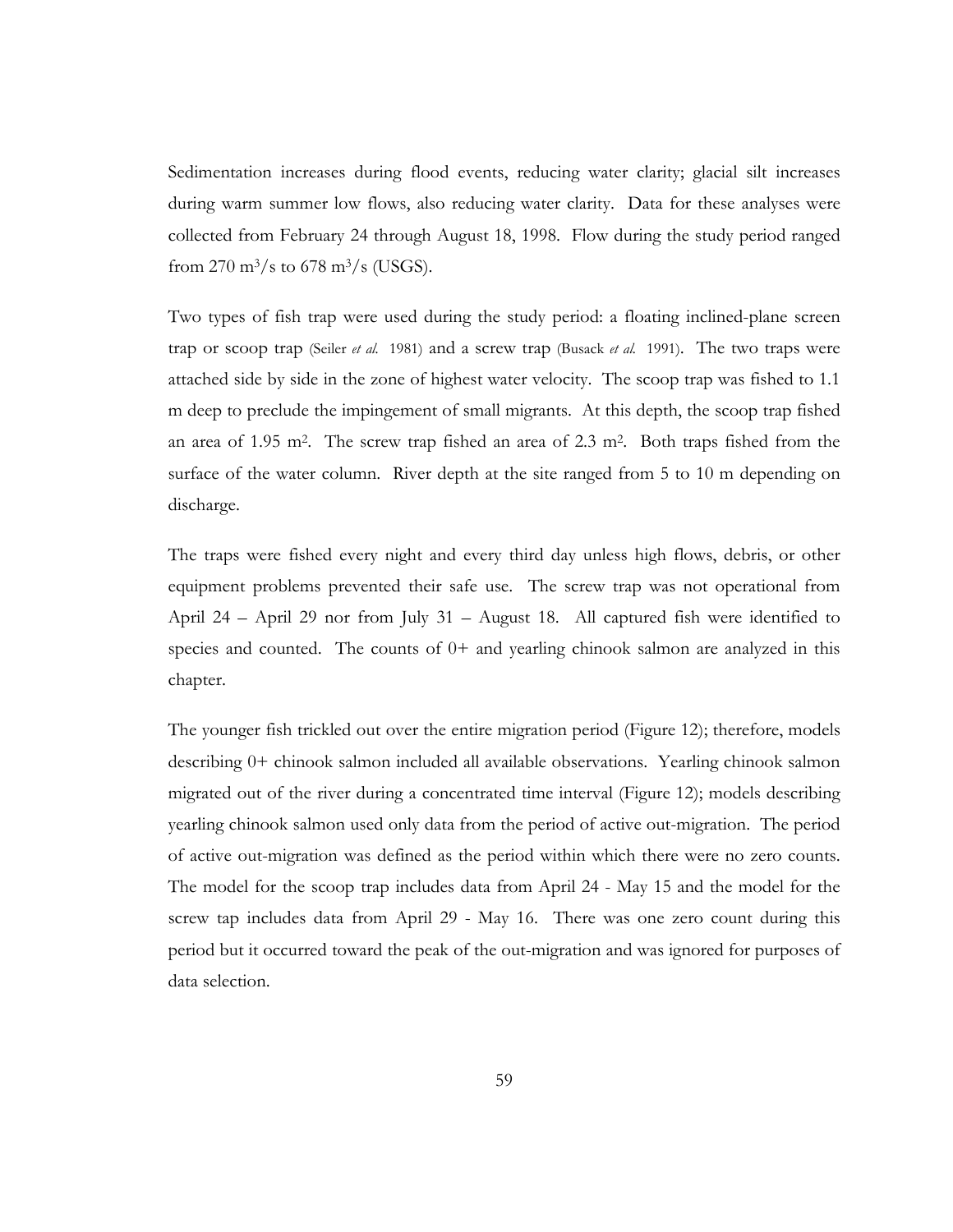Data from the two traps were analyzed separately. Comparisons between the results for the two traps provide insights into the effect of environmental conditions on catchability versus migrational volition. Because the two traps sit side by side and fish the same population, differences in results between the two traps suggest that changing environmental conditions affect the likelihood of individual fish being captured in the traps and not necessarily the number or migrational volition of in-river fish.

#### ENVIRONMENTAL DATA

Water clarity, water temperature, and discharge were the environmental variables of interest for this study. Water clarity data were collected using a horizontal black disc (Davies-Colley 1988). The horizontal black disc consists of a black disc on a stick and a periscope, sealed with thick, clear, plastic on one end. The disc and the covered end of the periscope are placed close together underwater, then pulled apart until the disc is no longer visible through the periscope. The disc and the periscope are then slowly brought back together until the disc is once again visible through the periscope. The measure of water clarity is the average of the distance at which the disc disappeared and reappeared. Three sizes of disc were used, depending on water clarity. The largest was used when the water was most clear and the smallest was used when the water was murky. This system was designed to maintain a relatively constant viewing angle between the periscope and the edges of the black disc at all levels of water clarity. The horizontal black disc was used each morning from February 24 through August 18, 1998 by the WDFW fisheries crew, except for 25 days during which equipment was being repaired or crews were unavailable. Readings were taken in the morning from the shaded side of a boat, either as it was drifting downstream, anchored to the shore, or attached to the mid-channel fisheries trap. Results from the horizontal black disc correspond well to other measures of water clarity or turbidity (Appendix).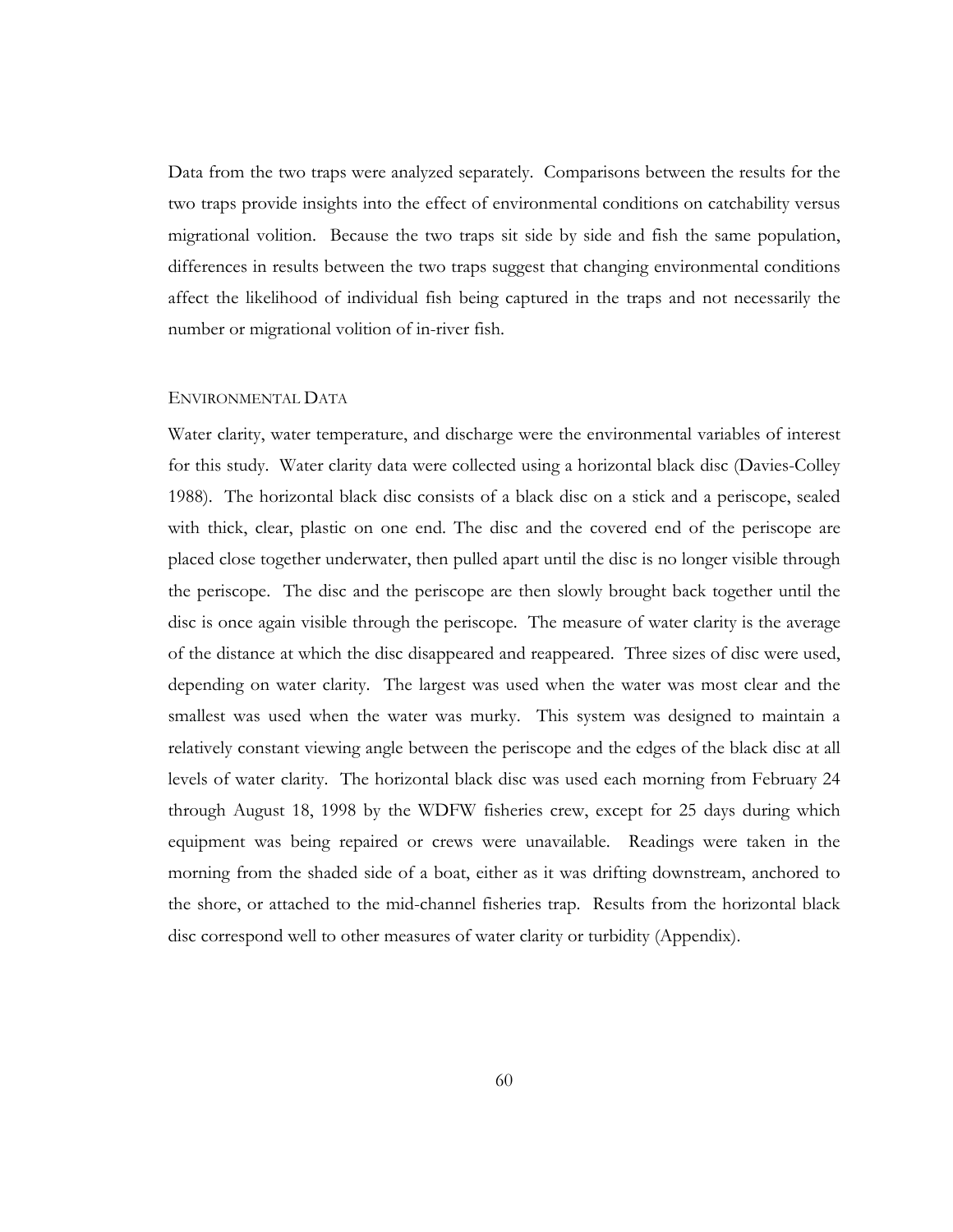Temperature data were collected daily at 10:00 using an in-stream, recording thermometer. Flow data are from the US Geological Survey (USGS) Skagit River gauging station near Mt. Vernon.

#### STATISTICAL ANALYSES

Data were analyzed using weighted, log-linear models with catch per unit effort (CPUE) as the response variable. Although Poisson models are typically used to analyze count data, these data were so over-dispersed as to make Poisson models an unreasonable choice. Observations were weighted by the time fished. Weights were incorporated into the model to correct for differing degrees of certainty between observations of different lengths. With this weighting structure, observations recorded over longer time periods were given proportionally more weight than observations recorded over shorter time periods.

#### RESULTS

#### 0+ CHINOOK SALMON

The best models to describe capture rates of 0+ chinook salmon were the same for both types of trap ( $R^2=0.61$  for the scoop trap and  $R^2=0.60$  for the screw trap) and include flow, water temperature, an indicator of day versus night trappings, and the interaction of day/night and flow (Table 5). The significance of the interaction term suggests that the effect of flow on capture rates may be different between day and night trappings.

With multiple parameters in the model, it is impossible to interpret the parameter coefficients separately. Plots describing the relationship between each independent variable in the model and catch per unit effort are a better indication of the patterns described by the model (Figure 13). These patterns are similar between the two types of trap. Overall, capture rates are higher during the night but do not show quite as strong a relationship with flow during night trappings. Capture rates appear to be highest at cooler temperatures but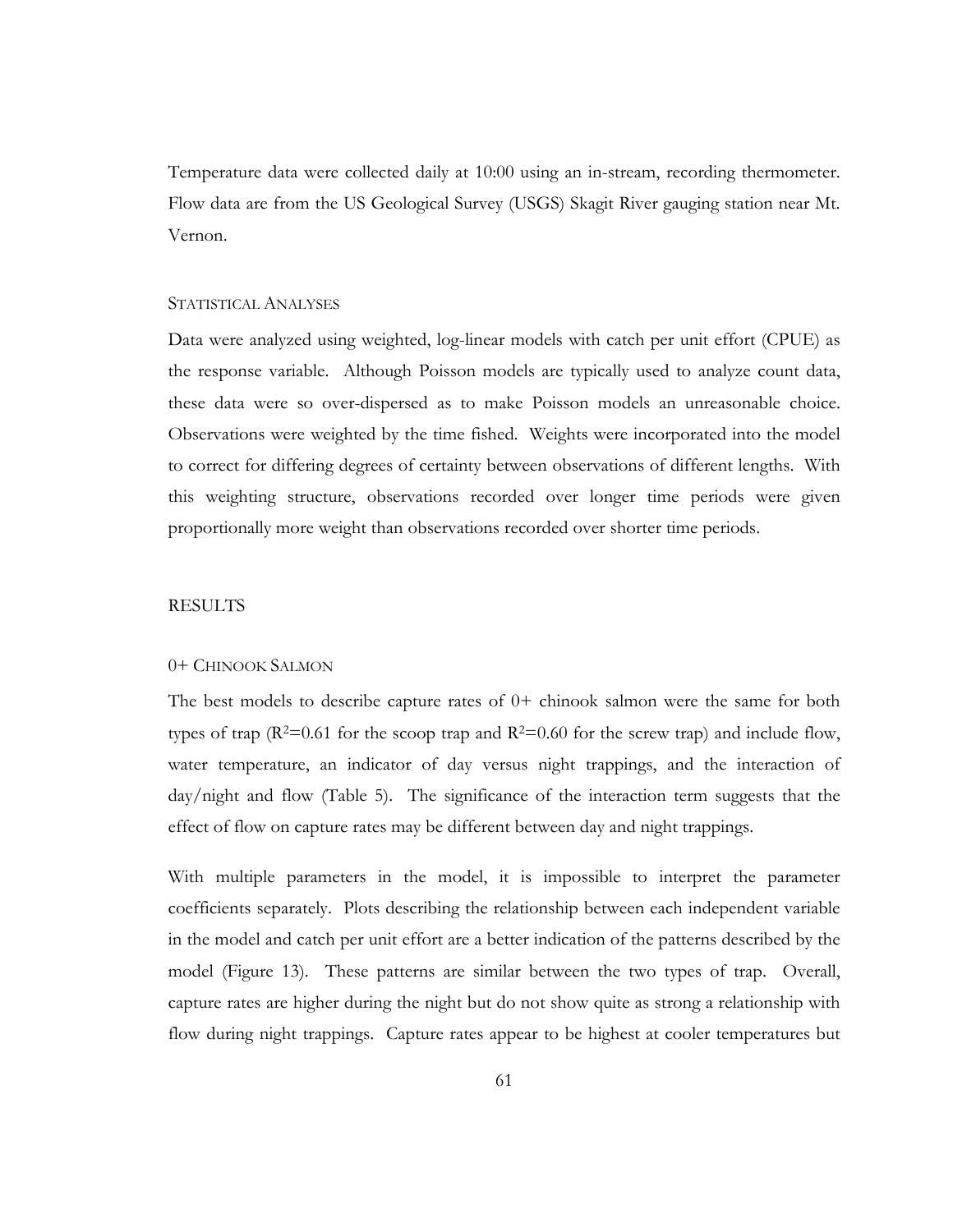the pattern is weak. The significance of water temperature may be related to seasonal decreases in fish abundance and corresponding increases in water temperature.

#### YEARLING CHINOOK SALMON

Flow, water clarity, and day versus night were correlated with changes in capture rates of yearling chinook salmon. For the scoop trap, flow, water clarity, and the day/night indicator variable were significant predictors  $(R^2=0.63)$  (Table 6). For the screw trap, only flow and visibility were significant predictors  $(R^2=0.67)(\text{Table 6})$ . Temperature was not significant in the scoop trap models. In the screw trap model, temperature was significant if water clarity was not included in the model but the overall model, using temperature instead of water clarity accounted for less variance ( $R^2=0.64$ ) than the model using water clarity ( $R^2=0.67$ ). The inability to include two variables in a model, both of which are significant alone, often results from colinearity. However, water clarity and water temperature were not correlated  $(R^2=0.004)$ . Interaction terms were not significant in the models for either trap.

Plots describing the relationship between each variable and catch per unit effort describe the general patterns in the data (Figure 14). Capture rates increased with increasing flow and with decreasing water clarity. These patterns were more dramatic for the screw trap than for the scoop trap. For the scoop trap, there was a dramatic difference in day versus night capture rates.

#### DISCUSSION

The relationships between environmental variables and wild chinook salmon capture rates for this data set were similar to those observed between environmental variables and migration timing for hatchery chinook salmon on the Grande Ronde and Snake Rivers. On the Skagit River, yearlings were captured at higher frequencies during periods of reduced water clarity; patterns were similar between trap types.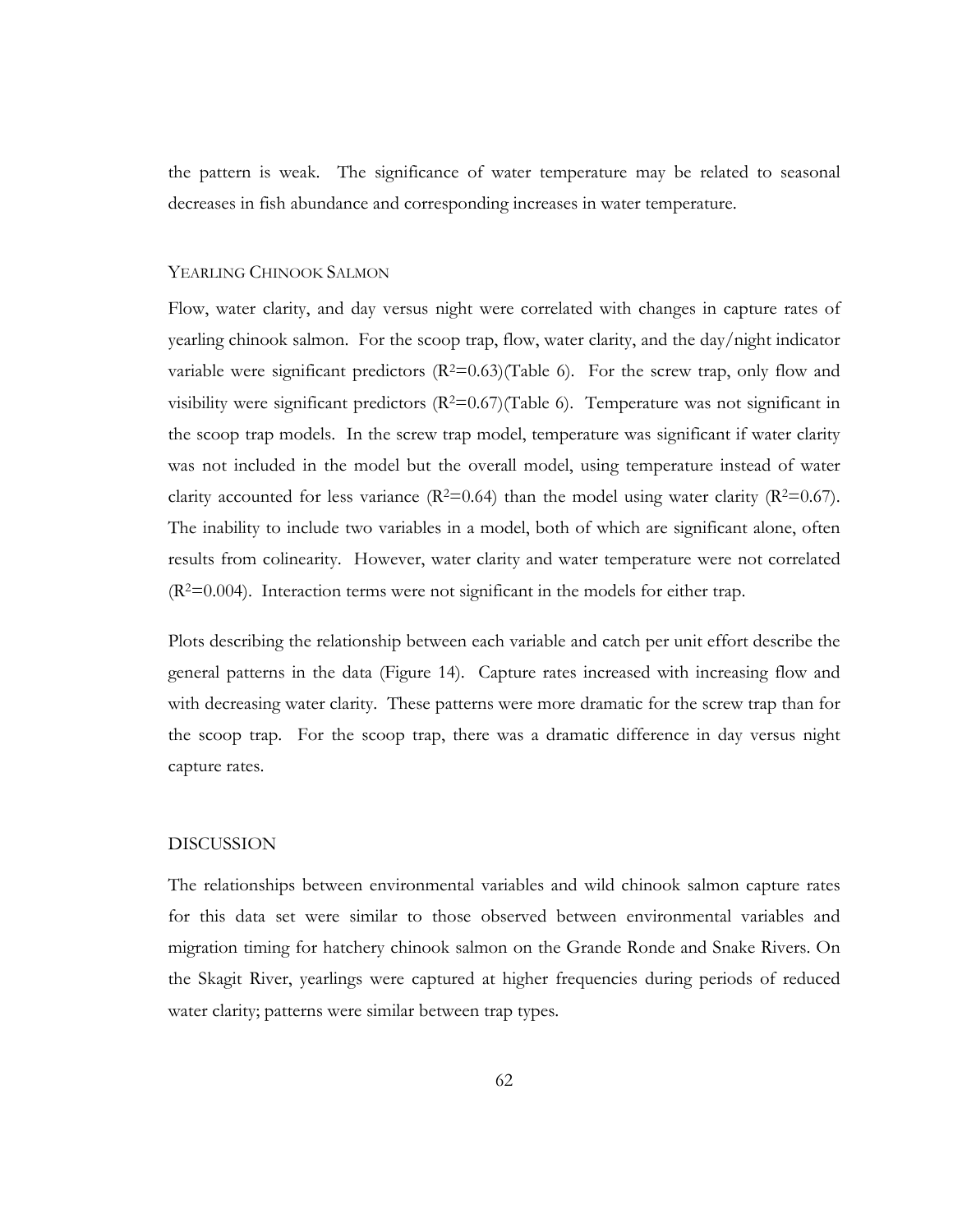Flow is a major predictor of capture rates for both age 0+ and yearling chinook salmon. Increased flows may increase migrational volition (Demko and Cramer 1995). Increased flow also increases water velocity and therefore the volume of water fished for a given time period. Increased flows should, therefore, increase catch rates regardless of changes in migrational volition or changes in the number of in-river migrants. Because of these confounding factors, the relationship between capture rates and flow does not reflect an interesting pattern. While all models contained flow as a significant predictor variable, the significance of other environmental variables, even after taking the effect of flow into account, is of greater biological interest.

For age 0+ chinook salmon, water temperature and time of day were significant in a model that already contained flow. Water temperature increased slowly over the migration season so the effect of temperature most likely reflects seasonal changes in fish abundance. The difference between day and night capture rates suggests that there are more fish migrating at night, that fish are less able to avoid the trap at night, or both. The similarity in patterns between the two traps suggests that the effect of time of day is not simply due to decreased trap avoidance behavior at night. If it were, one might expect that the effect would be stronger for one type of trap than the other.

The interaction between flow and time of day is the same for both trap types. During daylight hours, a given change in flow has a stronger effect on CPUE than when it is nighttime. Several possibilities could account for this pattern. First, increases in flow are often accompanied by decreases in water clarity. The reduction in visibility would have a larger impact on the catchability of fish traveling during the day than during the night. Second, these young fish may be much more likely to migrate during the day during periods of reduced visibility and high flow. This pattern would be similar to that which was observed for the hatchery yearling chinook salmon on the Grande Ronde and Snake Rivers and would lead to a greater effect of flow for day trappings than for night trappings.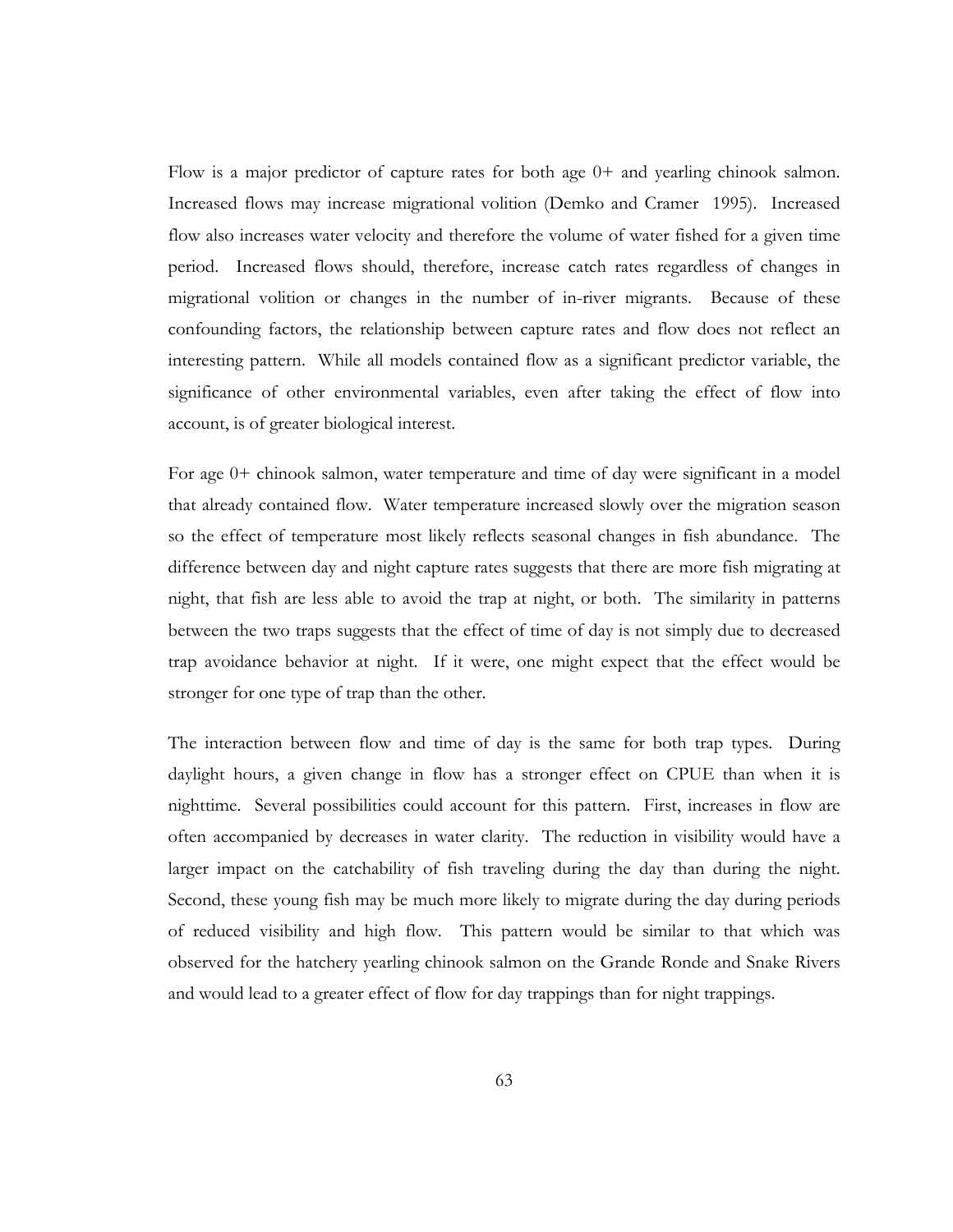Yearling chinook salmon showed different patterns than the 0+ fish. Yearling chinook salmon capture rates were strongly related to flow water clarity was an important predictor even when the effect of flow was already included in the model. The lack of significance of the day/night indicator for the screw trap suggests a difference in catch efficiency between the two trap types. Sitting side by side, the two traps seine water with the same population of fish; diel differences in catch rates can only be due to differences in trap efficiency. During the day, fish are less likely to be captured by the scoop trap than the screw trap and vice versa at night.

The effect of water clarity on capture rates of yearling chinook salmon was much stronger for the screw trap than for the scoop trap. The difference between patterns for the two types of trap suggests that the effects of water clarity on migration patterns are somewhat confounded by the effects of catchability or trap efficiency. Decreases in water clarity may have reduced a fish's ability to detect and avoid the screw trap more dramatically than the scoop trap. An alternate explanation is that water clarity has a greater effect on day migrants than on night migrants. The screw trap is more effective during the day; therefore, capture rates might be reduced more dramatically during periods of high water clarity.

For this Skagit River data, the effect of water clarity on capture rates was calculated for both day and night trappings together. From the analyses on the Grande Ronde and Snake River data, one might expect that water clarity would have a greater effect on migrational volition during daylight hours. However, for the Skagit River data, low yearling chinook salmon capture rates combined with a limited period of out-migration, precluded analysis of the effect of water clarity on the day trappings alone.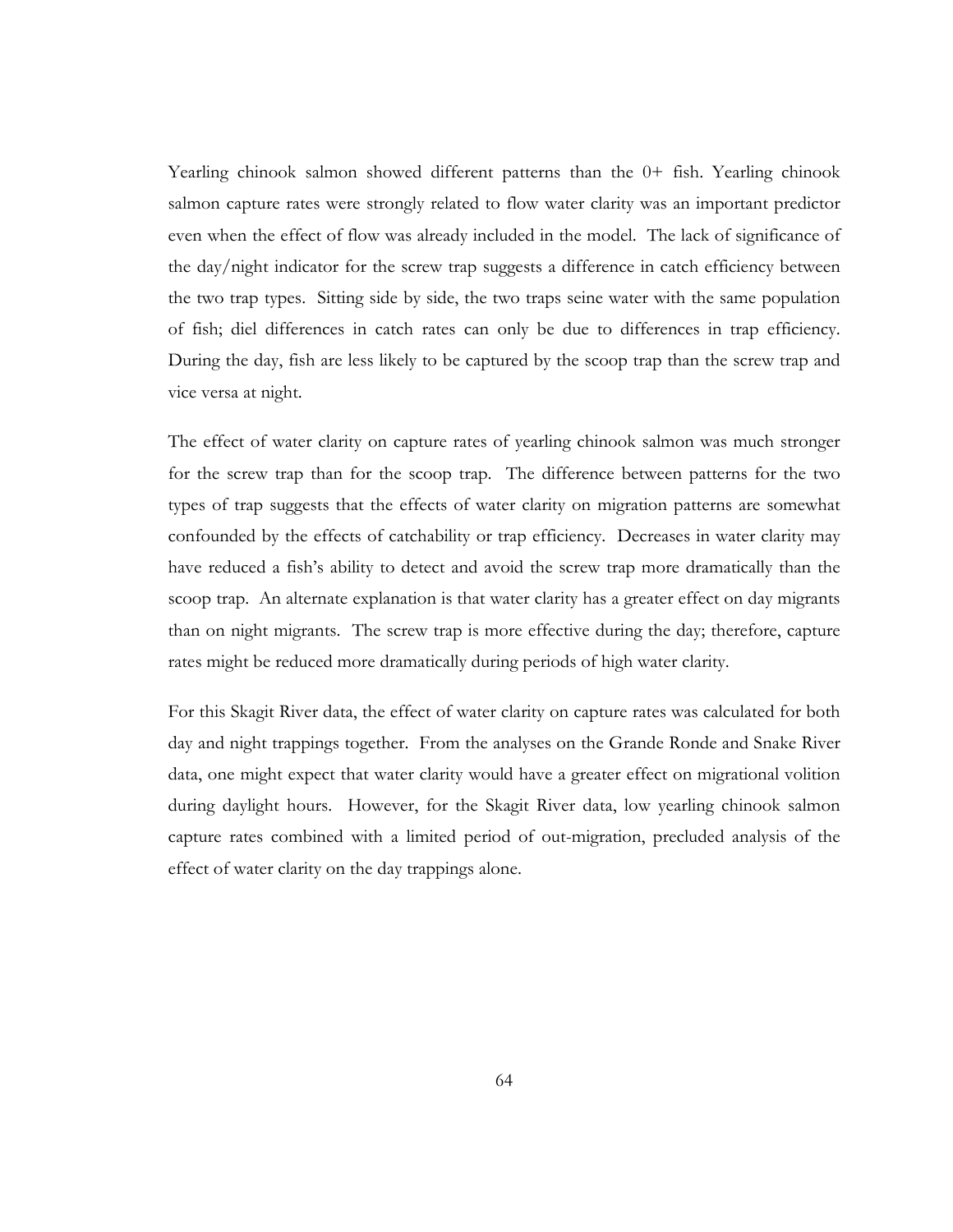Table 5: Regression parameters, standard errors, and significance for independent variables in the models to predict the log of catch per unit effort (CPUE) of 0+ chinook salmon for the scoop and screw traps. The models were weighted by time fished.

|                                               | Parameter | <b>Standard Error</b> | <b>Significance Level</b> |
|-----------------------------------------------|-----------|-----------------------|---------------------------|
|                                               | Estimate  |                       |                           |
|                                               |           |                       |                           |
| Scoop Trap                                    |           |                       |                           |
| Flow (cms)                                    | 0.0138    | 0.0009                | p < 0.0001                |
| Water Temperature (°C)                        | $-0.0766$ | 0.0191                | $p=0.0001$                |
| Night / Day Indicator<br>$0 = Day, 1 = Night$ | $-1.4610$ | 0.3960                | $p=0.0003$                |
| Flow * Night / Day                            | 0.0020    | 0.0009                | $p=0.0331$                |
|                                               |           |                       |                           |
| <b>Screw Trap</b>                             |           |                       |                           |
| Flow (cms)                                    | 0.0110    | 0.0009                | p < 0.0001                |
| Water Temperature (°C)                        | $-0.0968$ | 0.0195                | $p \le 0.0001$            |
| Night / Day Indicator<br>$0 = Day, 1 = Night$ | $-1.5995$ | 0.3973                | $p=0.0001$                |
| Flow * Night / Day                            | 0.0019    | 0.0009                | $p=0.0307$                |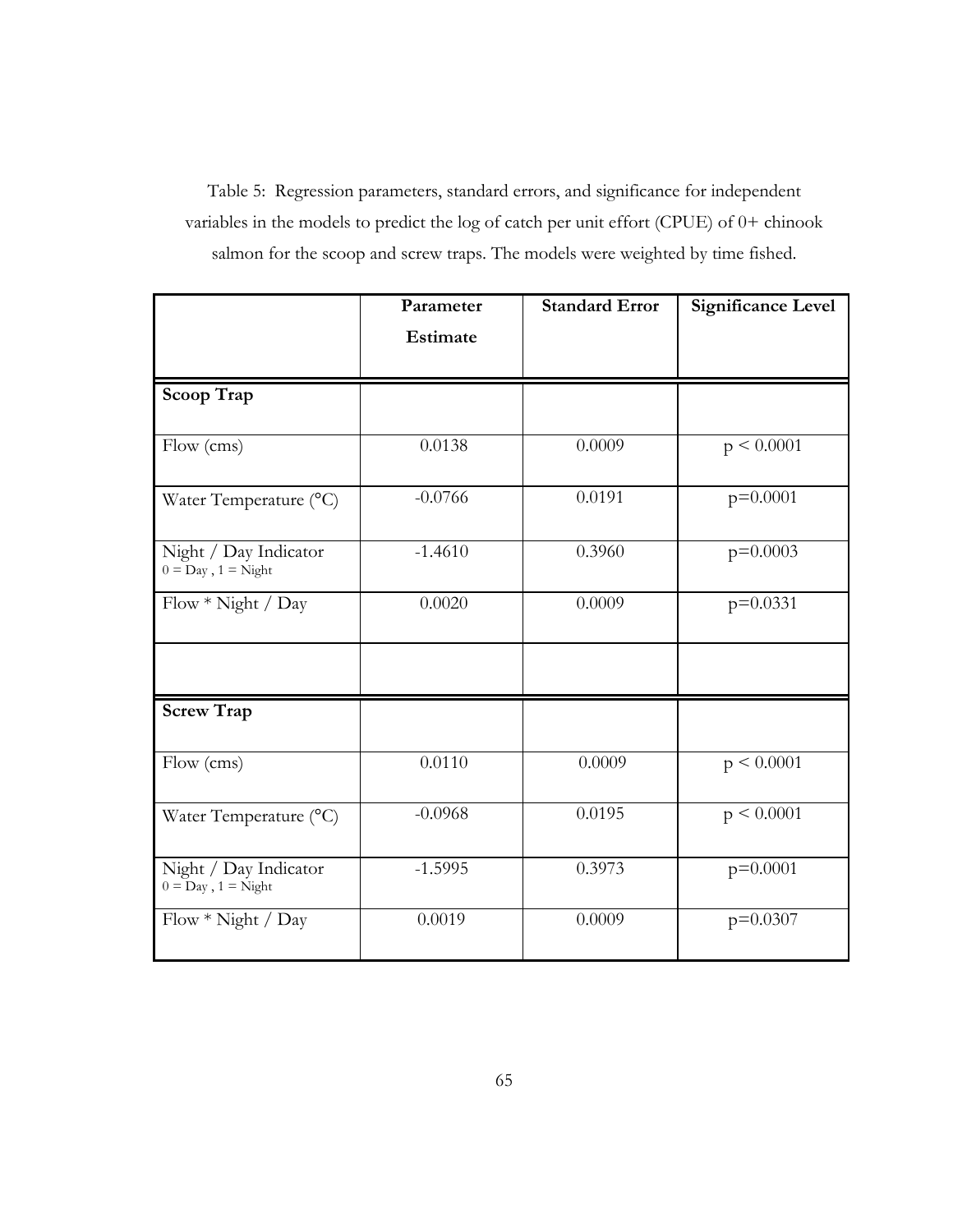Table 6: Regression parameters, standard errors, and significance for independent variables in the models to predict log of catch per unit effort (CPUE) of yearling chinook salmon for the scoop and screw traps. The models were weighted by time fished. The model for the scoop trap includes data from April 24 - May 15 and the model for the screw tap includes data from April 29 - May 16.

|                                               | Parameter | <b>Standard Error</b> | <b>Significance Level</b> |
|-----------------------------------------------|-----------|-----------------------|---------------------------|
|                                               | Estimate  |                       |                           |
|                                               |           |                       |                           |
| Scoop Trap                                    |           |                       |                           |
| Flow (cms)                                    | 0.0193    | 0.0044                | $p=0.0002$                |
| Water Clarity (cm)                            | 0.0216    | 0.0077                | $p=0.0090$                |
| Night / Day Indicator<br>$0 = Day, 1 = Night$ | $-0.5012$ | 0.1835                | $p=0.0110$                |
|                                               |           |                       |                           |
| <b>Screw Trap</b>                             |           |                       |                           |
| Flow (cms)                                    | 0.0082    | 0.0024                | $p=0.0024$                |
| Water Clarity (cm)                            | 1.1401    | 0.2618                | $p=0.0003$                |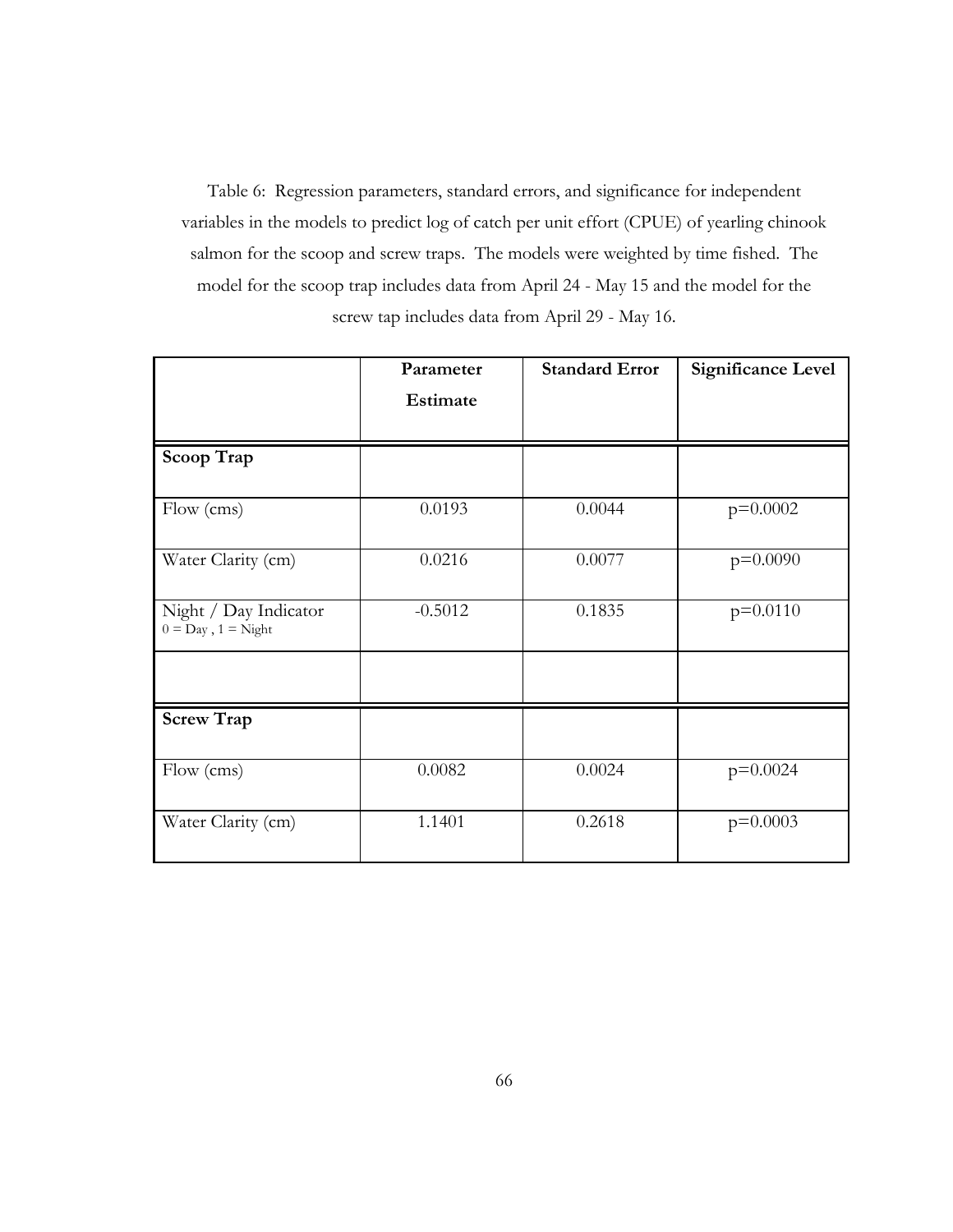Figure 11: Study site, the Skagit River near Mt. Vernon, WA.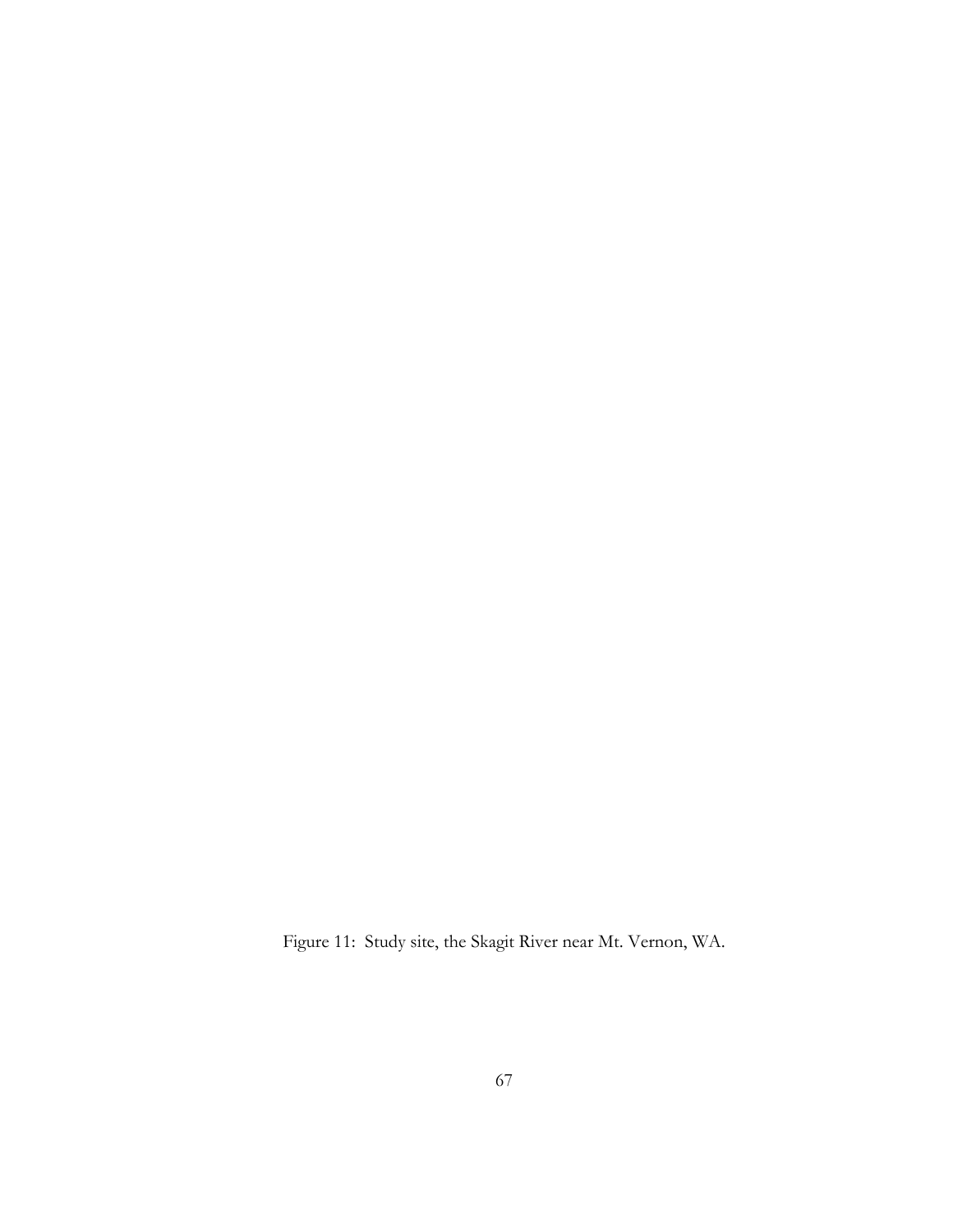

Figure 12: Catch per unit effort (CPUE) of 0+ chinook salmon (a-b) and yearling chinook salmon (c-d) for both the scoop trap (a, c) and the screw trap (b, d) over the trapping period.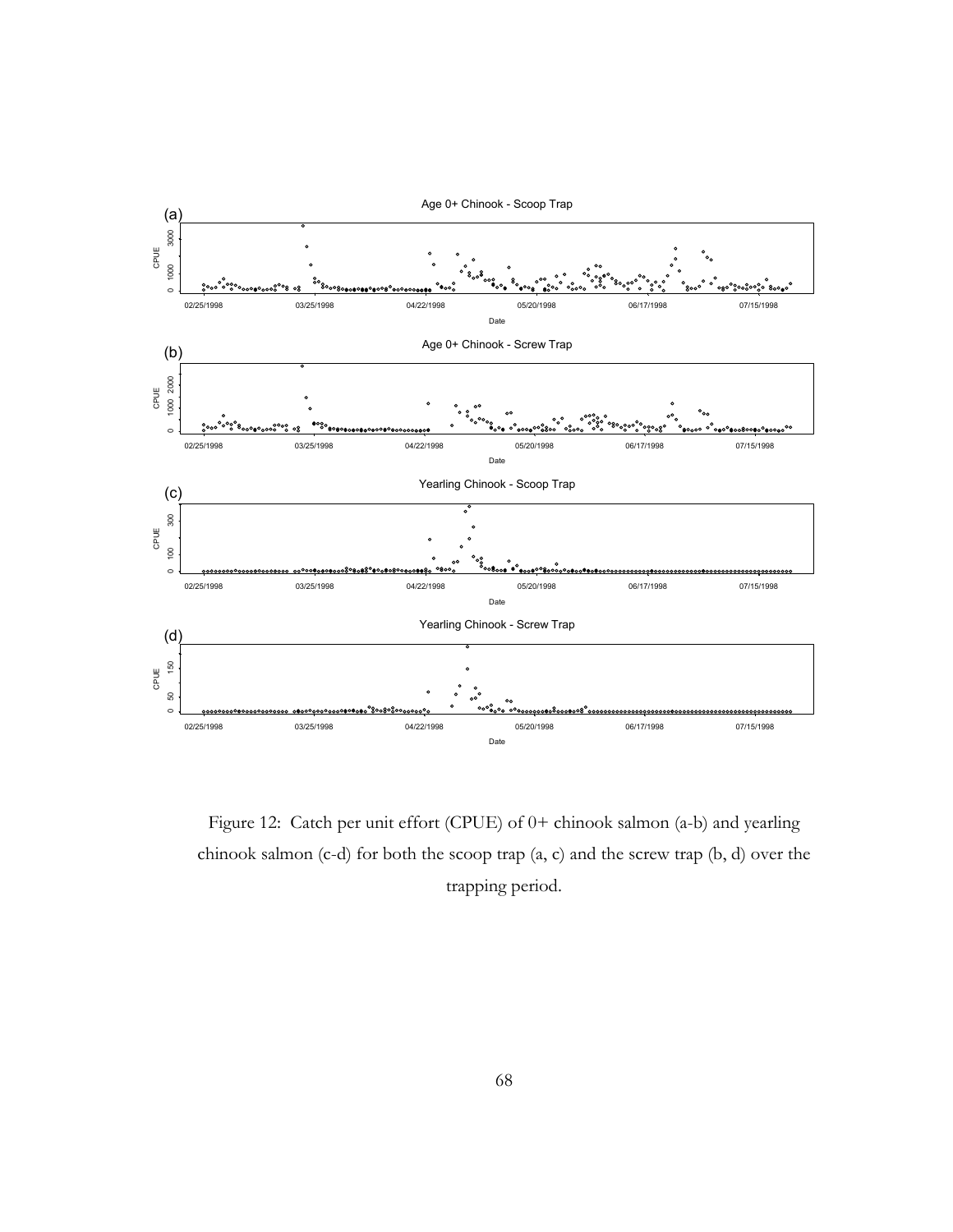

Figure 13: The relationship between each independent variable included in the statistical model and catch per unit effort (CPUE) 0+ chinook salmon for the scoop (a-c) and the screw (d-f) traps. Plots describing the relationship between CPUE and flow (a and d) include distinctive plotting characters for day (▲) versus night ( ) trappings. Regression lines are included in these two plots to describe the interaction between flow and day versus night captures. The solid line represents night trappings and the dashed line represents day trappings.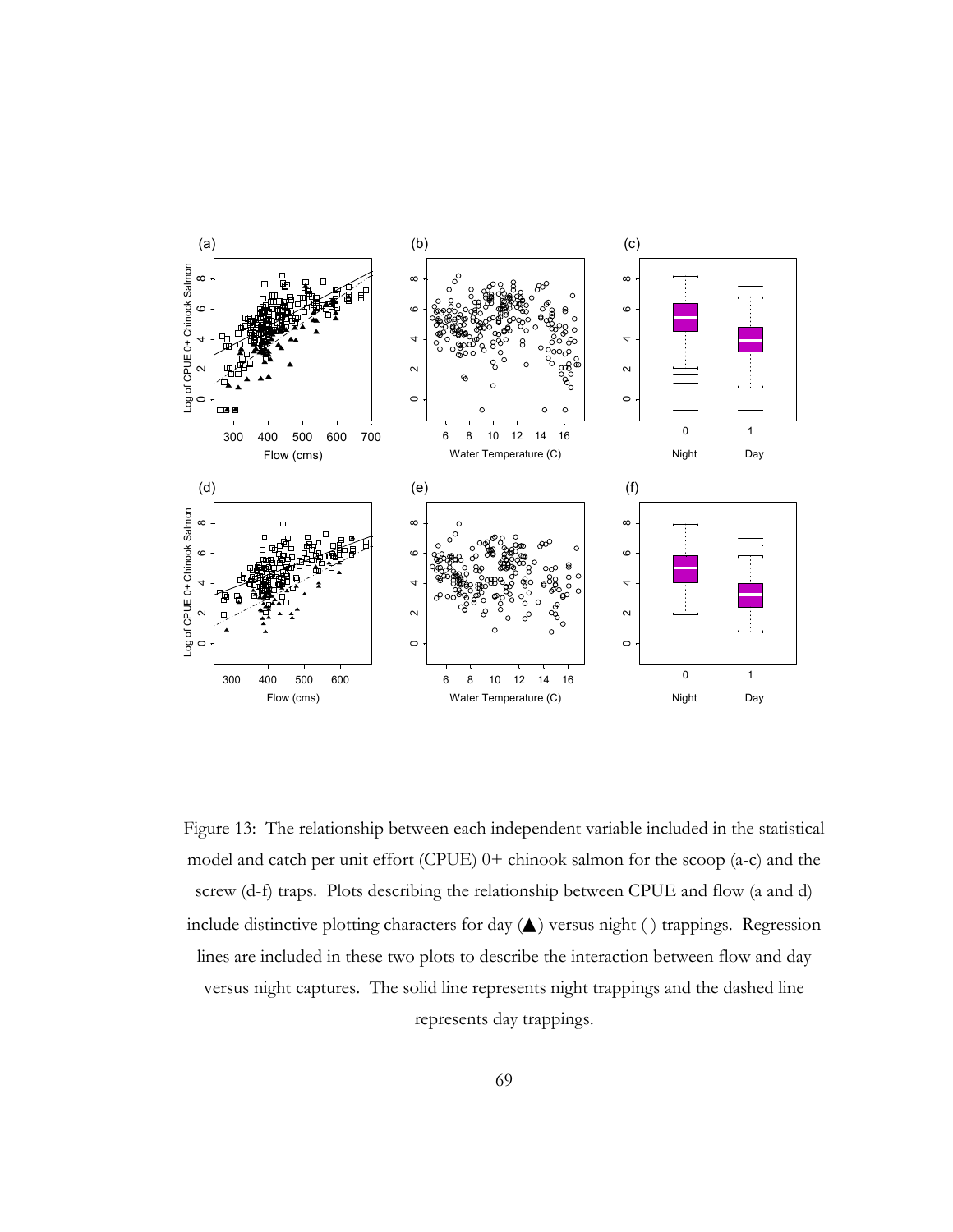

Figure 14: The relationship between each independent variable included in the statistical model and catch per unit effort (CPUE) yearling chinook salmon for the scoop (a-c) and the screw (d -e) traps.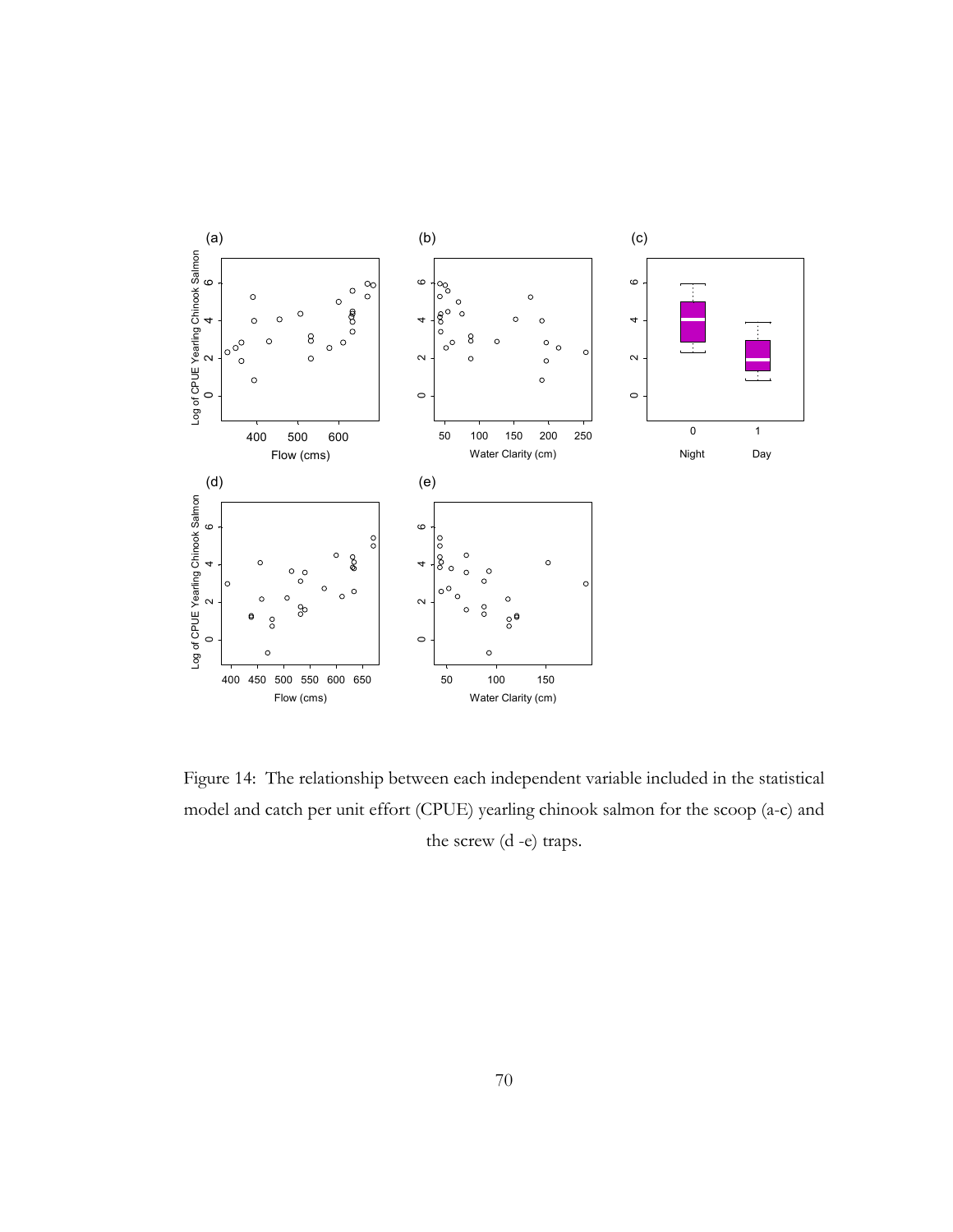#### CHAPTER 6: CONCLUDING REMARKS

The research presented here has yielded biological insights into juvenile fish migration while providing both quantitative and methodological tools for studying the effects of in-stream conditions of fish behavior. This final chapter provides a brief summary of the combined research results from all chapters, an evaluation of the strengths and weaknesses of the approaches used in these analyses, and directions for future research.

These analyses have demonstrated that fish behavior is not consistent throughout the migration corridor or the migration season. Behavioral changes may be due to differences in water velocity and water clarity. Overall, fish moved faster in the clear, fast-moving waters of the Grande Ronde than in the slower, more turbid waters of the Snake River. Water clarity had a dramatic effect on daily migration timing. Fish were much more willing to move during mid-day when water clarity was reduced. The log-linear relationship between water clarity and the odds of moving at mid-day indicates that small reductions in water clarity when the water is already murky, such as might occur during large storm events, have the greatest impact on fish behavior. These patterns were corroborated by research on capture rates of wild, chinook salmon on the Skagit River. None of the analyses suggested that water temperature had a major impact on fish behavior.

The tools provided by this research include a mathematical model of small-scale fish migration, a statistical methodology for analyzing repeated observations of the same fish, and an assessment of horizontal viewing discs for measuring water clarity. The Markov chain model demonstrated that it is possible to estimate parameters about unobservable fish behavior. The strength of the model is that it builds on in-field observations within the mathematical constraints of models of larger-scale processes. The model describes areas of the Grande Ronde and Snake River system through which migration was delayed. More importantly, the model provides a method for comparing fish behavior between study reaches.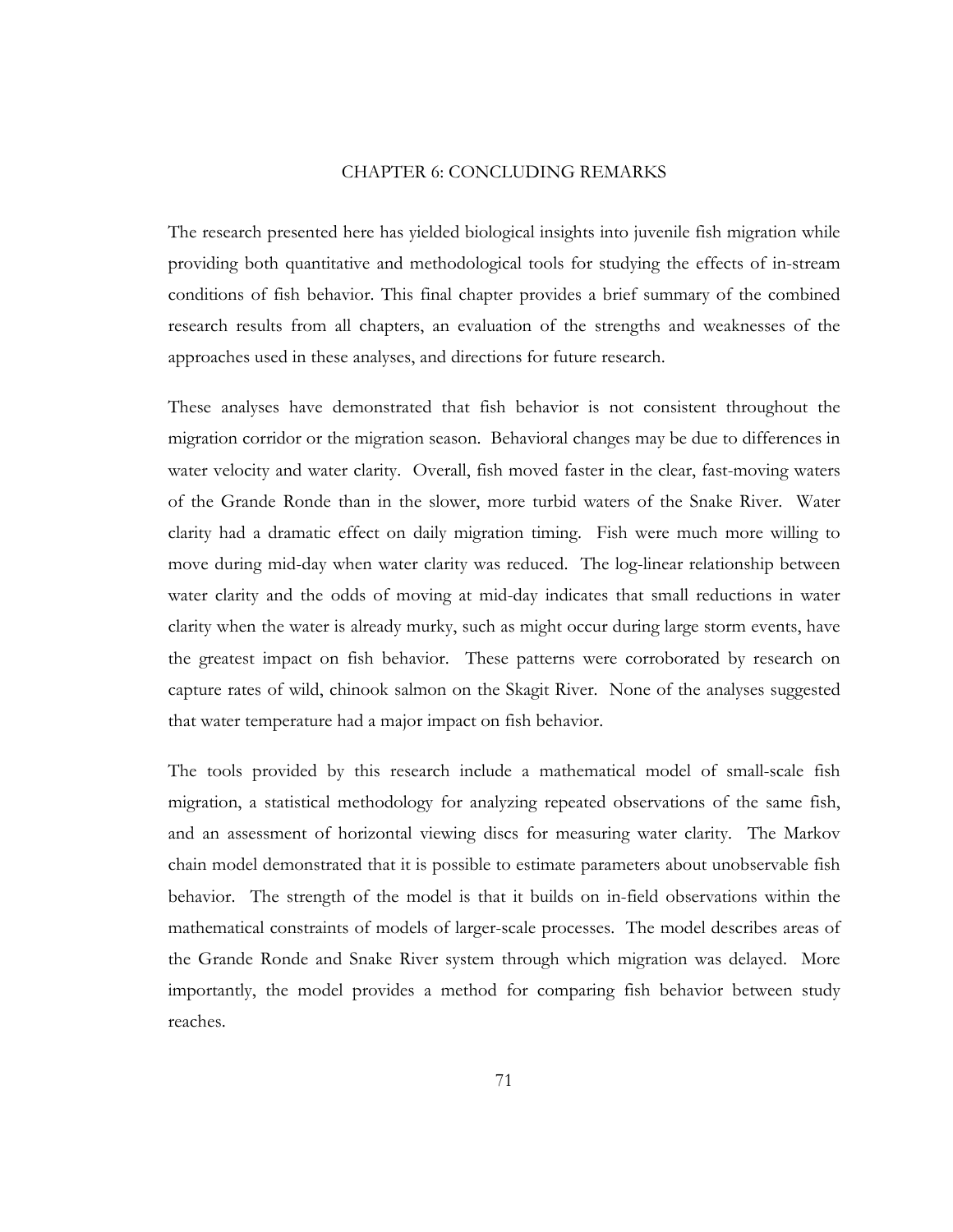The statistical methodologies that were applied to the Snake River data are combinations of techniques that have been used in other fields, providing a valuable tool for many ecological applications. The structure of the Snake River data was such that patterns could not be detected using graphical analysis or statistical techniques that did not explicitly model the correlation between observations of the same fish. The hierarchical linear model has been used in other disciplines, such as sociology and the health sciences. It worked well for investigating repeated observations of the same fish. A randomization test was designed for the hierarchical linear model. The randomization test provided an exact p-value despite the small sample size. Small sample size is a problem which plagues ecological research and often makes it difficult to apply statistical methodologies designed for other disciplines. The combined use of a hierarchical model and a randomization test could be applied to many other ecological datasets such as tree growth data or seasonal stream habitat data. It may be particularly useful for other radio-telemetry experiments where multiple observations of the same individual and small sample sizes are the rule.

The exploration of various methods for measuring light tested the utility and precision of horizontal viewing devices for measuring water clarity. While the horizontal black disc was developed by Davies-Colley (1988), only a small sample of observations were provided to test the in-field functionality of the device. The data provided here tested horizontal viewing discs over an entire season, using multiple observers. The high performance of both the horizontal black and Secchi discs should encourage their use in other studies. Simple measures of water clarity may improve studies of spawning habitat, benthic invertebrates, or watershed-scale studies of land management.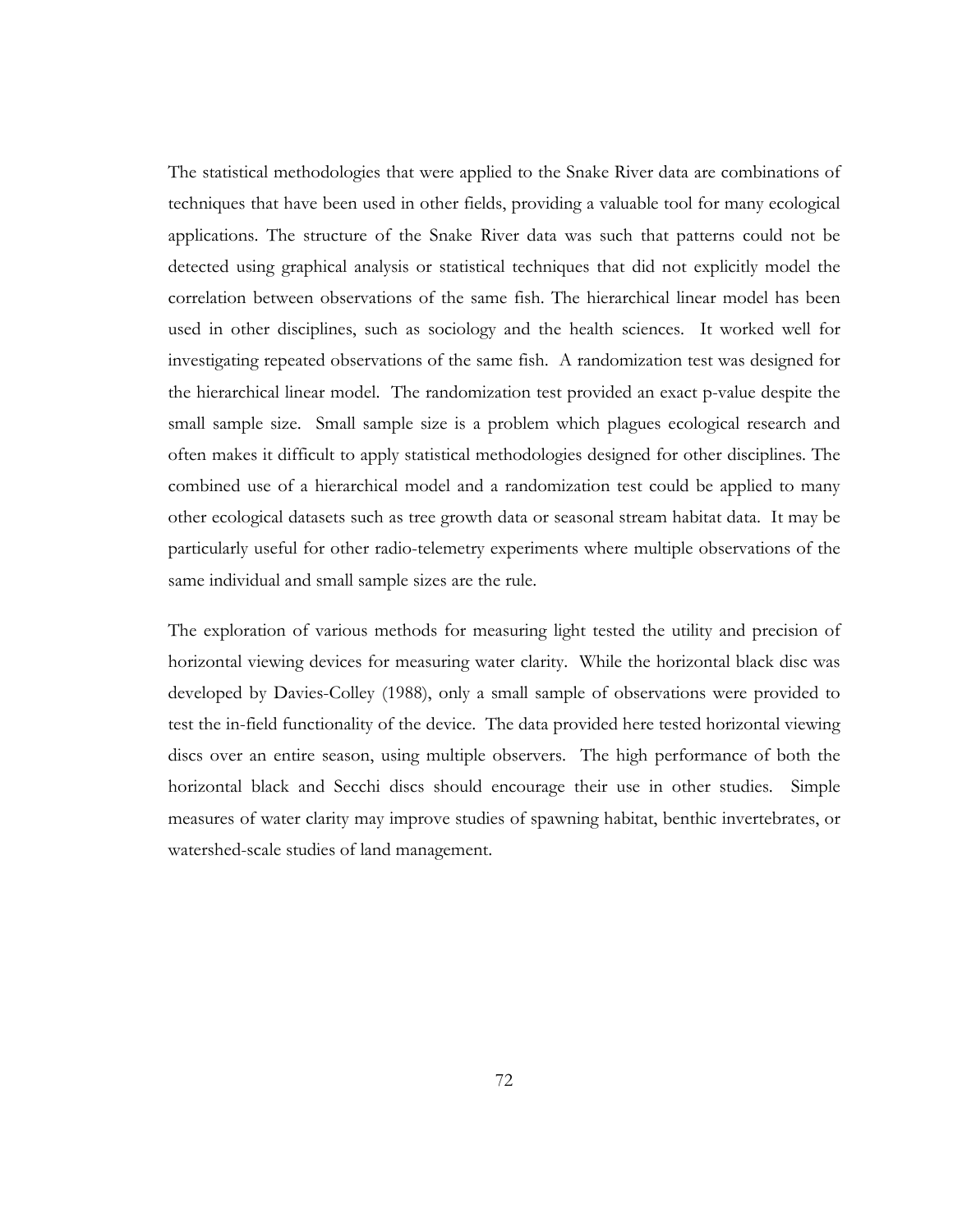#### RESEARCH STRENGTHS

The purpose of this research was to understand how in-stream conditions affect the migratory behavior of juvenile chinook salmon. The goals were both to provide biological insights and also to develop appropriate tools for answering this and similar questions. The strength of this research is in the application of multiple methodologies to one research question.

There are three distinctive aspects of the research approach. First, the combination of quantitative approaches, including mathematical models and specially adapted statistical models, provided a thorough exploration of limited data. Second, the work was completed in cooperation with several research agencies and university departments. And, third, the research employed a variety of data sources including data from on-going monitoring efforts, field data, and data collected by other agencies specifically for this research. The combination of these methods resulted in a truly interdisciplinary investigation of juvenile salmon migration.

### DRAWBACKS

The drawbacks of this research are common to many ecological studies. For each part of the study, only one year of data was available. While more data would likely have strengthened conclusions or provided more detail on inter-annual variability, clear patterns emerged from the analysis of a single year. Patterns within the single-year studies were corroborated by comparing results from the two different parts of the research, the Snake and Skagit River datasets.

The problem of correlation between the phenomena being studied is more difficult. As flow increases, water clarity tends to decrease. Water temperature tends to increase downstream and throughout the season. The correlation between these variables makes it difficult or impossible to identify which of several variables is more closely related to fish behavior. No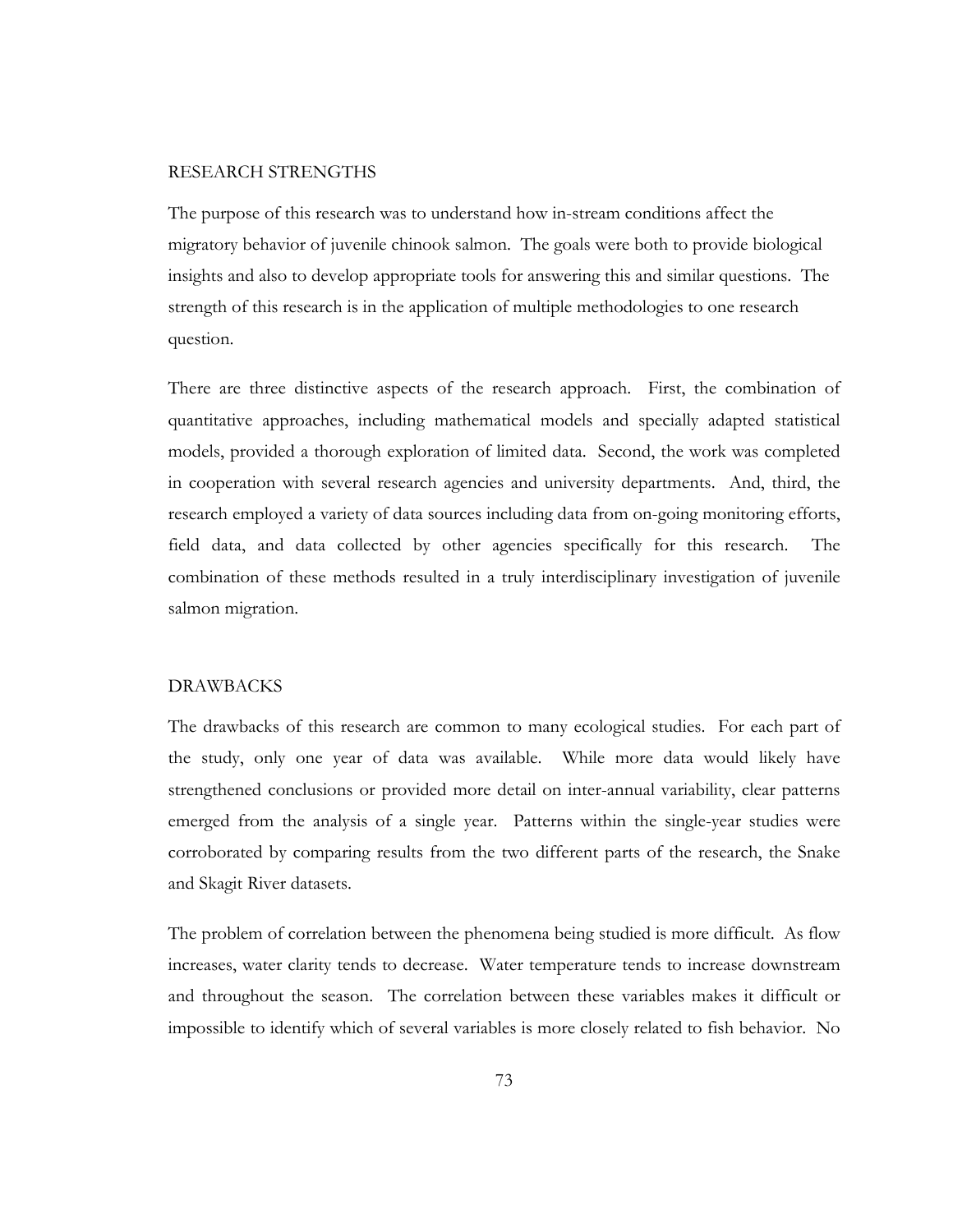amount of statistical analysis can untangle which of two highly correlated independent variables explains the dependent variable. In the end, however, it may not be necessary. On the Snake River, where increases in flow and decreases in water clarity are nearly always coincident, their joint effect is the variable of interest in understanding fish behavior.

#### FUTURE RESEARCH

The next step is to enhance the Markov chain model by incorporating the empirical results. Currently, the model does not include the effect of water clarity or time of day on fish behavior. It could be expanded to include the results of the statistical analysis of the Snake and Skagit River datasets. The Markov model could then be applied to other situations. The parameters derived from the model will enable comparisons of migratory behavior in other salmonid species or across watersheds or seasons.

As water clarity has proved to be a very important variable in controlling fish behavior, research on the effects of land and water management on water clarity may also benefit fisheries and river management. The horizontal viewing discs will be useful for on-going monitoring or as part of smaller-scale research efforts. These discs could be used to investigate the relationship between land-use, on a watershed scale, and water clarity. Dams and diversions also have a clear role in regulating water clarity but the biological implications of this process have not been adequately examined. In light of current trends toward dam removal, the impact of changes in water clarity on community dynamics is an important consideration. Water clarity, both intensity and timing, may have a key role in determining migratory patterns.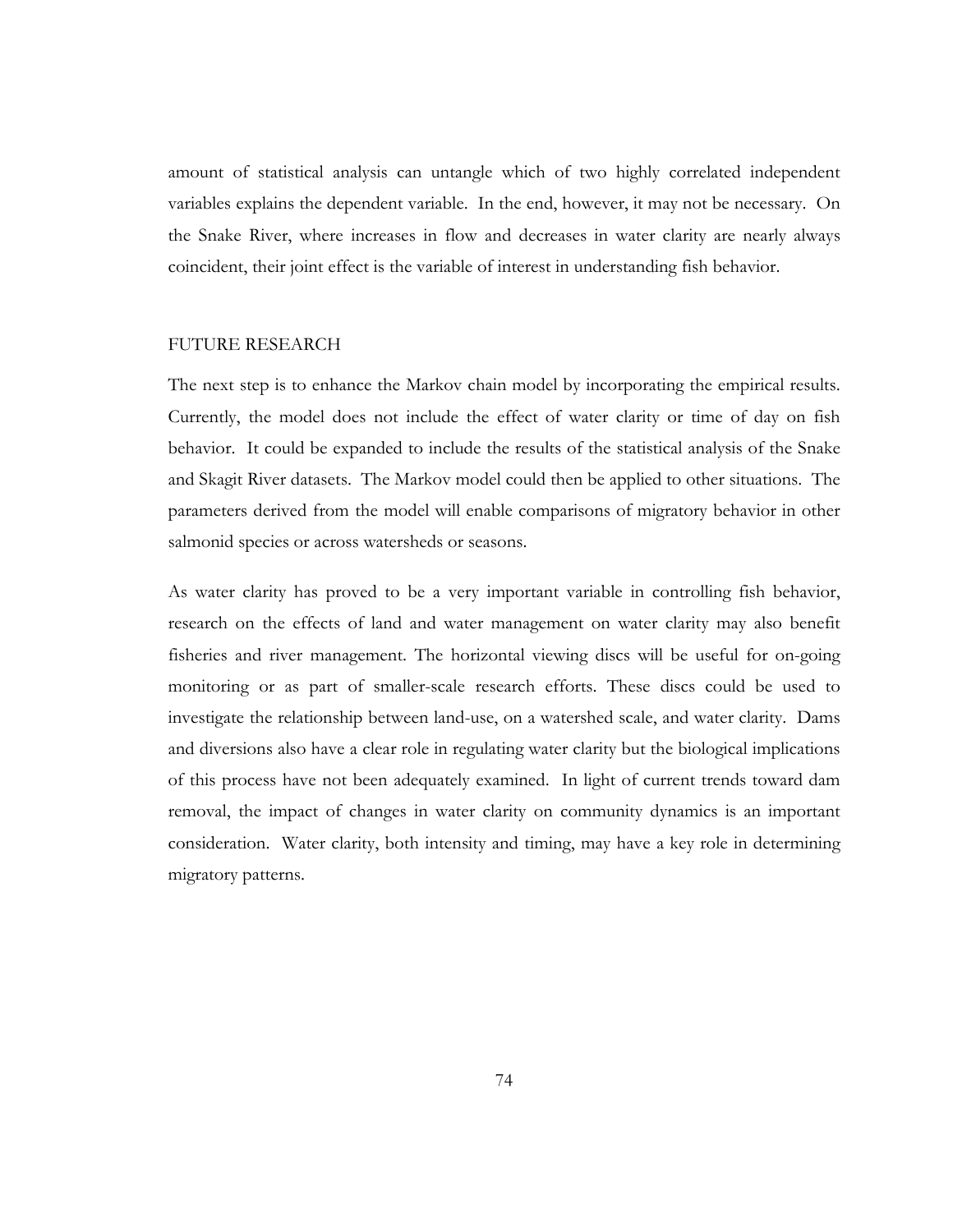#### LITERATURE CITED

Abrahams, M. and M. Kattenfeld. 1997. The role of turbidity as a constraint on predatorprey interactions in aquatic environments. *Behavioral Ecology And Sociobiology* **40**(3): 169-174.

Achord, S., D. J. Kamikawa, B. P. Sandford and G. M. Matthews. 1995. Monitoring the Migrations of Wild Snake River Spring and Summer Chinook Salmon smolts, 1993. Report to Bonneville Power Association. Contract # DE-AI79-91BP18800. 88 pgs.

Achord, S., D. J. Kamikawa, B. P. Sandford and G. M. Matthews. 1995. Monitoring the Migrations of Wild Snake River Spring and Summer Chinook Salmon smolts: Annual Report 1994. Report to Bonneville Power Association. Contract # DE-AI79-91BP18800. 40 pgs.

Achord, S., G. M. Matthews, D. M. Marsh, B. P. Sandford and D. J. Kamikawa. 1994. Monitoring the Migrations of Wild Snake River Spring and Summer Chinook Salmon smolts, 1992. Report to Bonneville Power Association. Contract # DE-AI79-91BP18800. 40 pgs.

Anderson, J., J. Hayes, P. Shaw and R. Zabel. 1996. Columbia River Salmon Passage Model - CRiSP.1.5: Theory, Calibration, and Validation. Report to Bonneville Power Association. Contract #DE-BI79-89BPO2347. 220 pgs.

Austin, R. W. 1973. Problems in measuring turbidity as a water quality parameter. In *Methodology for Measuring the Marine Environment*. Environmental Protection Agency, Seattle, Washington: Pages 1-11.

Azuma, T. 1992. Diel feeding habits of sockeye and chum salmon in the Bering Sea during the summer. *Nippon Suisan Gakkaishi - Bulletin of the Japanese Society of Fisheries* **58**(11): 2019- 2025.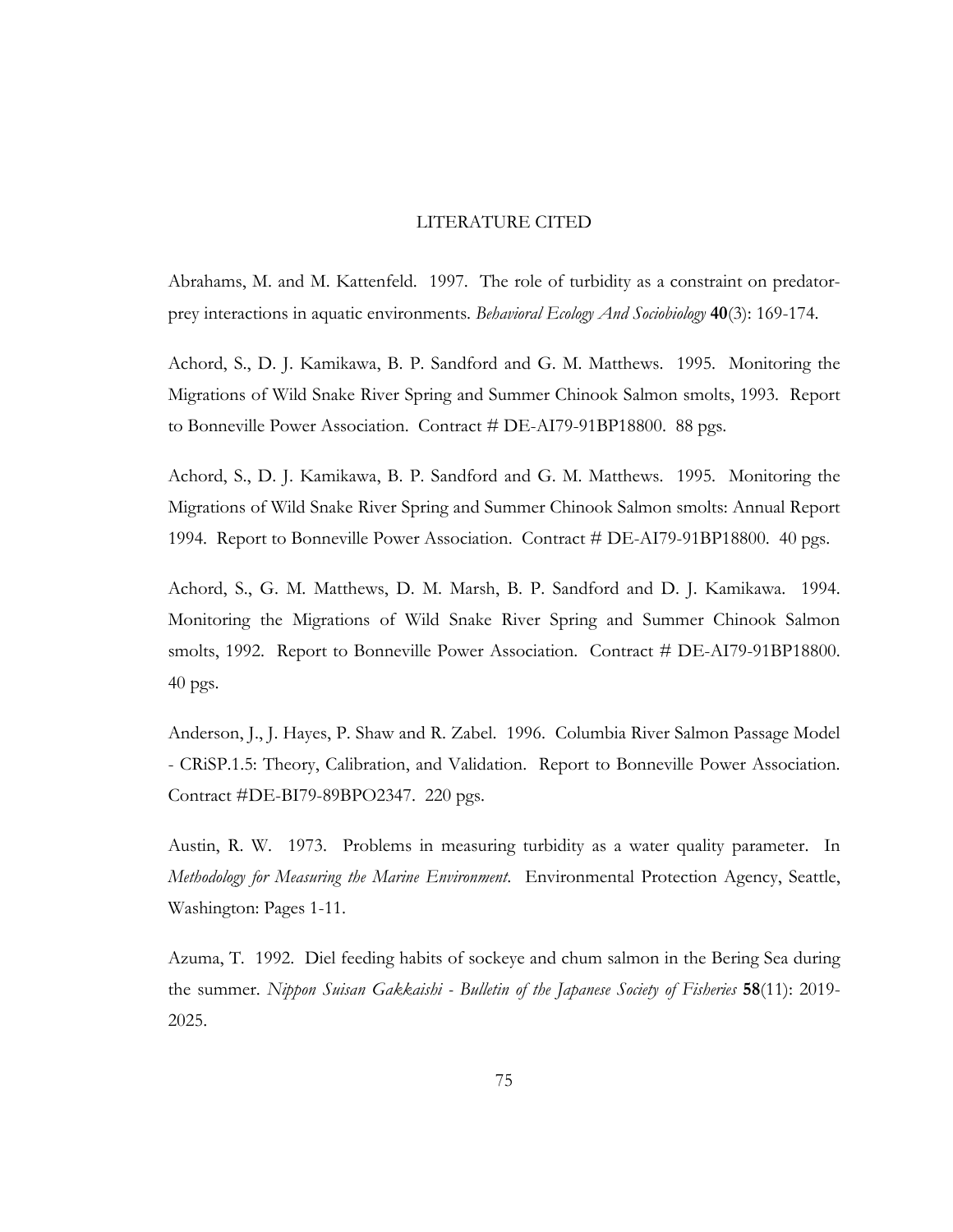Barrett, J. C., G. D. Grossman and S. J. Rosenfeld. 1992. Turbidity-induced changes in reactive distances of rainbow trout. *Transactions of the American Fisheries Society* **121**: 437-443.

Beamsderfer, R. C., B. E. Reiman, L. J. Bledsoe and S. Vigg. 1990. Management implications of a model of predation by resident fish on juvenile salmonids migrating through a Columbia River reservoir. *North American Journal of Fisheries Management* **10**(3): 290- 304.

Beckman, B. R., D. A. Larsen, B. Lee-Pawlak and W. W. Dickhoff. 1998. Relation of Fish Size and Growth Rate to Migration of Spring Chinook Salmon Smolts. *North American Journal of Fisheries Management* **18**(3): 537-546.

Beeman, J. W., D. W. Rondorf, J. C. Faler, P. V. Haner, S. T. Sauter and D. A. Venditti. 1991. Assessment of Smolt Condition for Travel Time Analysis. Report to Bonneville Power Association. Contract# DE-AI79-87BP35245. 71 pgs.

Benech, V. S. and M. Penaz. 1995. An outline of lateral fish migrations within the central delta of the Niger river, Mali. *Hydrobiologia* **303**: 149-157.

Berggren, T. J. and M. J. Filardo. 1993. An analysis of variables influencing the migration of juvenile salmonids in the Columbia River Basin. *North American Journal of Fisheries Management* **13**: 48-63.

Bevelhimer, M. S. 1990. Habitat selection by kokanee salmon and smallmouth bass in thermally heterongeous environments: The importance of growth maximization to diel habitat shifts. Ph. D. Dissertation, University of Tennessee. 102 pgs.

Birks, E. K., R. D. Ewing and A. R. Hemmingsen. 1985. Migration tendency in juvenile steelhead trout, *Salmo gairdneri* Richardson, injected with thyroxine and thiourea. *Journal of Fish Biology* **26**: 291-300.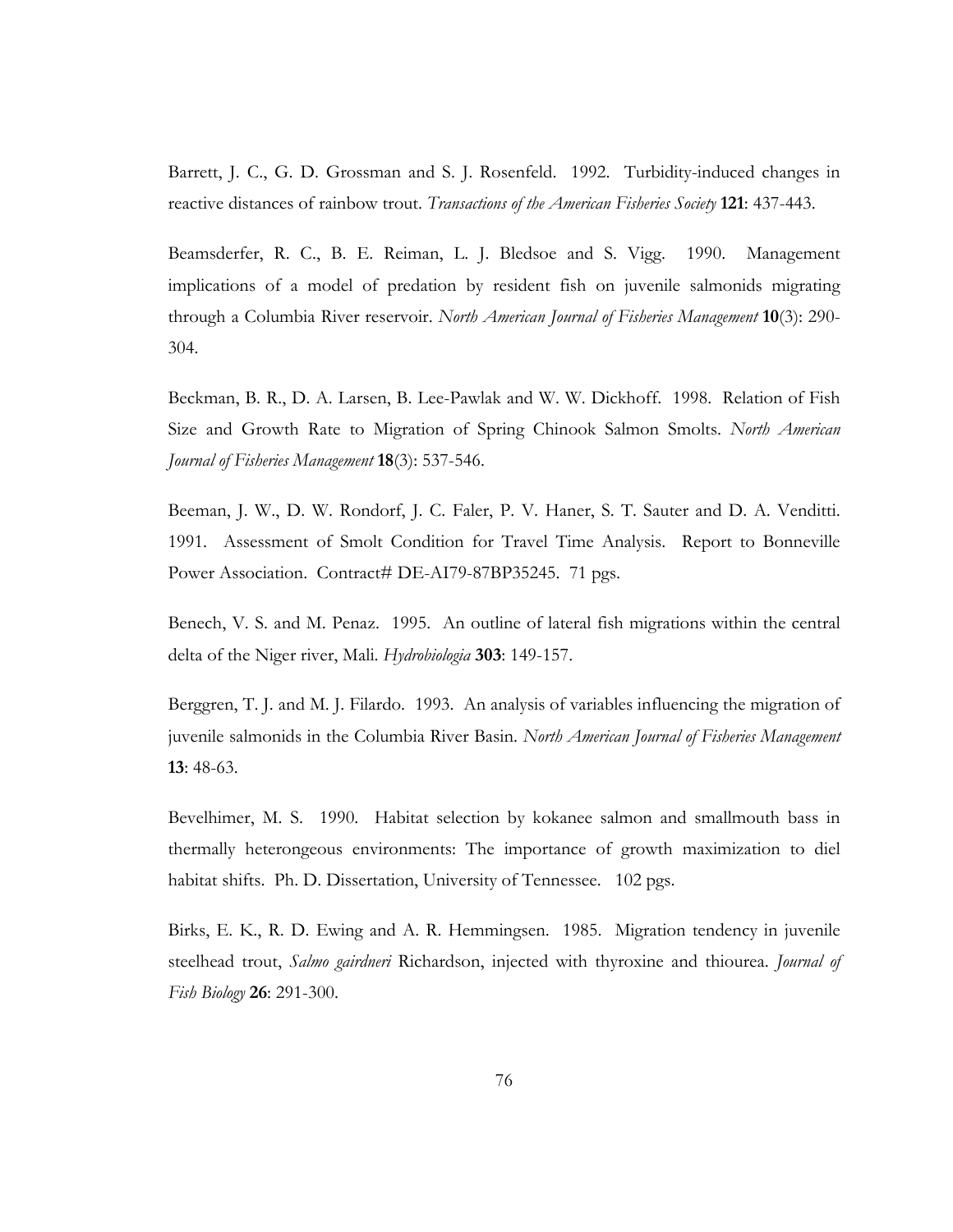Bishop, K. A., R. W. J. Pidgeon and D. J. Walden. 1995. Studies on fish movement dynamics in a tropical floodplain river: Prerequisites for a procedure to monitor the impacts of mining. *Australian Journal of Ecology* **20**: 81-107.

Breitburg, D. L. 1988. The effects of turbidity on prey consumption by striped bass larvae. *Transactions of the American Fisheries Society* **117**: 72-77.

Brett, J. R. 1995. Energetics. In C. Groot, L. Margolis and W. C. Clarke (Eds.) *Physiological Ecology of Pacific Salmon*. UBC Press, Vancouver, B.C.

Buettner, E. W. and V. L. Nelson. 1990. Smolt Monitoring at the Head of Lower Granite Reservoir and Lower Granite Dam. Annual Report for 1989 Operations. Report to Bonneville Power Administration. Contract # DE-BI79-83BP11631. 59 pgs.

Buettner, E. W. and V. L. Nelson. 1990. Smolt monitoring at the Head of Lower Granite Reservoir and Lower Granite Dam. Annual Report for 1990 Operations. Report to Bonneville Power Administration. Contract #DE-BI79-83BP11631.

Busack, C., C. Knudsen, A. Marshall, S. Phelps and D. Seiler. 1991. Yakima Hatchery Experimental Design. WA Department of Fisheries Annual Progress Report prepared for Bonneville Power Association. 226 pgs.

Cada, G. F., M. D. Deacon, S. V. Mitz and M. S. Bevelhimer. 1997. Effects of water velocity on the survival of downstream-migrating juvenile salmon and steelhead: A review with emphasis of the Columbia River Basin. *Reviews in Fisheries Science* **5**(2): 131-183.

Cialdi, M. and P. A. Secchi. 1865. *Sur la transparence de la mer*. *Comptes Rendu de l'Acadamie des Sciences* **61**: 100-104.

Claridge, P. N. S. and D. C. Gardner. 1978. Growth and movements of the twiate shad, *Alosa fallax (Lacepede)* in Severn Estuary. *Journal of Fish Biology* **12**: 203-211.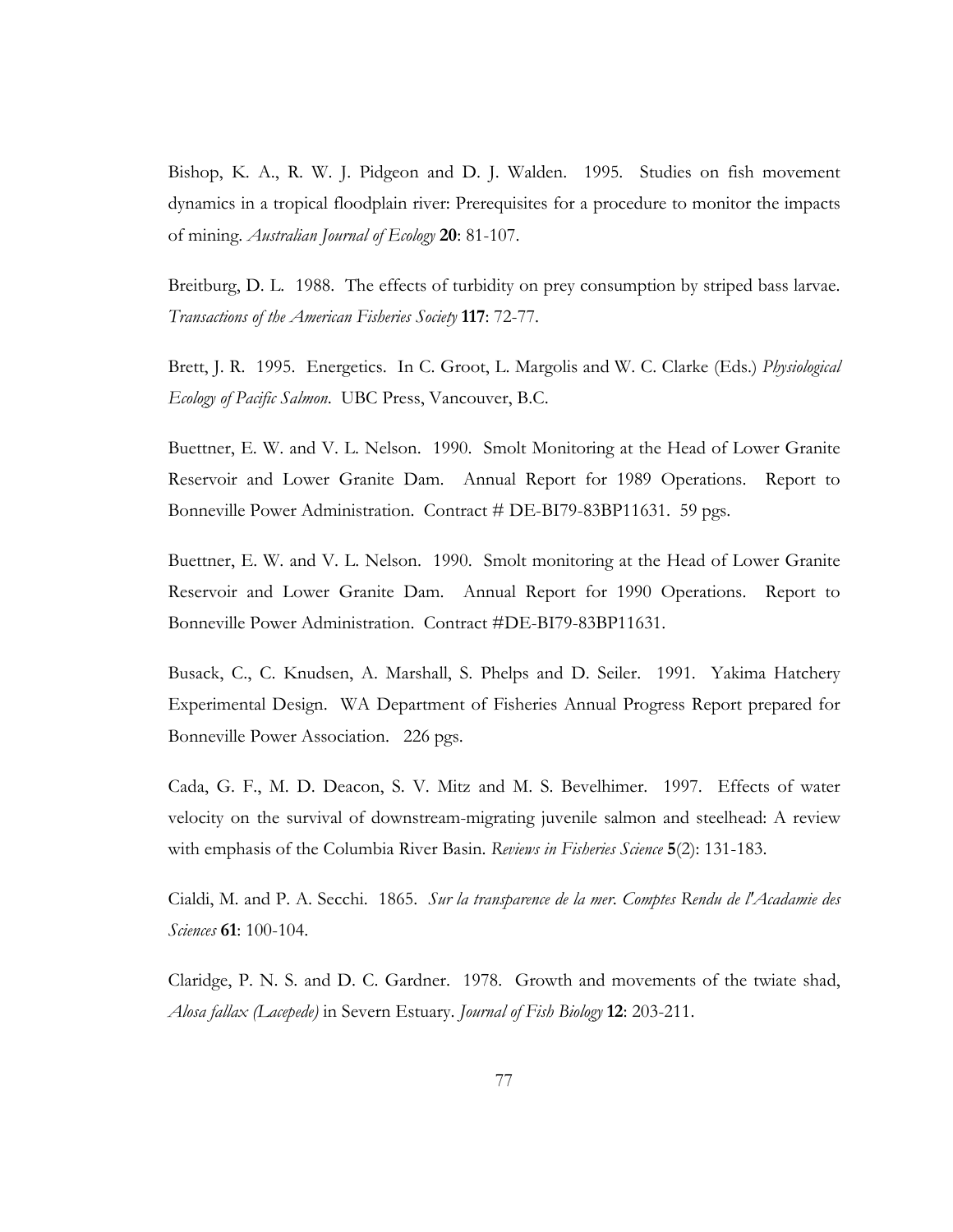Clarke, W. C., J. E. Shelbourn and J. R. Brett. 1981. Effect of artificial photoperiod cycles, temperature, and salinity on growth and smolting in underyearling coho (*Oncorhynchus kisutch*), chinook (*O. tshawytscha*), and sockeye (*O. nerka*) salmon. *Aquaculture* **22**: 105-116.

Collier, A., G. M. Finlayson and E. W. Cake. 1968. On the transparency of the sea: observations made by Mr. Cialdi and P.A. Secchi. *Limnology and Oceanography* **13**: 391-394.

Crumley, S. C. and Q. J. Stober. 1984. Skagit River Interim Agreement Studies: Volume I. Final Report for City of Seattle. FRI-UW-8406. 126 pgs.

Davies-Colley, R. J. 1988. Measuring water clarity with a black disk. *Limnology and Oceanography* **33**(4, part 1): 616-623.

Davies-Colley, R. J. 1990. Secchi disc transparency and turbidity. Discussion. *Journal of Environmental Engineering Division ASCE* **114**: 796-798.

Dawley, E. M., R.D.Ledgerwood, T. H. Blahm, C. W. Sims, J. T. Durkin, R. A. Kirn, A. E. Rankis, G. E. Monan and F. J. Ossiander. 1986. Migrational Characteristics, Biological Observations, and Relative Survival of Juvenile Salmonids entering the Columbia River Estuary, 1966-1983. Final Report of Research Report to Bonneville Power Association. Contract # DE-AI79-84BP39652. 256 pgs.

Demko, D. B. and S. P. Cramer. 1995. Effects of pulse flows on juvenile chinook migration in the Stanislaus River. S.P. Camer and Associates, Inc. Unpublished Report. 65 pgs.

Dickhoff, W. W. and C. V. Sullivan. 1987. Involvement of the thyroid gland in smoltification, with special reference to metabolic and developmental processes. *American Fisheries Society Symposium* **1**: 197-210.

Erkinaro, J., J. B. Dempson, M. Julkunen and E. Niemelae. 1997. Importance of ontogenetic habitat shifts to juvenile output and life history of Atlantic salmon in a large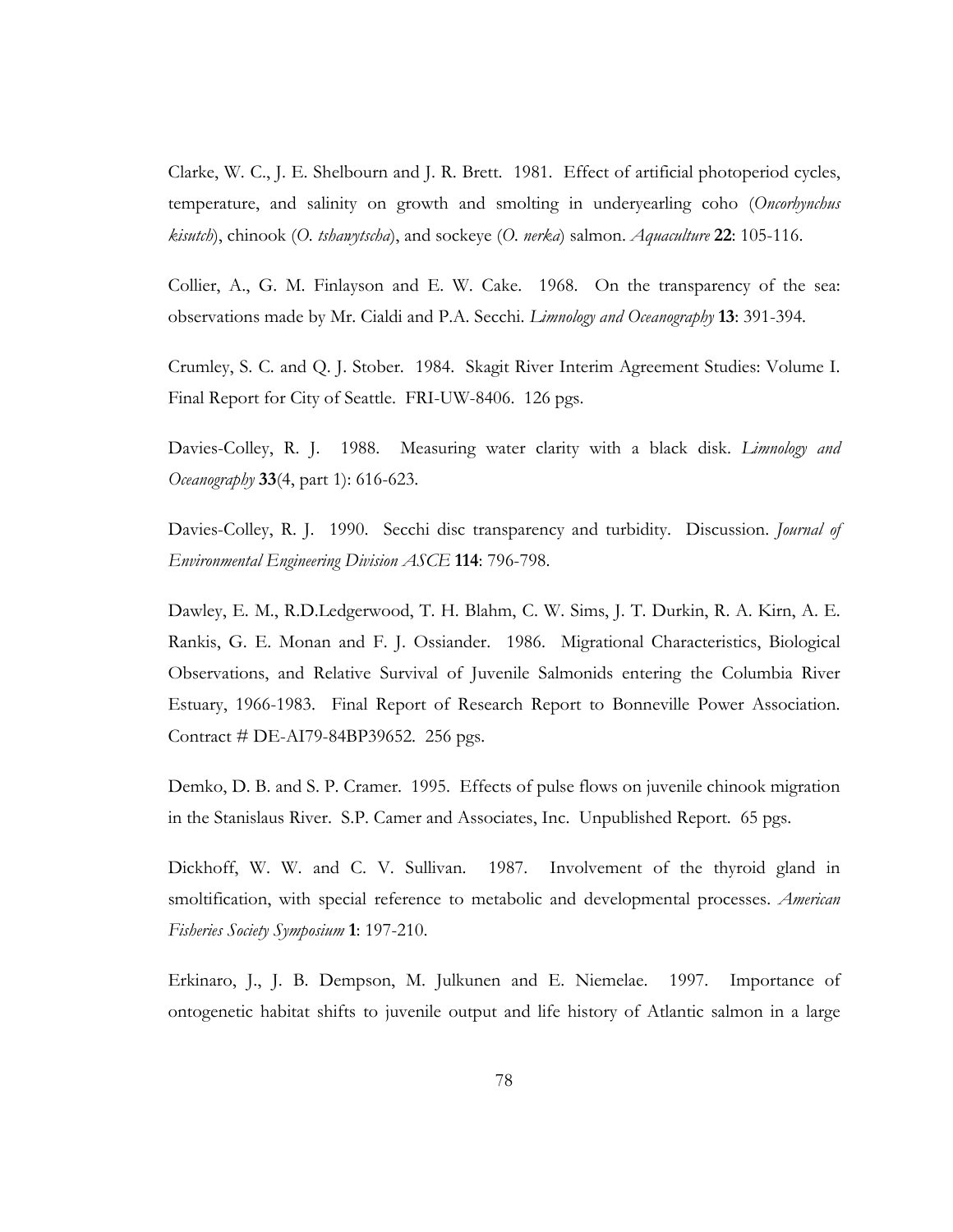subarctic river: an approach based on analysis of scale characteristics. *Journal Fish Biology* **51**(6): 1174-1185.

Erkinaro, J. and R. J. Gibson. 1997. Interhabitat migration of juvenile Atlantic salmon in a Newfoundland river system, Canada. *Journal of Fish Biology* **51**(2): 373-388.

Ewing, R. D., C. A. Fustish, S. L. Johnson and H. J. Pribble. 1980. Seaward migration of juvenile chinook salmon without elevated (NA+K)-ATPase activities. *Transactions of the American Fisheries Society* **109**: 349-356.

Fernandes, C. C. 1997. Lateral migration of fishes in Amazon floodplains. *Ecology of Freshwater Fish* **6**(1): 36-44.

Finnigan, R. J. 1978. A Study of Fish Movement Stimulated by a Sudden Reduction in Rate of Flow. Fisheries Research Board of Canada. Data Report 98.

Flagg, T. A. and L. S. Smith. 1982. Changes in swimming behavior and stamina during smolting of coho salmon. In E. L. Brannon and E. O. Salo (Eds.) *Proceedings of a Symposium on Salmoid Migration, June 3-5, 1981*. University of Washington, Seattle: 191-195.

Folks, J. L. and R. S. Chhikara. 1978. The inverse Gaussian distribution and its statistical application - a review. *Journal of the Royal Statistical Society, B* **40**(3): 263-289.

Fried, S. M., J. D. McCleave and G. W. LaBar. 1978. Seaward migration of hatchery-reared Atlantic salmon, *Salmo salar*, smolts in the Penobscot River estuary, Maine. *Journal of the Fisheries Research Board of Canada* **35**: 76-87.

Fujioka, Y., S. Fushiki, M. Tagawa, T. Ogasawara and T. Hirano. 1990. Downstream migratory behavior and plasma thyroxine levels of biwa salmon *Oncorhynchus rhodurus*. *Nippon Suisan Gakkaishi* **56**: 1773-1779.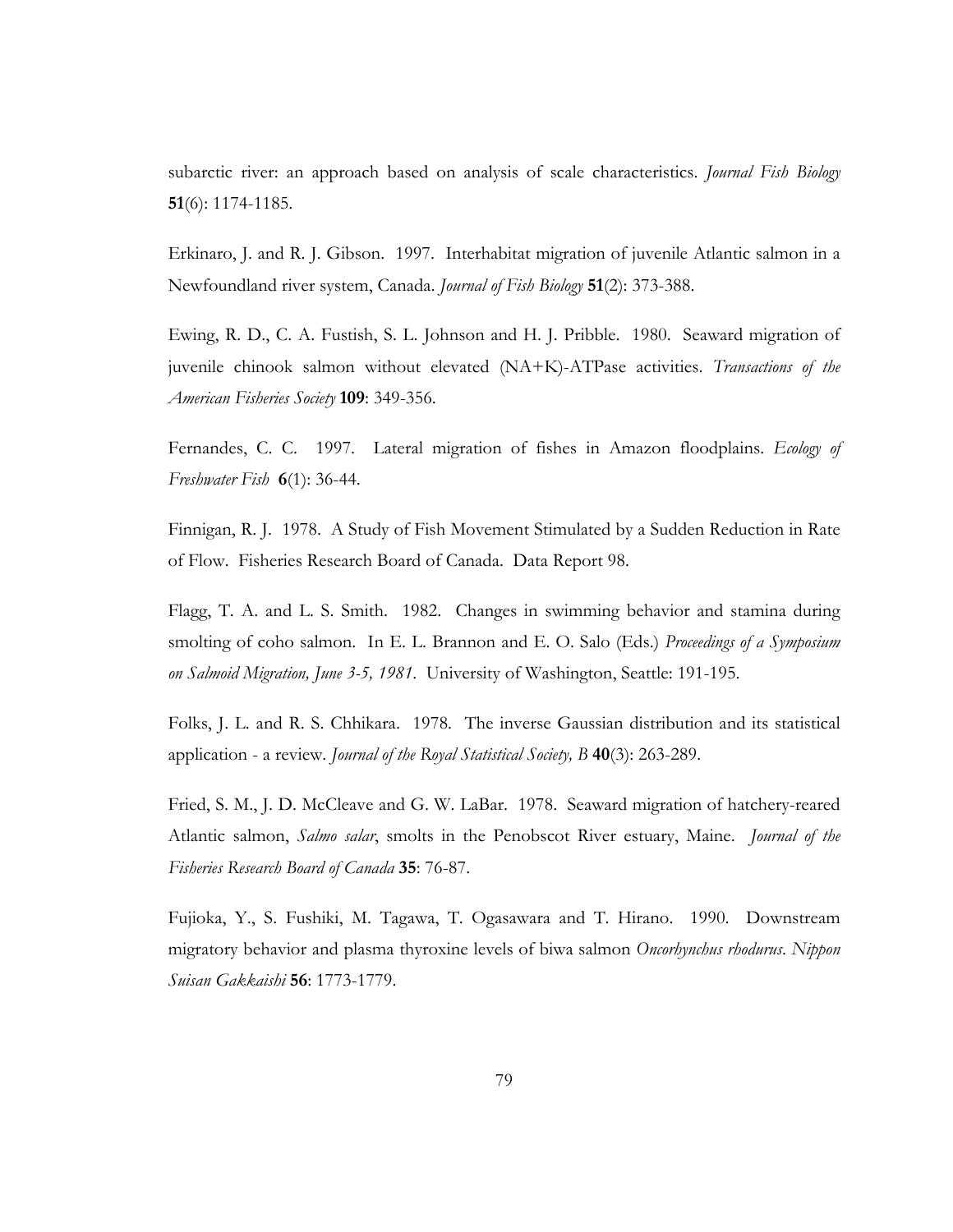Gadomski, D. M. and J. A. Hall-Griswold. 1992. Predation by northern squawfish on live and dead juvenile chinook salmon. *Transactions of the American Fisheries Society* **121**: 680-685.

Giannico, G. R. and M. C. Healey. 1998. Effects of flow and food on winter movements of juvenile coho salmon. *Transactions of the American Fisheries Society* **127**(4): 645-651.

Giorgi, A. 1992. Mortality of yearling chinook salmon prior to arrival at lower granite dam, on the Snake River. Progress Report to the U.S. Department of Energy, Bonneville Power Administration, Division of Fish and Wildlife. DOE/BP-16570-1.

Giorgi, A. E., T. W. Hillman, J. R. Stevenson, S. G. Hays and C. M. Peven. 1997. Factors that influence the downstream migration rates of juvenile salmon and steelhead through the hydroelectric system in the mid-Columbia River Basin. *North American Journal of Fisheries Management* **17**(2): 268-282.

Godin, J. J. 1981. Migrations of salmonid fishes during early life history phases: daily and annual timing. In E. L. Brannon and E. O. Salo (Eds.) *Salmon and Trout Migratory Behavior Symposium*: 22-50.

Goulding, M. 1980. *The Fishes and the Forest: Explorations in Amazonian Natural History*. University of California Press, Los Angeles

Grau, E. G., W. W. Dickoff, R. S. Nishioka, H. A. Bern and L. C. Folmar. 1981. Lunar phasing of the thyroxine surge preparatory to seaward migration of salmonid fish. *Science* **211**: 607-609.

Gregory, R. S. 1993. Effect of turbidity on the predator avoidance behavior of juvenile chinook salmon (*Oncorhynchus tshawytscha*). *Canadian journal of Fisheries and Aquatic Sciences* **50**: 241-246.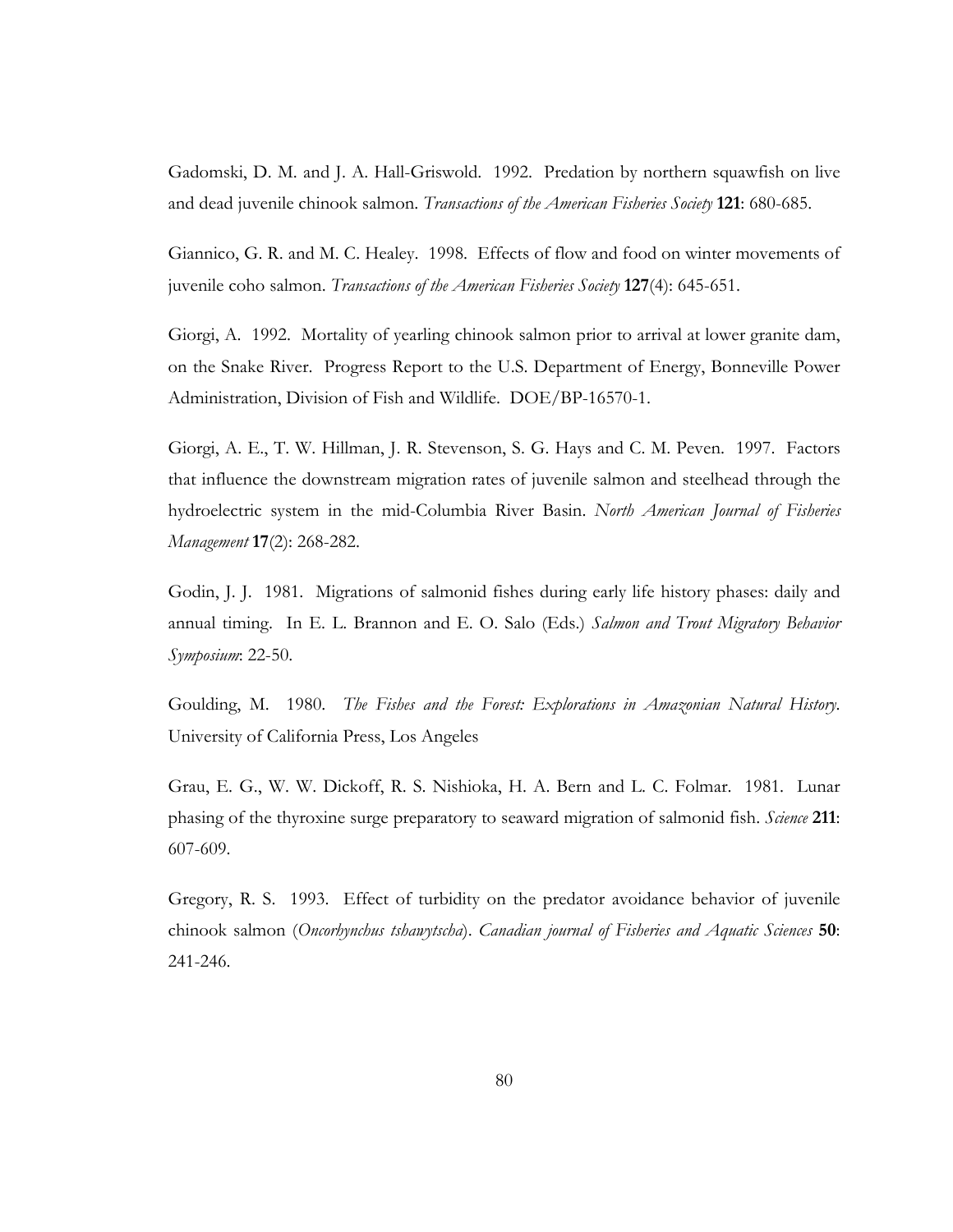Gregory, R. S. and C. D. Levings. 1998. Turbidity reduces predation on migrating juvenile Pacific salmon. *Transactions of the American Fisheries Society* **127**(2): 275-285.

Gregory, R. S. and T. G. Northcote. 1993. Surface, planktonic, and benthic foraging by juvenile chinook salmon (*Oncorhynchus tshawytscha*) in turbid laboratory conditions. *Canadian Journal of Fisheries and Aquatic Sciences* **50**: 233-240.

Groot, C. 1981. Modifications on a theme - a perspective on migratory behavior of Pacific salmon. In E. L. Brannon and E. O. Salo (Eds.) *Salmon and Trout Migratory Behavior Symposium*: 1-21.

Groot, C., L. Margolis and W. C. Clarke. 1995. *Physiological Ecology of Pacific Salmon*. UBC Press, Vancouver, B.C.

Guttorp, P. 1995. *Stochastic Modeling of Scientific Data*. Chapman and Hall, Bury St. Edmunds, Great Britain

Hansen, L. P. and B. Jonsson. 1985. Downstream migration of hatchery-reared smolts of Atlantic salmon (*Salmo salar L*.) through lakes. *Journal of Fish Biology* **25**(617-623).

Hawkes, L. A., R. C. Johnsen, W. W. Smith, R. D. Martinson, W. A. Hevlin and R. F. Absolon. 1991. Monitoring of Downstream Salmon and Steelhead at Hydroelectric Facilities. Report to Bonneville Power Administration. Contract # DE-AI79-85BP2073. 20 pgs.

Hawkes, L. A., R. D. Martinson and R. F. Absolon. 1993. Monitoring of Downstream Salmon and Steelhead at Hydroelectric Facilities. Report to Bonneville Power Administration. Contract # DE-AI79-85BP2073. 20 pgs.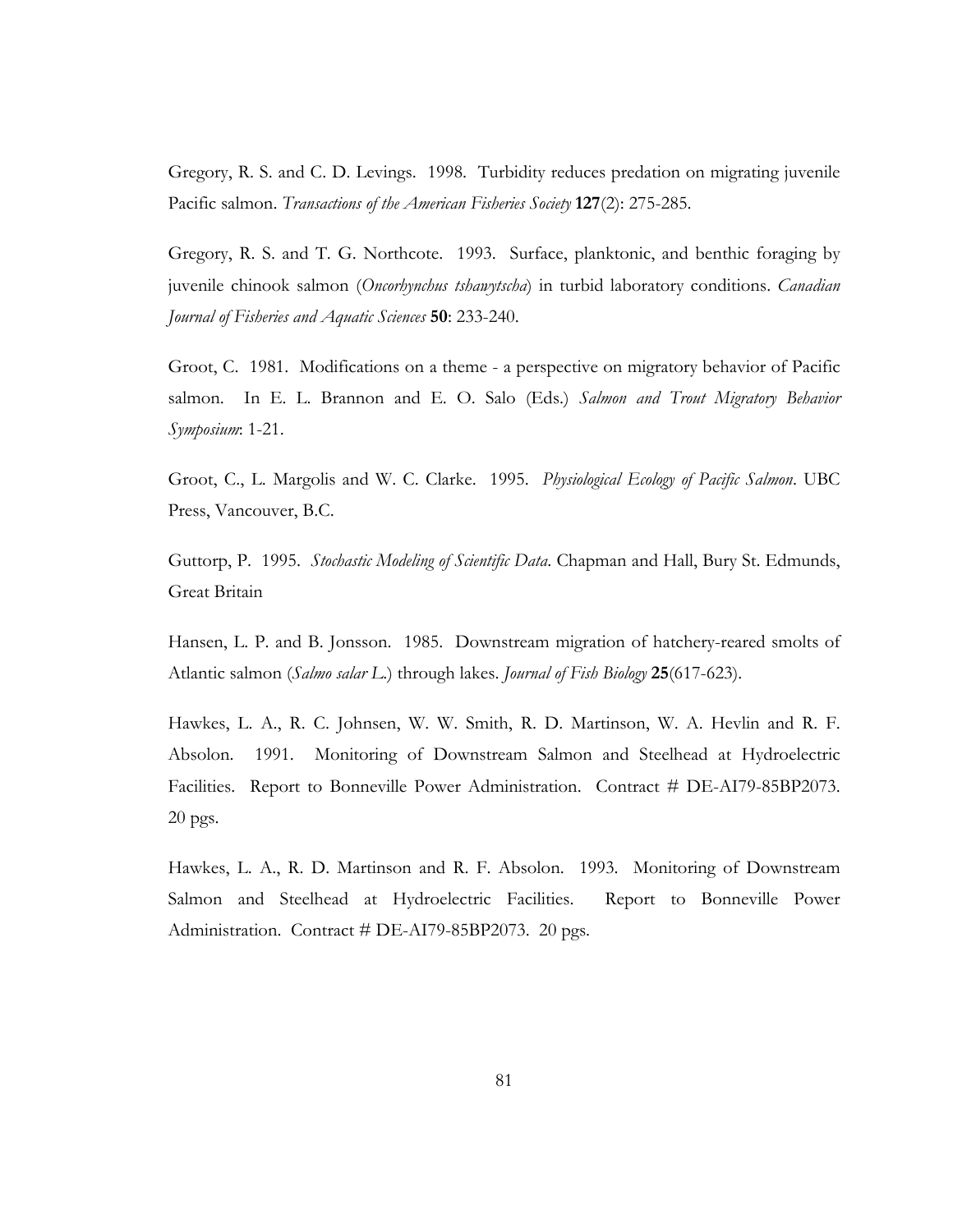Hawkes, L. A., R. D. Martinson and W. W. Smith. 1992. Monitoring of Downstream Salmon and Steelhead at Hydroelectric Facilities. Report to Bonneville Power Administration. Contract # DE-AI79-85BP207319.

Hoar, W. S. 1976. Smolt transformation: evolution, behavior, and physiology. *Journal of Fisheries research Board of Canada* **33**: 1233-1252.

Hoar, W. S., H. A. Keenleyside and R. G. Goodall. 1957. Reactions of juvenile Pacific salmon to light. *Journal of the Fisheries Research Board of Canada* **14**: 815-830.

Hockersmith, E. E., W. D. Muir, S. G. Smith and B. P. Sandford. 1998. Determining areas of loss and delay for juvenile hatchery salmonids above Lower Granite Dam Reservoir, 1997. Report Bonneville Power Administration. Contract # DE-AI79-93BP10891.

Iwamoto, R. N. 1982. Strain-photoperiod-temperature interactions in coho salmon: freshwater growth, smoltification, and seawater adaptation. Ph.D. Dissertation, University of Washington.

Iwata, M. 1995. Downstream migratory behavior of salmonids and its relationship with cortisol and thyroid hormones: A review. *Aquaculture* **135**: 131-139.

Jensen, A. J., B. O. Johnson and L. P. Hansen. 1989. Effect of river flow and water temperature on the upstream migration of adult Atlantic Salmon *Salmo salar L.* in the River Vefsna, Northern Norway. In E. Brannon and B. Jonsson (Eds.) *Proceedings of the Salmonid Migration and Distribution Symposium*. University of Washington.

Johnson, R. C., L. A. Hawkes, W. W. Smith, G. L. Fredricks, R. D. Martinson and W. A. Hevlin. 1990. Monitoring of Downstream Salmon and Steelhead at Hydroelectric Facilities. Report to Bonneville Power Administration. Contract # DE-AI79-85BP2073. 18 pgs.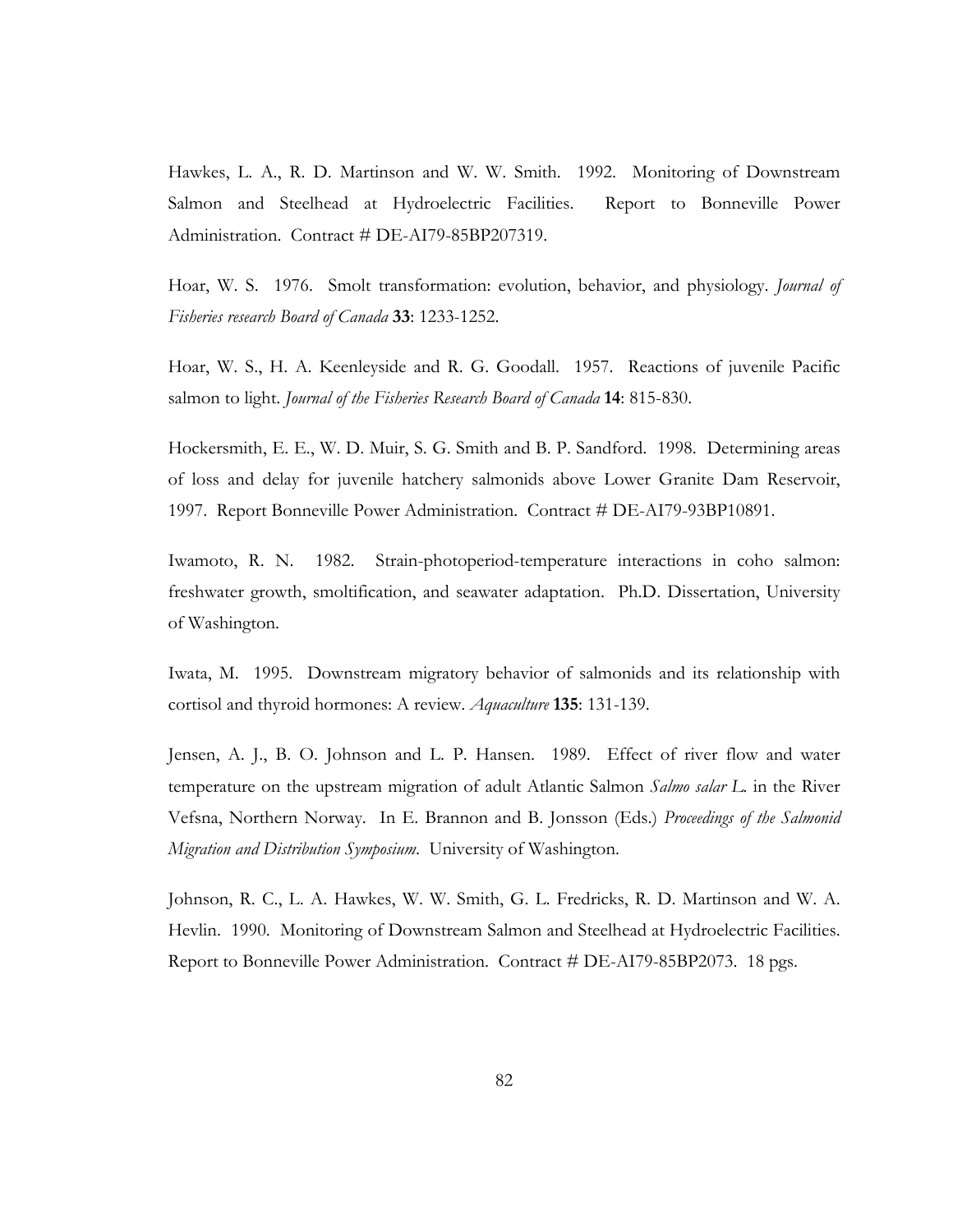Johnson, R. C., L. A. Wood and W. W. Smith. 1987. Monitoring of Downstream Salmon and Steelhead at Hydroelectric Facilities. Report to Bonneville Power Administration. Contract # DE-AI79-85BP2073. 10 pgs.

Johnson, T. and K. Muller. 1978. Migration of juvenile pike, *Esox lucius L.*, from a coastal stream to the northern part of the Bothnian Sea. *Aquilo Ser Zoologica* **18**: 57-61.

Johnson, W. E. and C. Groot. 1963. Observations on the migration of young sockeye salmon through a large, complex lake system. *Journal of the Fisheries Research Board of Canada* **20**: 919-938.

Jonsson, N. 1991. Influence of water flow, temperature and light on fish migration in rivers. *Nordic Journal of Freshwater Research* **66**: 20-35.

Larsen, R. J. and M. L. Marx. 1986. *An Introduction to Mathematical Statistics and its Applications*. Prentice Hall, Englewood Cliffs, NJ

Levy, D. A. 1987. Review of the ecological significance of diel vertical migrations by juvenile sockeye salmon (*Oncorhynchus nerka*). *Canadian Special Publications in Fisheries and Aquatic Sciences* **96**: 44-52.

Lorz, H., S. Glenn, R. Williams, C. Kunkel, L. Norris and B. Lopper. 1978. Effect of selected herbicides on smolting of coho salmon. Grant Report to the U.S. Environmental Protection Agency. R-804283.

Lorz, H. S. and B. P. McPherson. 1976. Effects of copper or zinc in freshwater on the adaptation to sea water and ATPase activity, and the effects of copper on migratory disposition of coho salmon(*Oncorhynchus kisutch*). *Journal of the Fisheries Research Board of Canada* **33**: 2023-2030.

Lower Granite Migration Study Steering Committee. 1993. Research Plan to Determine Timing, Location, Magnitude, and Cause of Mortality for Wild and Hatchery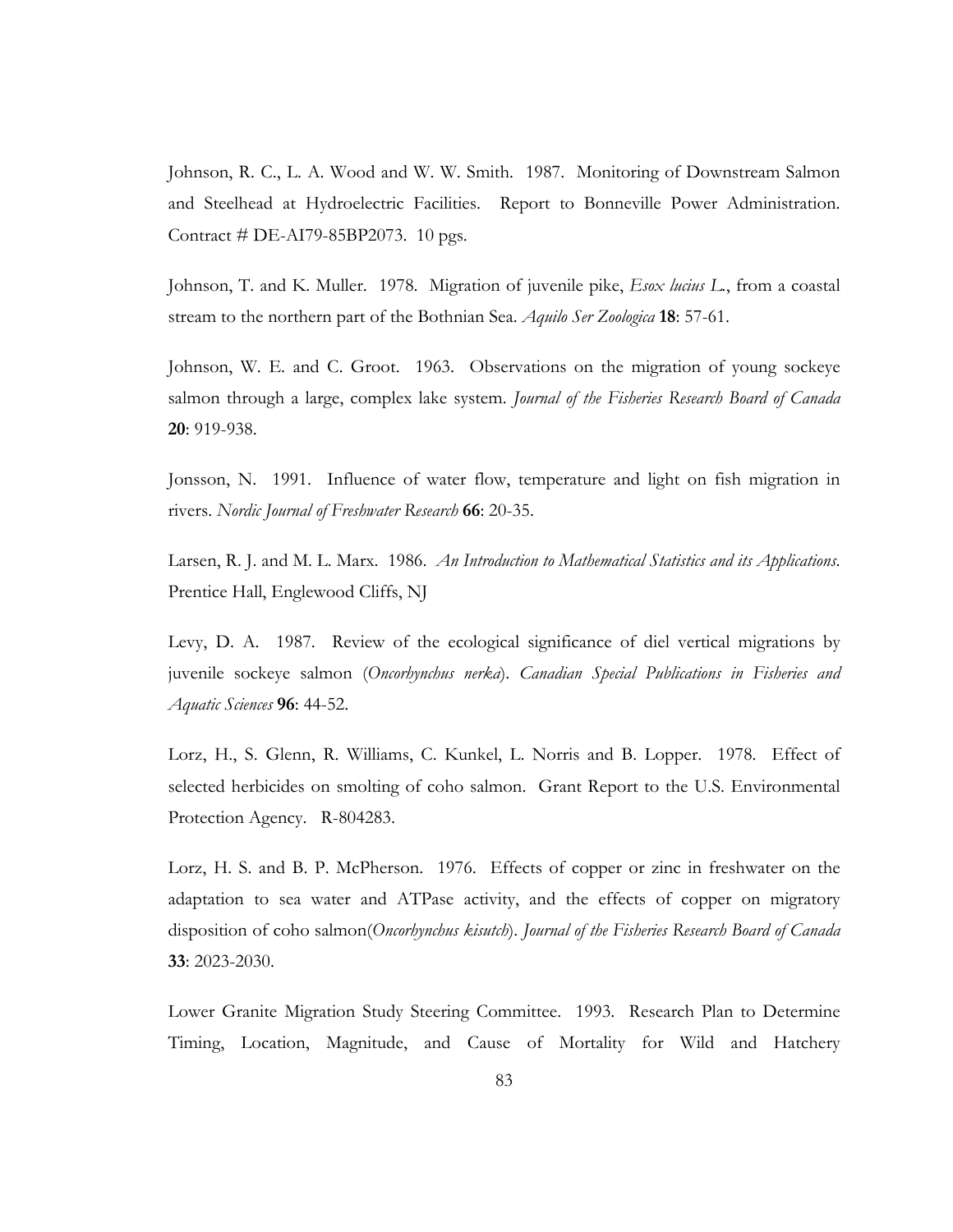Spring/Summer Chinook Salmon Smolts Above Lower Granite Dam. Report to Bonneville Power Administration. Contract Number DE-AI79-92BP61176.

Martinson, R. D., R. J. Graves, M. J. Langeslay, L. A. Wood and S. D. Killins. 1995. Monitoring of Downstream Salmon and Steelhead at Hydroelectric Facilities. Report to Bonneville Power Administration. Contract # DE-AI79-85BP2073. 25 pgs.

Mason, J. C. 1975. Seaward movement of juvenile fishes, including lunar periodicity in the movement of coho salmon (*Oncorhynchus kisutch*) fry. *Journal of the Fisheries Research Board of Canada* **32**: 2542-2547.

McAlary, F. A. and W. N. McFarland. 1993. The effect of light and darkness on hatching in the pomacentrid *Abudefduf saxatilis*. *Environmental Biology of Fishes* **37**: 237-244.

McCarthy, J. C., T. E. Pyle and G. M. Griffin. 1974. Light transmissivity, suspended sediments, and the legal definition of turbidity. *Estuary and Coast Marine Science* **2**: 291-299.

McCluney, W. R. 1975. Radiometry of water turbidity measurement. *Journal of the Water Pollution Control Federation* **47**: 252-266.

McIninch, S. P. and C. H. Hocutt. 1987. Effects of turbidity on estuarine fish response to strobe lights. *Journal of Applied Ichthyology* **3**: 97 -105.

Moser, M. L., A. F. Olson and T. P. Quinn. 1991. Riverine and estuarine migratory behavior of coho salmon (*Oncorhynchus kisutch*) smolts. *Canadian Journal of Fisheries and Aquatic Sciences* **48**: 1670-1678.

Muir, D. W., W. S. Zaugg, A. E. Giorgi and S. McCutcheon. 1994. Accelerating smolt development and downstream movement in yearling chinook salmon with advanced photoperiod and increased temperature. *Aquaculture* **123**: 387-399.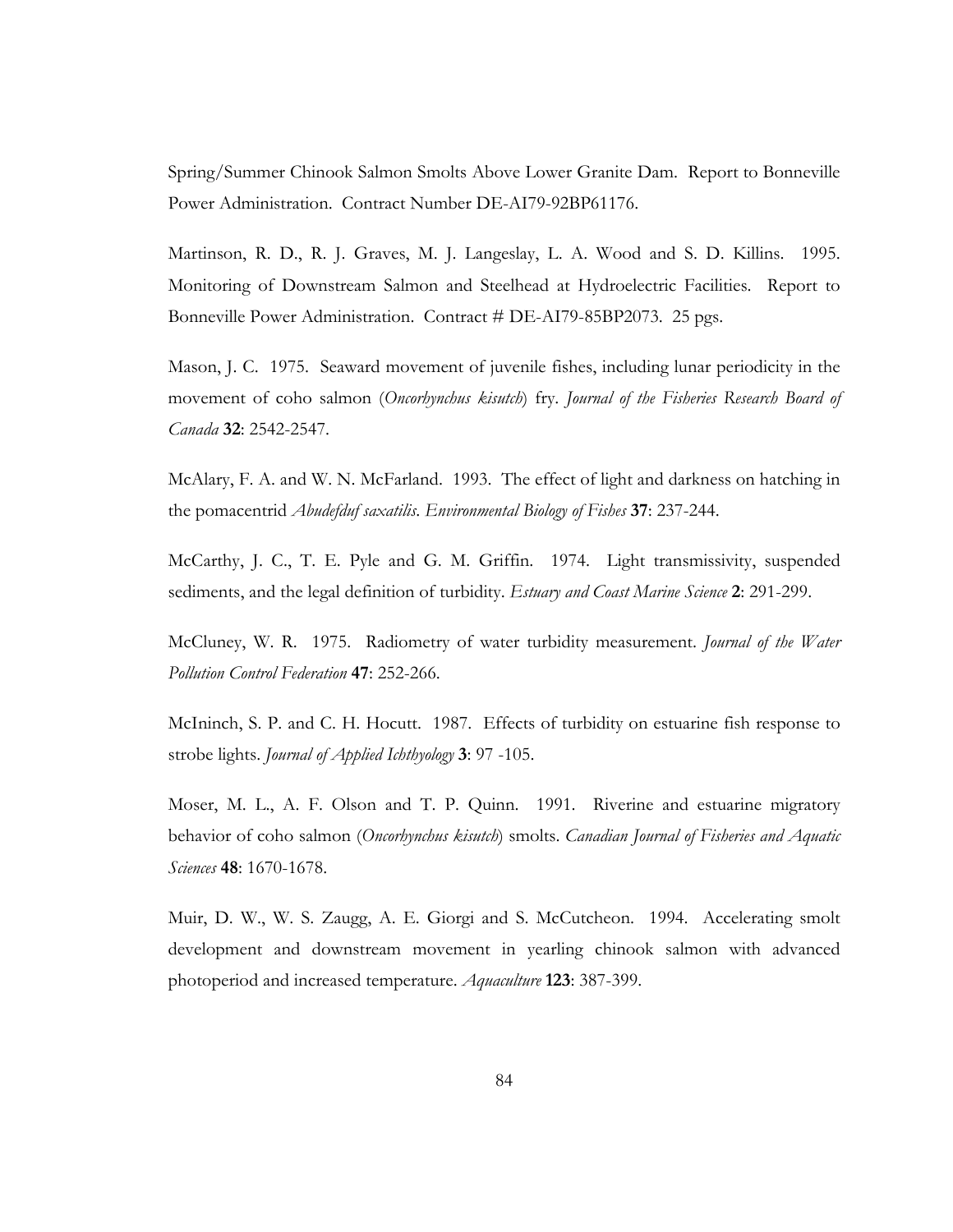Muir, W. D., W. S. Zaugg, S. McCutcheon and J. G. Williams. 1992. Biological manipulation of migration rate: the use of advanced photoperiod to accelerate smoltification in yearling chinook salmon, 1990. Annual Report of Research to Bonneville Power Association. Contract # DE-AI79-88BP50301. 34 pgs.

Neter, J., W. Wasserman and M. H. Kutner. 1990. *Applied Linear Statistical Models*. Irwin, Homewood, Illinois

Newcombe, C. P. and D. D. MacDonald. 1991. Effects of suspended sediments on aquatic ecosystems. *North American Journal of Fisheries Management* **11**: 72-82.

Newman, K. 1997. Bayesian averaging of generalized linear models for passive integrated transponder tag recoveries from salmonids in the Snake River. *North American Journal of Fisheries Management* **17**(2): 362-377.

Northcote, T. G. 1962. Migratory behavior of juvenile rainbow trout (*Salmo gairdneri*) in outlet and inlet streams of Loon lake, British Columbia. *Journal of the Fisheries Research Board of Canada* **19**: 201-270.

Northcote, T. G. 1984. Mechanisms of Fish Migration in Rivers. In J. D. McCleave, G. P. Arnold, J. J. Dodson and W. H. Neill (Eds.) *Mechanisms of Migration in Fishes*. Plenum Press, New York.

Ottaway, E. M. and A. Clarke. 1981. A preliminary investigation into the vulnerability of young trout (*Salmo trutta L.*) and Atlantic salmon (*S. salar L.*) to downstream displacement by high water velocities. *Journal of Fish Biology* **19**: 135-145.

Pascho, R. J., D. G. Elliott and S.Achord. 1993. Monitoring of the in-river migration of smolts from two groups of spring chinook salmon, *Oncorhynchus tschawytscha* (Walbaum), with different profiles of *Renibacterium salmoninarum* infection. *Aquaculture and Fisheries Management* **24**: 163-169.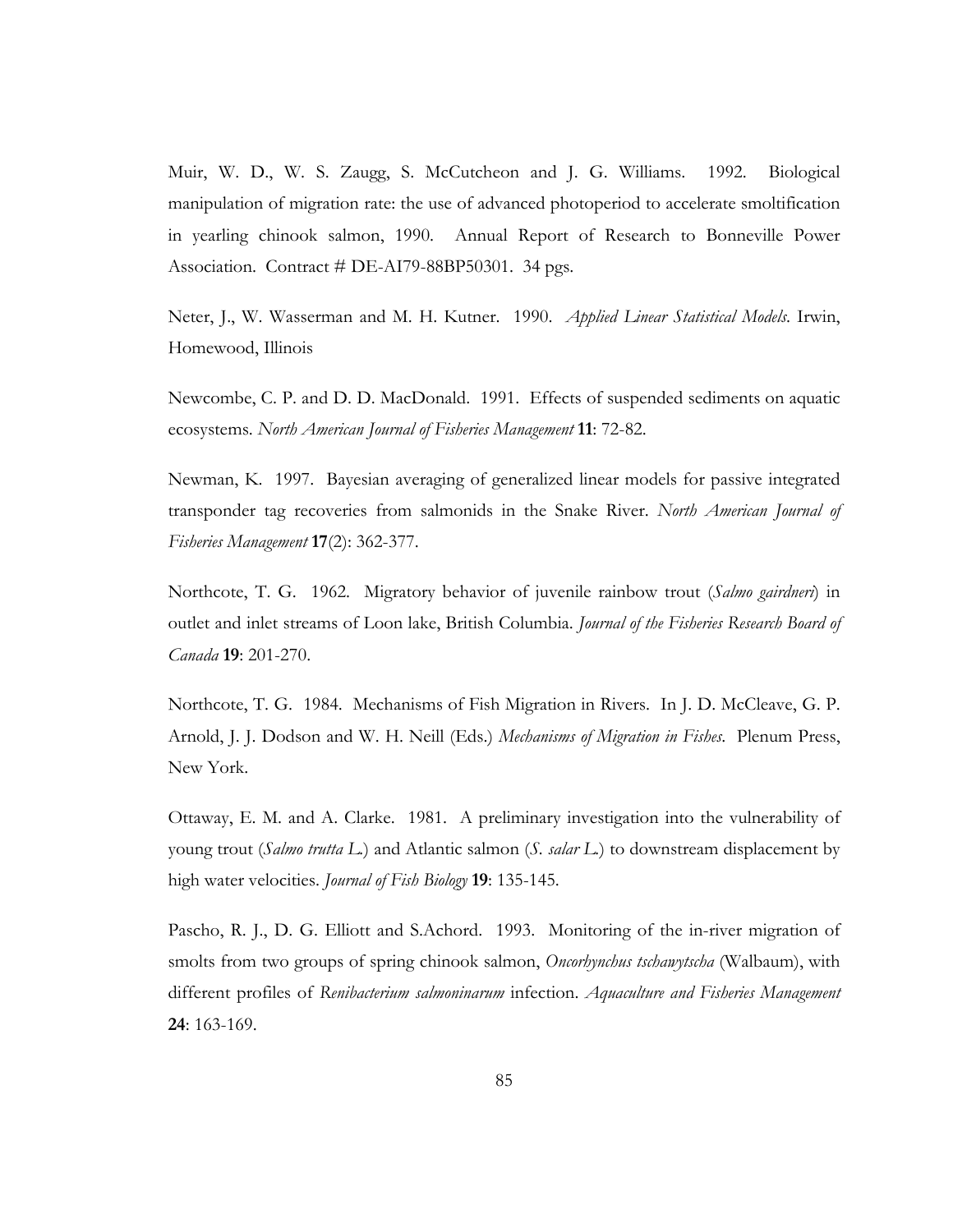Pavlov, D. S., A. M. Pakhorukov, G. N. Kuragina, V. K. Nezdoliy, N. P. Nekrasova, D. A. Brodskiy and A. L. Ersler. 1977. Some features of the downstream migrations of juvenile fishes in the Volga and Kuban Rivers. *Journal of Ichthyology* **17**: 363-374.

Peake, S. and R. S. McKinley. 1998. A re-evaluation of swimming performance in juvenile salmonids relative to downstream migration. *Canadian Journal of Fisheries and Aquatic Sciences* **55**: 682-687.

Percy, W. G. 1992. *Ocean Ecology of North Pacific Salmonids*. University of Washington Press, Seattle

Peterson, J. H. and D. M. Gadomski. 1994. Light-mediated predation by northern squawfish on juvenile chinook salmon. *Journal of Fish Biology* **45 (Supplement A)**: 227-242.

Peterson, J. H., D. M. Gadomski and T. P. Poe. 1993. Differential predation by northern squawfish (*Ptychocheilus oregonensis*) on live and dead juvenile salmonids in the Bonneville Dam tailrace (Columbia River). *Canadian Journal of Fisheries and Aquatic Sciences* **51**: 1197-1204.

Poe, T. P. and B. E. Reiman. 1988. Predation by Resident Fish on Juvenile Salmonids in John Day Reservoir. Report to Bonneville Power Administration. Contract # DE-AI79- 82BP34796 and DE-AI79-82BP35097.

Preisendorfer, R. W. 1986. Secchi disk science: visual optics of natural waters. *Limnology and Oceanography* **31**(5): 909-926.

Raymond, H. L. 1979. Effects of dams and impoundments on migrations of juvenile chinook salmon and steelhead from the Snake River, 1966 to 1975. *Transactions of the American Fisheries Society* **108**: 505-529.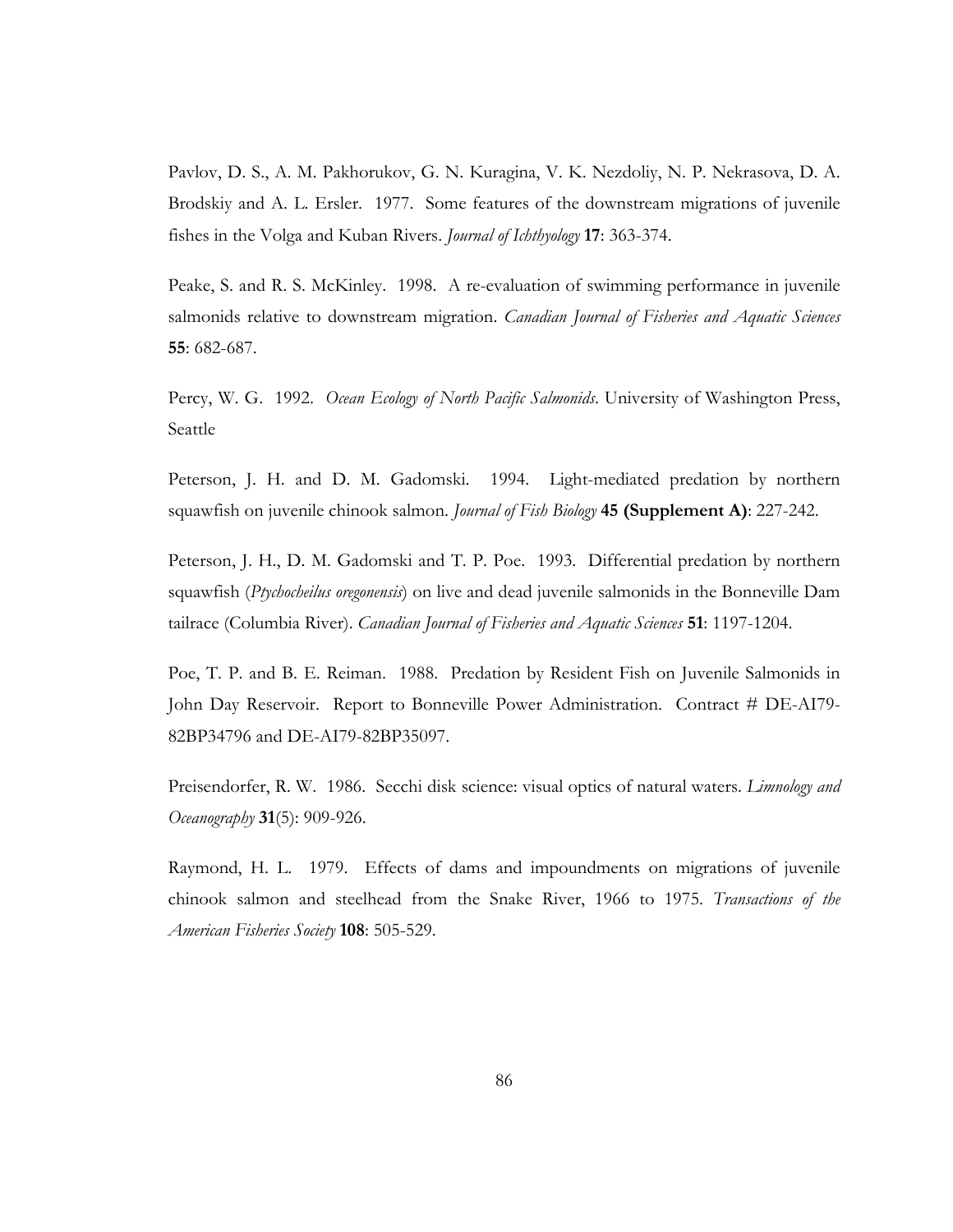Raymond, H. L. 1979. Effects of dams and impoundments on migrations of juvenile chinook salmon and steelhead from the Snake River, 1966 to 1975. *Transactions of the American Fisheries Society* **108**(6): 505-529.

Raymond, H. L. 1988. Effects of hydroelectric development and fisheries enhancement on spring and summer chinook salmon and steelhead in the Columbia River Basin. *North American Journal of Fisheries Management* **8**(1): 1-24.

Raymond, H. L. 1988. Effects of hydroelectric development and fisheries enhancement on spring and summer chinook salmon and steelhead in the Columbia River Basin. *North American Journal of Fisheries Management* **8**: 1-24.

Sagar, P. M. and G. J. Glova. 1988. Diel feeding periodicity, daily ration and prey selection of a riverine population of juvenile chinook salmon, *Oncorhynchus tshawytscha* (Walbaum). *Journal of Fish Biology* **33**: 643-653.

Schreck, C. B., J. C. Snelling, R. E. Ewing, C. S. Bradford, L. E. Davis and C. H. Slater. 1994. Migratory characteristics of juvenile spring chinook salmon in the Willamette River. Completion Report to Bonneville Power Administration. Contract # E-AI79-88BP92818.

Seiler, D., L. Kishimoto and S. Neuhauser. 1999. Annual Report: 1998 Skagit River Wild 0+ Chinook Production Evaluation. 73 pgs Washington Department of Fish and Wildlife.

Seiler, D., S. Neuhauser and M. Ackley. 1981. Upstream/Downstream Salmonid Trapping Project 1977-1980. WA Department of Fisheries and Wildlife Progress Report. 195 pgs.

Shively, R. S., T. P. Poe and S. T. Sauter. 1996. Feeding response by northern squawfish to a hatchery release of juvenile salmonids in the Clearwater River, Idaho. *Transactions of the American Fisheries Society* **125**: 230-236.

Sims, C. W., J. G. Williams, D. A. Faurot, R. C. Johnsen and D. A. Brege. 1981. Migrational Characteristics of Juvenile Salmon and Steelhead trout in the Columbia River Basin and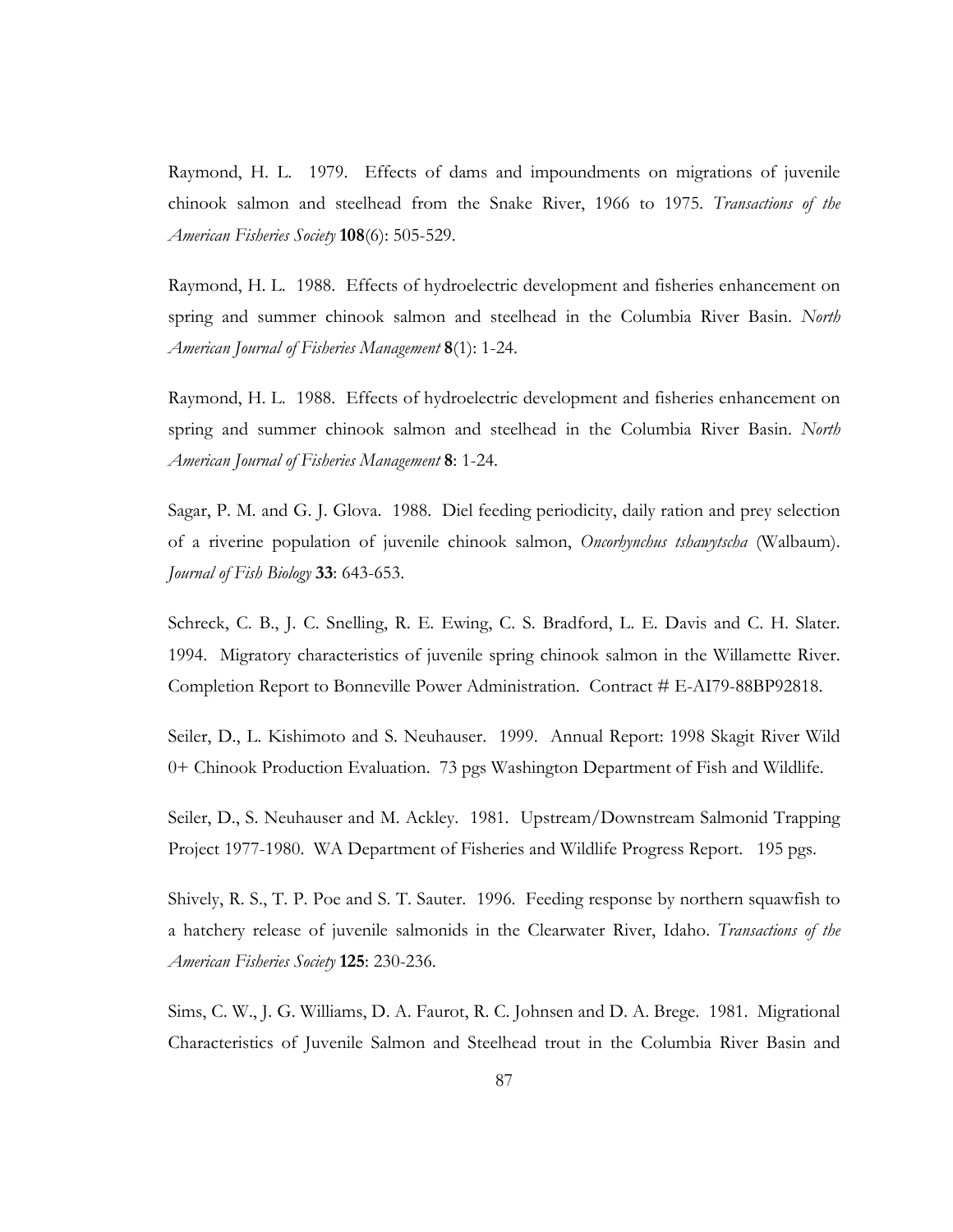related research at John Day Dam - Volumes I and II. Final Report to the U.S. Army Corps of Engineers. Contract # DACW57-80-F-0394 and DACW68-78-C-0051.

Smith, D. G., R. J. Davies-Colley, J. Knoef and G. W. J. Slot. 1997. Optical characteristics of New Zealand rivers in relation to flow. *Journal of the American Water Resources Association* **33**(2): 301-312.

Smith, H. D. 1973. Observations on the cestode *Eubothrium salvelini* in juvenile sockeye salmon (*Oncorhynchus nerka*) at Babine Lake, British Columbia. *Journal of the Fisheries Research Board of Canada* **27**: 1295-1311.

Smith, I. P., A. D. F. Johnstone and G. W. Smith. 1997. Upstream migration of adult Atlantic salmon past a fish counter weir in the Aberdeenshire Dee, Scotland. *Journal of Fish Biology* **51**(2): 266-274.

Smith, S. G., W. D. Muir, E. E. Hockersmith, S. Achord, M. B. Eppard, T. E. Reuhle and J. G. Williams. 1998. Survival estimates for passage of juvenile salmonids through Snake River dams and reservoirs, 1996. U.S. Department of Energy, Bonneville Power Administration. Contract Number DE-AI79-93BP108.

Smith, S. G., W. D. Muir, E. E. Hockersmith, S. Achord, M. B. Eppard, T. E. Reuhle, J. G. Williams and J. R. Skalski. 1998. Survival estimates for passage of juvenile salmonids through Snake River dams and reservoirs, 1996. Report to Bonneville Power Administration. Contract Number DE-AI79-93BP108.

Smith, S. G., J. R. Skalski, W. Schlechte, A. Hoffmann and V. Cassen. 1994. Statistical Survival Analysis of Fish and Wildlife Tagging Studies. SURPH.1 Manual. Unpublished Report University of Washington.

Snelling, J. C., C. B. Schreck, C. S. Bradford, L. E. Davis, C. H. Slater, M. T. Beck and S. K. Ewing. 1993. Migratory Characteristics of Spring Chinook Salmon in the Willamette River: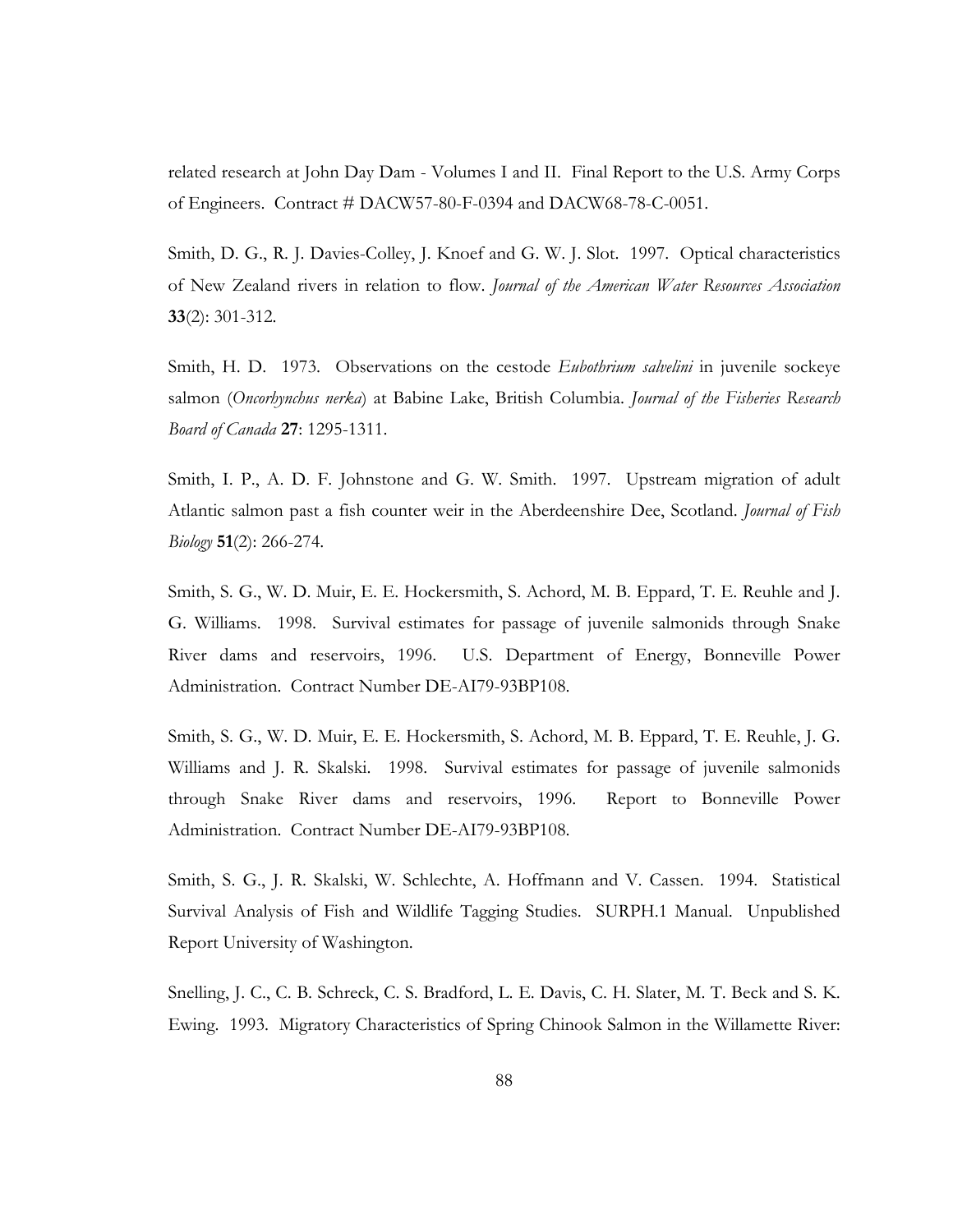Annual Report 1991. Report to Bonneville Power Administration. Contract # DE-AI79- 88BP92818. 47 pgs.

Solomon, D. J. 1978. Some observation on salmon smolt migration in a chalkstream. *Journal of Fish Biology* **12**: 571-574.

Taylor, E. B. 1990. Environmental correlates of life-history variation in juvenile chinook salmon, *Oncorhynchus tshawytscha* (Walbaum). *Journal of Fish Biology* **37**: 1-17.

Telesnicki, G. J. and W. M. Goldberg. 1995. Comparison of turbidity measurement by nephlometry and transmissometry and its relevance to water quality standards. *Bulletin of Marine Science* **57**(2): 540-547.

The Independent Scientific Group. 1996. Return to the River: Restoration of Salmonid Fishes in the Columbia River Ecosystem. Report to the Northwest Power Planning Council.

Thorpe, J. E. 1981. Migration in salmonids, with special reference to juvenile movements in freshwater. In E. L. Brannon and E. O. Salo (Eds.) *Salmon and Trout Migratory Behavior Symposium*: 86-97.

Thorpe, J. E. 1984. Downstream movements in juvenile fishes: a forward speculative view. In J. D. McCleave, G. P. Arnold, J. J. Dodson and W. H. Neill (Eds.) *Mechanisms of Migration in Fishes*. Plenum Press, New York.

Thorpe, J. E. and R. I. G. Morgan. 1978. Periodicity in Atlantic salmon *Salmo salar L.* smolt migration. *Journal of Fish Biology* **12**: 541-548.

Thorpe, J. E., L. G. Ross, G. Struthers and W. Watts. 1981. Tracking Atlantic salmon smolts, *Salmo sala L.*, through Loch Voil, Scotland. *Journal of Fish Biology* **19**(519-537).

Tyler, J. E. 1968. The Secchi disc. *Limnology and Oceanography* **XIII**: 1-6.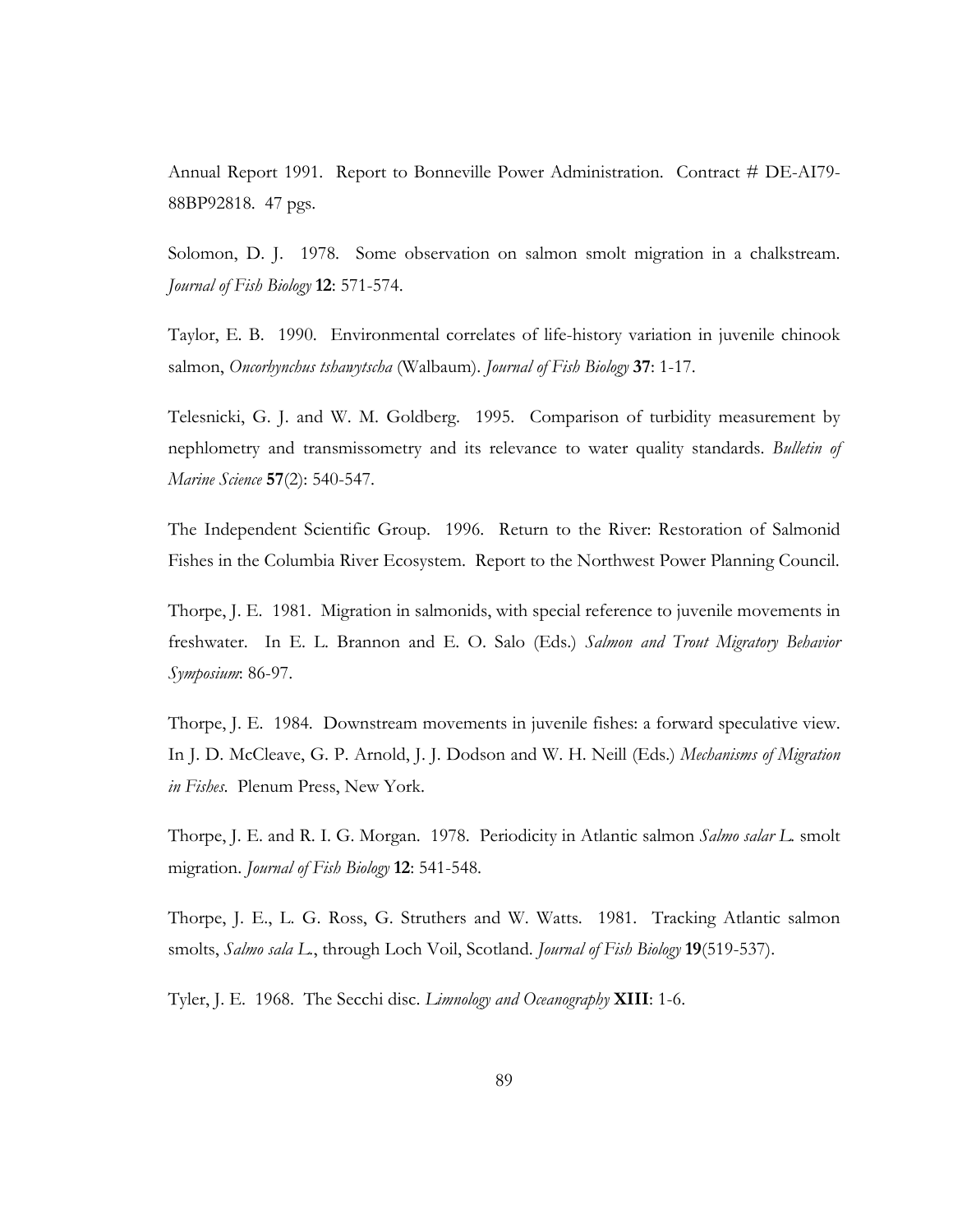Valdimarsson, S. K., N. B. Metcalfe, J. E. Thorpe and F. A. Huntingford. 1997. Seasonal changes in sheltering: Effect of light and temperature on diel activity in juvenile salmon. *Animal Behavior* **54**(6): 1405-1412.

Vander-Haegen, G. E., J. M. Tipping and S. A. Hammer. 1998. Consumption of juvenile salmonids by adult steelhead in the Cowlitz River, Washington. *California Fish and Game* **84**(1): 48-50.

Vigg, S. and C. C. Burley. 1991. Temperature-dependent maximum daily consumption of juvenile salmonids by northern squawfish (*Ptychocheilus oregonensis*) from the Columbia River. *Canadian Journal of Fisheries and Aquatic Sciences* **48**: 2491-2498.

Vinyard, G. L. and W. J. O'Brien. 1976. Effects of light and turbidity on the reactive distance of bluegill (*Lepomis macrochirus*). *Journal of the Fisheries Research Board of Canada* **33**: 2845-2849.

Wagner, H. H. 1974. Photoperiod and temperature regulation of smolting in steelhead trout (*Salmo gairdneri*). *Canadian Journal of Zoology* **52**: 219-234.

Wallace, M. and B. W. Collins. 1997. Variation in use of the Klamath River estuary by juvenile chinook salmon. *California Fish and Game* **83**(4): 132-143.

Wedemeyer, G. A. and a. W. C. C. R.L. Saunders. 1980. Environmental factors affecting smoltification and early marine survival of anadromous salmonids. *Marine Fisheries Review* **42**: 1-14.

Williams, J. 1970. *Optical Properties of the Sea*. United States Naval Institute, Annapolis

Wood, L. A., R. D. Martinson, R. J. Graves, D. R. Carroll and S. D. Killins. 1994. Monitoring of Downstream Salmon and Steelhead at Hydroelectric Facilities. Report to Bonneville Power Administration. Contract # DE-AI79-85BP2073. 26 pgs.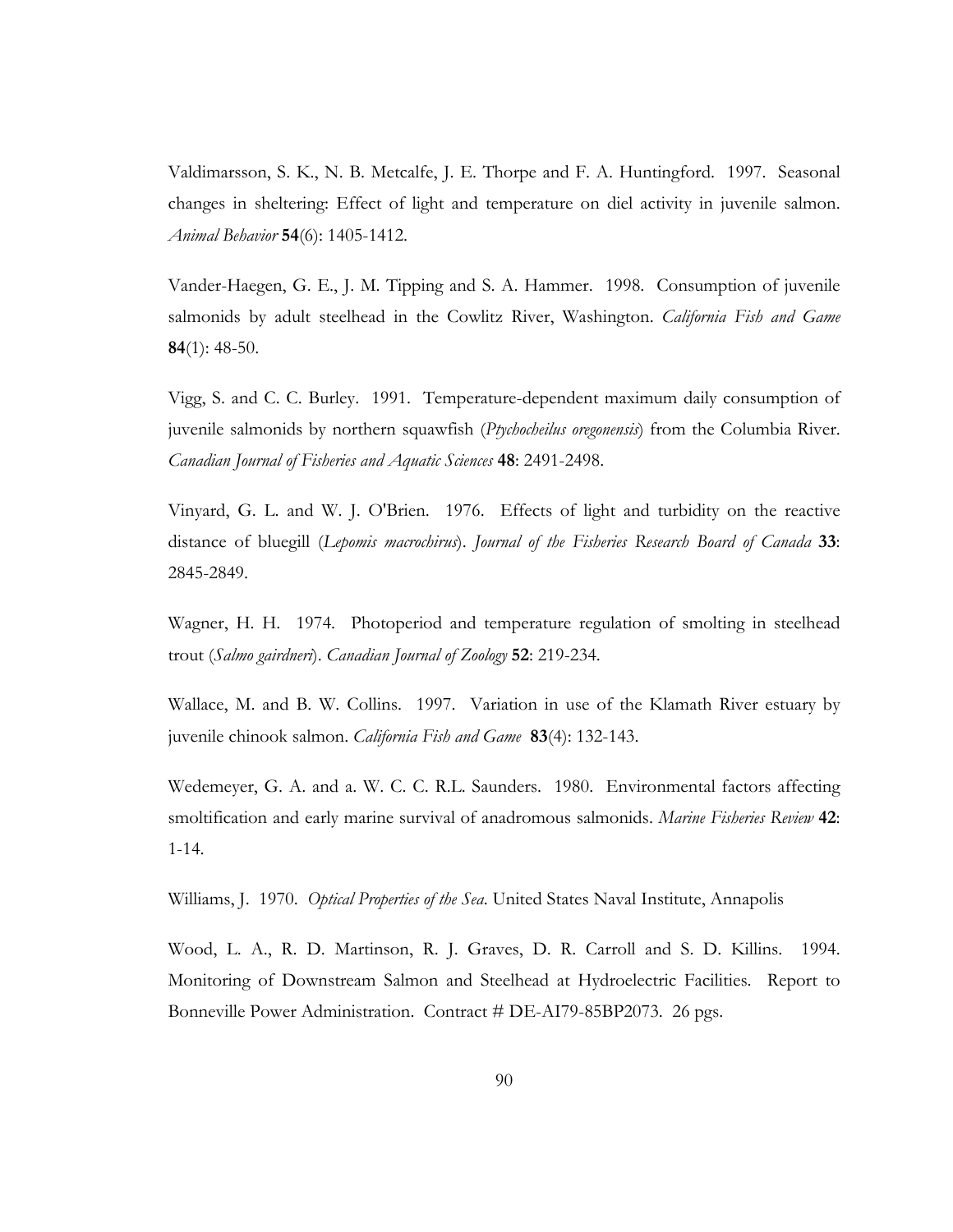Wooten, J. T., M. S. Parker and M. E. Power. 1996. Effects of disturbance on river food webs. *Science* **273**: 1558-1561.

Zabel, R. W. and J. J. Anderson. 1997. A model of the travel time of migrating juvenile salmon, with an application to Snake River spring chinook salmon. *North American Journal of Fisheries Management* **17**(1): 93-100.

Zabel, R. W., J. J. Anderson and P. Shaw. 1998. A multiple reach model to describe the migratory behavior of Snake River yearling chinook salmon (Oncorhynchus tshawytscha). *Canadian Journal of Fisheries and Aquatic Sciences* **55**(3): 658-667.

Zar, J. H. 1996. *Biostatistical Analysis*. Prentice-Hall, Upper Saddle River, New Jersey

Zaugg, W. S. 1981. Relationships between smolt indices and migration in controlled and natural environments. In E. L. Brannon and E. O. Salo (Eds.) *Salmon and Trout Migratory Behavior Symposium,*: 173-183.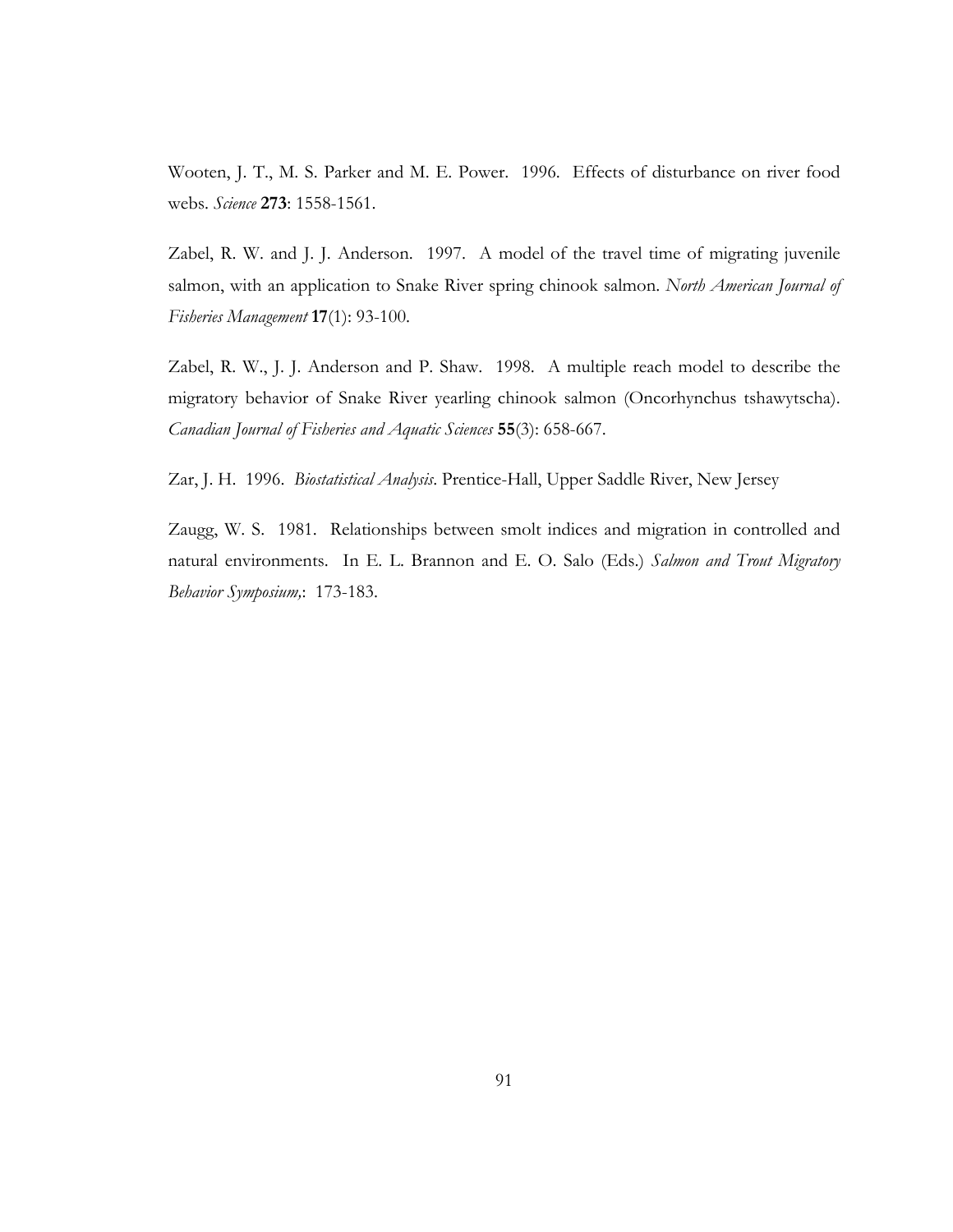## APPENDIX: A COMPARISON OF METHODS FOR MEASURING VISUAL WATER **CLARITY**

#### INTRODUCTION

Visual water clarity is a primary regulator of biological and ecological functions in aquatic systems (Vinyard and O'Brien 1976; Breitburg 1988; Barrett *et al.* 1992; Gregory 1993; Gregory and Northcote 1993; McAlary and McFarland 1993). Foraging, hunting, and predator avoidance are critical processes regulated by the quality and quantity of underwater light. Variations in water clarity may determine the balance between predator and prey in a particular system or at a particular time, and may be key in explaining individual behaviors, species interactions, and community dynamics (Abrahams and Kattenfeld 1997).

Underwater light is a function of both the solar radiation entering the water and the inherent and apparent optical properties of the body of water (Williams 1970). The inherent ability of a body of water to transmit light is described by the scattering coefficient and the absorption coefficient. The scattering coefficient measures the degree to which a beam of light is deviated from its path as it passes through the water; the absorption coefficient describes the degree to which light energy is absorbed as it passes through the water. These optical coefficients are affected by certain suspended solids and dissolved constituents. They can be summarized by the beam attenuation coefficient which is the sum of the scattering and absorption coefficients. Because these coefficients are inherent optical properties of water, they are not affected by the direction or spectral quality of the light entering the water, by observer variation, or by other external factors. In contrast, apparent optical properties describe the behavior of light in a particular body of water. Apparent properties may be particularly relevant biologically because they describe the conditions at a fixed place and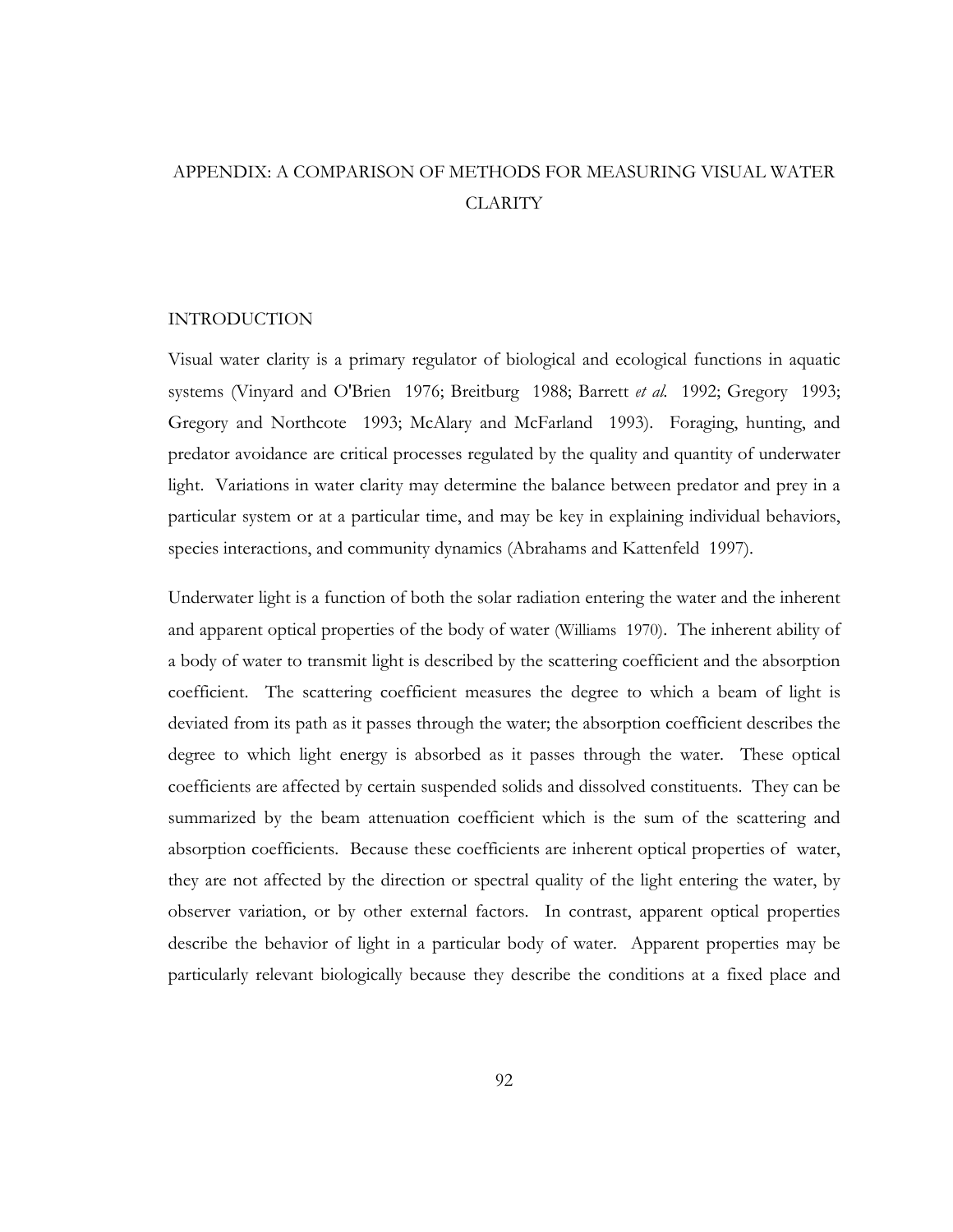time, e.g., how well a predator can be detected in the shadows of a rock at dusk; however, dependence on local variation makes them difficult to measure.

In this appendix, two similar and relatively new methods for measuring visibility, the horizontal Secchi disc and the horizontal black disc, are compared with each other and with 2 traditional techniques for describing visual water clarity, the vertical Secchi disc and the electronic nephelometer.

## FOUR METHODS FOR MEASURING VISUAL WATER CLARITY

The Secchi disc was the first recorded method for measuring water clarity (Cialdi and Secchi 1865; Collier *et al.* 1968; Tyler 1968). The original Secchi disc was an iron circle, 3.73 m in diameter, covered with oiled sailcloth and varnished with white lead (Collier *et al.* 1968). There have been many iterations of the Secchi disc since that time but the disc in most common current use is a weighted plastic circle, approximately 30 cm in diameter, patterned with alternating black and white quadrants. The disc is lowered into the water on a graduated line until it is no longer visible, dropped a bit more, and pulled up until it once again becomes visible. The Secchi depth, describing the distance of visual extinction, is estimated as the average of the depths at which the disc disappears and at which it reappears. The Secchi depth is a simple, inexpensive, and intuitively reasonable indicator of water clarity. The Secchi depth is, however, less precise than other techniques because it is an apparent rather than inherent optical property of water. Secchi disc readings depend not only on the scattering and absorption coefficients of the body of water of interest, but also the reflectance of the white areas of the disc, the angle of the sun, and the roughness of the water surface (Preisendorfer 1986). The utility of the Secchi disc is limited to situations where the water is deep and there are no strong currents.

A second common measure of water clarity is turbidity, recorded in nephlometric turbidity units (NTU) with an electronic nephelometer. Turbidity in NTU describes light scattering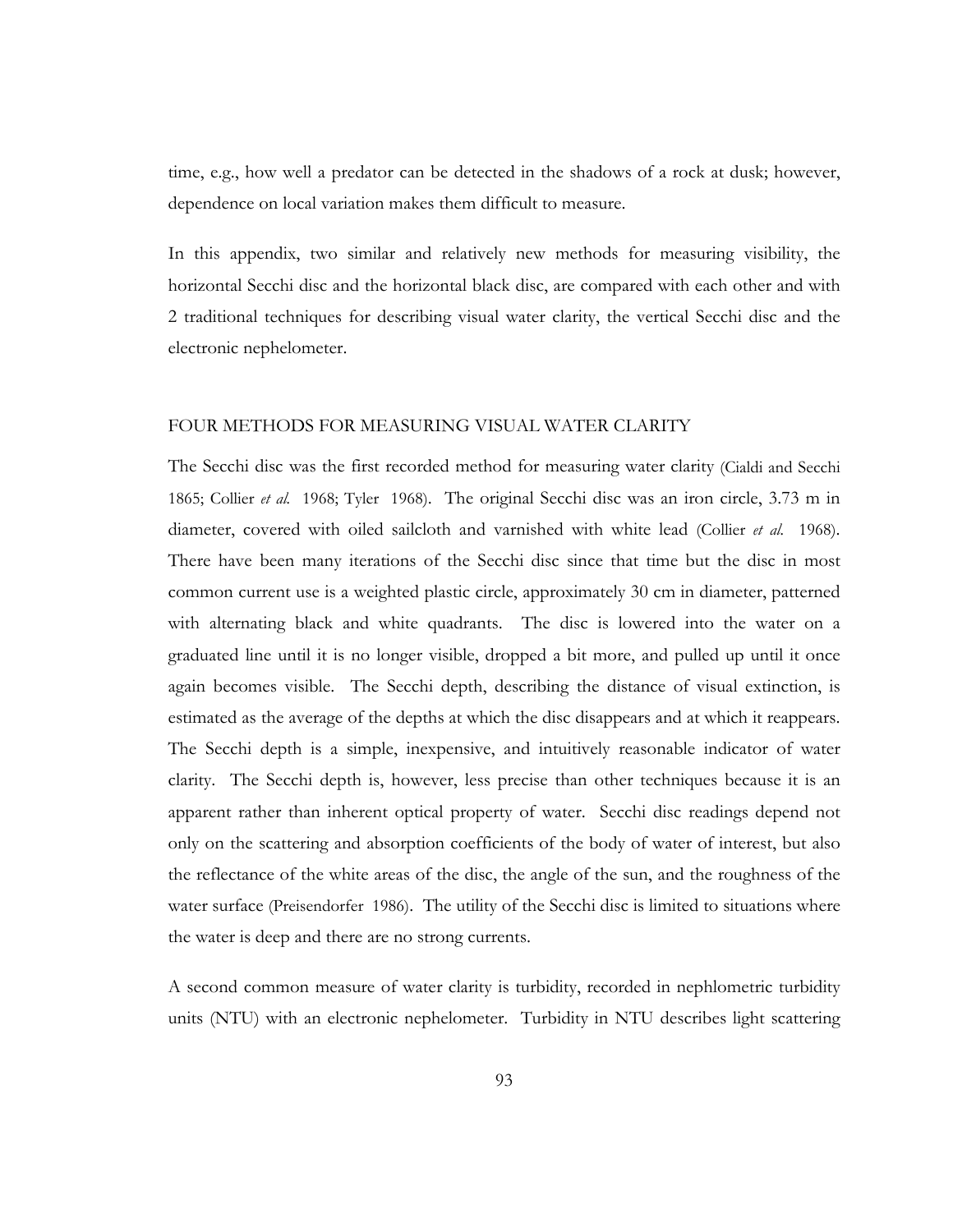from a perpendicular beam of monochromatic light. Nephlometers index an inherent optical property of water, the scattering coefficient; however, it is not possible to estimate the scattering coefficient directly from NTU. Turbidity in NTU refers only to the fraction of total scattering that occurs at  $90^{\circ}$  and there is variability in the ratio of  $90^{\circ}$  to total scattering between different bodies of water (Davies-Colley 1990). Turbidity in NTU is often used for regulatory purposes to describe changes in visibility or sedimentation in lakes or rivers. Although nephelometers frequently provide data to 1 or 2 decimal points, the precision of this method has been questioned. Nephlometry has been criticized for lack of scientific rigor, unrealistic application in environmental standards and regulations, and dependence on Formazin standards which are not reliable at high turbidity levels (Austin 1973; McCarthy *et al.* 1974; McCluney 1975; Telesnicki and Goldberg 1995).

The horizontal black disc was introduced by Davies-Colley (1988) to provide a measure of visibility based on inherent optical properties that can be employed in oceans, lakes, large rivers, and shallow streams. The device consists of a black disc on a stick and a periscope, sealed with thick, clear, plastic on one end. The disc and the covered end of the periscope are placed close together underwater, then pulled apart until the disc is no longer visible through the periscope (Figure 15). The distance at which the disc disappears is recorded as the measure of visibility. Because the black disc does not reflect light (ideally), this measure of visibility allows one to estimate the beam attenuation coefficient. Davies-Colley (1988) provided the mathematical basis for the optical properties of the horizontal black disc and described a sample of observations  $(n=19)$  from both lakes and rivers to support the use of the technique.

Since the introduction of the horizontal black disc, few researchers have applied this simple technology. Primary obstacles to wider use of the horizontal black disc may include questions about how horizontal black disc measurements relate to traditional methods of measuring water clarity, as well as concerns about precision, observer bias or subjectivity, and the effects of weather on visibility estimates. In this appendix, the effectiveness of the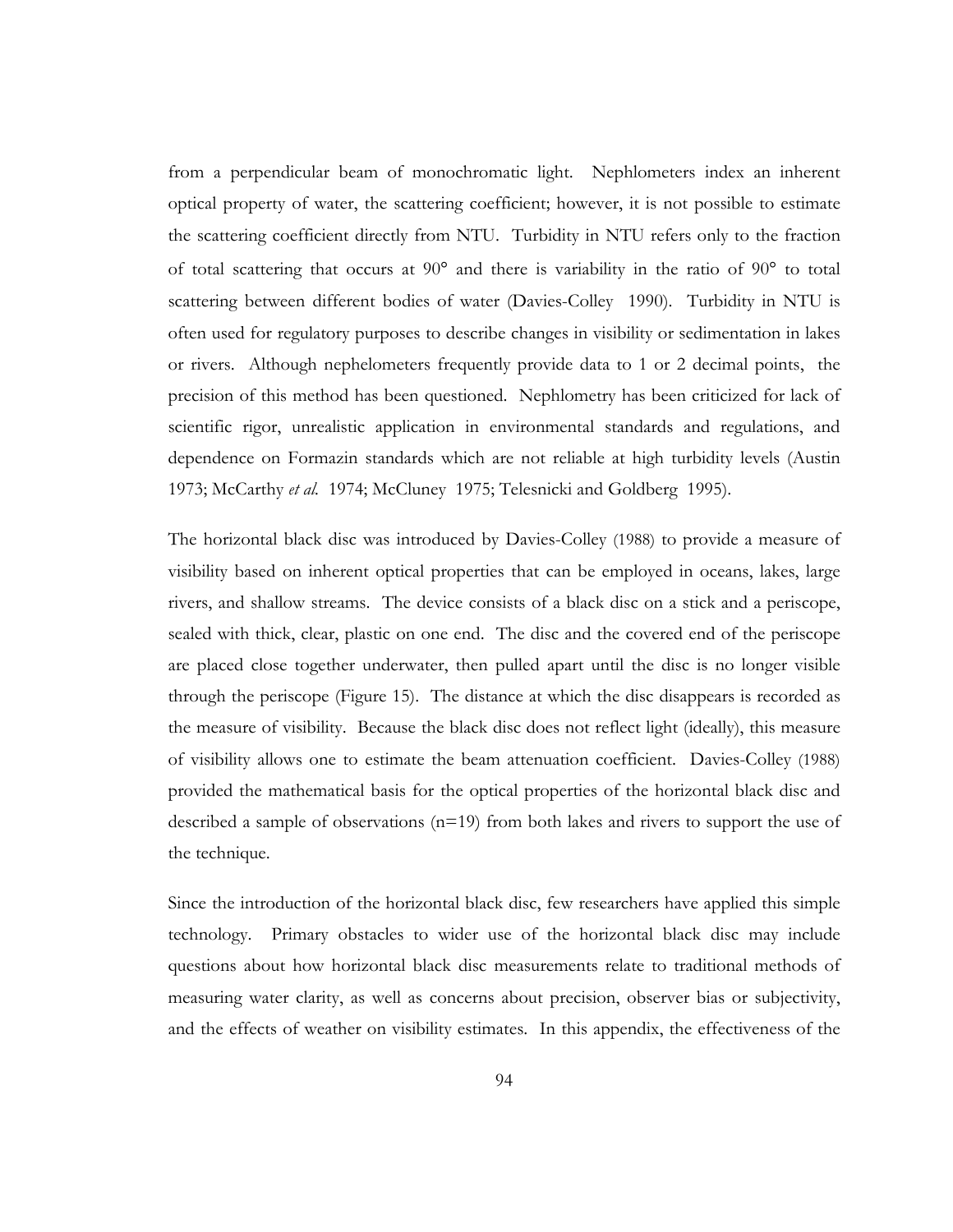horizontal black disc is examined with respect to these concerns and a slight modification, a horizontal Secchi disc, is introduced. The horizontal Secchi disc is identical to the horizontal black disc except that the disc is painted with alternating black and white quadrants. Like a traditional Secchi disc, the horizontal Secchi disc measures an apparent optical property of water. It was developed for this study to isolate the effect of measurement orientation (horizontal or vertical) versus the effect of disc color. The horizontal Secchi disc allows an assessment of the practical significance of measuring inherent versus apparent optical parameters.

These analyses build on previous work by considering a large data set collected under variable conditions and by comparing several methods at once. These data describe the correlation between different methods of measuring water clarity and assess the accuracy and precision of each. Several observers collected these data over a variety of weather conditions, allowing assessment of the significance of weather and observer bias in data interpretation.

## **METHODS**

## STUDY SITE

The study site was located on the Skagit River near Mount Vernon, in western Washington State. The mean annual flow of the Skagit River at Mt. Vernon is  $475 \text{ m}^3/\text{s}$  (Crumley and Stober 1984), resulting from a combination of managed releases (Ross, Diablo, and Gorge dams) and natural flow, including glacial melt. Data were collected from February to August 1998. Flow data were provided by the US Geological Survey, Mount Vernon guaging station. Flow during this period ranged from  $270 \text{ m}^3/\text{s}$  to  $678 \text{ m}^3/\text{s}$ . Weather conditions (sun, clouds, or rain) during data collection were recorded each day.

#### HORIZONTAL DISCS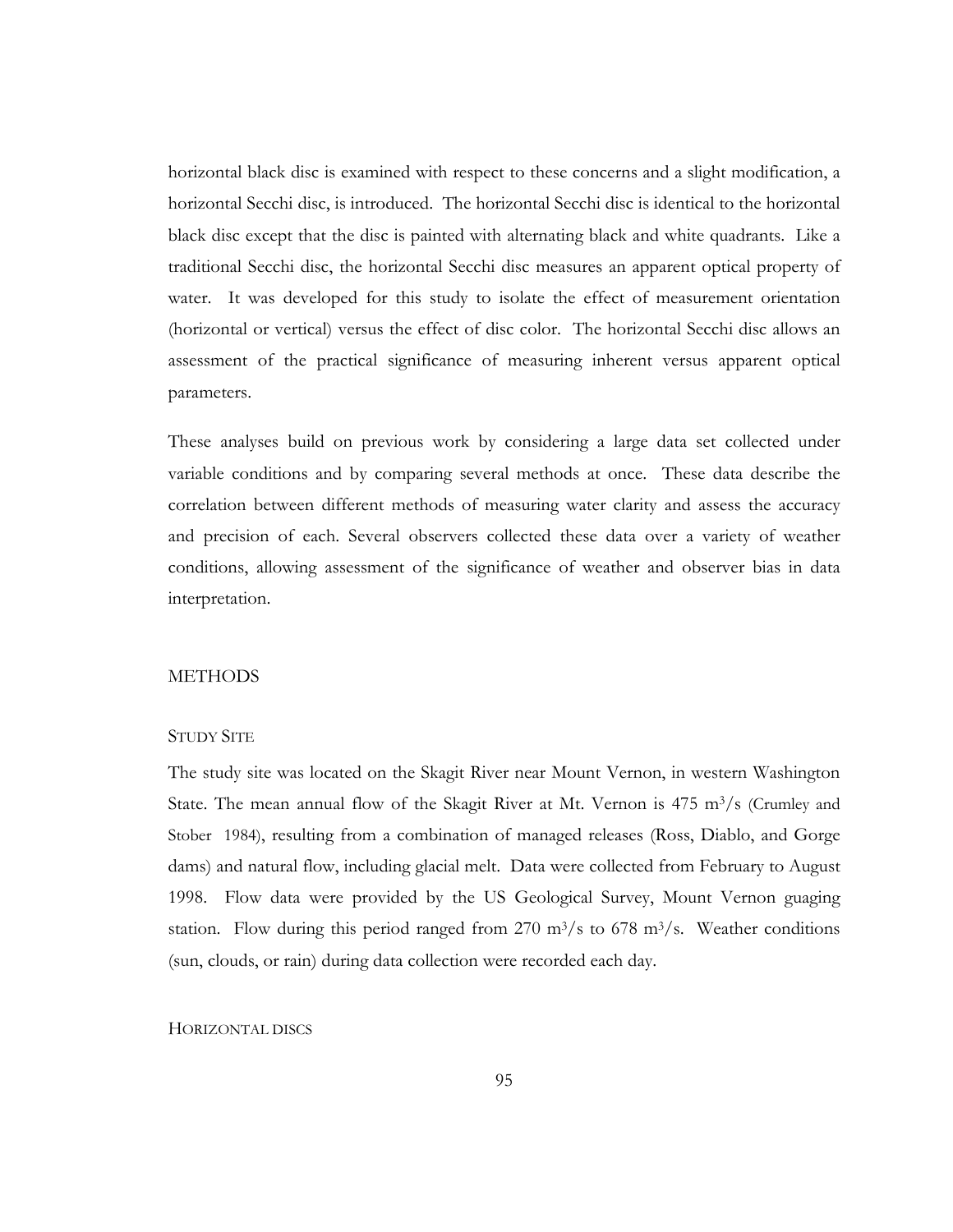The horizontal black disc and the horizontal Secchi disc were used daily from February 24 through August 18, 1998 except for 25 days during which equipment was being repaired or observers were unavailable. The observer crew consisted of 5 primary individuals on rotating, 3-day schedules. Readings were taken in the morning from the shaded side of a boat, either as it was drifting downstream or anchored to the shore or to a mid-channel fisheries trap. For both types of disc, the measure of visibility analyzed here was the average of the distance at which the disc disappeared and reappeared.

For the black disc method, 3 sizes of disc were used, depending on water clarity. This system was designed to maintain a relatively constant viewing angle between the periscope and the edges of the black disc at all levels of visibility (Fig. 1) (Davies-Colley 1988). Only 1 size of horizontal Secchi disc was available.

# VERTICAL SECCHI DISC

A standard 30-cm plastic Secchi disc was used every morning from May 8 to August 18 except for 5 days when crews were unavailable. The vertical Secchi disc was employed from the shaded side of the drifting boat or the mid-channel fish trap.

## NEPHELOMETER

A portable nephelometer (Jenway, model 6035) calibrated with Formazin was used on 11 days during the study period. Each day, 3 independent water grabs were taken with 3 replicate samples each, for a total of 9 turbidity readings. The turbidity measure on any one day was the average of all 9 readings.

## STATISTICAL ANALYSIS

Three types of computation are included in the data analysis. The unitless correlation coefficient, r, is used to describe the intensity of association between each pair of methods for measuring water clarity. A value of r close to -1 or 1 indicates a very strong linear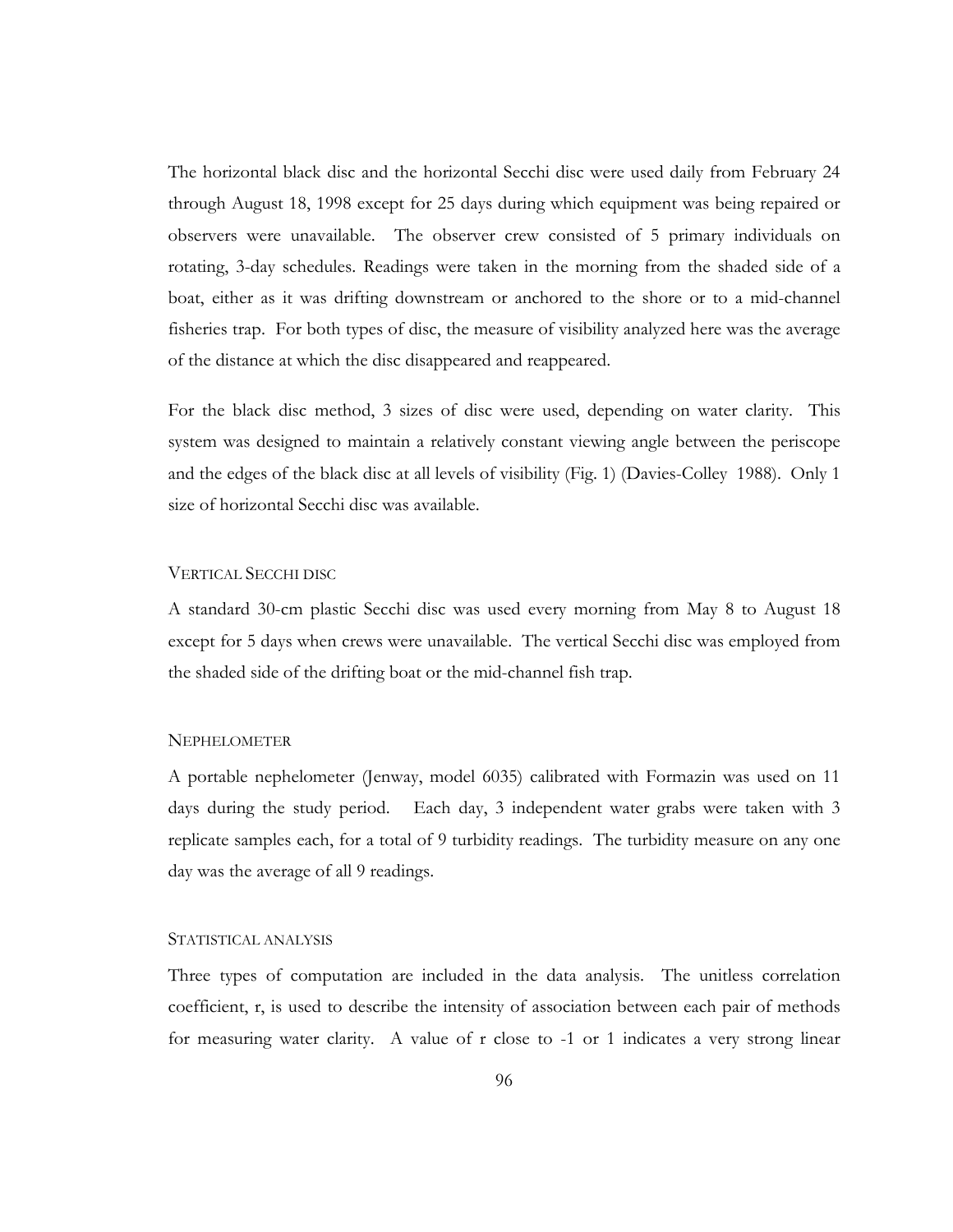correspondence between techniques and suggests that they are measuring the same phenomenon.

The estimated coefficient of variation (CV) is presented for each of the 4 methods of measuring water clarity. The CV is estimated as the sample standard deviation divided by the sample mean. It is a unitless expression of sample variability in relation to the sample mean and suggests the relative degree of measurement error one might expect for a particular technique. Statistical tests to compare CV between methods were not possible because of the skewness of the data (Zar 1996, p.144).

An analysis of covariance was conducted to detect whether observer pair or weather condition (sun, clouds, rain) had a significant effect on the relationship between each of the horizontal discs and the vertical Secchi disc (Neter *et al.* 1990). The effect of weather or observer pair could not be estimated directly for any one technique because water clarity is influenced by both daily weather conditions and season (some observer pairs were employed more heavily at the beginning of the season and some were employed more heavily toward the end of the season). The analysis of covariance tested whether observer pair or weather condition had a significant effect on the horizontal disc readings given current river conditions, as measured with the vertical Secchi disc.

### RESULTS

# COMPARISONS BETWEEN THE FOUR METHODS OF MEASURING VISUAL WATER CLARITY

The relationships between data collected by different methods are described in Figure 16. Correlation is high between all 3 of the visual methods  $(0.93 \le r \le 0.98)$  but correspondence between methods decreases with increasing water clarity. The relationships between the electronic nephelometer and the visual methods were consistent but less dramatic (-0.8601 <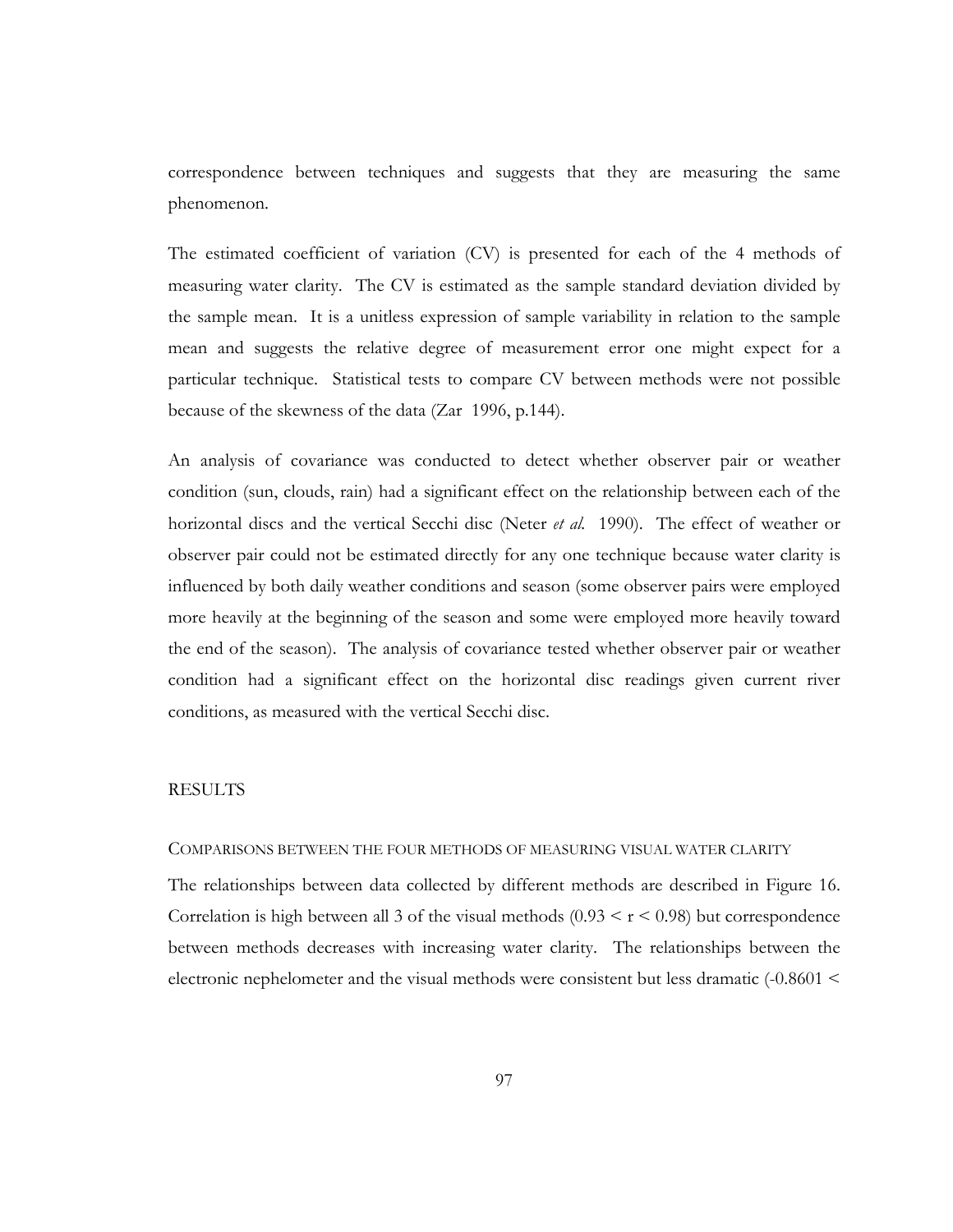r < -0.8489). Data from the electronic nephelometer are presented on the log scale as the expected relationship to the visual measures is log linear.

Estimated coefficients of variation (CV) for each method are presented in Table 7. Accurate comparisons between methods must use data collected over the same set of days to control for changes in river condition. In Table 7, the CV for each method is calculated using all available data (diagonal elements) and also for subsets of the data that describe days when other techniques were also used. Comparisons should be made using the off-diagonal elements which represent identical time periods. For example, when comparing the black disc and the vertical Secchi disc, data from the black disc for days when the vertical Secchi disc was used (CV=0.4637) should be compared to data from the vertical Secchi disc for days when the black disc was used (CV=0.5661). The CV for all 3 visual methods are similar. The CV for the electronic nephelometer is higher in all comparisons.

#### WEATHER AND OBSERVER EFFECT ON THE ACCURACY OF THE HORIZONTAL DISCS

Weather did not have a significant effect on readings made with the horizontal Secchi disc  $(p=0.24)$ , but it did have an effect on readings made with the horizontal black disc (p=0.01)(Figure 17). The differences in horizontal black disc readings resulted from the effects of rain.

 Observer pair was significant in explaining the readings made by both the horizontal black disc ( $p \le 0.01$ ) and the horizontal Secchi disc ( $p \le 0.01$ )(Figure 18).

## DISCUSSION

Overall, the 3 visual discs performed similarly. All 3 techniques were highly correlated and the relative variability of the methods was comparable. Neither measurement orientation nor disc color had a dramatic effect on recorded water clarity. The absolute difference between techniques was least for the lowest levels of water clarity, suggesting that there may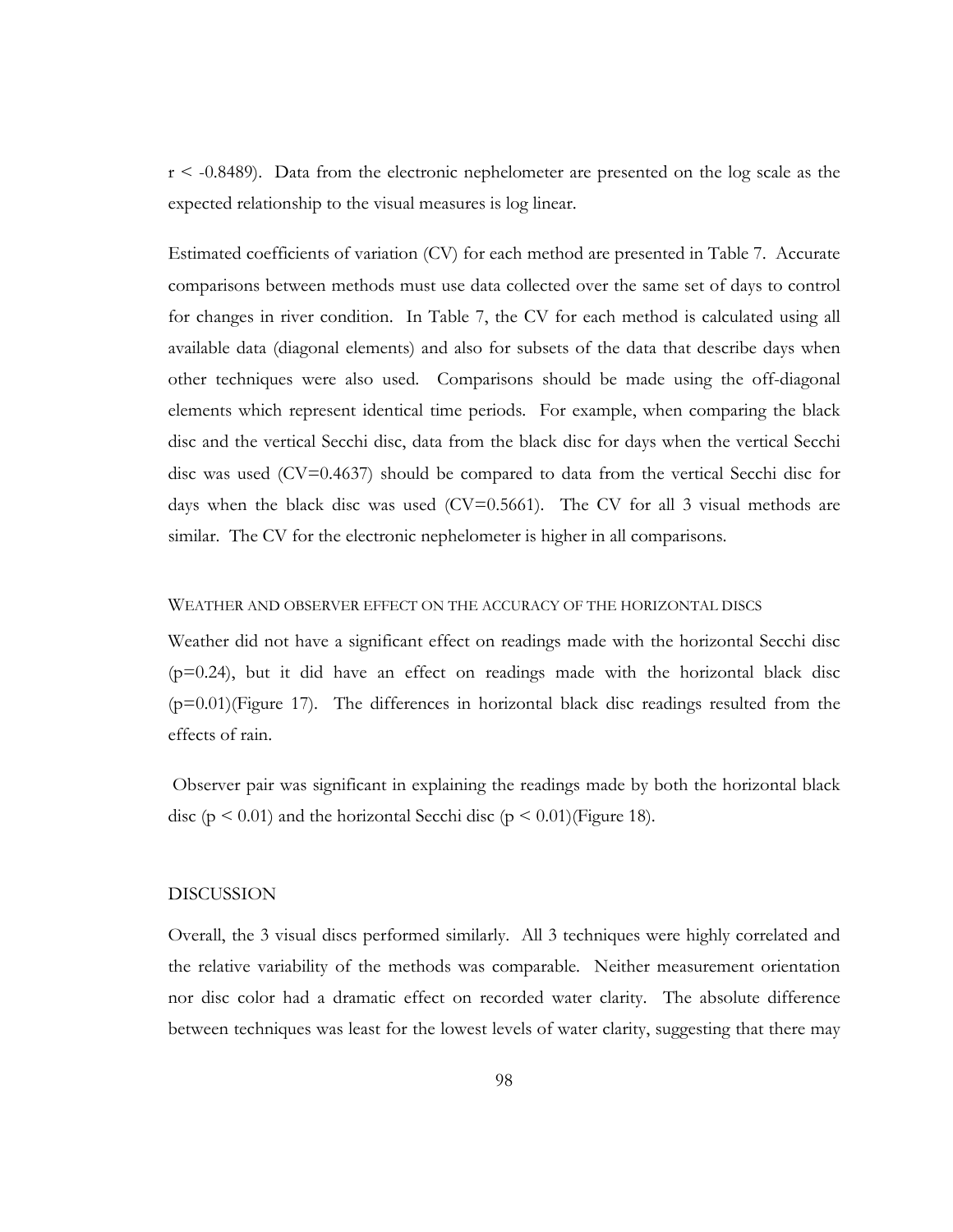be increased measurement error when the water is clear. The similarity in performance between the horizontal black disc and the 2 Secchi discs is somewhat surprising because the horizontal black disc measures inherent optical properties of water and the 2 Secchi discs measure only apparent properties of water. Both types of Secchi disc reading should depend on variations in the light field caused by the height of the sun, shadows, and surface roughness, as well as on the visual acuity of the observer (Preisendorfer 1986); therefore one might expect more variability in the data resulting from these techniques. The results of this study suggest that the measures of inherent and apparent optical properties perform equally well when such factors as orientation of the device to the sun and time of day are controlled.

All 3 visual disc readings were strongly correlated with turbidity (NTU); however, the CV of the turbidity readings (NTU) was higher (less precise) than that of the visual discs. The high relative variability is dramatic because each turbidity measurement represents the average of 9 readings. Turbidity measurements that represent only 1 reading or the average of fewer readings would be expected to have an even higher relative variability. Electronic turbidity readings appear deceptively precise as results are often displayed to the second decimal place but this can be misleading. Turbidity readings are sensitive to imperfections in the glass measuring cell, time since the sample was agitated, polishing of the glass, or other details in the measurement process (McCluney 1975; Telesnicki and Goldberg 1995). Smith *et al*. (1997) also found a strong but not exactly inverse relationship between turbidity and water clarity as measured with the horizontal black disc. The strength of the relationship results from the dependence of both measures on the concentration of suspended solids and the imprecision of the relationship is due to the variability optical character of the suspended matter (Smith *et al.* 1997).

In the analysis of the effect of weather, the difference between sunny and cloudy skies did not have a significant effect on the water clarity measurement. The horizontal discs performed equally well under variable ambient light conditions, suggesting that the effects of sun angle or cloudiness on measures of the apparent versus inherent optical properties of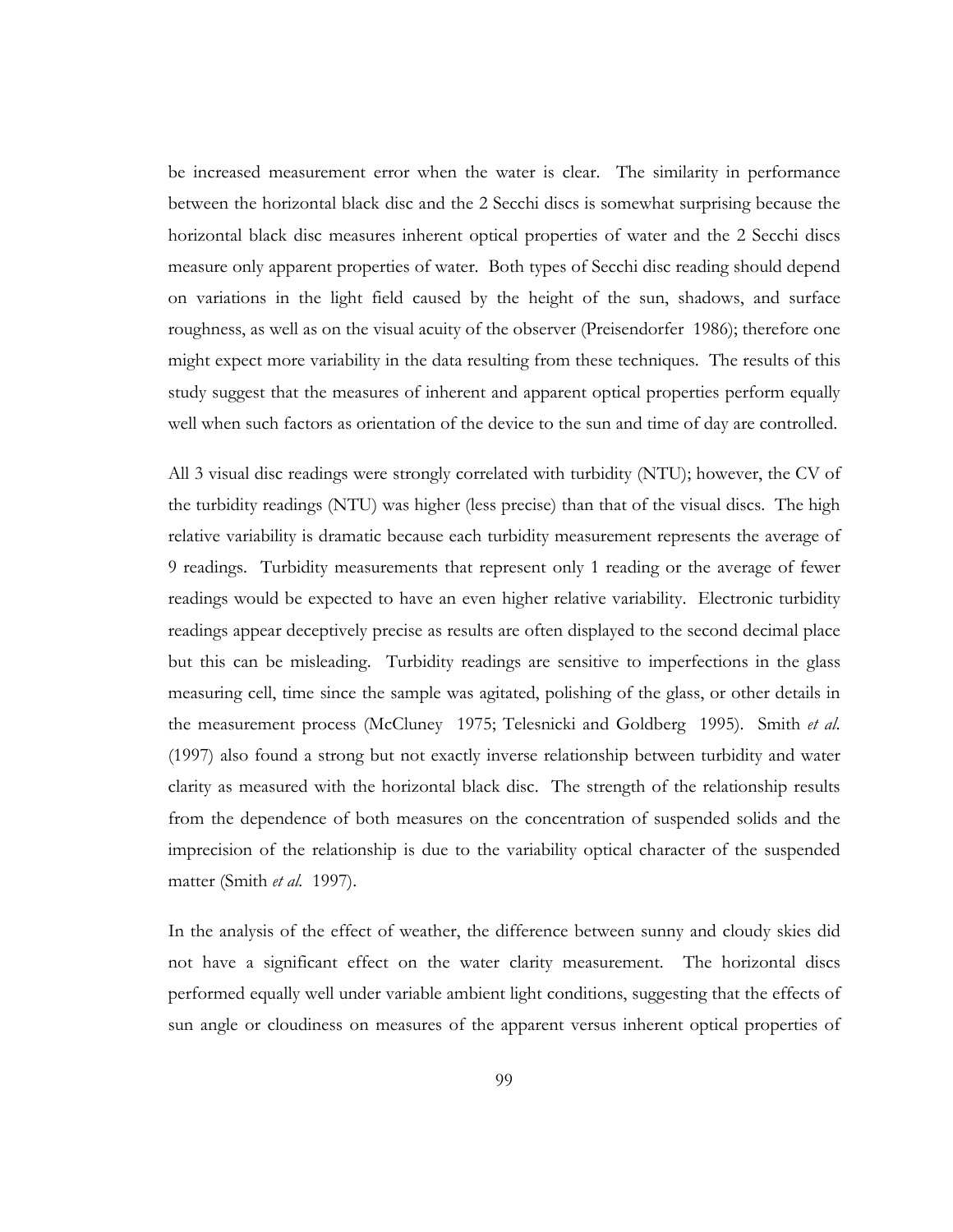water are not dramatic. Rain was a significant factor in interpreting results from the horizontal black disc. While it might be that these results are due to the effect of rain on the vertical Secchi disc readings used as the standard measure for water clarity in these analyses, it does not appear to be the case. Rain increases surface roughness and therefore might have a strong effect on vertical Secchi disc readings which require the observer to gaze through the surface of the water. However, rain had a significant impact on only the readings from the horizontal black disc and not on the readings from the horizontal Secchi disc. The discrepancy between results from the 2 types of horizontal disc indicates that the use of the vertical Secchi disc as a standard was not the cause of the significant pattern. The importance of rain as a factor in interpreting results from the horizontal black disc is unclear, but might be related to a differential impact of rain on measures of inherent versus apparent optical properties.

The significance of observer pair in interpreting readings from both the horizontal black disc and the horizontal Secchi disc indicates that ability or visual acuity of the observer influences the measurement of water clarity when using the horizontal discs. The observer effect could be due either to differences in visual acuity or to differences in skill at operating the horizontal discs. The horizontal discs require patience in handling a large buoyant periscope while keeping the target in the line of sight as well as teamwork between the person looking through the periscope and the person holding the target. Higher data variability when farther distances between the periscope and the target were required (high water clarity) suggests that operator skill might be particularly important in clear waters. Potential for observer variation to influence results indicates that training and cross-validation may be important components of initiating in-field use of the horizontal discs.

In conclusion, these results recommend the use of horizontal discs for measuring water clarity. Horizontal discs are the best option for many riverine studies due to the impracticality of vertical discs in shallow streams or fast currents, but multiple readings should be considered in clear water where accurate use of the horizontal discs is more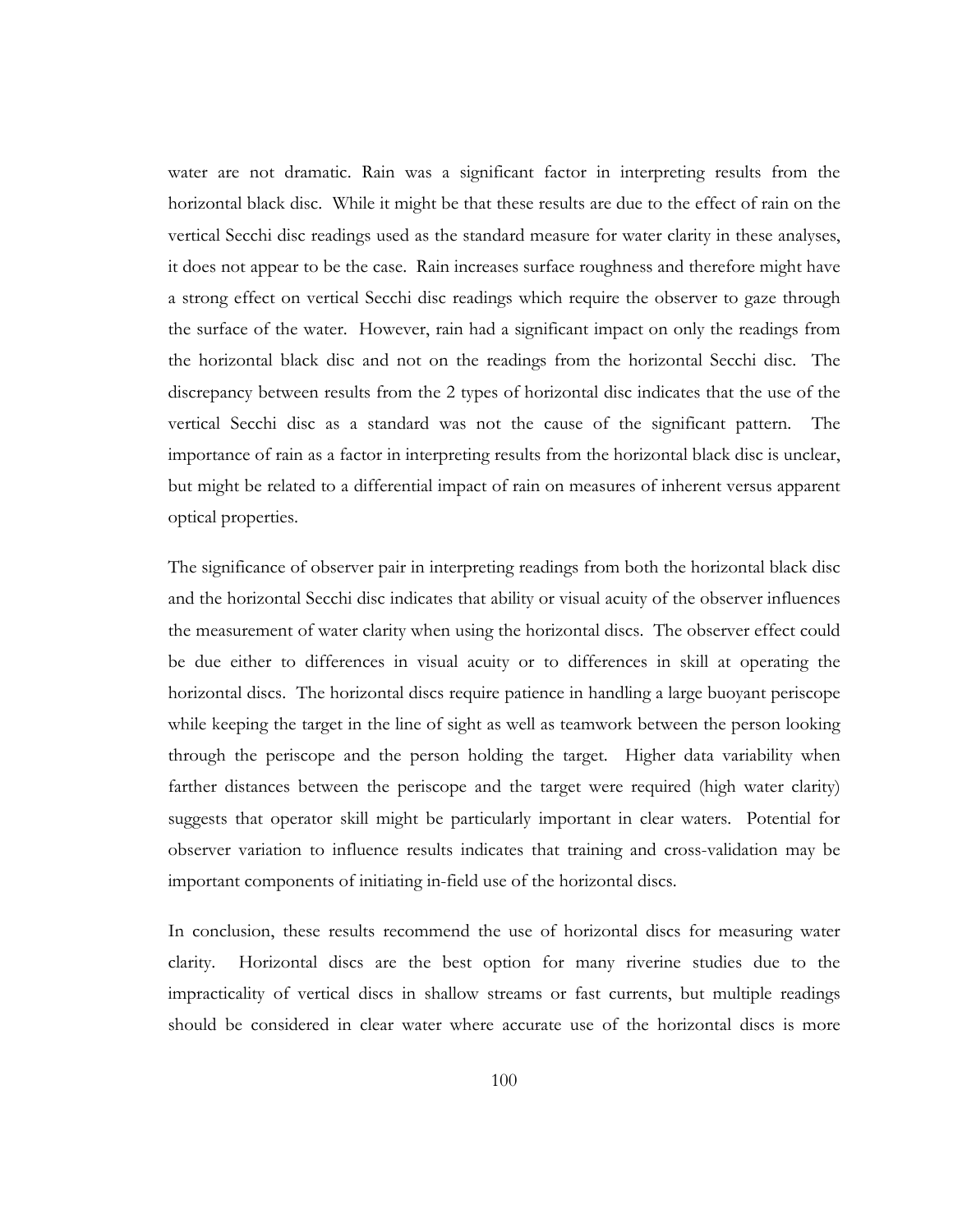difficult. Theoretical arguments suggest that the horizontal black disc may be preferable to the horizontal Secchi disc. These results suggest that, in the field, such theoretical differences have a minimal effect. The visual discs, though intuitively less precise than an electronic device, provide results that are cheaper and more accurate.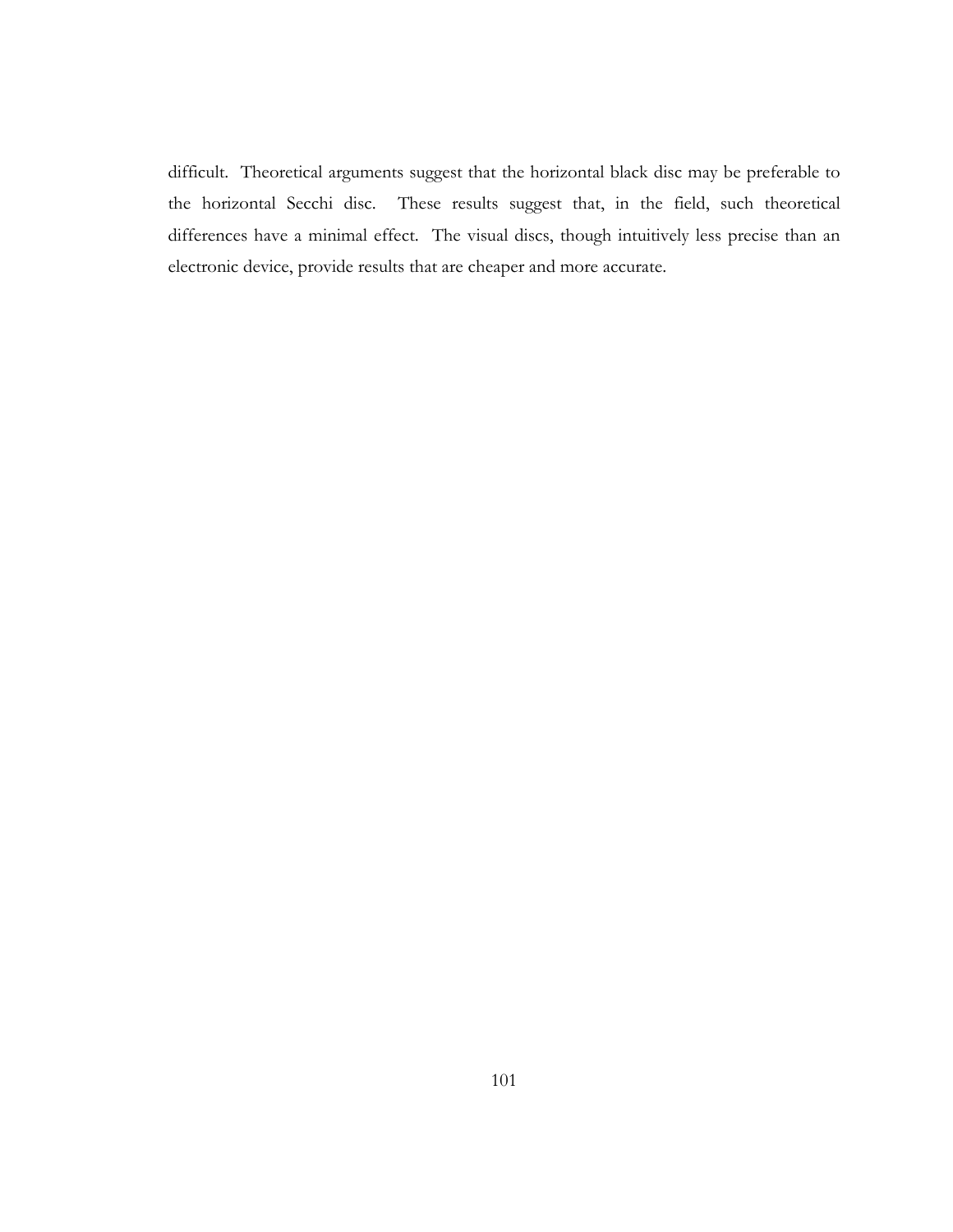Table 7: Coefficients of variation (CV) describing the relative variability of each method of measuring water clarity over various subsets of the data. Each row includes CV for one method of measuring water clarity; columns represent different subsets of days for which the CV was calculated. Diagonal elements of the matrix are the CVs calculated using all available data for that method. Comparisons are only appropriate using the offdiagonal elements in which two methods are compared across identical subsets of days.

|                        | Data available | Data available | Data available | Data available |
|------------------------|----------------|----------------|----------------|----------------|
|                        | for horizontal | for horizontal | for vertical   | for electronic |
|                        | black disc     | Secchi disc    | Secchi disc    | nephelometer   |
| Horizontal             | 0.5610         | 0.5387         | 0.4637         | 0.4084         |
| black disc             | $(n=156)$      | $(n=140)$      | $(n=86)$       | $(n=10)$       |
| Horizontal             | 0.5298         | 0.5214         | 0.5264         | 0.3796         |
| Secchi disc            | $(n=140)$      | $(n=148)$      | $(n=77)$       | $(n=9)$        |
| <b>Vertical Secchi</b> | 0.5661         | 0.5371         | 0.5661         | 0.4813         |
| disc                   | $(n=86)$       | $(n=77)$       | $(n=98)$       | $(n=11)$       |
| Electronic             | 0.6018         | 0.6696         | 0.6344         | 0.6344         |
| nephelometer           | $(n=10)$       | $(n=9)$        | $(n = 11)$     | $(n=11)$       |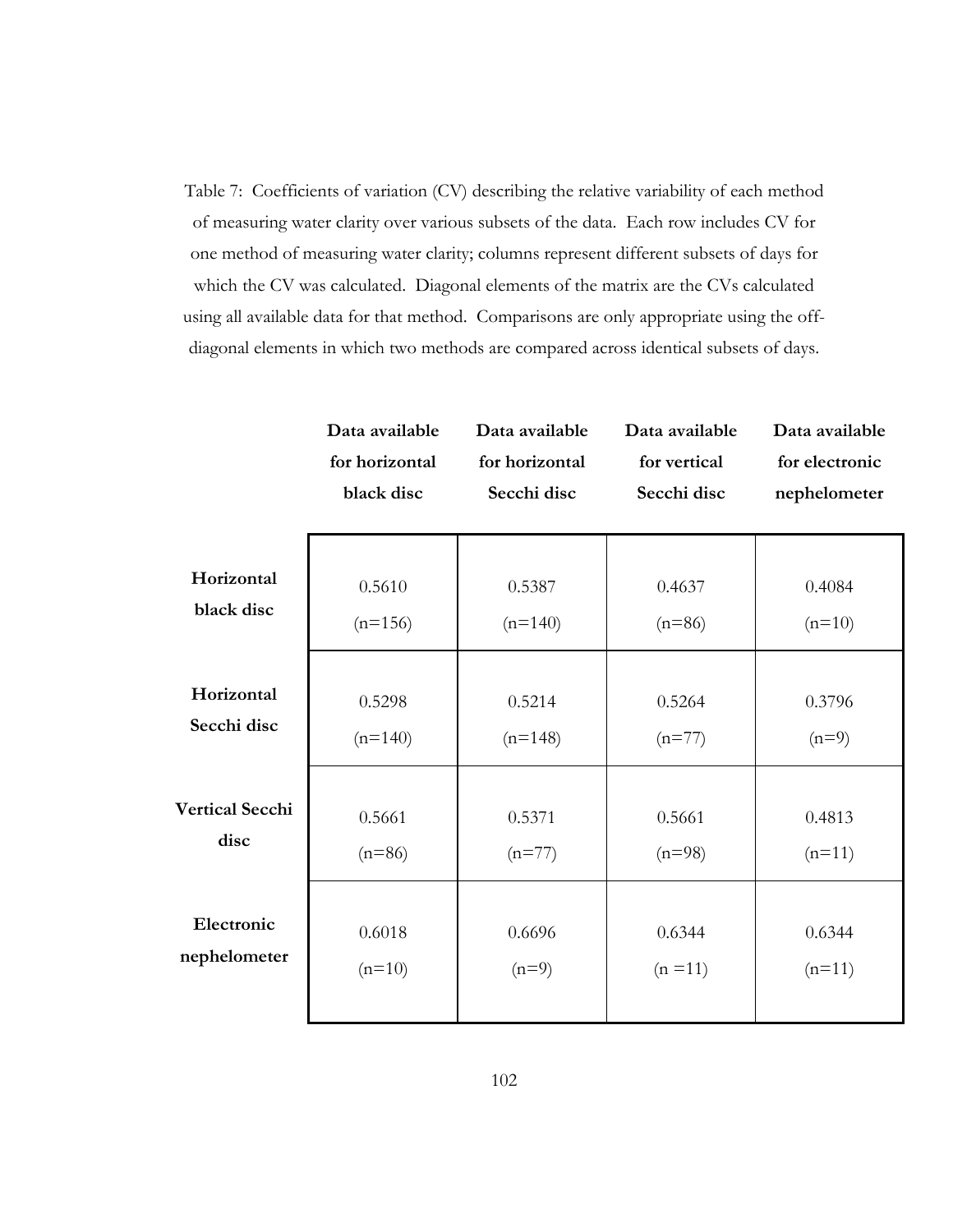

Figure 15: Horizontal disc for measuring water clarity.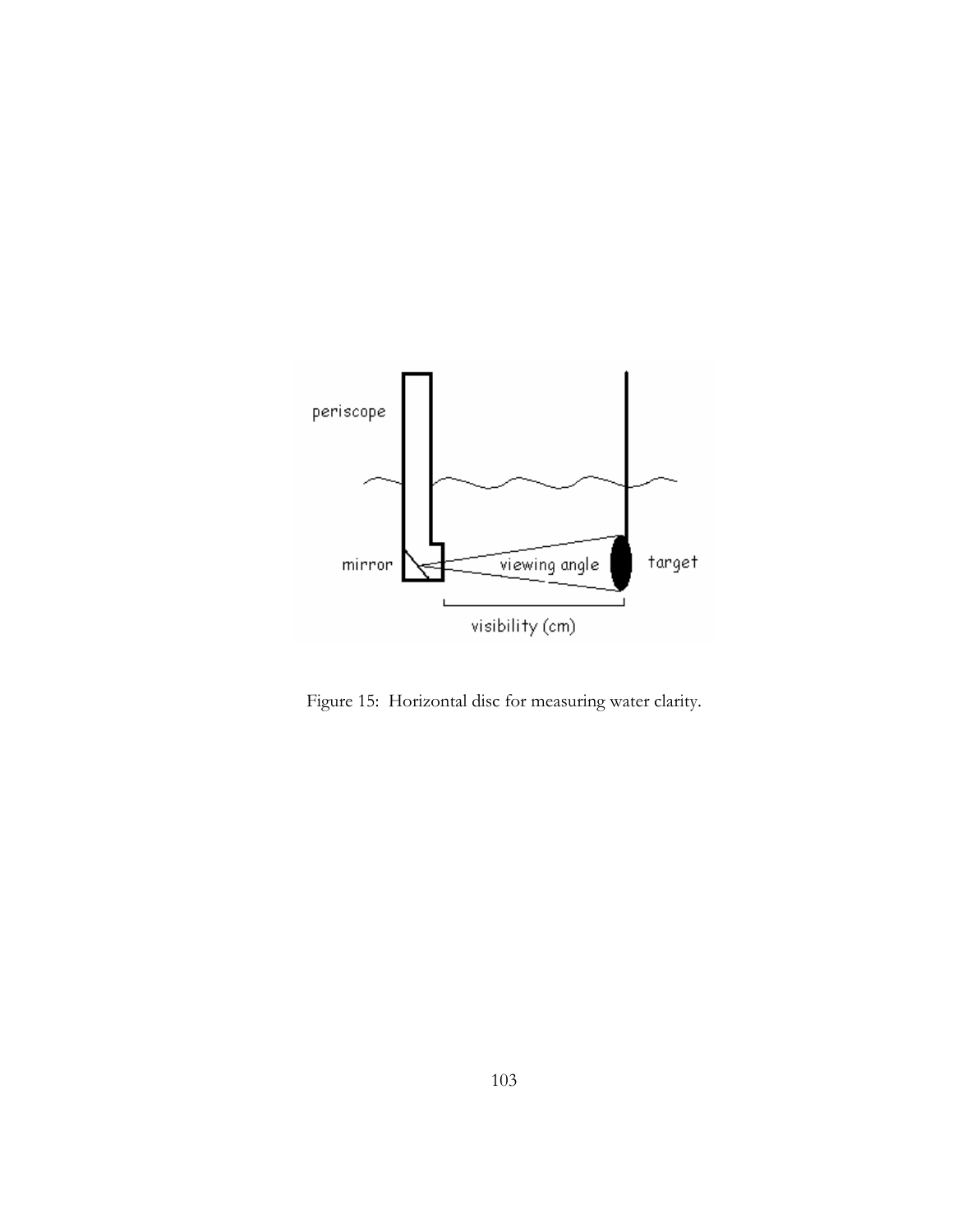

Figure 16: The relationships of (a) the horizontal black disc distance (cm) and the horizontal Secchi disc depth (cm) (r=0.98) (b) the horizontal black disc distance (cm) and the vertical Secchi disc depth (cm)  $(r=0.96)$ , (c) the horizontal Secchi disc distance (cm) and the vertical Secchi disc depth (cm)( $r=0.93$ ), (d) log horizontal black disc distance (cm) and log turbidity in NTU ( $r=0.86$ ), (e) log horizontal Secchi disc distance (cm) and log turbidity in NTU (r= -0.85), and (f) log vertical Secchi disc depth (cm) and log turbidity in

NTU ( $r = -0.86$ ). The lines in panels (a)-(c) represent a 1:1 relationship.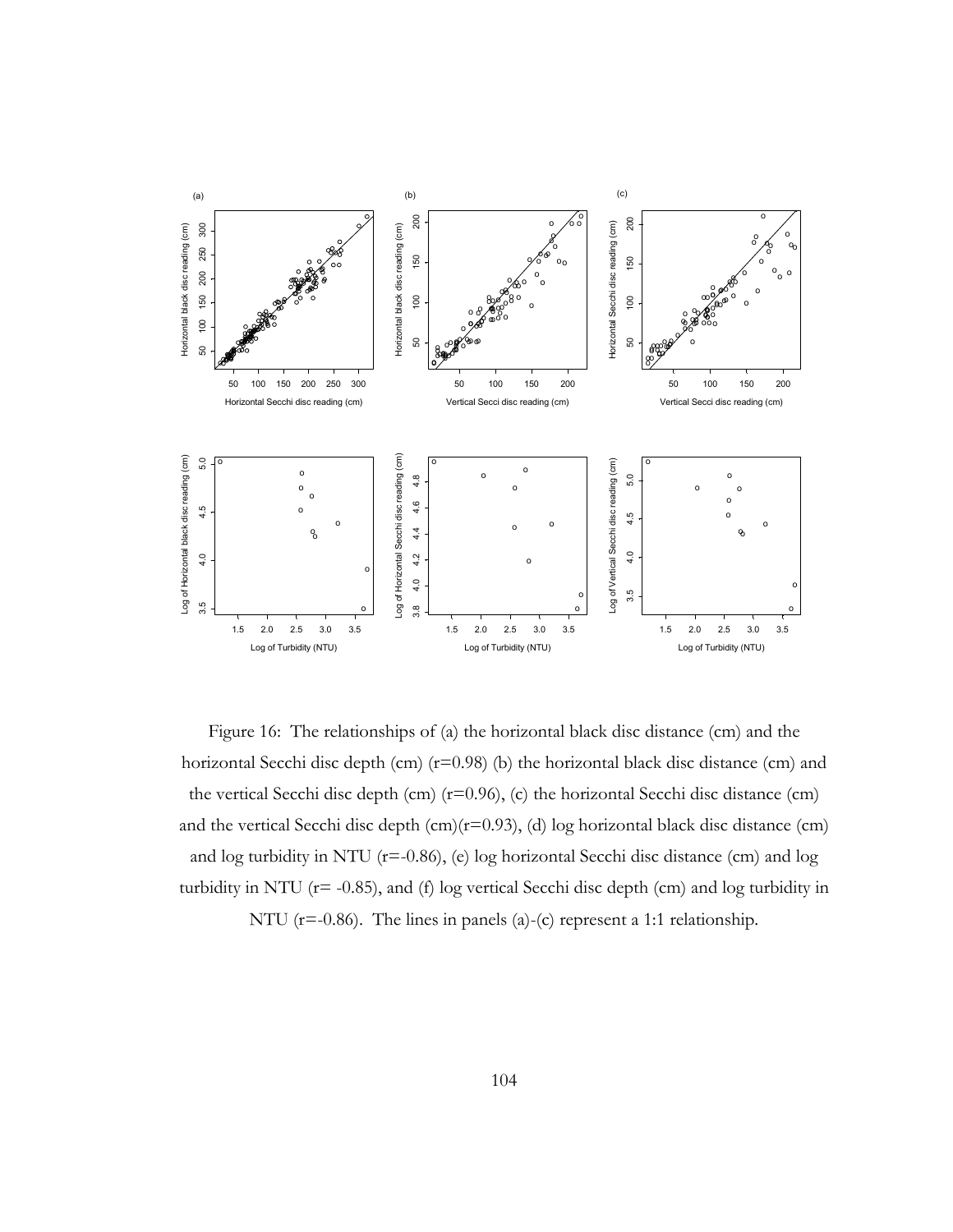

Figure 17: The relationship between (a) measurements of water clarity taken with the horizontal black disc and the vertical Secchi disc and between (b) measurements of water clarity taken with the horizontal Secchi disc and the vertical Secchi disc across three weather indicators. Plotting characters identify weather at each observation as s=sunny, c=cloudy or r=rainy. The dotted line describes the least squares regression for sunny days. The dashed line describes the least squares regression for cloudy days and the solid line represents the regression for rainy days.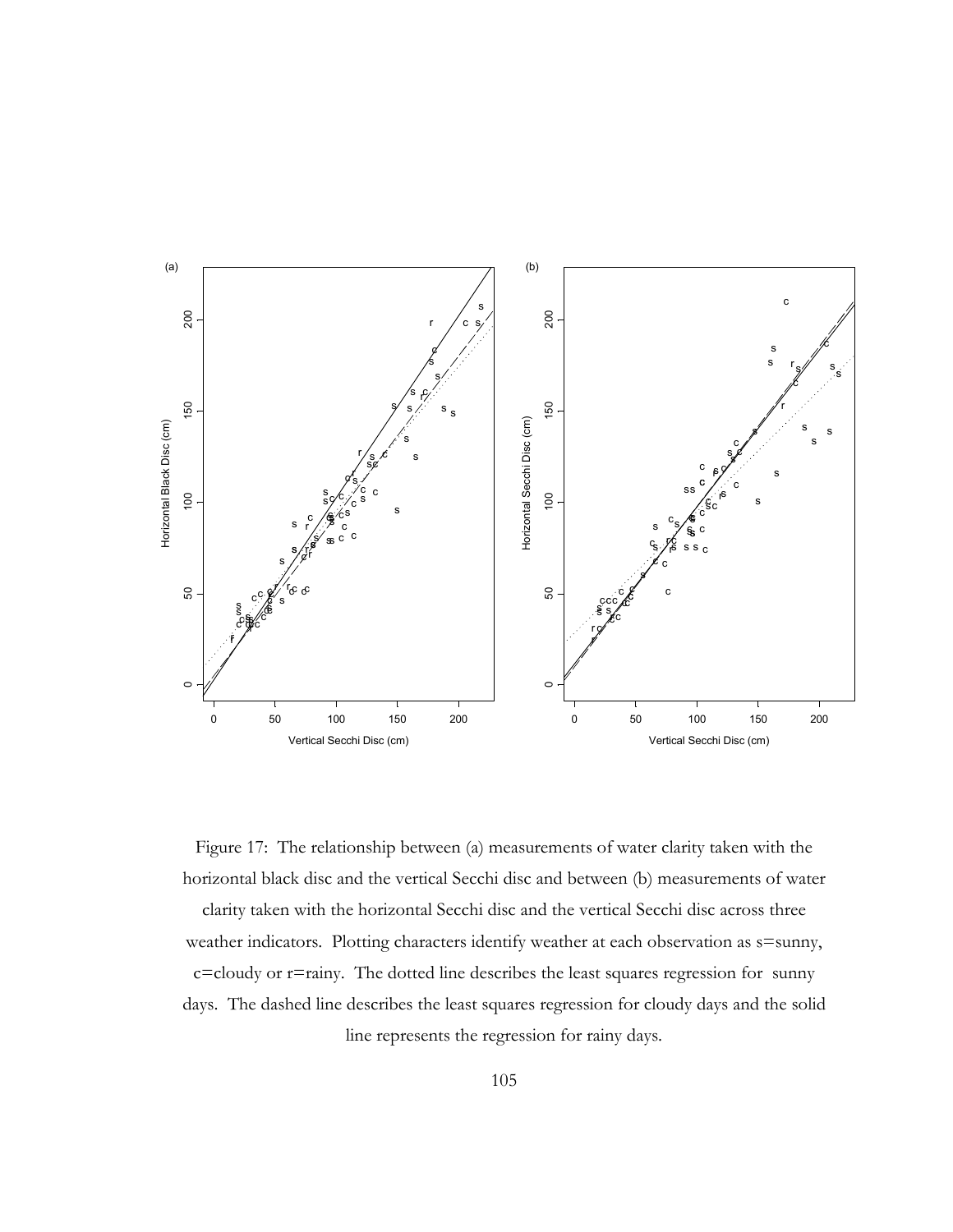

Figure 18: The relationship between (a) measurements of water clarity taken with the horizontal black disc and the vertical Secchi disc and between (b) measurements of water clarity taken with the horizontal Secchi disc and the vertical Secchi disc for six different pairs of observers. The dashed lines represent least squares regression relationships for each observer pair.